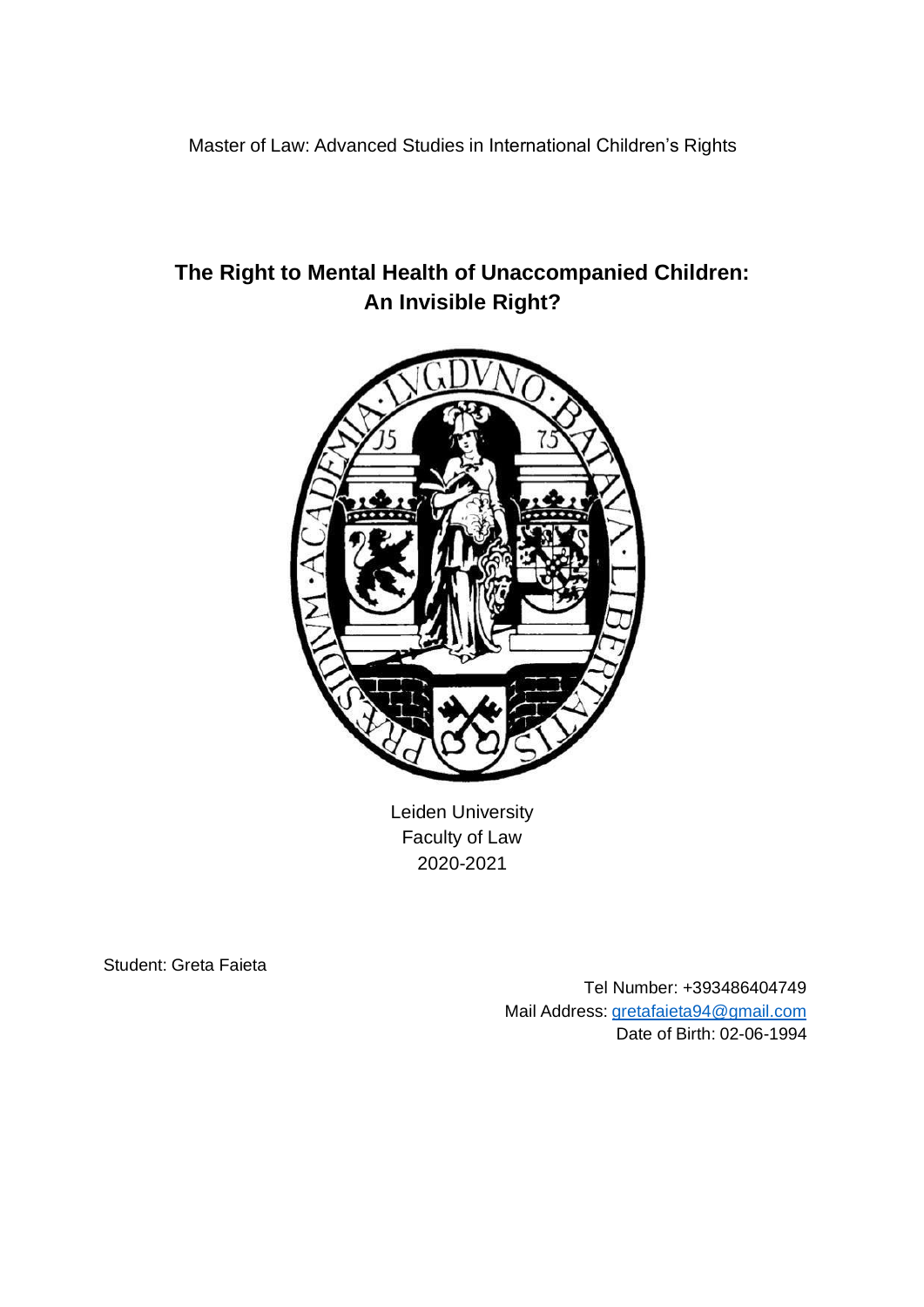

**Date:** July 9th, 2021 **Location:** Leiden, The Netherlands

#### **Declaration Statement**

I further hereby certify that this is an original work, that this thesis does not contain any materials from other sources unless these sources have been clearly identified in footnotes, and any and all quotations have been properly marked as such and full attribution made to the author('s) thereof.

I further authorise Leiden University, the Faculty of Law, the LL.M. Adv. Programme in International Children´s Rights, its Programme Board and Director, and/or any authorised agents of the Institution, and persons named here in and above, to place my thesis in a library or other repository including but not limited to associated websites, for the use of the visitors to or personnel of said library or other repository. Access shall include but not be limited to hard copy or electronic media

Name Typed: Greta Faieta

 $Sipature$ <br> $Gretf$ det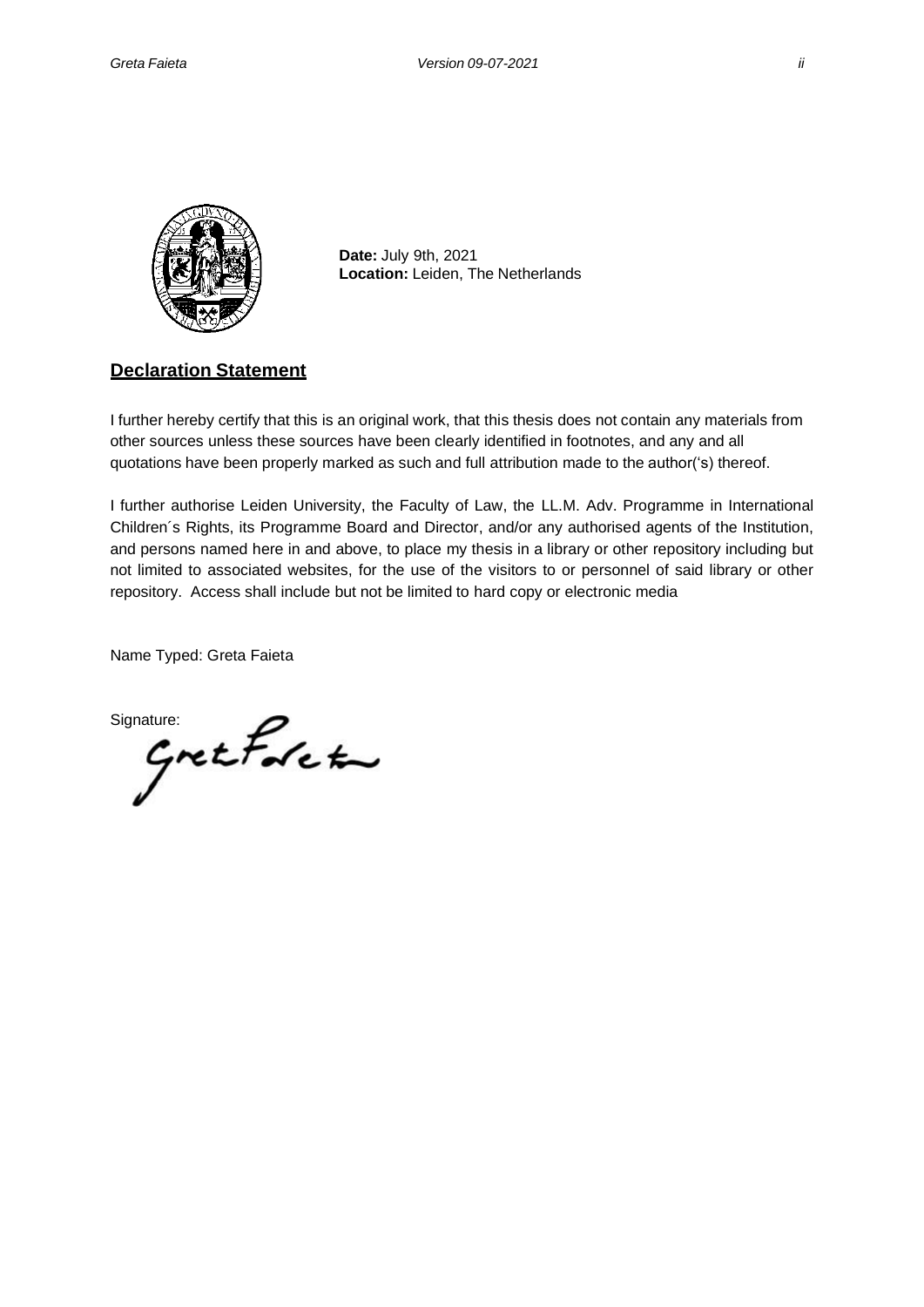## **Table of Contents**

| $\mathbf{1}$                                                                                  |  |  |  |  |
|-----------------------------------------------------------------------------------------------|--|--|--|--|
| 1.1.                                                                                          |  |  |  |  |
| 1.2.                                                                                          |  |  |  |  |
|                                                                                               |  |  |  |  |
|                                                                                               |  |  |  |  |
|                                                                                               |  |  |  |  |
|                                                                                               |  |  |  |  |
| 2.                                                                                            |  |  |  |  |
|                                                                                               |  |  |  |  |
|                                                                                               |  |  |  |  |
|                                                                                               |  |  |  |  |
| 3. UAC's Right to Access Mental Health Care and the Jurisprudence of the CRC Committee 13     |  |  |  |  |
|                                                                                               |  |  |  |  |
|                                                                                               |  |  |  |  |
| 3.3 The 3AQ Model applied to Mental Health Care of UAC and the Jurisprudence of the           |  |  |  |  |
|                                                                                               |  |  |  |  |
|                                                                                               |  |  |  |  |
|                                                                                               |  |  |  |  |
|                                                                                               |  |  |  |  |
| 4. The Underlying Determinants of Mental Health under Article 24 and the Jurisprudence of the |  |  |  |  |
|                                                                                               |  |  |  |  |
|                                                                                               |  |  |  |  |
| 4.3 Freedom from violence: Underlying Determinant of Mental Health  21                        |  |  |  |  |
|                                                                                               |  |  |  |  |
| 5. The Nature of State Parties Obligations toward UAC's Right Mental Health 23                |  |  |  |  |
|                                                                                               |  |  |  |  |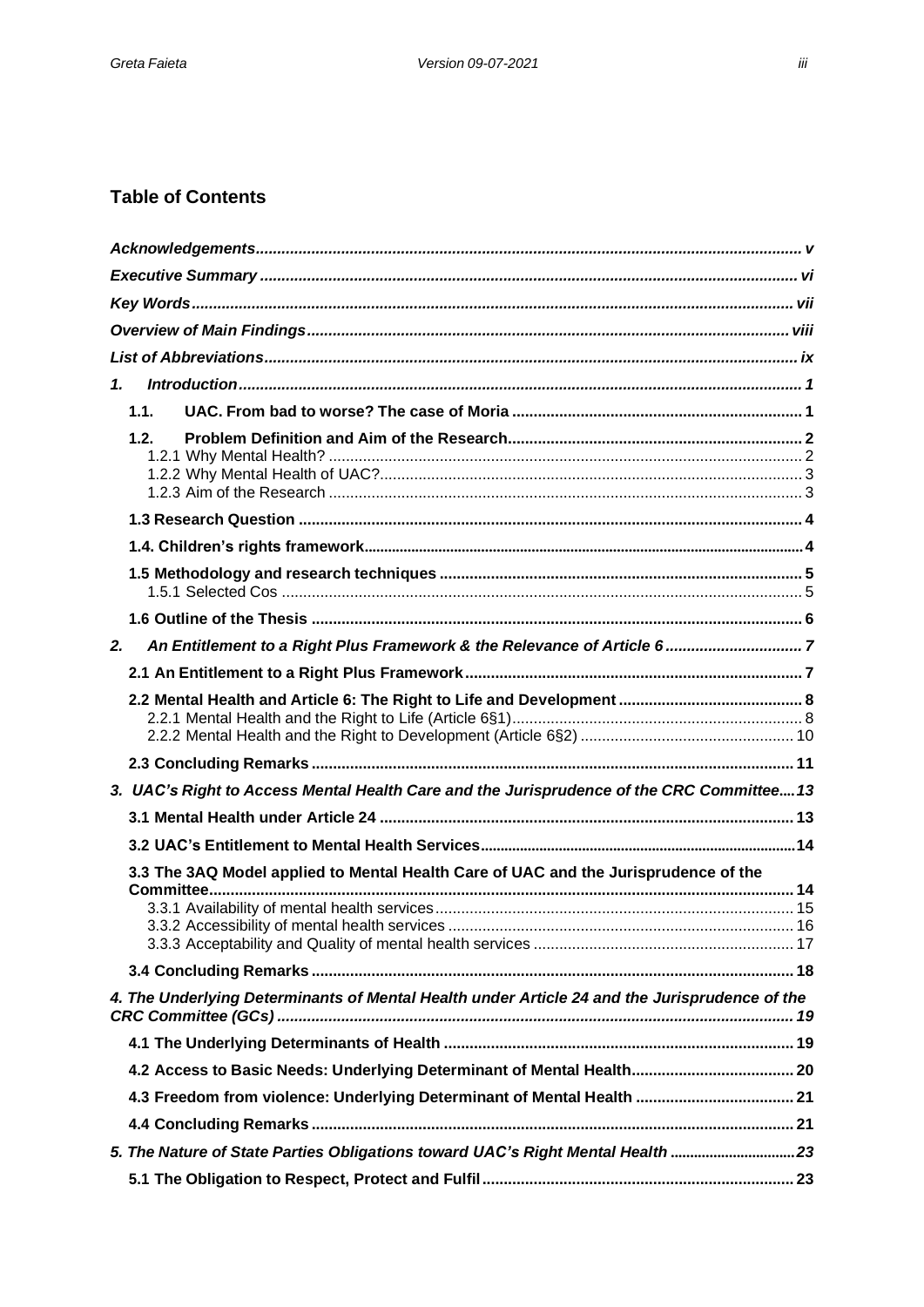|    | 5.2. Connecting the Dots: The Tripartite Typology Applied to UAC's Mental Health 26       |  |
|----|-------------------------------------------------------------------------------------------|--|
|    |                                                                                           |  |
|    | 5.4 The Progressive Nature of States Obligations regarding UAC's right to mental health28 |  |
|    |                                                                                           |  |
| 6. | An Adequate Response to the Underlying Determinants of Mental Health in Emergency         |  |
|    |                                                                                           |  |
|    |                                                                                           |  |
|    |                                                                                           |  |
|    |                                                                                           |  |
|    |                                                                                           |  |
|    |                                                                                           |  |
|    | 6.3.1 Good Practice Example: Informal educational activities - UNHCR-South Sudan  35      |  |
|    |                                                                                           |  |
|    |                                                                                           |  |
|    |                                                                                           |  |
|    |                                                                                           |  |
| 7. |                                                                                           |  |
|    |                                                                                           |  |
|    |                                                                                           |  |
|    |                                                                                           |  |
|    |                                                                                           |  |
|    |                                                                                           |  |
|    |                                                                                           |  |
|    |                                                                                           |  |
|    |                                                                                           |  |
|    |                                                                                           |  |
|    |                                                                                           |  |
|    |                                                                                           |  |
|    |                                                                                           |  |
|    |                                                                                           |  |
|    |                                                                                           |  |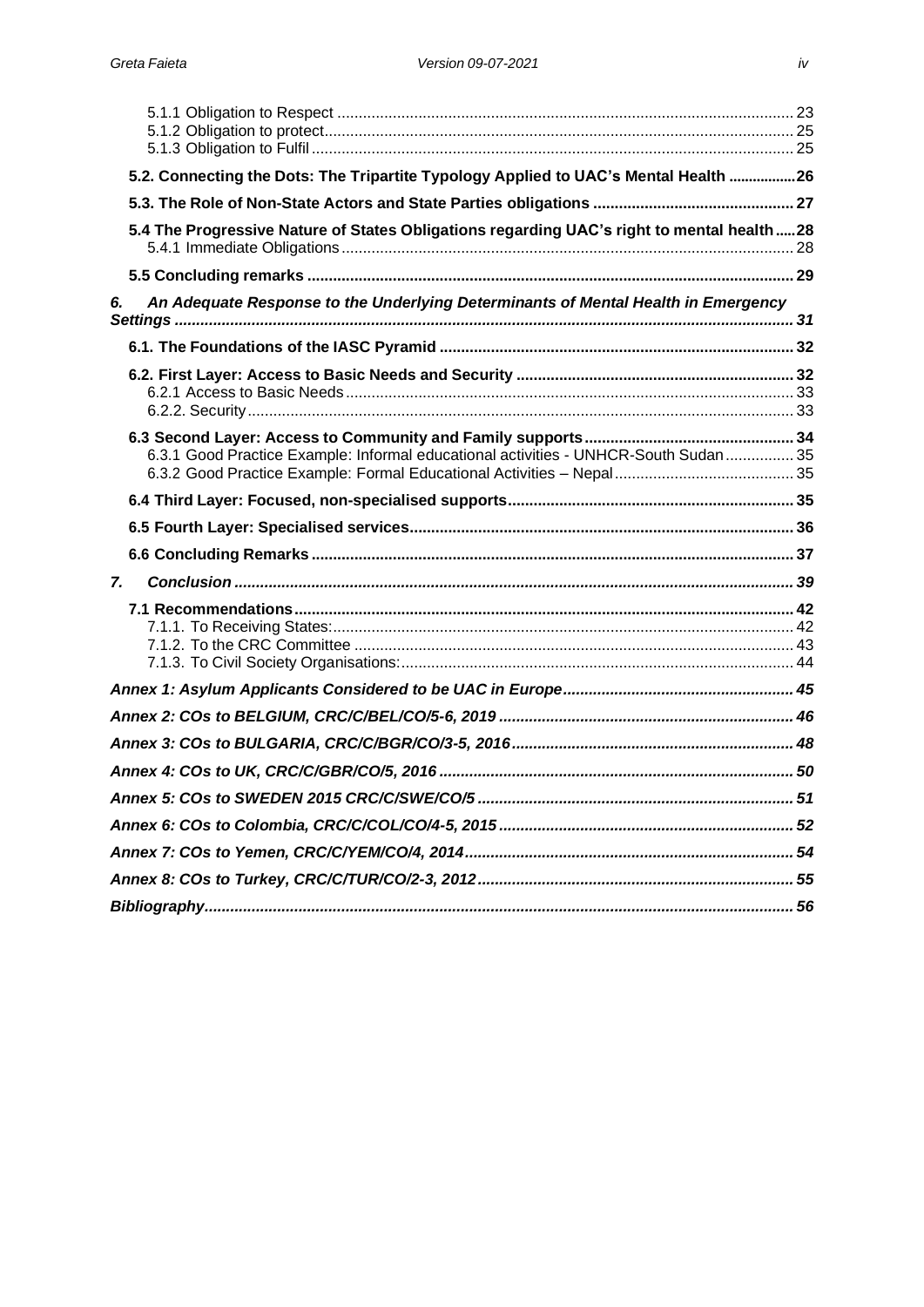#### <span id="page-4-0"></span>**Acknowledgements**

This thesis has been much more than a mere academic exercise for me. Like all good things, it is not a monad but the fruit of the exchanges and support I have received over these months. I would therefore like to thank the people who made this hard experience not only possible but also enjoyable.

Thank you, Dr Katrien Klep, for your valuable comments, your encouragement, and the passion you bring to your work. It does not go unnoticed.

Thank you also to my Master colleagues who have become my friends. First and foremost, Maurizio Deniece and Avinash, to whom I felt connected almost immediately. Without you, it would not have been the same.

Finally, thanks to all the people who stand by me every day, virtually or otherwise.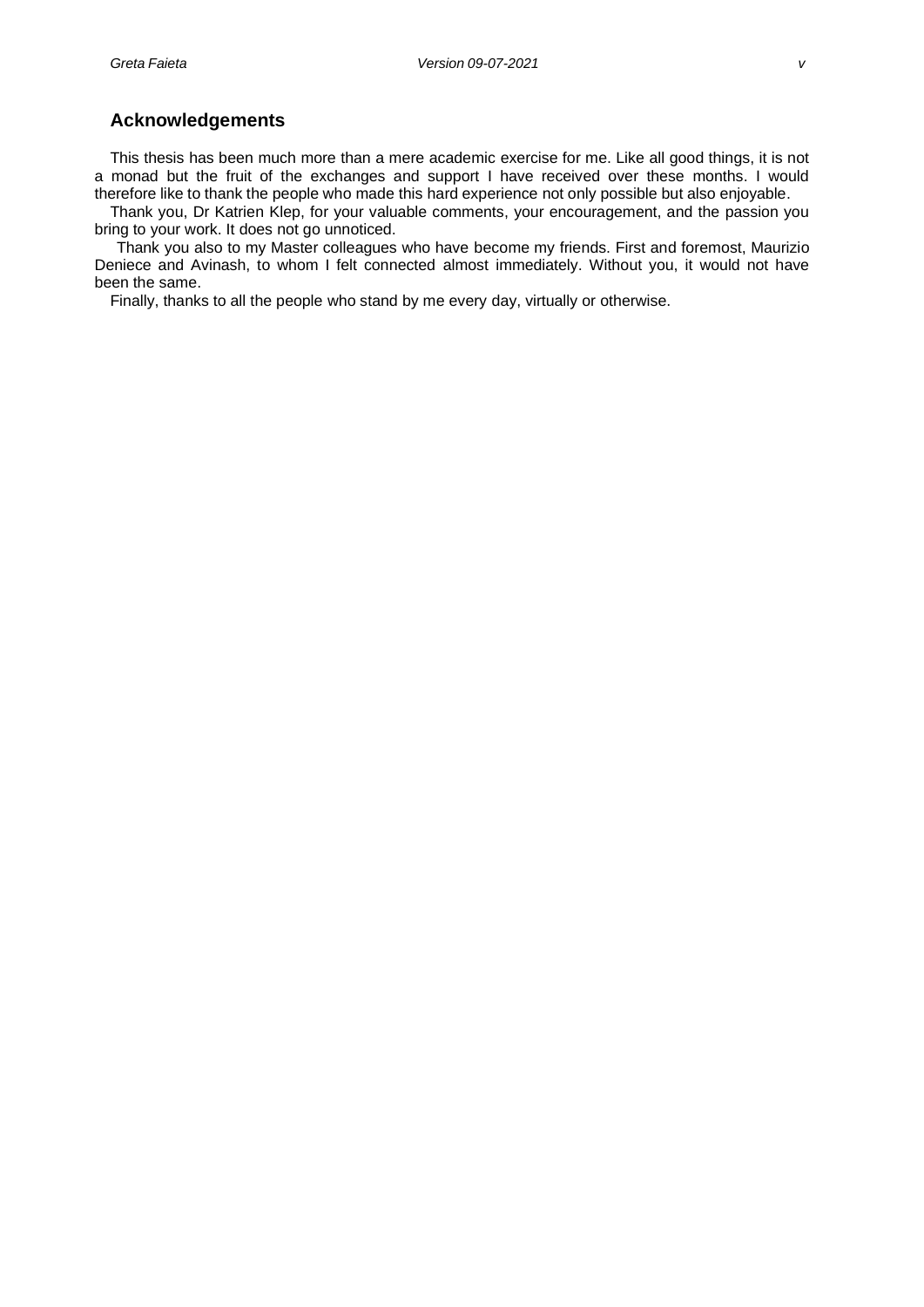## <span id="page-5-0"></span>**Executive Summary**

As children outside their country of origin, deprived of their family environment and who went through a potentially fatal journey, unaccompanied Children ("UAC") are at an increased risk of developing mental health conditions, such as Post-Traumatic Stress Disorder ("PTSD") and depression. This thesis investigates the protection offered by the children's rights framework to UAC's mental health.

Chapter 2 explores the legal position of UAC before the United Nations Convention on the Rights of the Child ("CRC"). It highlights how UAC are not simply right-holders of the CRC but entitled to a rightplus framework, namely, to special protection and humanitarian assistance. Chapter 2 two also delve into the relevance and protection offered to UAC's mental health by Article 6, both with respect to the right to life and with respect to the right to development. It demonstrates how, already under Article 22 and Article 6, State Parties have an obligation to take measures that address UAC's mental health conditions.

Article 24 includes both an entitlement to health care and an entitlement to the underlying determinants of health (i.e., socio-economic and environmental conditions conducive of mental health). To that end, Chapter 3 and Chapter 4 respectively analyse their meaning applied to UAC's mental health. Chapter 3 briefly highlights how mental health falls within the meaning of health under Article 24. Next, after revising relevant General Comments ("GC"), it commends the CRC Committee for clearly recognizing that children in the humanitarian context have a right not only to physical care, but also to psychological and mental health services. However, an analysis of selected Concluding Observations ("CO") through the 3AQ model, reveals that the CRC Committee adopts a rather inconsistent approach in terms of recommending the provision of available, accessible, acceptable and quality mental health services to UAC.

Chapter 4 is devoted to children's entitlement to the underlying determinants of health. With reference to its jurisprudence, Chapter 4 notes that no guidance is offered by the CRC Committee on the meaning of the underlying determinants of mental health. As such, relying on findings in the field of psychology, Chapter 4 illustrates that access to basic needs and freedom from violence constitutes two important underlying determinants of UAC's mental health.

By relying on the jurisprudence of the Committee on Economic, Social and Cultural Rights ("CESCR") and CRC Committee, Chapter 5 investigates State Parties' obligations to respect, protect and fulfil UAC's right mental health. It also addresses the progressive and immediate nature of obligations incumbent on State Parties in an attempt to provide an answer to the main research question.

However, Chapter 5 ends with the open question of what it means that State Parties have a minimum core obligation to provide an adequate response to the underlying determinants of mental health, as established in its GC No.15.

Therefore, Chapter 6 delves into this question and identifies what international and European actors regard as the most essential elements of a mental health and psychosocial support (MHPSS) response in emergency setting. It argues that the identified essential elements should inform State Parties minimum core obligation to provide an adequate response to the underlying determinants of mental health.

In the Conclusion, the findings of Chapter 6, coupled with those in the previous Chapters, inform the suggested meaning of State Parties obligation to respect, protect and fulfil UAC's right to mental health. The suggested typification also considers the progressive or immediate nature of obligations.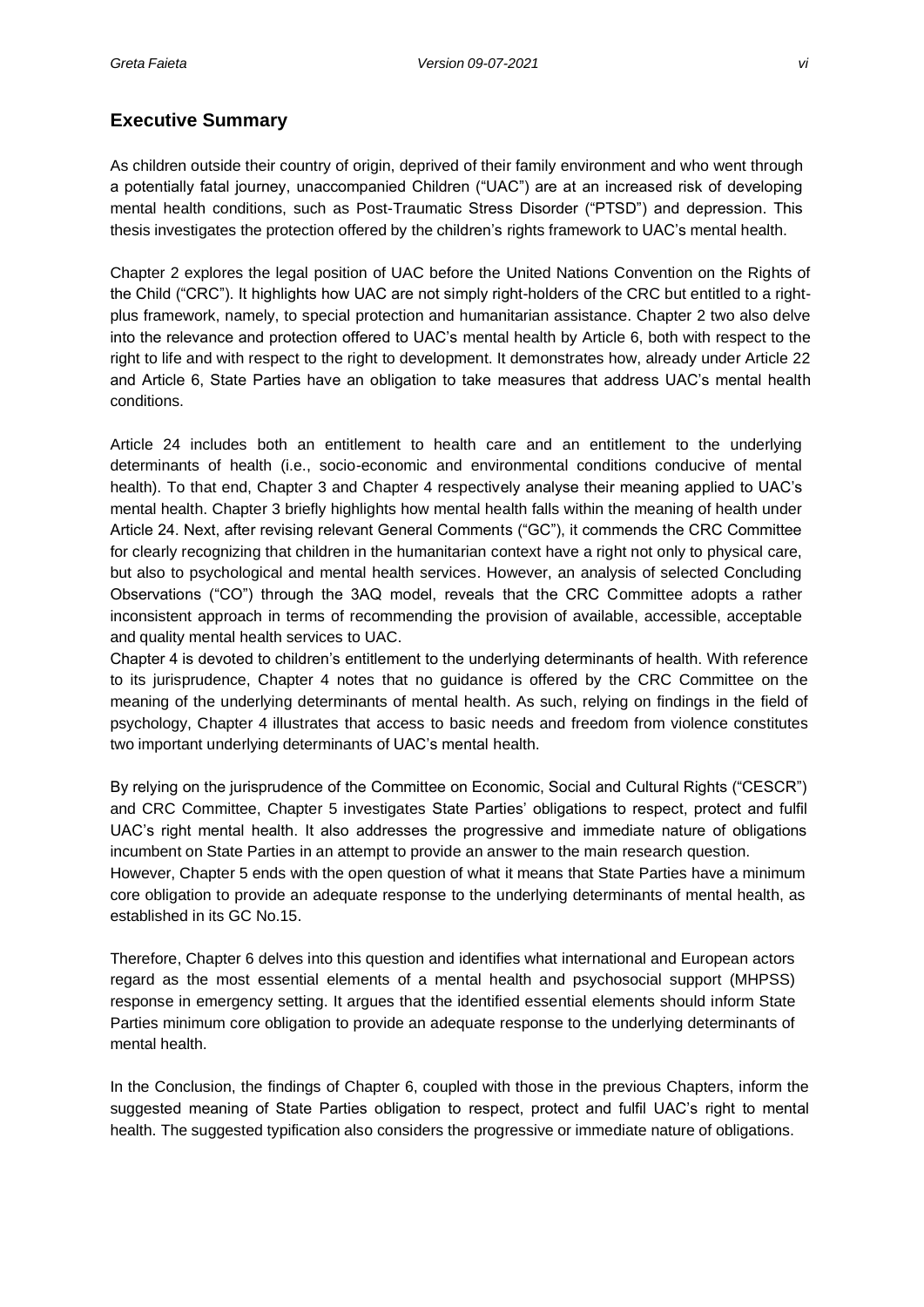## <span id="page-6-0"></span>**Key Words**

Unaccompanied Children - Right to Mental Health - Entitlement to Appropriate Mental Health Care - Entitlement to the Underlying Determinants of Mental Health - Obligations.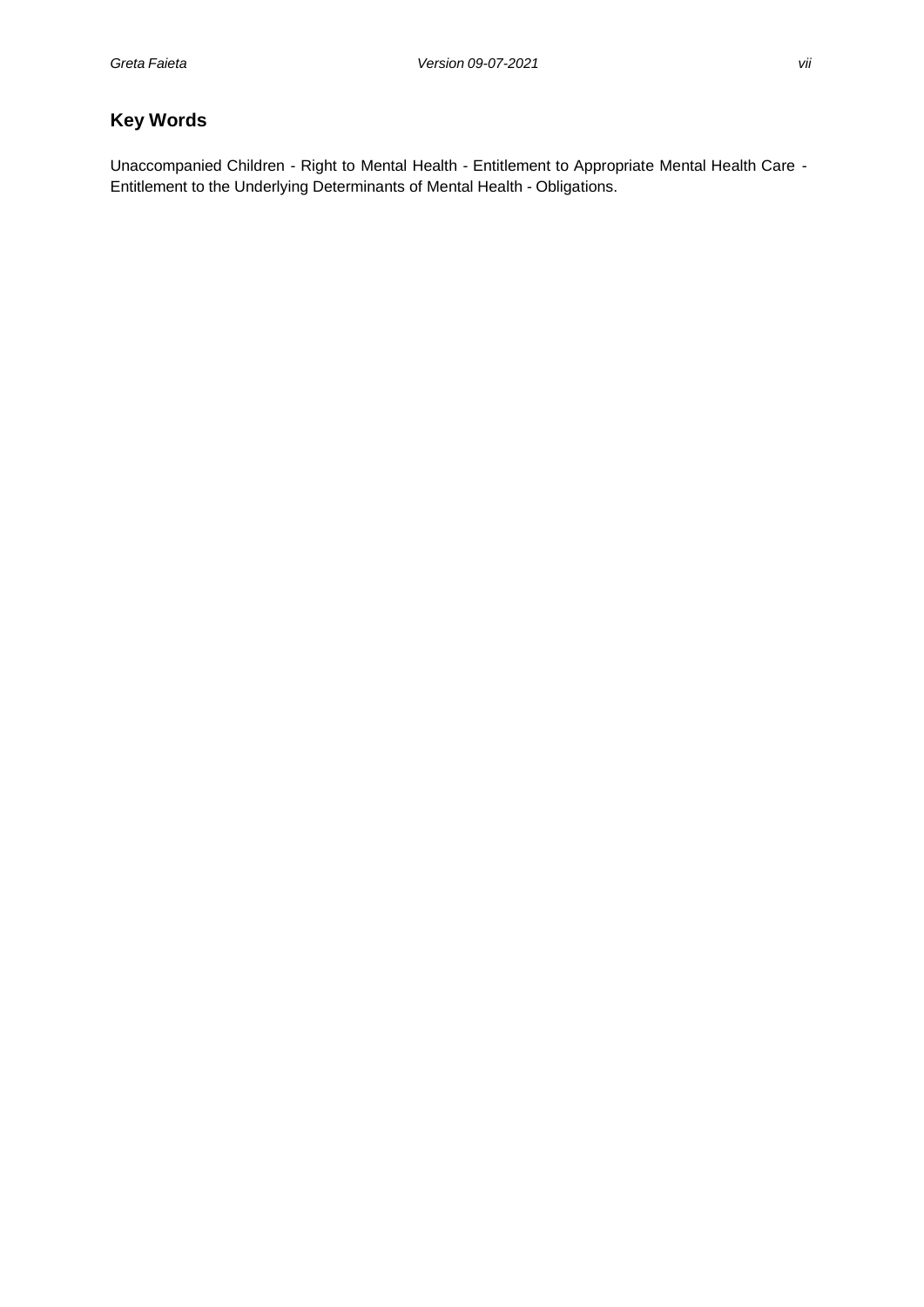## <span id="page-7-0"></span>**Overview of Main Findings**

The main research question of this thesis was "what is the nature and extent of State Parties obligations with respect to UAC's right to mental health?".

In answering the abovementioned research question, I found that Article 6 is inextricably linked to mental health. Moreover, it offers specific protection to UAC's mental health since Article 6§1 requires States to adopt positive measures that prevent both internal and external threats to their lives. Arguably, these obligations are of an immediate nature.

I also found that the most relevant dimensions of Article 24 for discussing children's right to mental health are the entitlements to appropriate mental health care and the entitlement to the underlying determinants of mental health (i.e., socio-economic and environmental conditions conducive of mental health). With respect to the former, a review of selected COs revealed a rather inconsistent approach from the part of the CRC Committee in demanding the provision of available, accessible, acceptable and quality mental health services to UAC. Regarding UAC' entitlement to the underlying determinants of mental health, it was found that no guidance is provided by the CRC Committee on how States should respond to them. However, by revising available literature in the field of psychology, I found that access to basic needs and freedom from violence are two important underlying determinants of UAC's mental health.

By analysing relevant jurisprudence on the obligation to respect, protect and fulfil the right to health, I reflected on the meaning of the tripartite typology applied to the right to mental health of UAC. Moreover, by analysing the progressive and immediate nature of obligations arising from Article 24, I noted that an adequate response to the underlying determinants of health is included among the minimum core obligations by the CRC Committee. As such, I investigated what the immediate obligation to provide adequate response to UAC's underlying determinants of mental health would, *in concreto*, demand from State Parties in emergencies.

I found that the very essential elements of a MHPSS response in emergency settings is represented by the provision of basic services, the adoption of sufficient security measures, and the provision of family/community support. As such, measures of implementation of these essential elements of a MHPSS should inform State Parties' minimum core obligation to provide an adequate response to the underlying determinants of mental health.

By integrating all the findings and analysis conducted throught this thesis, in Chapter 7 I provided an overview of nature and extent of State Parties' obligations with respect to UAC's right to mental health. The findings concerning immediate obligations arising from UAC's right to mental health are summarized below:

States have an immediate obligation to refrain from denying or limiting UAC's access to mental health services based on discrimination. In addition, they also hold an immediate obligation to refrain from interfering directly or indirectly with their right to mental health, causing unnecessary harm to them by failing to provide access to basic needs (*obligation to respect*).

States also have an immediate obligation prevent violence in refugee settings by, *inter alia*, ensuring separation between UAC's (*obligation to protect)*. This is established under Article 6§1, which requires State Parties to adopt protect UAC against external threats to their lives. Moreover, Article 6§1 also demands for immediate obligations to prevent suicides rates.

Finally, State has an immediate obligation to provide family/community support aimed at family tracing, reunification or (in)formal educational activities (*obligation to fulfil*).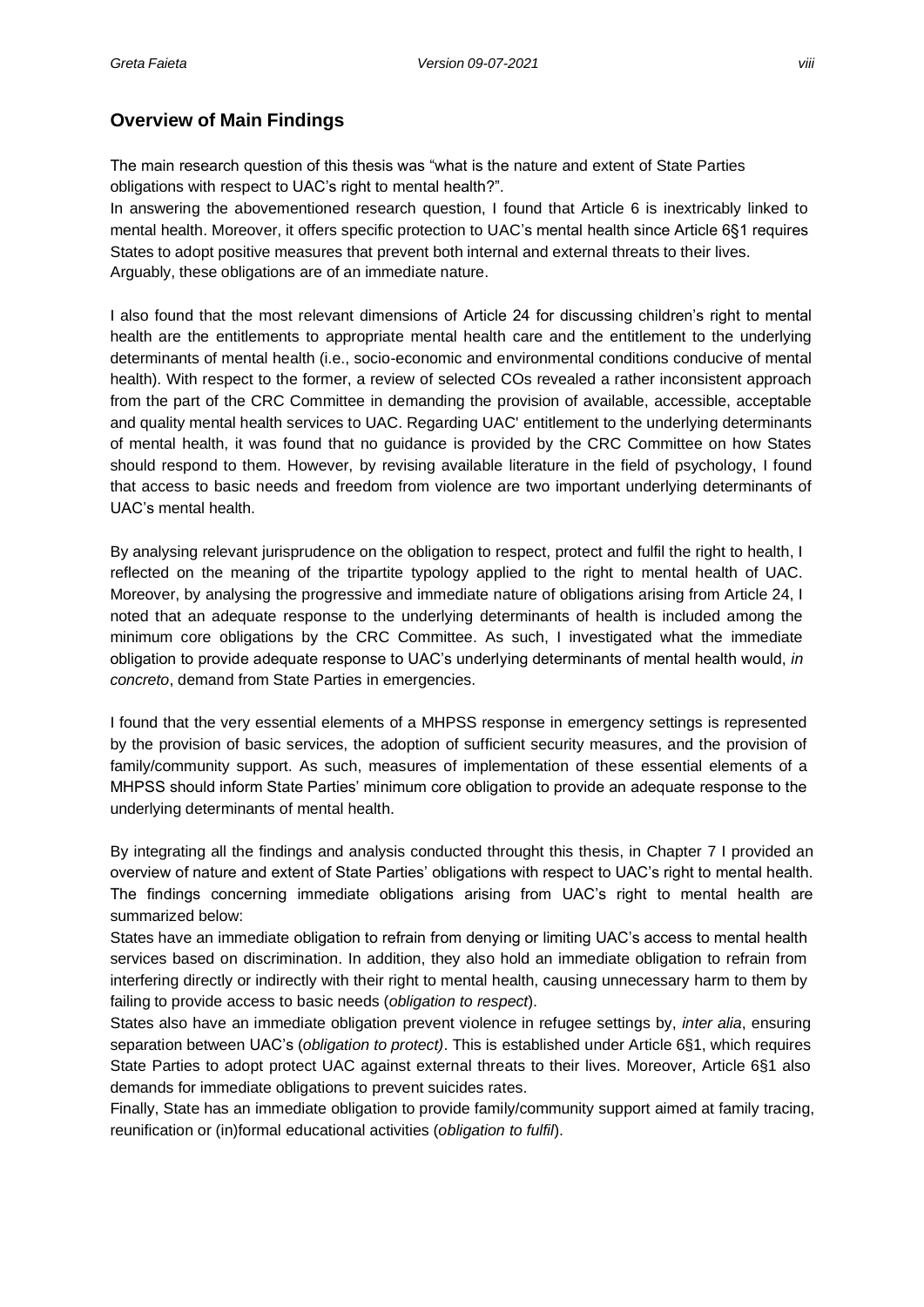## <span id="page-8-0"></span>**List of Abbreviations**

| <b>CO<sub>s</sub></b> | United Nations Committee on the Rights of the Child Concluding Observations |
|-----------------------|-----------------------------------------------------------------------------|
| <b>CESCR</b>          | Committee on Economic, Social and Cultural Rights                           |
| <b>CP</b>             | Civil and Political (Rights)                                                |
| <b>ESC</b>            | Economic, Social and Cultural (Rights)                                      |
| <b>ECHR</b>           | European Convention on Human Rights                                         |
| <b>ECtHR</b>          | European Court of Human Rights                                              |
| EU                    | European Union                                                              |
| GC                    | <b>General Comment</b>                                                      |
| <b>IASC</b>           | Inter-Agency Standing Committee                                             |
| <b>MHPSS</b>          | Mental Health and Psychosocial Support                                      |
| <b>RCD</b>            | <b>Reception Condition Directive</b>                                        |
| <b>UAC</b>            | Unaccompanied Children                                                      |
| <b>UN</b>             | <b>United Nations</b>                                                       |
| <b>UNHCR</b>          | Office of the United Nations High Commissioner for Refugees                 |
| <b>UNICEF</b>         | <b>United Nations Children's Fund</b>                                       |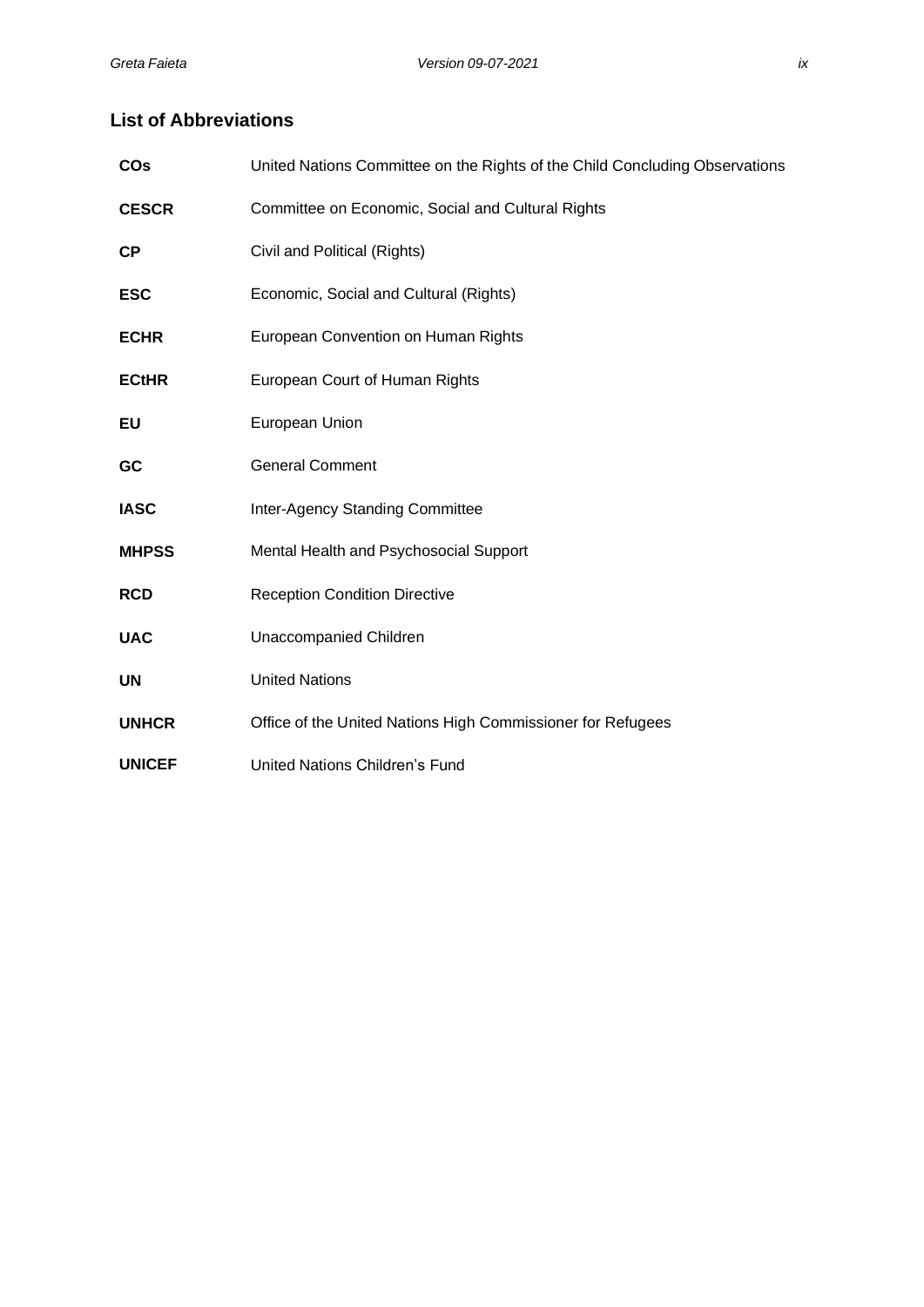### <span id="page-9-0"></span>**1. Introduction**

The biennium 2020-2021 has been an unprecedented year in many regards. Measures to contain the spread of Covid-19 brought unique forms of loneliness that necessarily stems from social isolation and lockdowns. These circumstances, beyond normal experiences, have greatly impacted mental health, especially for children and adolescents, who, by definition, find themselves in an already vulnerable position in light of their developmental age, current educational status and need for protection.<sup>1</sup> However, as is often the case, emergency situations also represent a novel opportunity to challenge the *status quo*. To this end, Covid-19 has prepared the ground to discussing children's rights to mental health. For instance, if children have a right to mental health and what corresponding obligations do States have. This thesis is grounded in these questions. Yet, the recognition that vulnerable children face both an increased risk of developing mental health conditions and more barriers to access adequate psychological support mandated for a slightly different approach. As such, this work will explore the links between children's right to mental health and one of the most vulnerable group of children, namely, unaccompanied migrant children ("UAC").<sup>2</sup>

#### **1.1. UAC. From bad to worse? The case of Moria.**

<span id="page-9-1"></span>There are many reasons why UAC flee their countries of origin. Some escape from wars, poverty or natural catastrophes. Others are pressured to leave their country by their parents in the hope of being reunited in a wealthier country with more opportunities.<sup>3</sup> Others do so to escape from discrimination or prosecution.

Despite the diverse reasons behind UAC's departure, one commonality is the experience of a traumatic life story in their home country, such as extreme poverty, being exposed to war, abuse or the brutal death of a loved one.<sup>4</sup> It is with this traumatic baggage that they embark on a potentially fatal journey, completely alone, in the hands of traffickers or smugglers.<sup>5,6</sup>

When the journey is not fatal, it is nevertheless characterized by pitfalls, traumas and human rights violations.<sup>7</sup> For instance, testimonies collected by Save the Children highlights that UAC who walked the Balkan route reported having been kidnapped by smugglers, having witnessed the injuries/deaths

<sup>1</sup>See, generally, S. Singh, D. Roy, S. Parveen et al, *Impact of COVID-19 and lockdown on mental health of children and adolescents: A narrative review with recommendations*, Psychiatry Res (2020).

<sup>2</sup> Unaccompanied migrant children are children, as defined in Article 1 of the Convention on the Rights of the Child, who have been separated from both parents and other relatives and are not being cared for by an adult who, by law or custom, is responsible for doing so. See: Office of the United Nations High Commissioner for Refugees (UNHCR), *Guidelines on Policies and Procedures in dealing with Unaccompanied Children Seeking Asylum* 1 (1997).

<sup>3</sup>D. Zak, *Fact Sheet: Unaccompanied Migrant Children (UAC),* November 2020, [\(https://immigrationforum.org/\)](https://immigrationforum.org/), last visited (21-06-2021).

<sup>4</sup>R. Hicks, R.N. Lalonde & D. Pepler, *Psychosocial considerations in the mental health of immigrant and refugee children*, *Canadian Journal of Community Mental Health*, vol. 12, 71-87 (1993).

<sup>5</sup> I. Derluyn & E. Broekaert, *On the way to a better future: Belgium as transit country for trafficking and smuggling of UAC*, International Migration, vol. 43, 31 (2005).

<sup>&</sup>lt;sup>6</sup> The numbers of deaths of UAC in the Mediterranean Sea, 700 only in the past five years, represent a dramatic proof of the enormous risk they take during their journey to safety. See, M. Rullàn, *The Story of Europe's 210,000 UAC seeking asylum*, 24 September 2020[, \(www.euroactive.com\)](http://www.euroactive.com/), last visited (17-06-2021).

<sup>7</sup> Supra Note 5.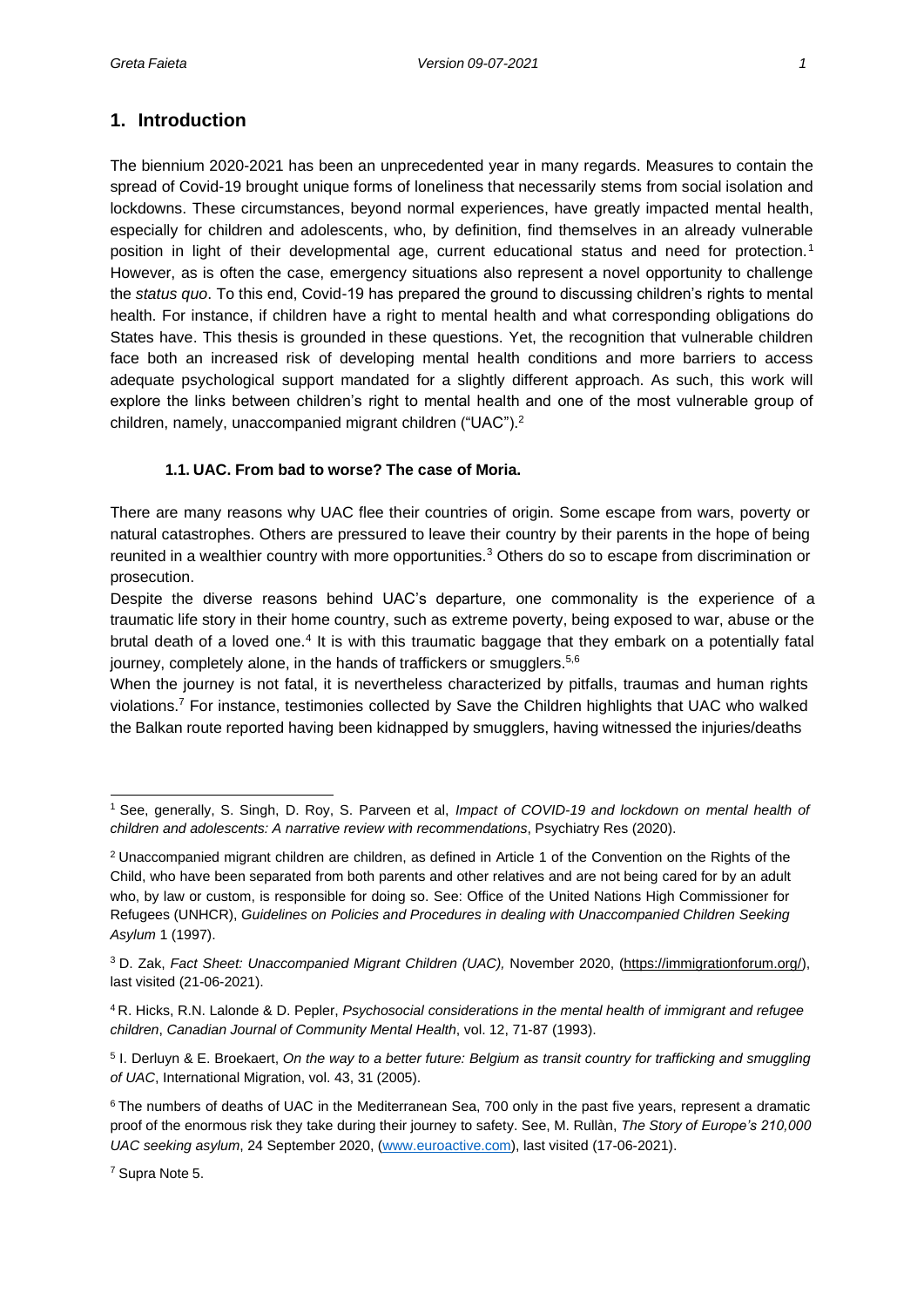of migrants travelling with them or having survived in extreme harsh conditions.<sup>8</sup> At the EU level, when UAC finally cross EU borders, by air, land or sea, EU Law on asylum becomes applicable, meaning that they are entitled to apply for international protection and to remain in the country of first arrival until a final decision is taken on their status.<sup>9</sup> During this time, EU members states should provide for reception structures that are suited to children's age and maturity, whilst ensuring an adequate standard of living and providing the necessary health care.<sup>10</sup>

However, realities very much distant from compliance with obligations under international human rights law and the EU asylum acquis have emerged. The conditions for asylum seekers, including UAC, in the Eastern Aegean Greek Islands are testament this.

In its 2019 Report, the EU Agency for Fundamental Rights described the hygiene and sanitation conditions in Moria as absolutely unacceptable especially for UAC, in light of lack of support measures available to them.<sup>11</sup> The tragic death by dehydration of a nine-month baby in November 2019 illustrates the seriousness of the situation in Moria.<sup>12</sup> As such, UAC's prolonged permanence in Moria's refugee camp, in degrading living conditions and with a lack of security, worsens the preexisting psychological distress arising from UAC past experiences, causing a further harm to their mental health.<sup>13</sup>

#### **1.2. Problem Definition and Aim of the Research**

<span id="page-10-0"></span>The unacceptable conditions in which UAC can find themselves once in a receiving country, of which Moria is an extreme but certainly not isolated example,<sup>14</sup> undoubtedly constitute a violation of many human rights. From their right to access basic needs (Article 27), to their right to be protected against violence (Article 19) and not to be detained unless as a last resort measure and for the shortest time possible (Article 37). Although of fundamental importance, this thesis will not explore these human rights violations. Rather, it will focus on States' obligations with respect to their right to mental health. The reasons behind this choice are three-fold and can be linked both to the importance of addressing the issue of children's' mental health in general and to the intrinsic condition of UAC.

#### 1.2.1 Why Mental Health?

<span id="page-10-1"></span><sup>8</sup> Save the Children, *Struggling to Survive: Unaccompanied and Separated Children Travelling the Balkans Route* 33 and 10 (2019)

<sup>9</sup> Article 3, Regulation EU No 604/2013 of the European Parliament and of the Council of 26 June 2013.

<sup>10</sup> Article 24, Directive 2013/33/EU of the European Parliament and of the Council of 26 June 2013.

<sup>11</sup> EU Agency for Fundamental Rights (FRA), *Children in Migration in 2019: Annual Review* 14 (2020).

<sup>12</sup>Greece Euronews, *Baby dies in Moria migrant camp*, MSF reveals, 17 November 2019, [\(www.euronews.com\)](http://www.euronews.com/), last visited (17-06-2021).

<sup>13</sup>See, generally: The Office of the United Nations High Commissioner for Refugees (UNHCR), *Refugee children: Guidelines on Protection and Care* (1994); T. Bean, I. Derulyn & E. Eurelings-Bontekoe, *Comparing psychological distress, traumatic stress reactions, and experiences of unaccompanied refugee minors with experiences of adolescents accompanied by parents*, The Journal of Nervous and Mental Disease 288 (2007).

<sup>14</sup>On the degradable conditions amounting to de facto detention of UAC, see, e.g., Human Rights Watch, *Italy: Children Stuck in Unsafe Migrant Hotspot. Extended Stays, No Separation from Adults*, June 2016, [\(https://www.hrw.org/news\)](https://www.hrw.org/news), last visited (01-07-21); United Nations Human Rights Office of the High Commissioner (UNHCHR), Italy's Migrant Hotspots Centres Raise Legal Questions, [\(https://www.ohchr.org/\)](https://www.ohchr.org/), last visited (09-07-2021).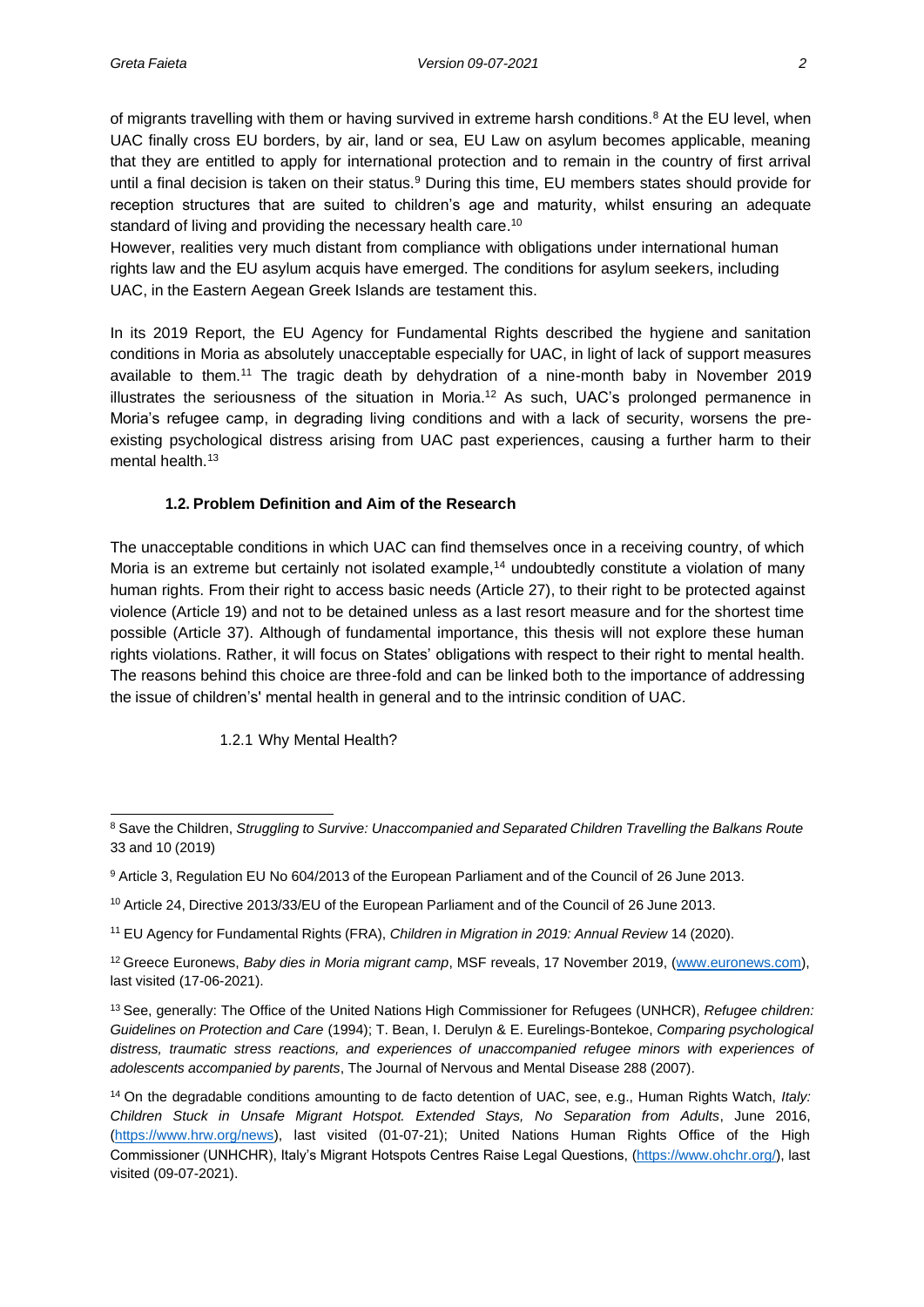The first reason behind the choice of this topic is related to the crucial importance of mental health in children's lives. In fact, mental well-being constitutes an integral part of an individual capacity to conduct a fulfilling life. Activities such as studying, creating meaningful relationships, working as well as realizing day-to-day choices and decisions are all impacted by mental health.<sup>15</sup> More specifically, mental health conditions may cause impaired self-regulation or antisocial behaviour (externalizing consequences) but also depression, anxiety, hypersensitivity (internalizing consequences),<sup>16</sup> which adversely compromise children's capacities and functioning at the individual, welfare and societal level.<sup>17</sup> It is in light of the great impact that mental health has on children's life that this thesis will delve into it.

Second, mental illness and psychological suffering are still hugely perceived as something to be ashamed of and stigma is still frequently attached to seeking psychological help and mental health services.<sup>18</sup> Additionally, even if perceived stigma was not attached to mental health problems, the literature highlights how the majority of children experience lack of accessible psychosocial interventions.<sup>19</sup>

#### 1.2.2 Why Mental Health of UAC?

<span id="page-11-0"></span>Finally, exploring the link between the right to mental health and UAC has been chosen as the topic of this thesis since research shows that - as human beings in development, deprived of their family environment, who fled from their country of origin experiencing dramatic events - UAC are at particularly risk of developing maladaptive function and/or vulnerability to psychopathology, especially post-traumatic stress disorder, depression and anxiety disorders.<sup>20</sup>

#### 1.2.3 Aim of the Research

<span id="page-11-1"></span>The problem of UAC's increased level of psychological morbidity, due to traumatic events in their country of origin, during their journey to safety or during prolonged stays in refugee camps, would be without doubt eradicated by tackling its root cause, i.e., preventing and/or stopping conflicts, wars, extreme poverty, and disasters, in the first place. Arguably, to a certain extent, States have a duty to do so.<sup>21</sup> However, building on the sad recognition that conflicts, wars and extreme poverty will not end

<sup>15</sup>World Health Organization (WHO), *Risks to mental health: an overview of vulnerabilities and risk factors. Background paper by WHO secretariat for the development of a comprehensive mental health action plan 27 August 2012*, 2 (2012).

<sup>&</sup>lt;sup>16</sup> See Generally: M. Weeks, G.B Ploubidis, J. Cairney et al., *Developmental pathways linking childhood and adolescent internalizing, externalizing, academic competence, and adolescent depression*, 30 (2016)

<sup>17</sup> Supra Note 15.

<sup>&</sup>lt;sup>18</sup> Simmons found that 85% of children who need mental health treatment are not receiving any because of the perceived stigma associated with mental illness. J. Simmons, *Kid's mental health tackled,* Counseling Today, 1-26 (2000)

<sup>&</sup>lt;sup>19</sup> The gap between the provision of treatment for mental disorders in children and the numbers of children in need of it is globally recognized as a treatment gap. See, generally, V. Patel, C. Kieling & P.K Maulik, *Improving access to care for children with mental disorders: a global perspective,* Arch Dis Child 98, at 323 (2013).

<sup>20</sup>I. Derluyn & E. Broekaert, *Different perspectives on emotional and behavioural problems in unaccompanied refugee children and adolescents*, Ethnicity and Health 142 (2007).

<sup>&</sup>lt;sup>21</sup> In 2005, States affirmed their responsibility to protect their own populations from genocide, war crimes, ethnic cleansing and crimes against humanity while accepting a collective responsibility to support third countries to uphold this commitment. They also affirmed their will to take appropriate action, in accordance with the United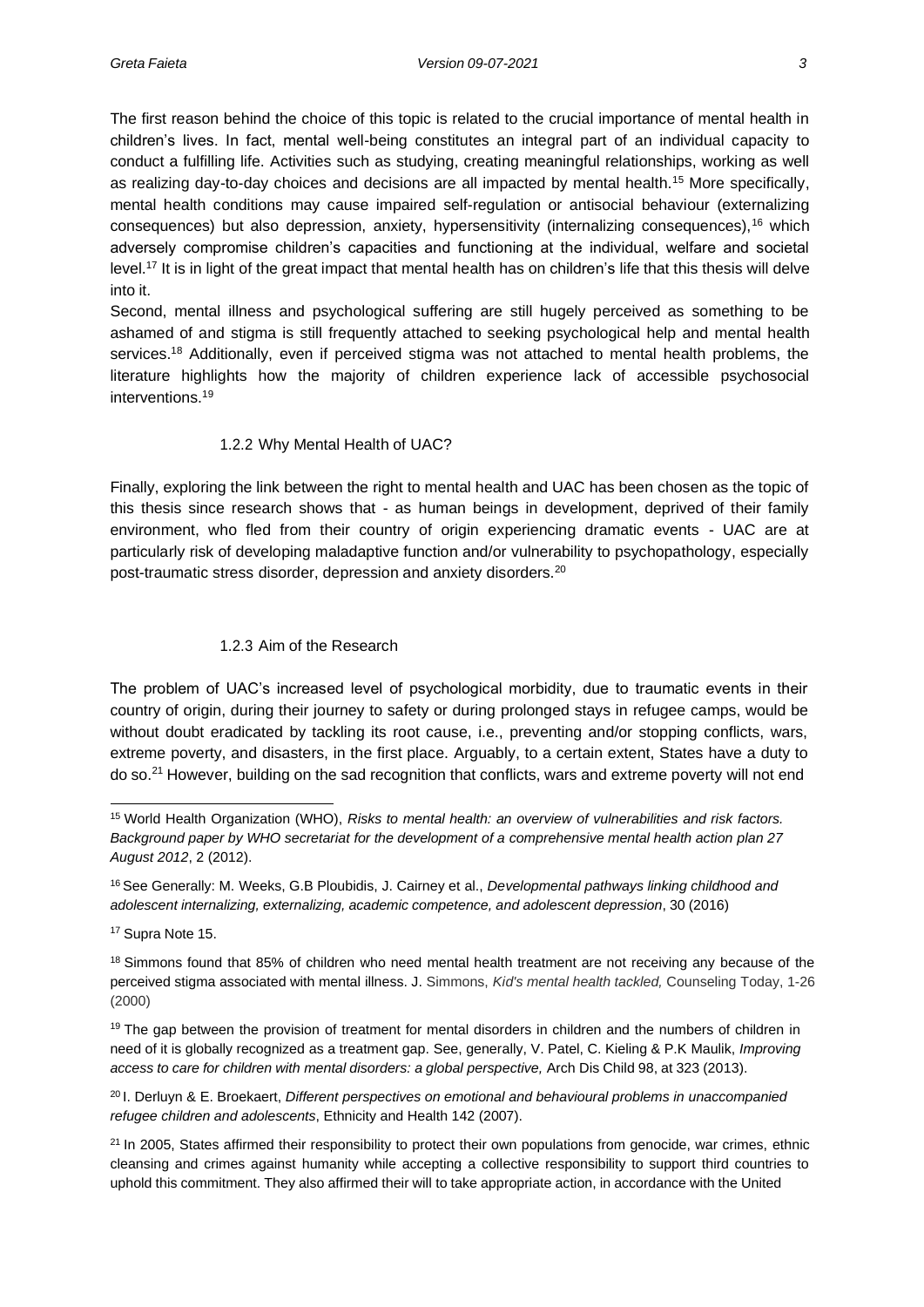in the foreseeable future, this thesis aims to shed some light on what responses the children's rights framework provides with respect to UAC's right to mental health. In this sense, this work aims at filling the gap in the debate around children's rights with respect to UAC's right to mental health. Highlighting the all-encompassing effect that mental health conditions have on children's lives and rights and emphasising that UAC are more exposed to psychological morbidity, this thesis also aims to stimulate further guidance from the part of the CRC Committee on the content and nature of States obligations with respect to children's right to mental health, more specifically, UAC.

#### **1.3 Research Question**

<span id="page-12-0"></span>The primary research question of this thesis is "what is the nature and extent of State Parties' obligations with respect to UAC's right to mental health?". To answer this research question, a number of sub-research questions will be also addressed.

First, what protection, from a broad perspective, does the children's rights framework offer to UAC and which articles of the CRC become relevant, providing protection, in the discussion about their mental health?

Second, does the CRC Committee expressively recognize UAC's entitlement to appropriate mental health services arising from Article 24? If so, "to what extent does it demand State Parties to adopt measures of implementation of UAC's entitlement to appropriate mental health care?

Third, which are the underlying determinants of UAC's mental health? Does the CRC Committee provide guidance in this respect?

Responses to these research-sub questions are necessary to prepare the ground for answering the main research question of this thesis on the nature and extent of States' obligations with respect to UAC's right to mental health in Chapter 5 and Chapter 6.

#### **1.4. Children's rights framework**

<span id="page-12-1"></span>This thesis will use a children's rights framework to analyse the issue of mental health of UAMs. For the mere reason they are human beings, children are right holders of all international human rights instruments. However, CRC<sup>22</sup> will be used as the main point of reference for analysing UAC's right to mental health since, by focusing specifically on children, the CRC represents a milestone in securing their rights.<sup>23</sup>

Furthermore, although the "CRC applies to all children, at all times, wherever they may be" $24$  it also specifically recognizes that "in all countries in the world, there are children living in exceptionally difficult conditions, and that such children need special consideration".<sup>25</sup> Therefore, by recognizing the need to further protect vulnerable groups of children, the CRC reserves a special attention to UAC. Finally, the CRC is one of the few international human rights instruments which encompasses both CP rights and ESC rights. This allows us to address, in the same document, the implications that mental

<sup>24</sup> CRC Preamble.

<sup>25</sup> Id.

Nations Charter and in cooperation with relevant regional organizations, if national authorities fail to protect their populations. See: UN General Assembly 2005 World Summit Outcome, October 2005, A/RES/60/1, paras 138 and 139.

<sup>22</sup> UN General Assembly, *Convention on the Rights of the Child, 20 November 1989, United Nations*, Treaty Series, vol. 1577, 3 (1989).

<sup>&</sup>lt;sup>23</sup> When relevant issues are supported in other human rights documents or elaborated in the jurisprudence of other UN Treaty Bodies or Regional Court, these will be examined too.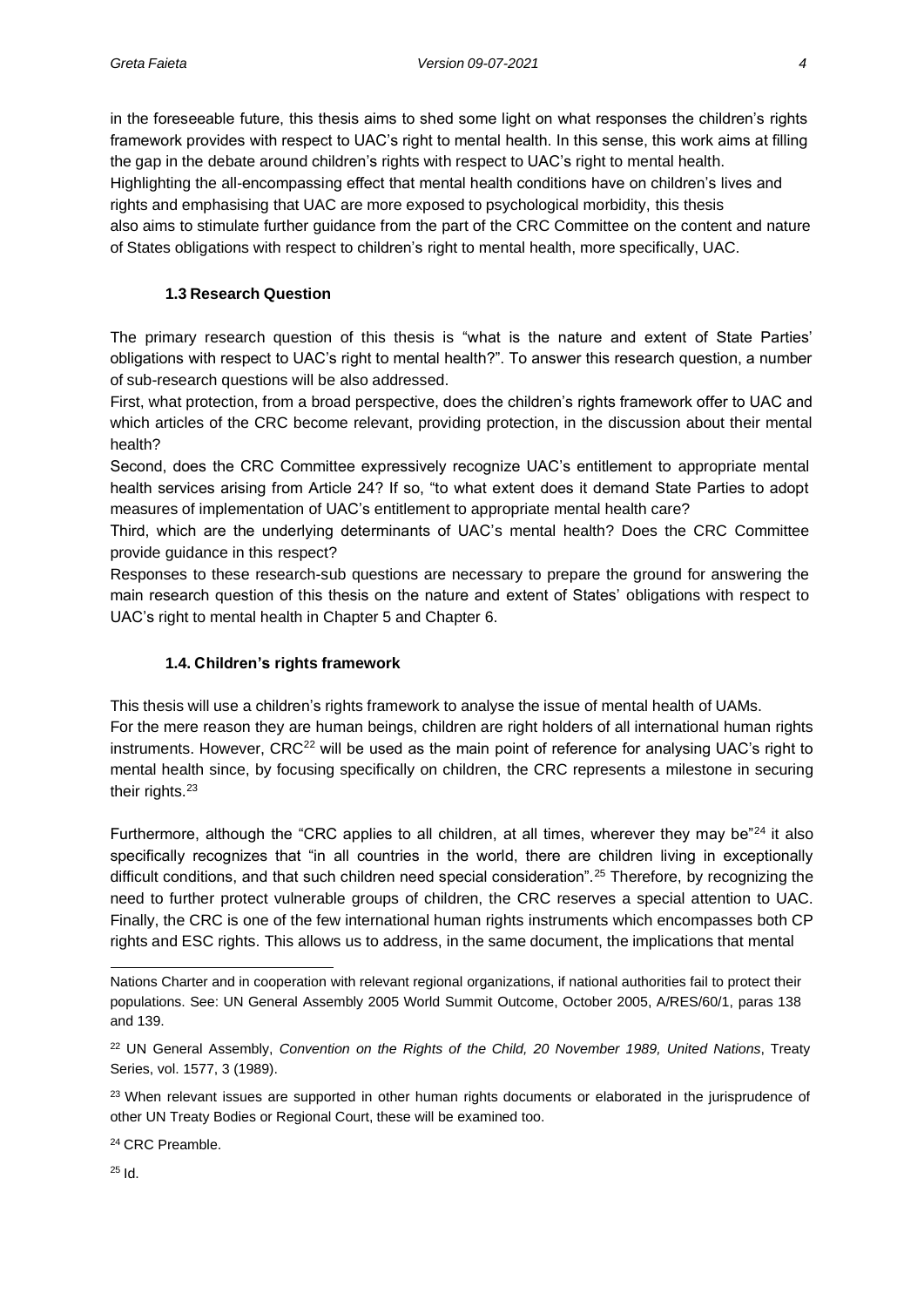health of UAC has, not only on their right to health (ESC right), but also on their right to life (CP right). It is important to observe that the classic distinction between CP rights and ESC rights as two separated generations of rights is considered outdated by the academic literature.<sup>26</sup> In fact, obligations arising from CP rights are not only negative but also positive and therefore require allocation of resources and investment just as ESC rights do.<sup>27</sup> Nevertheless, it must also be noted that the CRC maintains the orthodox position of international human rights law and distinguishes between CP and ESC rights. Indeed, under Article 4, reference to available resources is confined to ESC, meaning that CP rights are of immediate obligations.<sup>28</sup> Therefore, sticking to the text of the CRC, this thesis will note a substantial distinction between immediate obligations arising from CP rights and obligations arising from ESC rights.

For these reasons, the CRC will be used as the hard law instrument of reference in addressing the question of State Parties obligations with respect to UASC's right to mental health.

#### **1.5 Methodology and research techniques**

<span id="page-13-0"></span>Besides relying on the CRC as the hard law instrument, this thesis will also make use of soft instruments derived from the jurisprudence of the CRC Committee. Particular attention will be paid to GCs addressing children in migration contexts<sup>29</sup> and the GC on children's right to the highest attainable standard of health.<sup>30</sup> Furthermore, selected COs issued by the CRC Committee will be analysed in terms of reference to specific key words to assess whether and to what extent the CRC Committee recommends measures of implementation of UAC's entitlement to appropriate mental health care.

#### 1.5.1 Selected Cos

<span id="page-13-1"></span>The revised COs can be distinguished in two main categories: COs issued against receiving States at the EU level and COs issued against receiving States beyond EU borders. The rationale behind the selection of COs issued against EU countries was the following.

First, I selected the timeframe in which the highest number of unaccompanied asylum-seekers were registered in the EU. As shown in Annex 1, this period coincides with the record of migratory flows

<sup>28</sup> Article 4 CRC; UN Committee on the Rights of the Child (CRC), *General Comment No. 19 on public budgeting for the realization of children's rights*, July 2016, CRC/C/GC/19.

<sup>29</sup>UN Committee on the Rights of the Child, *General comment No. 6 on the Treatment of Unaccompanied and Separated Children Outside their Country of Origin*, 1 September 2005, CRC/C/GC/6.; UN Committee on the Protection of the Rights of All Migrant Workers and Members of Their Families (CMW), *Joint general comment No. 4*, (2017) *of the Committee on the Protection of the Rights of All Migrant Workers and Members of Their Families and No. 23 (2017) of the Committee on the Rights of the Child on State obligations regarding the human* rights of children in the context of international migration in countries of origin, transit, destination and return, 16 November 2017, CMW/C/GC/4-CRC/C/GC/23.

<sup>26</sup>See e.g., S. Domaradzki, *Karel Vasak's Generations of Rights and the Contemporary Human Rights Discourse*, Human Rights Review volume 20, 423–443 (2019); See: United Nations Human Rights Office of the High Commissioner (UNHCHR), *Key concepts on ESCRs - Are economic, social and cultural rights fundamentally different from civil and political rights?,* [\(www.ohchr.com\)](http://www.ohchr.com/), last visited (17-06-2021).

<sup>27</sup>J. Tobin, "Article 4: A State's Obligation of Implementation", in J. Tobin, *The UN Convention on the Rights of the Child: A Commentary*, 129-131(2019).

<sup>30</sup>UN Committee on the Rights of the Child (CRC), *General comment No. 15 on the right of the child to the enjoyment of the highest attainable standard of health (art. 24)*, April 2013, CRC/C/GC/15.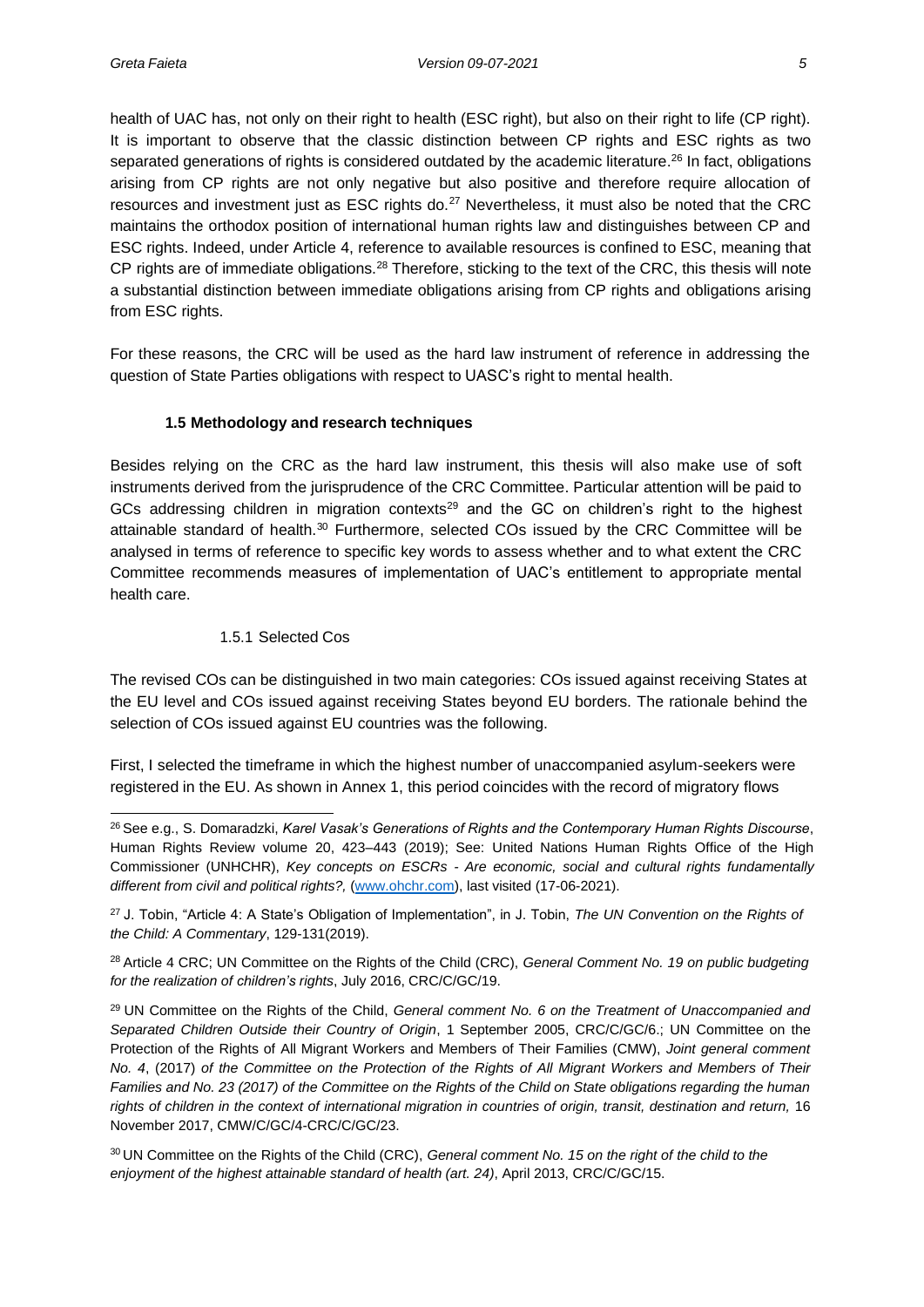ever registered in the EU, specifically, 2015-2016.<sup>31</sup> Moreover, I also included the year 2019 to verify whether there were changes in the approach adopted by the CRC Committee.

Second, I checked which were the first 5 countries for number of asylum-UAC applicants in the selected timeframe (2015-2016-2019) to verify if any of these countries were under review before the CRC Committee in these exact years. A match was found for the following 4 EU countries:

- Sweden: first country for number of applications lodged by UAC in 2015. In that exact year the CRC Committee issued a CO to Sweden.<sup>32</sup>

- UK and Bulgaria: 4th and 5th countries for number of applications lodged by UAC in 2016. In that year, the CRC Committee issued COs to both countries. <sup>33</sup>

- Belgium: 4th country for number of applications lodged by UAC in 2019. In that exact year, the CRC Committee issued COs to them. <sup>34</sup>

Since disaggregated data on UAC was not found for receiving countries outside EU borders, the COs for countries beyond the EU were selected based on different criteria.

- Turkey (CO of 2012), due to its geographical proximity to Syria, which entered a civil war in 2011 and the consequent drastic increase in the number of asylum-seeking coming from Syria in 2012;<sup>35</sup>

- Yemen (CO of 2014) due to the increase in asylum-seekers mainly coming from Somalia, Ethiopia and Eritrea in 2014.<sup>36</sup>

- Colombia (CO of 2015) due to its geographical proximity to Venezuela and the steady increase in the numbers of asylum seekers from Venezuela in the period 2015 – 2021.<sup>37</sup>

#### **1.6 Outline of the Thesis**

<span id="page-14-0"></span>This thesis investigates the protection offered by the children's rights framework to UAC's mental health. In Chapter 2 I will highlight how UAC are not simply right-holders of the CRC but entitled to a right-plus framework. Moreover, I will also explore how Article 6 becomes relevant, providing protection, in the discussion about UAC's mental health.

Since Article 24 includes both an entitlement to health care and an entitlement to the underlying determinants of health, Chapter 3 and Chapter 4 will respectively analyse their meaning applied to UAC's mental health.

Chapter 5 will investigate State Parties' obligation to respect, protect and fulfil UAC's right mental health, while addressing the progressive nature of States obligations.

Chapter 6 will answer the question of what it means that States have a minimum core obligation to adequately respond to the underlying determinants of mental health.

 $32$  Id.

<sup>33</sup> Id.

<sup>34</sup> Id.

35 The Office of the United Nations High Commissioner for Refugees (UNHCR), Number of registered Syrian refugees triples to more than 300,000 in three months, [\(https://www.unhcr.org/\)](https://www.unhcr.org/), last visited (09-07-2021). t

<sup>36</sup>The Office of the United Nations High Commissioner for Refugees (UNHCR), *Yemen: Mixed Migration Update*. *January 2015*, [\(https://www.unhcr.org/\)](https://www.unhcr.org/), last visited (08-07-2015); The Office of the United Nations High Commissioner for Refugees (UNHCR), *2014 becomes the deadliest year at sea off Yemen*,( [https://www.unhcr.org/\)](https://www.unhcr.org/), last visited (08-07-2021).

37 ACAPS, Venezuelan Refugees, [\(https://www.acaps.org/country/colombia/crisis/venezuelan-refugees-\)](https://www.acaps.org/country/colombia/crisis/venezuelan-refugees-), last visited (03-07-2021); C. Del Castillo, M. Díaz, P. López et. al, Análisis situacional de la primera infancia refugiada y migrante venezolana en Colombia. Bogotá, Colombia: Bases Sólidas (2020)

<sup>31</sup>Eurostat, *Asylum applicants considered to be UAC by citizenship, age and sex - annual data (rounded)*, [\(https://ec.europa.eu/\)](https://ec.europa.eu/), last visited (09-07-2021).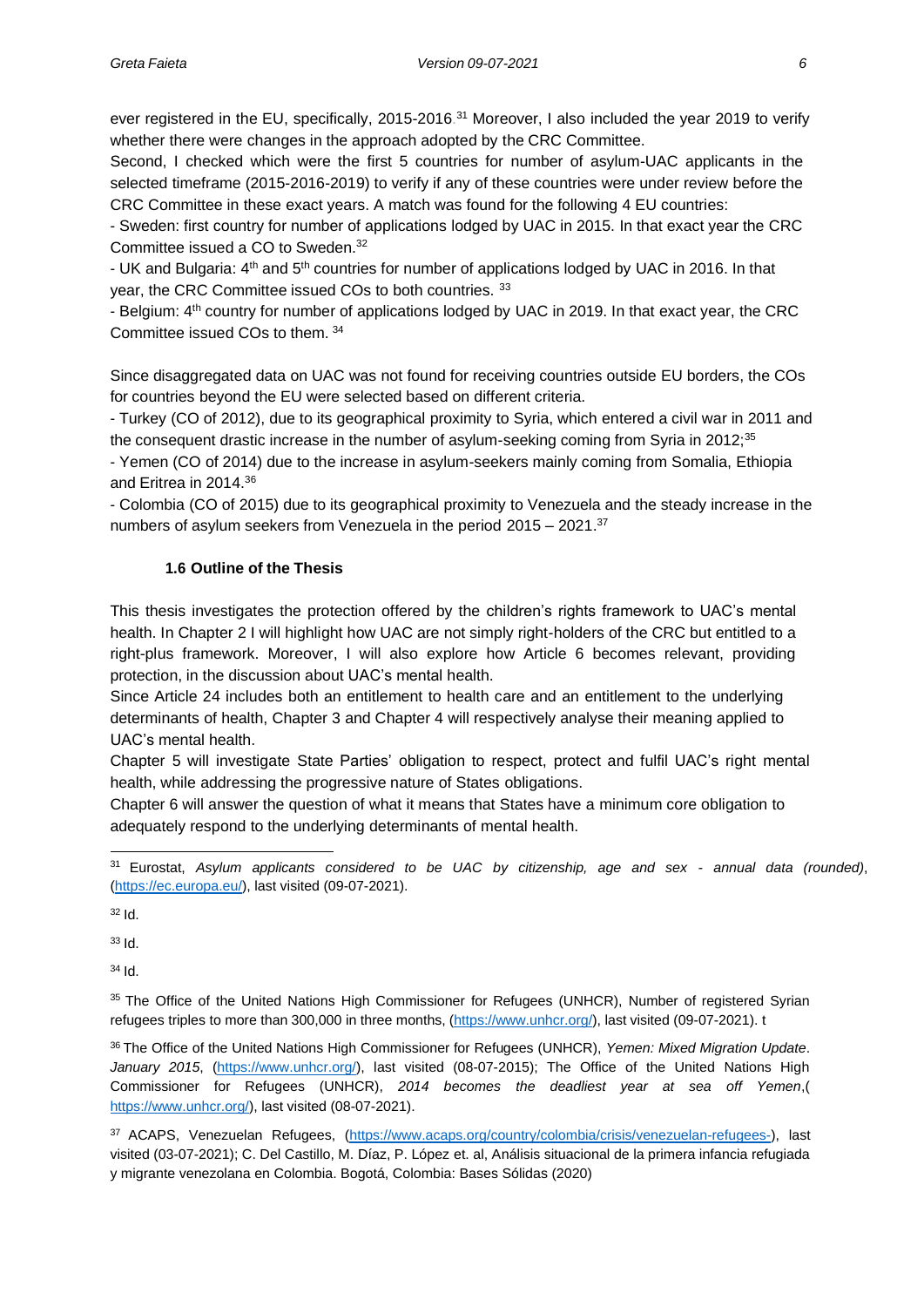## <span id="page-15-0"></span>**2. An Entitlement to a Right Plus Framework & the Relevance of Article 6**

An answer to the main research question of this thesis – what is the nature and extent of States' Parties obligations with respect to UAC's right to mental health - cannot be separated from an analysis of Article 24 of the CRC, which provides them with the highest attainable standard of health.

However, prior to doing so, it is fundamental to understand, from a broader perspective, what kind of protection the children's rights framework offers to UAC and whether articles other than Article 24 become relevant when considering their mental health conditions. This Chapter will thus investigate the following sub-research questions: "What kind of protection does the children's rights framework offer to UAC?"; "What other provisions, other than Article 24, become relevant and provide protection to UAC's mental health?".

To answer the above research sub-questions, I will first tackle the issue of UAC as particular right holders under the CRC. Next, I will delve into both the relevance and protection offered by one of the jewels in the crown of the CRC, namely, Article 6 of the CRC.<sup>38</sup> I will argue that in light of their entitlement to a right plus framework and in light of the interconnectedness between mental health, the right to life and development, States hold a strong obligation to respond to their mental health conditions.

#### **2.1 An Entitlement to a Right Plus Framework**

<span id="page-15-1"></span>For the mere reason they are children, UAC qualify as right-holders of all the rights set forth under the CRC.<sup>39</sup> Moreover, when they find themselves in the jurisdiction of a third country, irrespective of their status as not-citizens, State Parties to the CRC hold the obligation to respect and ensure their rights.<sup>40</sup>

However, importantly, UAC are not simply right holders of the CRC. They are also entitled to further protection. In fact, Article 22 establishes that, considering their multifaceted vulnerabilities and development needs, refugee or asylum-seeking children have a right to "[a]dditional protection and humanitarian assistance<sup>"41</sup>necessary for the actual enjoyment of the rights recognized under the CRC.<sup>42</sup> To put it in the words of Pobjoy, UAC enjoy a "rights-plus framework [that] gives expression to the long-lasting recognition that refugee children are entitled to special protection*".*<sup>43</sup>

What this special protection and humanitarian assistance entails in terms of State Parties' measures should change according to the circumstances of each specific case and depending on the child's age, maturity, needs as well as his/her past experiences.<sup>44</sup> However, as it will demonstrated below, in light of the interconnectedness between mental health and Article 6, the special protection they are entitled to under Article 22 should necessarily entail measures addressing their mental health needs.

<sup>43</sup> Id.

<sup>&</sup>lt;sup>38</sup> Article 6 has been indeed defined by the CRC Committee as a quiding Principle. See: CRC Committee, *General Guidelines regarding the form and content of initial reports*, UN Doc. CRC/C/5, para. 13.

<sup>39</sup> Article 1 CRC.

<sup>40</sup> Article 2 CRC.

<sup>41</sup> Article 22 CRC.

<sup>42</sup>Article 22 CRC; J. M Pobjoy, "Article 22: Refugee Children*"*, in J. Tobin, *The UN Convention on the rights of the child: A Commentary*, 824 (2019).

<sup>44</sup>G.S Goodwin-Gill, *Unaccompanied Refugee Minors: The Role and Place of International Law in the Pursuit of Durable Solutions*, 3 International Journal of Children's Rights 405, at 406 (1995).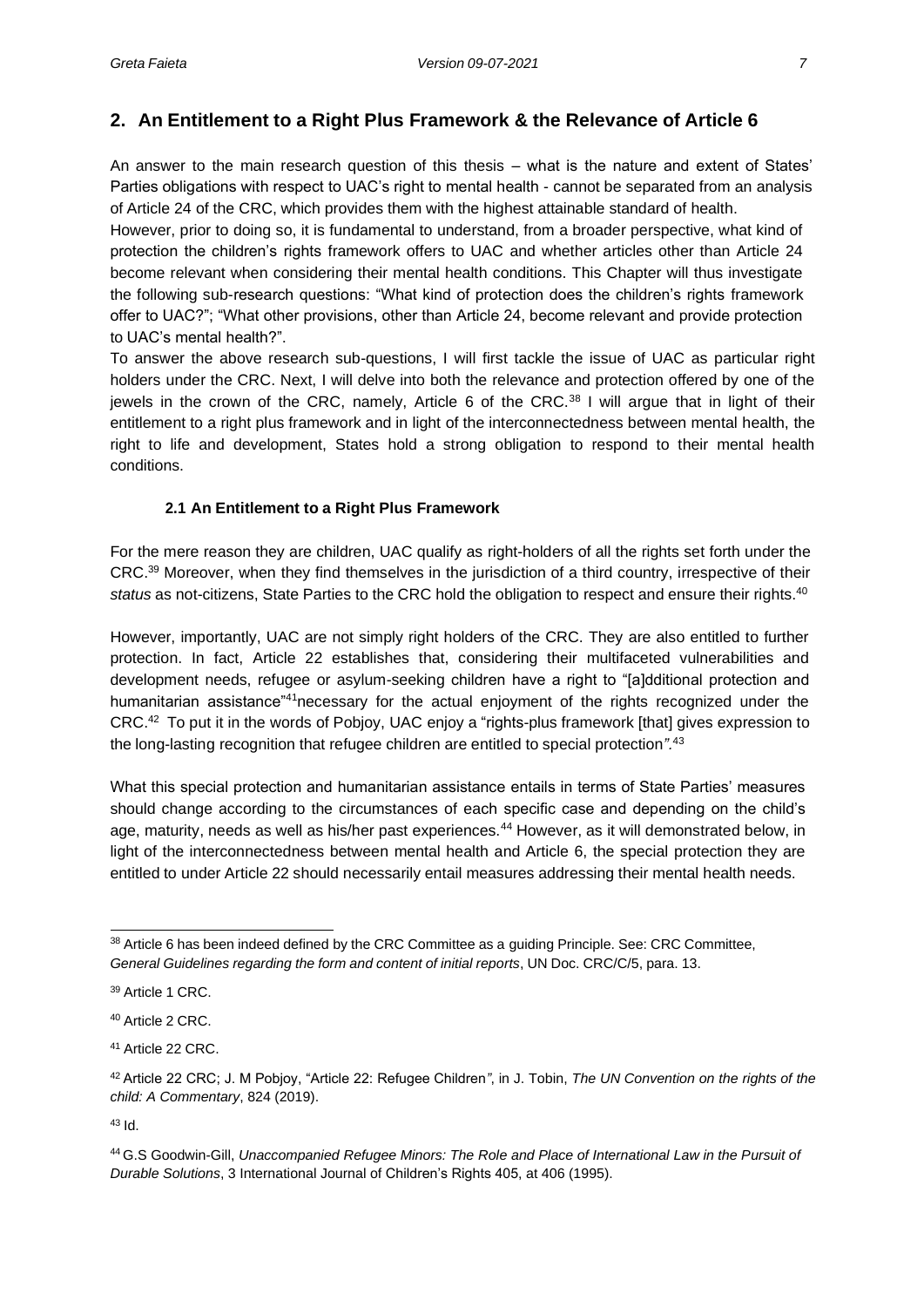#### **2.2 Mental Health and Article 6: The Right to Life and Development.**

<span id="page-16-0"></span>Article 6 represents a precondition for the enjoyment of all the rights under the CRC. In fact, States' failures to meet their obligations under Article 6 renders the enjoyment of the CRC, if not impossible, meaningless.<sup>45</sup> Unsurprisingly so, the CRC Committee has identified Article 6 as a guiding principle of the Convention.<sup>46</sup>As it will be shown in the following paragraphs, both the civil and the ESC dimension of Article 6 become particularly relevant with respect to UAC's mental health.<sup>47</sup>

#### 2.2.1 Mental Health and the Right to Life (Article 6§1)

<span id="page-16-1"></span>The right to life, described as "supreme"<sup>48</sup> and "basic to all human rights",<sup>49</sup> is inherently and strictly interrelated to children's mental health. Indeed, threats to children's life can have negative, longlasting repercussion on their mental health,<sup>50</sup> creating a breeding ground for the insurgence of critical psychological conditions which, in turn, may ultimately threaten their life, as the extreme act of suicide demonstrates.<sup>51</sup> In other words, if not taken sufficiently seriously and thus appropriately addressed, these mental health conditions could prove to be fatal and constitute an internal threat to their lives.

<sup>45</sup> V. Vandenhole, "Article 6: The Right to Life, Survival and Development", in V. Vandenhole, E. Türkelli, S. Lembrechts, et.al, *Children's right: A Commentary on the convention on the rights of the child and its protocols* 88 (2019).

<sup>46</sup>CRC Committee, General comment (GC) No. 5 (2003): *General measures of implementation of the Convention on the Rights of the Child*, 27 November 2003, CRC/GC/2003/5 (Introduction on 'general principles').

<sup>47</sup>N. Peleg & J. Tobin, "Article 6: The Right to Life, Survival and Development", in J. Tobin, *The UN Convention on the rights of the child: A Commentary*, 188 (2019); Supra Note 45, at 88 and 98.

<sup>48</sup>United Nations Human Rights Committee, *General Comment No 14: Article 6 (Right to Life) Nuclear Weapons and the Right to Life*, 9 November 1984, HRI/GEN/1/Rev1, para 1.

<sup>49</sup> UN Human Rights Committee (HRC), *CCPR General Comment No. 6: Article 6* (Right to Life), 30 April 1982, para 1; UN Human Rights Committee (HRC), *General Comment No. 36: on article 6 of the International Covenant on Civil and Political Rights, on the right to life*, 30 October 2018, CCPR/C/GC/36, para 2.

<sup>&</sup>lt;sup>50</sup> The World Health Organization (WHO) enlists exposure to war, disaster as well as exposure violence and neglect as adverse factors with respect to the development of mental health conditions. See: Supra note 16 at 3.

<sup>51</sup>C. Booysen, *Moving the Needle on Mental Health for Young People*, November 2019, [\(https://blogs.unicef.org/\)](https://blogs.unicef.org/), last visited (21-06-2021).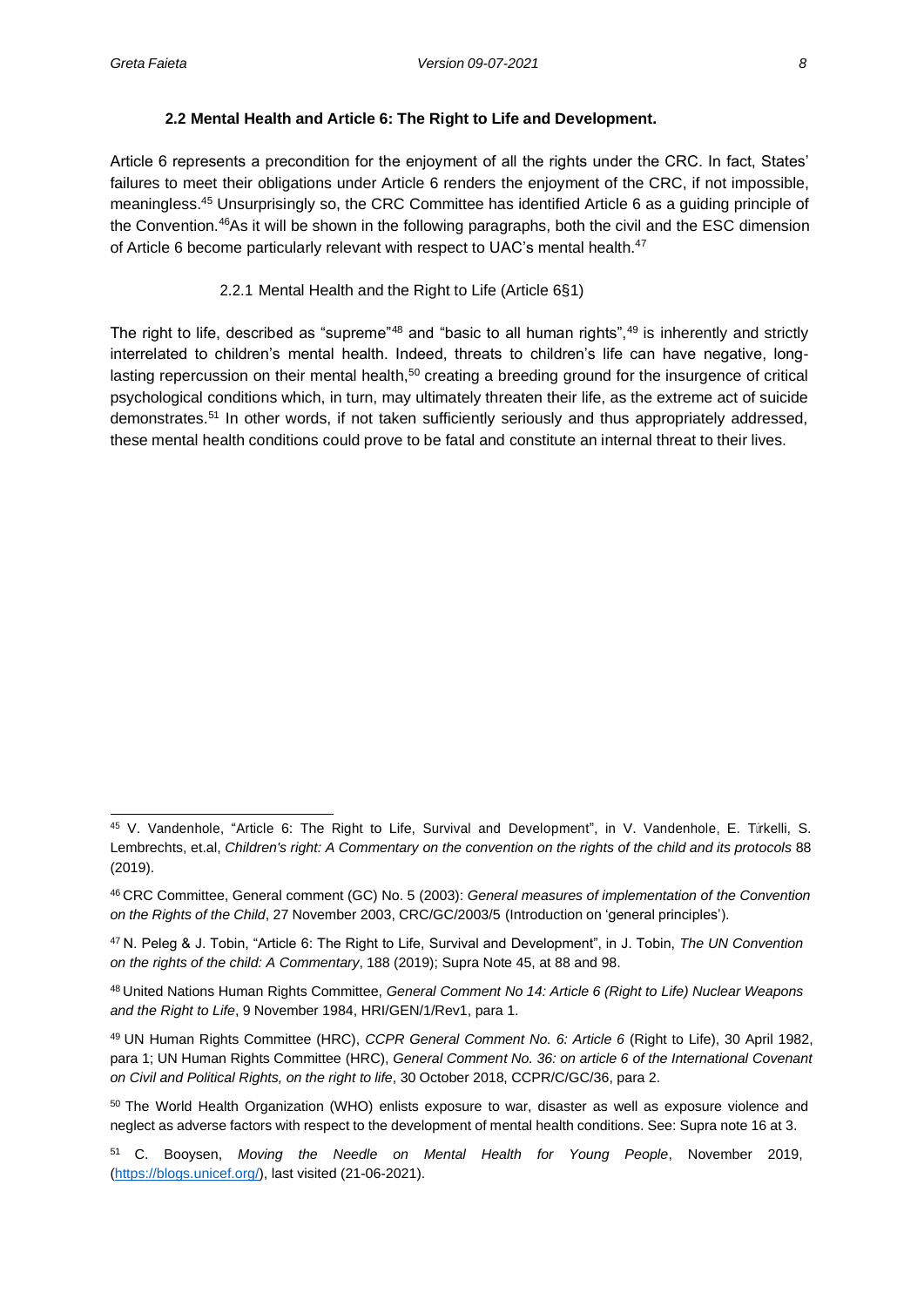Research shows that, as children deprived of their family environment who are exposed to multiple threats to their lives prior, during and after their arrival in a third country,<sup>52</sup> UAC face a particularly high risk of developing serious mental conditions (i.e., depression, self-harm, suicidal thoughts).<sup>53</sup> In fact, actors such as Médecins Sans Frontières are reporting a worrying trend of increase in suicide, self-harm and suicidal thoughts among children living in the refugee camp of Lesbos.<sup>54</sup> Not dissimilar, the situation in the northwest Syria refugee camp, where - only from January 2021 to March 2021 forty-two children aged fifteen years or younger attempted suicide.<sup>55</sup>

In sum, by leading to their pre-mature deaths, suicides among children in migration contexts are testament to the seriousness with whom their mental health conditions must be taken and of the interconnectedness between mental health and the right to life.

#### *2.2.1.1 The Protection offered by Article 6§1*

At its minimum, the right to life establishes that arbitrary<sup>56</sup> interference by the State resulting in the death of a child amounts to a violation of children's right to life (*obligation to respect*) 57 However, the CRC Committee opts for a much broader interpretation of States obligations arising from Article 6§1, requiring that State Parties adopt positive, affirmative measures aimed at protecting children against both external and, more relevantly for the focus of this chapter, internal threats to their lives (*obligation to protect* ).<sup>58</sup>

Since the right to life is a civil right, this entails that States have an immediate obligation to take measures aimed at preventing suicides and addressing children's suicides rates.<sup>59</sup> In fact, among the

<sup>&</sup>lt;sup>52</sup> The particular exposure of UAC to threat to their lives was recognized by the CRC Committee itself in its Joint General Comment No. 4/23: "At any point during the migratory process, a child's right to life and survival may be at stake owing to, inter alia, violence as a result of organized crime, violence in camps, […] or extreme conditions of travel. Supra Note 29, at para 40.

<sup>53</sup>See Supra Note 13; Supra Note 20; F. Khan, N. Eskander, T. Limbana et.al, *Refugee and Migrant Children's Mental Healthcare: Serving the Voiceless, Invisible, and the Vulnerable Global Citizens*: *Serving the Voiceless, Invisible, and the Vulnerable Global Citizens*, Cureus vol. 12, (2020).

<sup>54</sup>Médecins Sans Frontières, *Self-harm and attempted suicides increasing for child refugees in Lesbos*, 17 September 2018, [\(https://www.msf.org/\)](https://www.msf.org/), last visited (17-06-2021).

<sup>55</sup>Save the Children, *North West Syria: Suicide Attempts and Deaths with Children accounting from 1 to five cases*, 29 April 2021, [\(https://www.savethechildren.net/\)](https://www.savethechildren.net/), last visited (21-17-2021)

<sup>56</sup> According to the Human Rights Committee arbitrary must be interpreted as to include elements of "inappropriateness, injustice, lack of predictability, and due process of law [footnote omitted] as well as elements of reasonableness, necessity, and proportionality". See: UN Human Rights Committee (HRC), Supra Note 49, at para 12.

<sup>&</sup>lt;sup>57</sup> For a discussion on the meaning of arbitrary deprivation with respect to children's right to life, see: Supra Note 47, at 200-202.

<sup>58</sup>See CRC Committee on the Rights of the Child, *General comment No. 21 (2011) on children in street situations, 21 June 2017,* 18 April 2011, CRC/C/GC/21, para 29; Supra Note 49, at para 26.

<sup>59</sup> However, it must be also noted that no State holds an obligation to guarantee a child's life. The HR Committee stressed that States are under a due diligence obligation to undertake reasonable positive measures to protect the right to life but without an impossible or disproportionate burden to foresee threats to life originating from the conduct of private actors. As such, a State will be found in violation of Article 6 only if they knew or should have known that a particular child was at risk of killing him/herself (due diligence test). See Supra Note 49, at para 21; European Court of Human Rights Case (ECtHR), Osman v. UK, Application no. 23452/94, October 1998.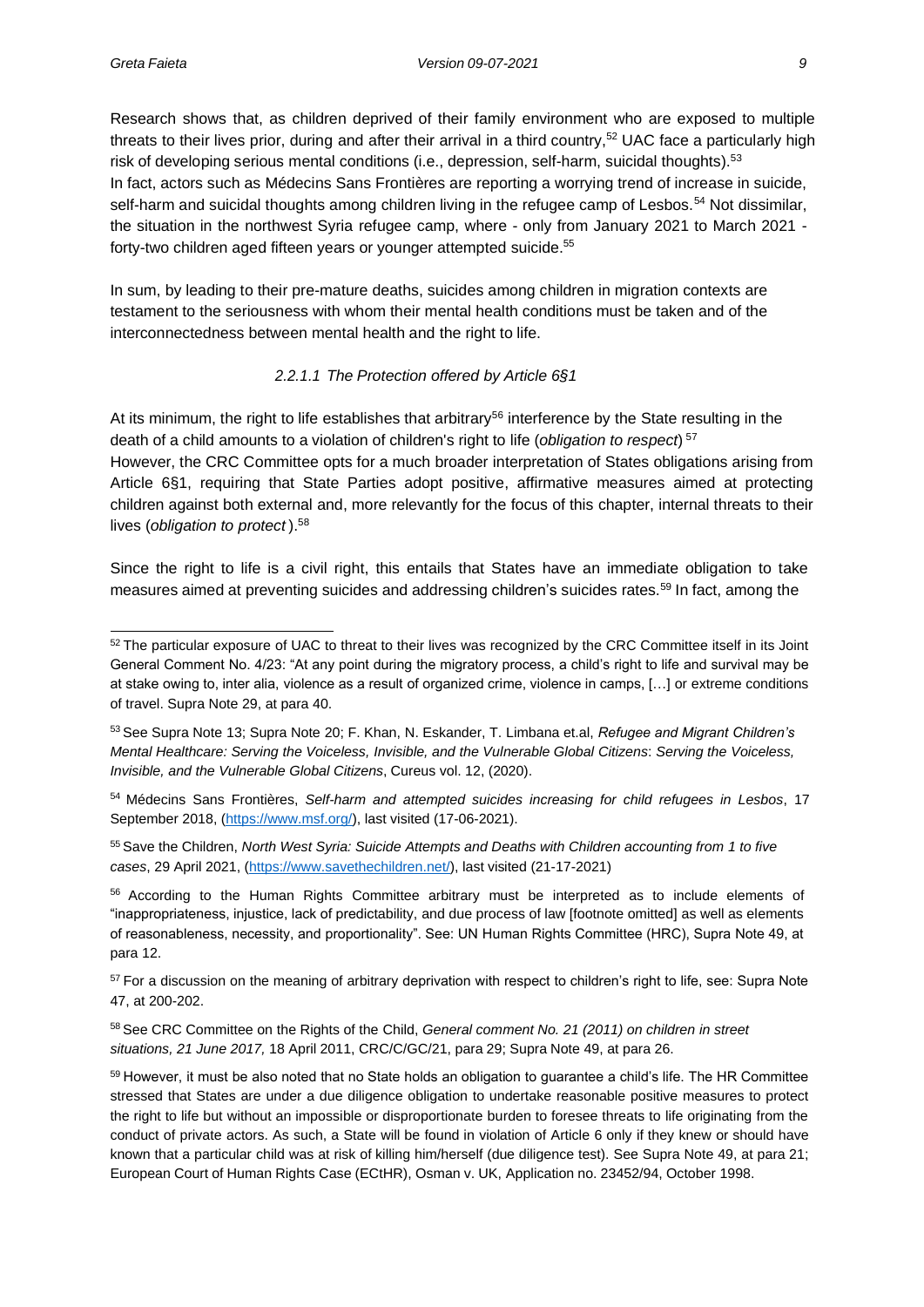selected COs, the CRC Committee recommended Turkey and Sweden to ensure a more effective response to children suicides rate under the cluster "General Principles" in the section devoted to the right to life, survival and development.<sup>60</sup> Regrettably, however, neither of the two COs refer specifically to UAC.

It is interesting to note that the protection offered by Article 6§1 in terms of positive measures to prevent UAC's suicides rates, overlaps with the protection offered under Article 24§2(a) which requires State Parties to "[d]iminish infant and child mortality".<sup>61</sup> The overlap between the protection offered under Article 6§1 and 24§2(a) is demonstrated by the fact that, in other COs, for instance the ones issued against Belgium and Colombia, the CRC Committee recommended the State Parties to address the high prevalence of suicides rates under the cluster "Disability, basic health and welfare".<sup>62</sup> Regrettably, again, in none of the revised COs the CRC Committee made reference to UAC's particular psychological morbidity which renders them at an increased risk of committing suicides.

At its minimum, the approach of CRC Committee, tackling the issue of suicide sometimes under the cluster dedicated to the right to life and sometimes under the cluster dedicated to the right to health, confirms the inherent interconnectedness between mental health and the right to life highlighted in the previous paragraph. Additionally, even though neither under Article 6 nor under Article 24 2(a) States hold an obligation to ensure that no child, including UAC, commits suicides, the double protection offered by Article 6§1 and Article 242(a) is nevertheless remarkable in that it creates a strong duty of action to State Parties, especially considering that Article 6§1 is a civil right which triggers immediate and not progressive obligations.<sup>63</sup>

#### 2.2.2 Mental Health and the Right to Development (Article 6§2)

<span id="page-18-0"></span>Under Article 6§2 the CRC recognizes all children with a right to development. Differently from how development is commonly understood in International Law (i.e., from a collective perspective related to the enjoyment of economic, social, cultural and political development) the right to development under the CRC is characterised by a strong focus on the personal development of the child.<sup>64</sup> Indeed, in the CRC Preamble, the word "development" is utilized with the adjective harmonious, suggesting a strong link to concepts like wellbeing, happiness, understanding and balance,<sup>65</sup> whereas under Article 29 the concept of development is associated, *inter alia*, with the child's personality, talents and mental

 $62$  CO Colombia, CRC/C/COL/CO/4-5, para 42 (a); CO Belgium, CRC/C/BEL/CO/5-6, para 33 (a).

<sup>64</sup> Supra Note 47, at 222; Hans-Otto Sano, *Development and Human Rights: The Necessary, but Partial Integration of Human Rights and Development*, 22 Human Rights Quarterly 734-52.

<sup>65</sup> Supra Note 45.

<sup>60</sup> CO Turkey, CRC/C/TUR/CO/2-3, para 33 (a); CO Sweden, CRC/C/SWE/CO/5, para 21.

 $61$  Article 24(2)(a) CRC

 $63$  As highlighted in the introduction, under Article 4 reference to available resources is only made with respect to ESC rights. Of course, compliance with positive obligations arising from Article 6§1 still require considerable resources and investment. Therefore, instead of maintaining those positive obligations arising from CP rights are always of an immediate nature, Scholar like Tobin proposes that the test to determine whether a State has failed to respect the positive obligations arising from the right to life will also, generally, require an assessment on the reasonableness of the measures taken in light of available resources. Moreover, the greater the consequences of the interference on the child, the greater the burden carried by the State should be. Finally, if a relatively low level of resources is required to protect the right to life against threats, States should be under a greater burden to allocate that resources. See, Supra Note 27.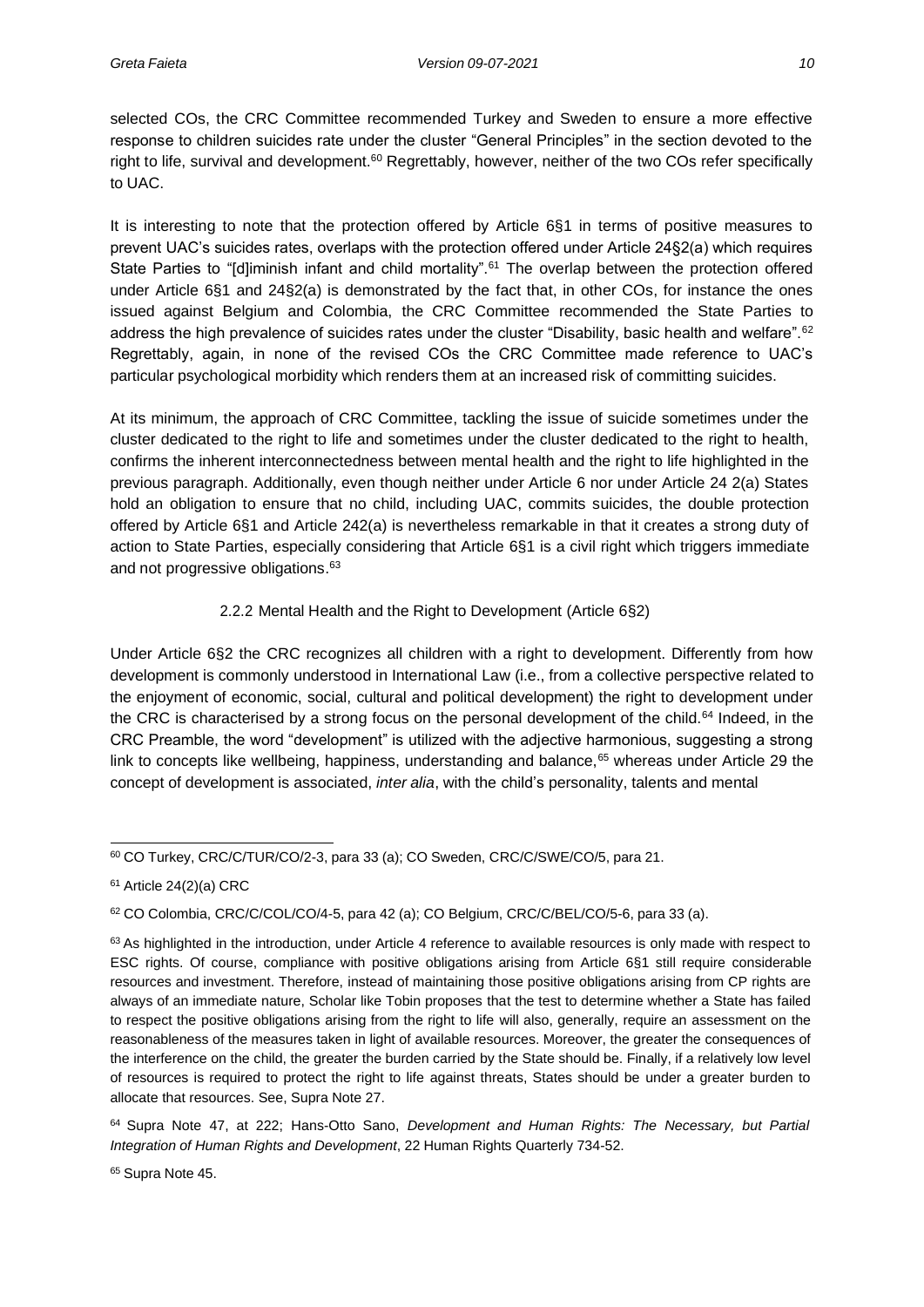abilities.<sup>66</sup> Additionally, the CRC Committee points out that development must be understood as a holistic concept which includes children's mental, spiritual, moral, psychological and social development.<sup>67</sup>

When mental health conditions do not result in children's premature death, they could nevertheless impair their development. The strong link between development and mental health is, among the others, clearly recognised by the World Health Organization (WHO) which emphasizes how being mentally healthy is linked to different positive developmental outcomes, such as higher educational achievement and improved interpersonal relationships.<sup>68</sup> Moreover, scholars from the field of developmental psychology confirm that chronic stress alters children neurobiology to the detriment of their ability to succeed in school, in their future career and personal life.<sup>69</sup>

As such, being at an increased risk of suffering from mental health conditions, as is the case for UAC, automatically equates to a higher risk of encountering obstacles in the enjoyment of their right to development under Article 6§2.<sup>70</sup>

#### *2.2.2.1 The Protection Offered under Article 6§2.*

It is not easy to identify what kind of protection does Article 6§2 provide to UAC's mental health. Scholars like Peleg and Vandenhole highlight how the CRC Committee's interpretation of the right to development is vague in terms of concrete obligations.<sup>71</sup> However, the CRC Committee established that "the right to development can only be implemented in a holistic manner through the enforcement of all the other provisions of the Convention".<sup>72</sup>

It would seem, therefore, that the obligations arising from all the articles of the CRC inform the obligations arising from Article 6§2. As such, rather than providing with a specific and new kind of protection, Article 6§2 represent a crucial, additional provision that would be impacted by States' inaction with respect to UAC's mental health.

#### **2.3 Concluding Remarks**

<span id="page-19-0"></span>An understanding of State Parties' obligations with respect to UAC's mental health cannot be separated from considering that they occupy a special position before the CRC. More than simply being right-holders, Article 22 recognizes them as entitled to extra protection and humanitarian assistance, which is necessary for their enjoyment of all the provisions of the CRC.

<sup>66</sup>CRC Article 29§1; M. Nowak, *Article 6 the Right to Life, Survival, and Development* in Commentary on the United Nations Convention on the Rights of the Child, 7-8 (2005).

<sup>67</sup> Supra Note 46, at para 12.

<sup>68</sup>See, generally: WHO, *Mental Health and Development: Targeting People with Mental Health Conditions as a Vulnerable Group* (2010).

<sup>69</sup> Stressful experiences cause the activation of the hypothalamic-pituitary-adrenocortical axis (HPA)which has important psychological consequences such as increased focus on threat vigilance, motivation for self-defence and emotional arousal. R. A. Thompson, *The Future of Children*, Spring 2014, Vol. 24, No. 1, at 41 and 54 (2014)

<sup>70</sup> Supra Note 13.

<sup>71</sup>Supra Note 45, at 96; N. Peleg, "Time to Grow Up: The UN Committee on the Rights of the Child's Jurisprudence of the Right to Development" in *Law and Childhood Studies*, Law and Childhood Studies (2012).

<sup>72</sup> CRC GC 7 (n 64) para 10.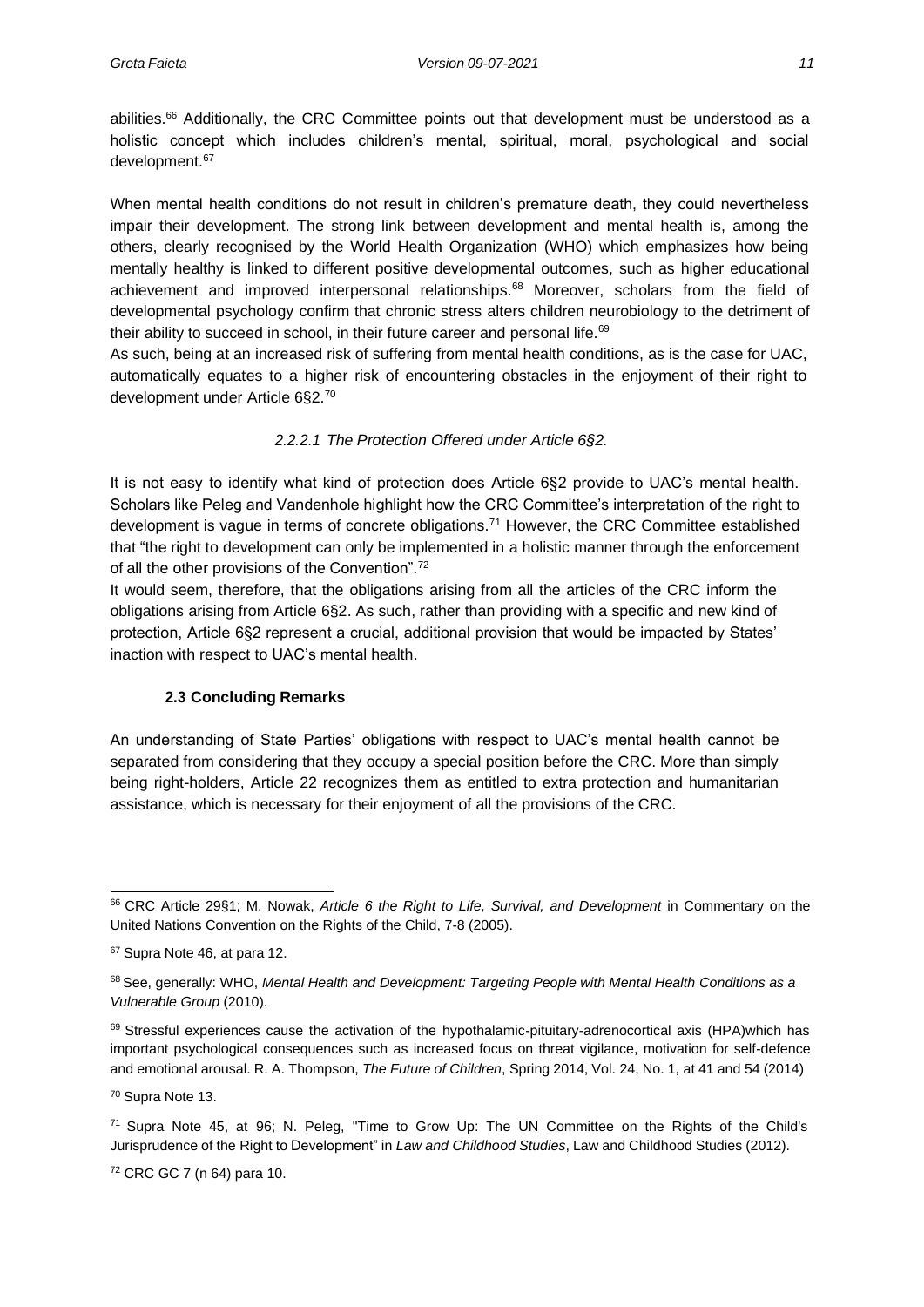This enhanced protection must inevitably include measures aimed at addressing their mental health conditions in light of the inherent interrelation between mental health, the right to life and development. In fact, since Article 6 represents a precondition for the enjoyment of all the rights of the CRC, failure to address UAC's mental health conditions would jeopardise their enjoyment of the CRC *tout court*. States have thus a strong obligation to adopt positive measures aimed at protecting UAC against internal threats to their lives: Article 6§1 is a civil right, which arguably triggers immediate obligations not subject to progressive realization.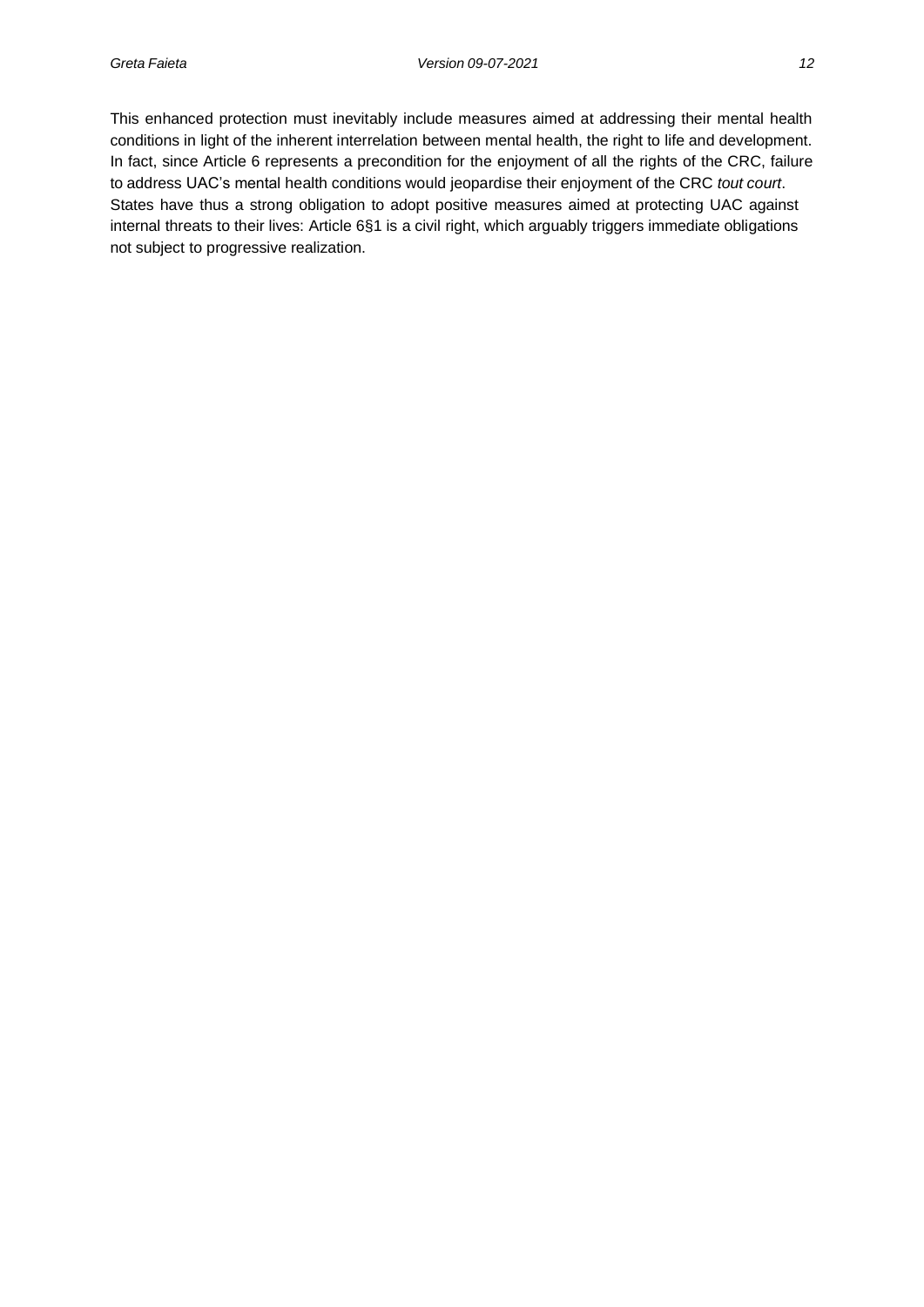## <span id="page-21-0"></span>**3. UAC's Right to Access Mental Health Care and the Jurisprudence of the CRC Committee**

After having highlighted the special protection offered to UAC's mental health by the children's right framework with reference to Article 22 and Article 6, Chapter 3 will look into the core Article for addressing children's right to mental health, namely, Article 24.

As noted by Vandenhole, both the jurisprudence of the CESCR and that of the CRC Committee are clear in establishing that the right to health creates both freedoms and entitlements. With respect to the latter, Article 24 encompasses an entitlement to appropriate healthcare services and an entitlement to the underlying determinants of health.<sup>73</sup> Therefore, in this Chapter I will try to answer the following research sub-question: "Does the CRC Committee expressively recognize UAC's entitlement to appropriate mental health services?"; If so, "To what extent does it demand State Parties to adopt measures of implementation of UAC's entitlement to appropriate mental health care?"

To answer the above research sub-questions, I will first briefly highlight how mental health necessarily fall within the meaning of health under Article 24. Next, I will look at relevant GCs to see if the CRC Committee explicitly recognizes UAC's entitlement to receive mental health services. Finally, with reference to the 3AQ model, I will revise selected COs to address the CRC Committee approach in demanding measure of implementation of UAC's entitlement to mental health care.<sup>74</sup>

#### **3.1 Mental Health under Article 24.**

<span id="page-21-1"></span>The meaning of health in international human rights law has been the object of debate. The World Health Organization (WHO) defines health as a "[s]tate of complete physical, mental and social wellbeing and not merely the absence of disease or infirmity".<sup>75</sup> However, scholars have maintained that such a focus on well-being renders the right to health subjective and quantitatively unattainable, creating an unreasonable burden for duty bearers.<sup>76</sup>

In their jurisprudence, the treaty bodies of the CRC and CESCR have clarified that, although there is no right to be healthy under their respective instruments, the meaning of health is to be intended in a very broad and holistic sense.<sup>77</sup> More specifically, the CRC Committee clearly stated that the right to health is an:

*[…] inclusive right, extending not only to timely and appropriate prevention, health promotion, curative, rehabilitative and palliative services, but also to a right to grow and develop to their full potential and live in*

<sup>73</sup>Supra Note 48, at para 8; Supra Note 30, at para. 24; V. Vandenhole, "Article 24: The Right Health", in V. Vandenhole, E. Türkelli, S. Lembrechts, et.al, *Children's right: A commentary on the convention on the rights of the child and its protocols* 256 (2019).

 $74$  For information and details regarding the rationale behind the selection of the countries and Cos, see: 1. Introduction, sub-paragraph 1.5.

<sup>75</sup> Constitution of the World Health Organization, [\(https://www.who.int/\)](https://www.who.int/), last visited (07-07-2021)

<sup>76</sup> J. Ruger, *Toward a theory of the right to health: capability and incompletely theorised Agreements,* Yale J Int Law Hum Rights 18(2), 312 (2006); N. Daniels, *Meeting health needs fairly*, Cambridge University Press, 37 (2008). See also: J. Tobin, *Children's Right to Health*, in T. Liefaard & U. Kilkelly, International Human Rights of Children (2019).

<sup>77</sup> Supra Note 48, at paras 8-11; Supra Note 30, at para 2.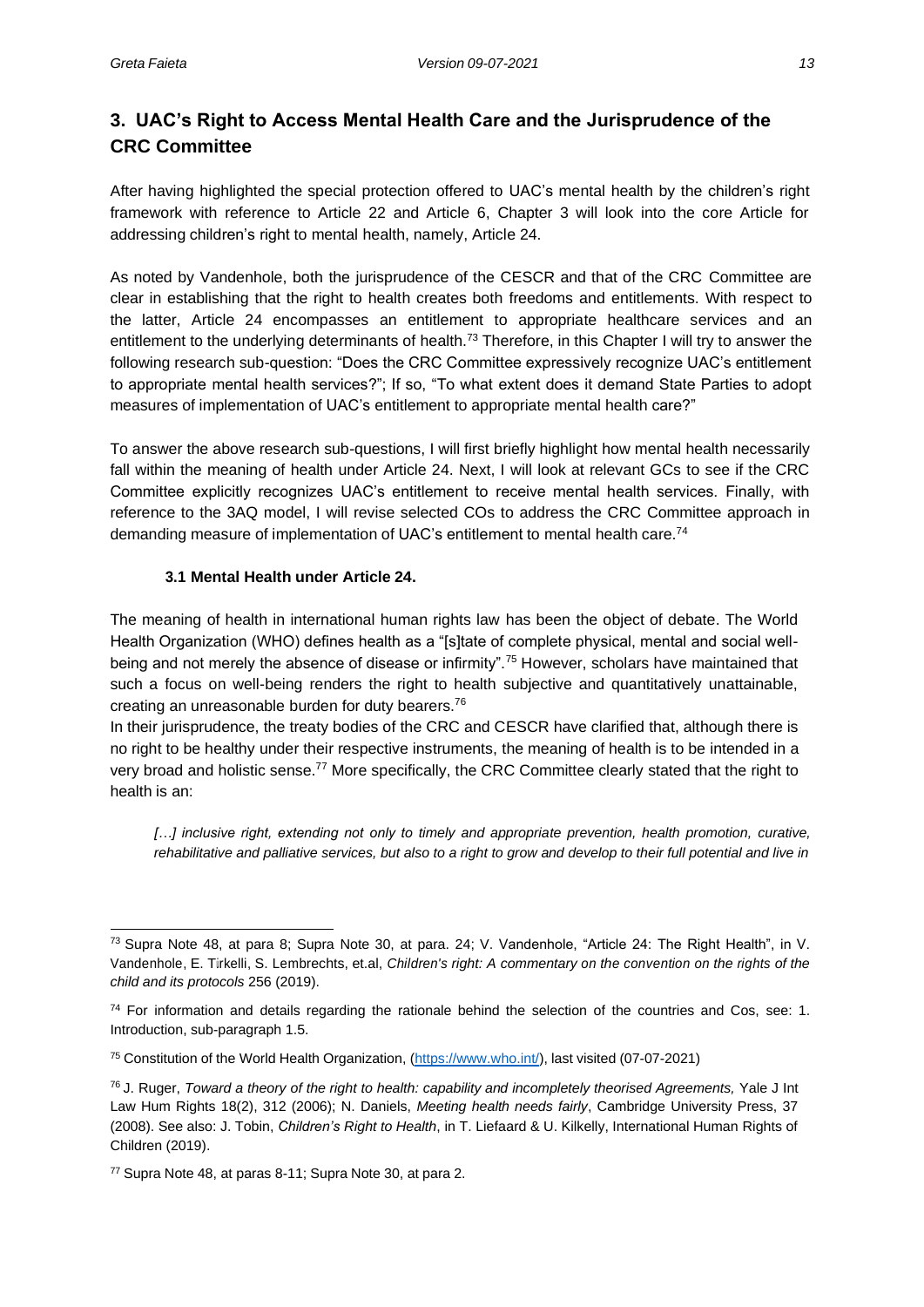*conditions that enable them to attain the highest standard of health through the implementation of programmes that address the underlying determinants of health.<sup>78</sup>*

As it can be observed, the CRC Committee defines the right to health in a very broad sense making specific reference to the "right to grow and develop". As such, the meaning of health under Article 24 necessarily includes mental health within its scope. After all, mental health represents an integral and essential component of health.<sup>79</sup>

### **3.2 UAC's Entitlement to Mental Health Services**

<span id="page-22-0"></span>Children's entitlement to appropriate health care arises from both Article 24§1 and from 24§2(b). Indeed, under these provisions children enjoy:

- a right to facilities for health treatment and rehabilitation;<sup>80</sup>

- a right to be provided with necessary medical assistance and healthcare.<sup>81</sup>

Since mental health falls within the meaning of health under Article 24, all children are entitled to appropriate mental health care too. The CRC Committee seems to be aware of this logical inference. Indeed, it expressly recognized that "[s]tates have the obligation to provide adequate treatment and rehabilitation for children with mental health and psychosocial disorders".<sup>82</sup> Moreover, it also highlighted the numerous challenges faced by children in humanitarian emergencies, urging States to adopt all possible measure "to encourage […] psychosocial care to prevent or address fear and traumas*".*<sup>83</sup>Finally, with respect to UAC, it established that, in implementing their right to enjoy the highest attainable standard of health, in conjunction with Article 39, States must provide "culturally appropriate and gender-sensitive mental health care [...] and qualified psychosocial counselling."84 In light of the above and of the numerous references made to the psychological conditions, traumas and fears faced by UAC in its GC No.6, it is clear that the CRC Committee recognizes that UAC's do have an entitlement to mental health services.

However, using the 3AQ model and revising selected COs, the following paragraph will assess to what extent the CRC Committee demands State Parties to take appropriate measures in this respect.

### **3.3 The 3AQ Model applied to Mental Health Care of UAC and the Jurisprudence of the Committee**

<span id="page-22-1"></span>Elaborated by the ESCR Committee and subsequently adopted by the CRC Committee, 85 the 3AQ model constitutes a useful tool for evaluating the appropriateness of States' measures with respect to

<sup>78</sup> Id.

<sup>79</sup>World Health Organization (WHO), *Mental Health: strengthening our response*, 30 Mrch 2018, [\(https://www.who.int/news-room\)](https://www.who.int/news-room), last visited (1-07-2021).

<sup>80</sup> Article 24§1 CRC.

<sup>81</sup> Article 24§2 (b) CRC.

<sup>82</sup> Supra Note 30, at para. 39.

<sup>83</sup> Id.

<sup>84</sup> Supra Note 29, at paras 46-49.

<sup>85</sup> Supra Note 48, at para 12; Supra Note 46, at para 47 and Supra Note 30, at para 112.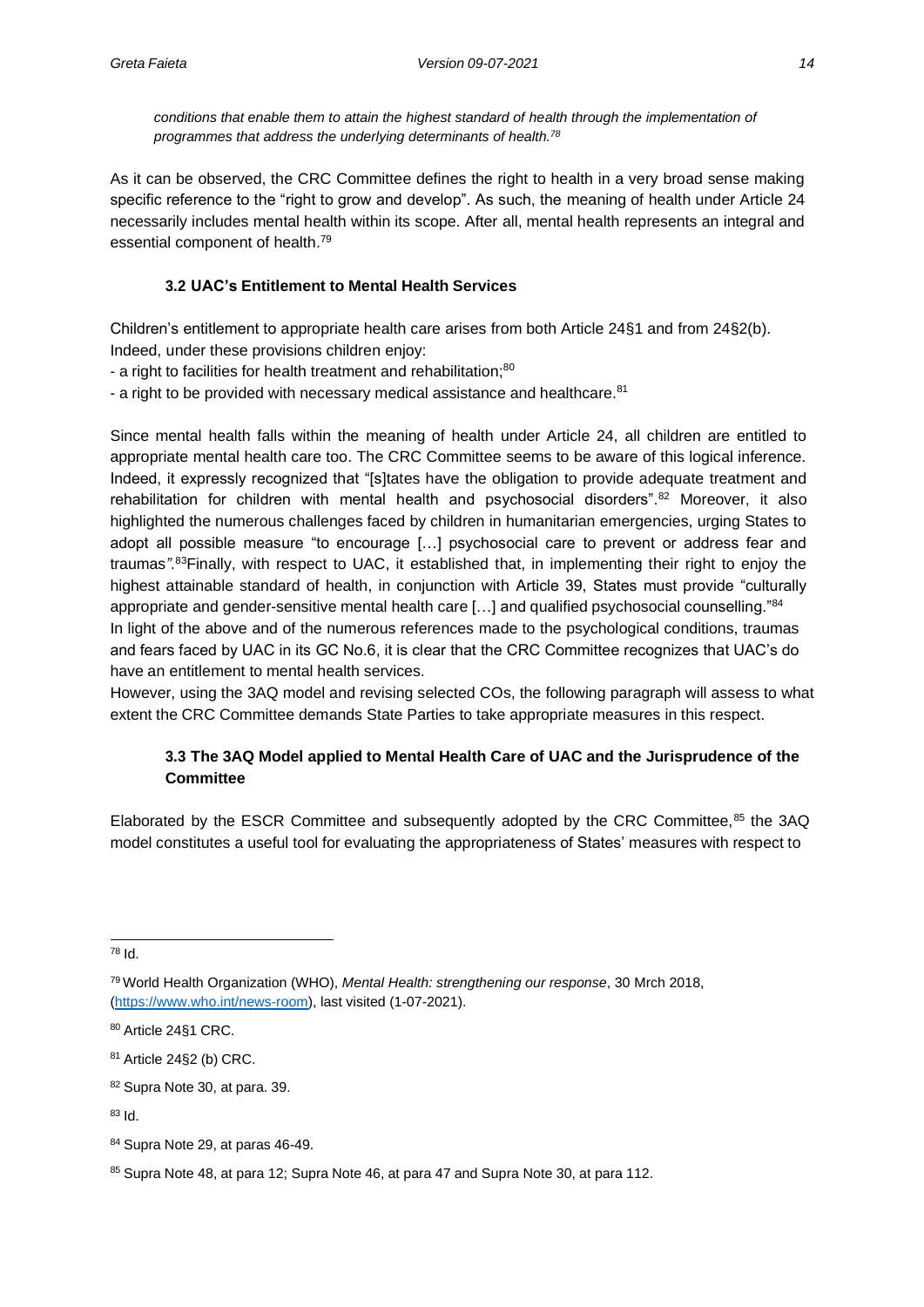children's right to health and their entitlement to mental health care.<sup>86</sup> As it will be highlighted below, the 3AQ framework is founded on the principles of availability, accessibility, acceptability and quality.<sup>87</sup>

#### 3.3.1 Availability of mental health services

<span id="page-23-0"></span>Availability refers to State Parties' obligation to ensure that there are sufficient mental health facilities, goods, services and personnel for children, including for children coming from "underserved and hard to reach" areas.<sup>88</sup> Although UAC are particularly prone to develop mental health conditions,<sup>89</sup> the availability of mental health services is problematic in humanitarian contexts<sup>90</sup> since priority is understandably given to food, water, shelter and education, the provision of which are already challenging, yet also fundamental for the actual enjoyment of the right to mental health (See Chapter 4).

A review of the selected COs<sup>91</sup> issued by the CRC Committee reveals that the problem of lack of available psychological services is recognized in general terms but that the CRC Committee rarely demands State Parties to scale up mental health services for UAC.<sup>92</sup> In fact, no recommendations were made in this respect neither to Sweden nor to the UK (Annexes 5 and 4). In its CO to Sweden, it recommended the State Party to ensure that victims of violence have sufficient access to psychological care, while no specific mention was made on the provision of these mental health services to children in migration contexts. Regarding asylum seeking children, a recommendation was instead issued with respect to the provision of basic needs, which questions whether absence to reference to the provision of psychological services was due to the fact that they were already available.<sup>93</sup> Conversely, we find reference to available mental health services for particular groups of children in migration contexts in the COs to Colombia, Bulgaria and Turkey.

With respect to Colombia, under the cluster "Special Protection Measures", it recommended the State Party to ensure access to basic needs, freedom from violence and integrated mental health and psychosocial support services to displaced children.<sup>94</sup> The recommendation to provide psychological services alongside the provision of basic needs is interesting since the same approach was not taken with respect to Sweden, only exhorted to provide access to necessities. Although the term displaced children do surely include UAC internally displaced, it also seems to exclude UAC who have crossed international borders, for instance, Venezuelan children<sup>95</sup> (Annex 6).

91 See, 1.5 Methodology of this thesis.

95 Supra Note 37.

<sup>86</sup> Supra Note 48, at para 12.

<sup>87</sup> Id.

<sup>88</sup> Supra Note 30, at 113.

<sup>89</sup> See, e.g., M. Fazel & A. Stein, *The mental health of refugee children*, Archives of Disease in Childhood 87, no. 5, 366 (2002).

<sup>90</sup> War Child, Proactive Detection: Reaching Children and Families in Need of Mental Health Care, 10 August 2020, [\(https://www.warchildholland.org/\)](https://www.warchildholland.org/), last visited (21-06-2020)

<sup>92</sup> COs scrutinized by words: "Psychological", "Mental", "Trauma", "Asylum-Seeking", "Unaccompanied".

<sup>93</sup> CO Sweden, 2015, CRC/C/SWE/CO/5, paras 28 (e) and 50 (e).

<sup>94</sup> CO Colombia, 2015, CRC/C/COL/CO/4-5, para 56 (a).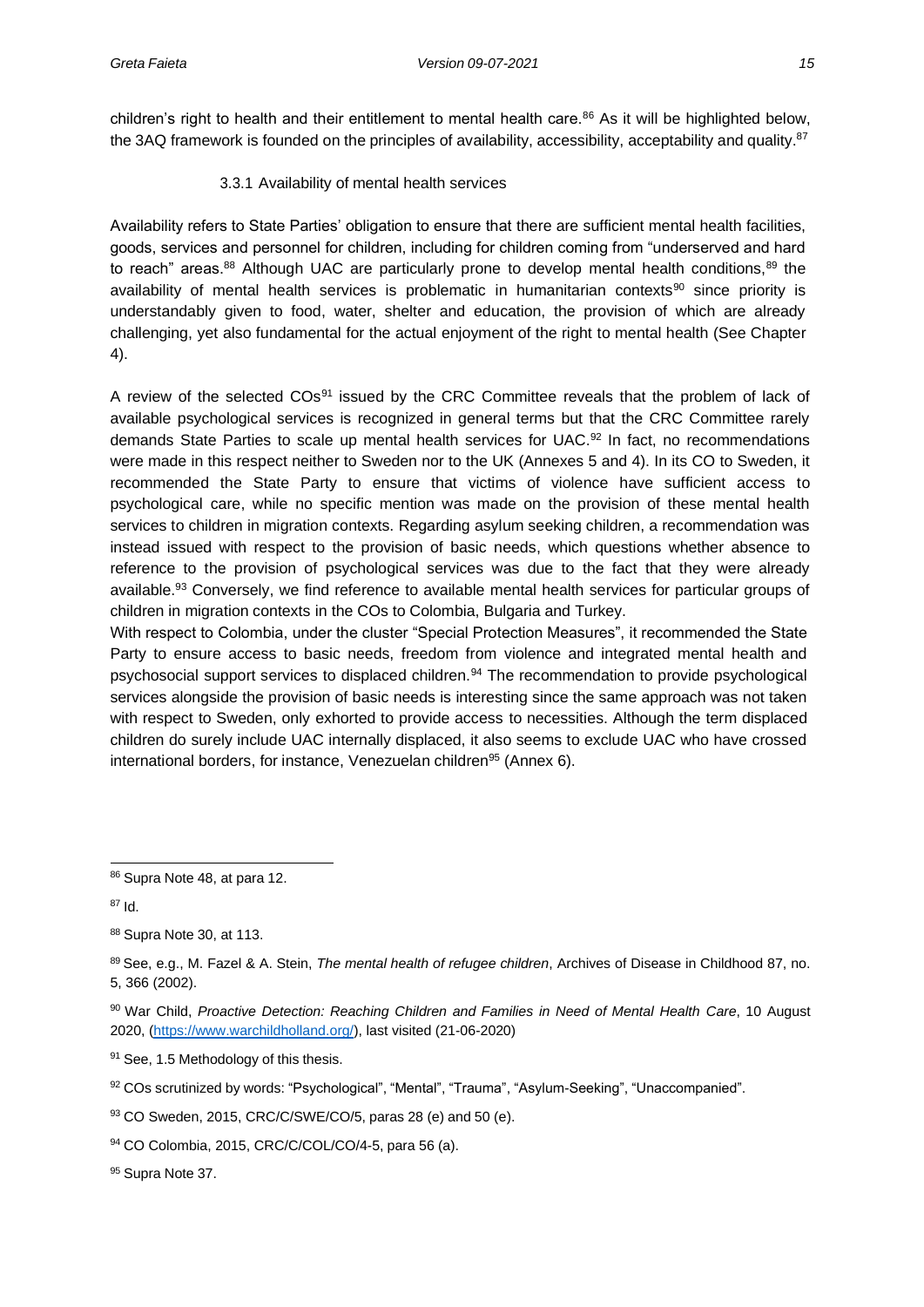Similarly, another narrow recommendation to provide available mental health services to a specific group of UAC was issued against Bulgaria, which was exhorted to scale up services only to asylumseeking children who participated in hostilities.<sup>96</sup>

Finally, a very strong recommendation with respect to child victims of violence in migration contexts was issued against Yemen, urged to *"ensure the provision of adequate medical treatment, mental health care and psychosocial support to refugee, asylum-seeking and internally displaced children who fall victim to sexual violence*".<sup>97</sup>

Notably, a very different language was used against Turkey, exhorted to simply identify asylumseeking children in need of special support and to "consider" providing psychological assistance to them<sup>98</sup> (Annex 8).

More recently, in its CO to Belgium, the CRC Committee commendably noted that "there is lack of psychological support and mental health care for refugee and migrant children".<sup>99</sup> However, it then went on to recommend access rather than availability of mental health care for children in migration contexts. Belgium was indeed recommended to "ensure access to psychologists, psychiatrists and specialized therapists, as well as interpreters and intercultural mediators, for refugee and migrant children, including in shelter settings" (see Annex 2).<sup>100</sup>

In sum, we appreciate a lack of consistency in the CRC recommendations with respect to available mental health services for UAC in the past years. In some instances (Sweden and UK) reference to the provision of mental health care to children in migration contexts was not made at all. In others (Colombia, Bulgaria, Yemen), only with respect to specific sub-groups of UAC. Finally, the language adopted by the CRC Committee with respect to Turkey, exhorted to simply "consider" providing mental health services, wrongly suggests that UAC's entitlement to mental health care does not correspond to a real obligation from the part of receiving countries. However, more recently, the CRC Committee recommended Belgium to "ensure" access to psychological services to all asylum-seeking children.

It will be interesting to see if, in the future, the approach taken by the CRC Committee will be more consistent and systematic with respect to the availability of mental health and psychological support services to UAC. One would expect this since, by exacerbating their pre-existent mental health conditions, the Covid-19 pandemic have raised awareness around the fundamental importance of enhancing the availability of mental health support to refugee children.<sup>101</sup>

#### 3.3.2 Accessibility of mental health services

<span id="page-24-0"></span>The availability of mental health services is not sufficient for an actual enjoyment of the entitlement to mental health care. Indeed, Article 24 also recognizes that children have a right to *access* available services.

<sup>96</sup> CO Bulgaria,2016, CRC/C/BGR/CO/3-5, 65 (c).

<sup>97</sup> CO Yemen, 2014, CRC/C/YEM/CO/4, para 76 (c).

<sup>98</sup> CO, Turkey, 2012, CRC/C/TUR/CO/2-3, para 61.

<sup>99</sup> CO Belgium, 2019, CRC/C/BEL/CO/5-6, para 32 (d).

<sup>100</sup> CO Belgium, 2019, CRC/C/BEL/CO/5-6, para 33 (d).

<sup>101</sup>See: UNHCR Regional Bureau for Middle East and North Africa, *Mental Health and Psychosocial Response during COVID-19 Outbreak*, June 2020.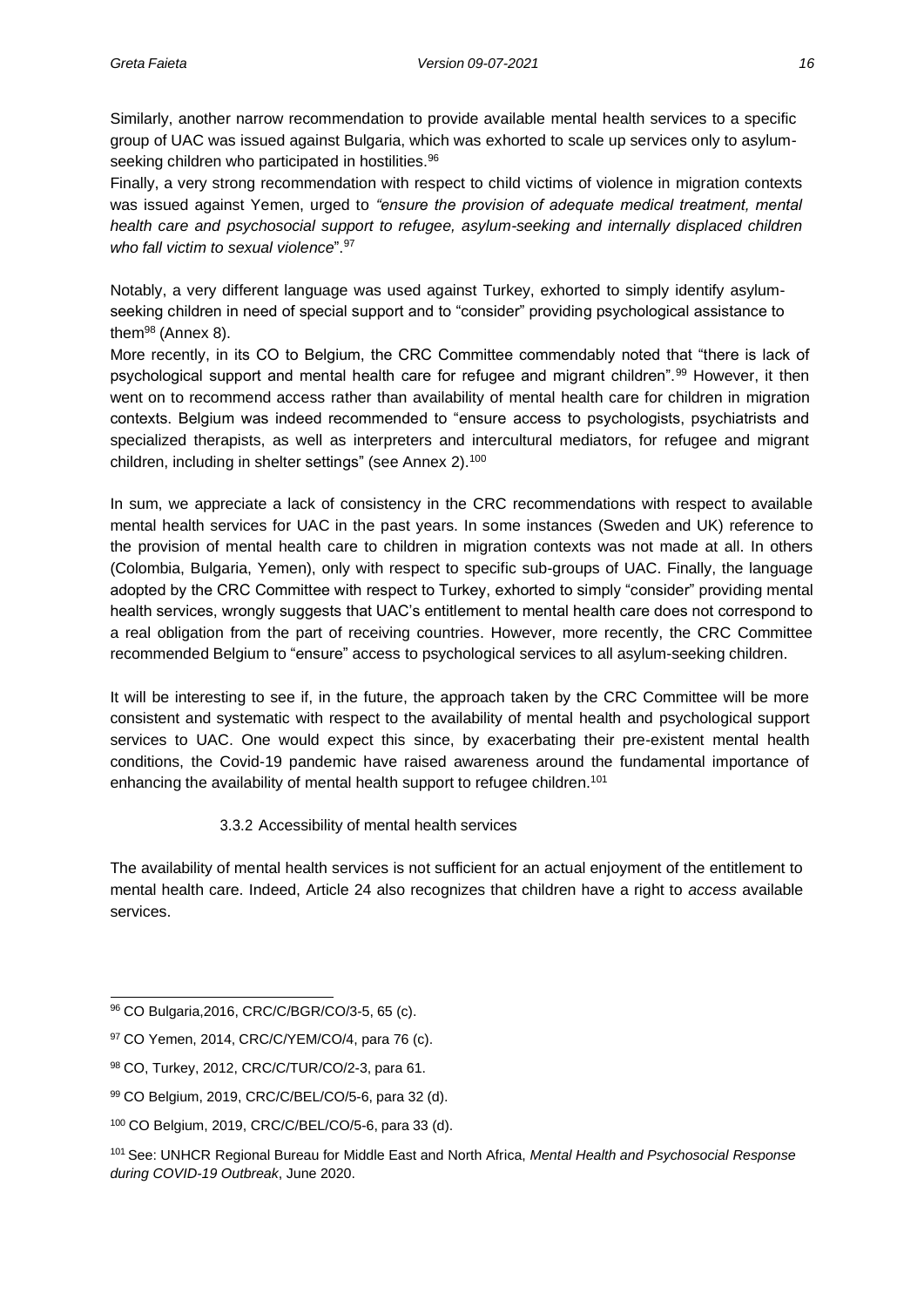Access to healthcare is understood as "the opportunity to reach and obtain appropriate healthcare services in situations of perceived need for care".<sup>102</sup> As such, it depends on the interaction between the demand side (i.e., awareness of availability, positive perception of mental health services) and the supply side of services (i.e., approachability, affordability etc.).<sup>103</sup> Moreover, the principle of accessibility is multidimensional and consists of non-discrimination, physical accessibility, economic accessibility and information accessibility.<sup>104</sup> The literature seems to agree that refugee children often do not access the mental health services they need.<sup>105</sup> Common barriers influencing under-utilization include language difficulties, lack of knowledge about services, frequent relocations, lack of mental health literacy and stigma.<sup>106</sup>

Regrettably, no recommendation was made in any of the revised COs to removing barriers that impede access to mental health care for UAC or children in general. The only exception is represented again by Belgium which, as already noticed, was exhorted to "ensure access to psychologists, psychiatrists and specialized therapists, as well as interpreters and intercultural mediators, for refugee and migrant children, including in shelter settings" (see Annex 2).<sup>107</sup>

Moreover, in its CO to Belgium it also recommended the State Party to "promote a positive image of mental health care<sup>"108</sup> encouraging children to seek psychological support when they need it (see Annex 2).<sup>109</sup>

In sum, while the literature reports that UAC face multiple barriers to access mental health care, only in one of the seven revised COs, did the Committee make recommendations in this respect.

3.3.3 Acceptability and Quality of mental health services

<span id="page-25-0"></span>The last two general dimensions of the 3AQ model are acceptability and quality.

<sup>106</sup> Id.

<sup>102</sup> J. Levesque et. al, *Patient-centred access to health care: conceptualising access at the interface of health systems and populations*, International journal for Equity in Health 12, 4 (2013).

<sup>103</sup>See, for instance: L. Werlen, D. Gjukaj, M. Mohler-Kuo et.al, *Interventions to improve children's access to mental health care: a systematic review and meta-analysis*, Epidemiology and Psychiatric Sciences 29, e58 (2020)

<sup>&</sup>lt;sup>104</sup> The non-discriminatory dimension of accessibility requires that health-related services, goods and facilities must be *de jure* and *de facto* accessible to all children without discrimination of any kind. The physical dimension of accessibility requires that children and their caregivers, including those coming from remote areas, can physically reach health facilities, services and goods within a reasonable distance. In the case of unaccompanied minors in refugee centres physical accessibility would entail mental health support on site or within a reachable distance through public transport. Economic accessibility demands that inability to pay health-related services does not result in denial of access. Finally, the information dimension of accessibility requires that children and their caregivers receive information "on health promotion, health status, and treatment options". CRC/C/GC/15 2013, para 114.

<sup>105</sup>See: V. Ardino & G. Di Benedetto, *Psychosocial care for UAC in Europe: is there an economic case? (Discussion Paper)*, 40-41 (2018); L. Werlen, D. Gjukaj, M. Mohler-Kuo et.al, *Interventions to improve children's access to mental health care: a systematic review and meta-analysis*, Epidemiology and Psychiatric Sciences 29, e58 (2020).

<sup>107</sup> CO Belgium, 2019, CRC/C/BEL/CO/5-6, para 33 (d).

<sup>108</sup> CO Belgium, CRC/C/BEL/CO/5-6, para 33 c.

<sup>109</sup> CO Belgium, CRC/C/BEL/CO/5-6, para 50 (a) (c).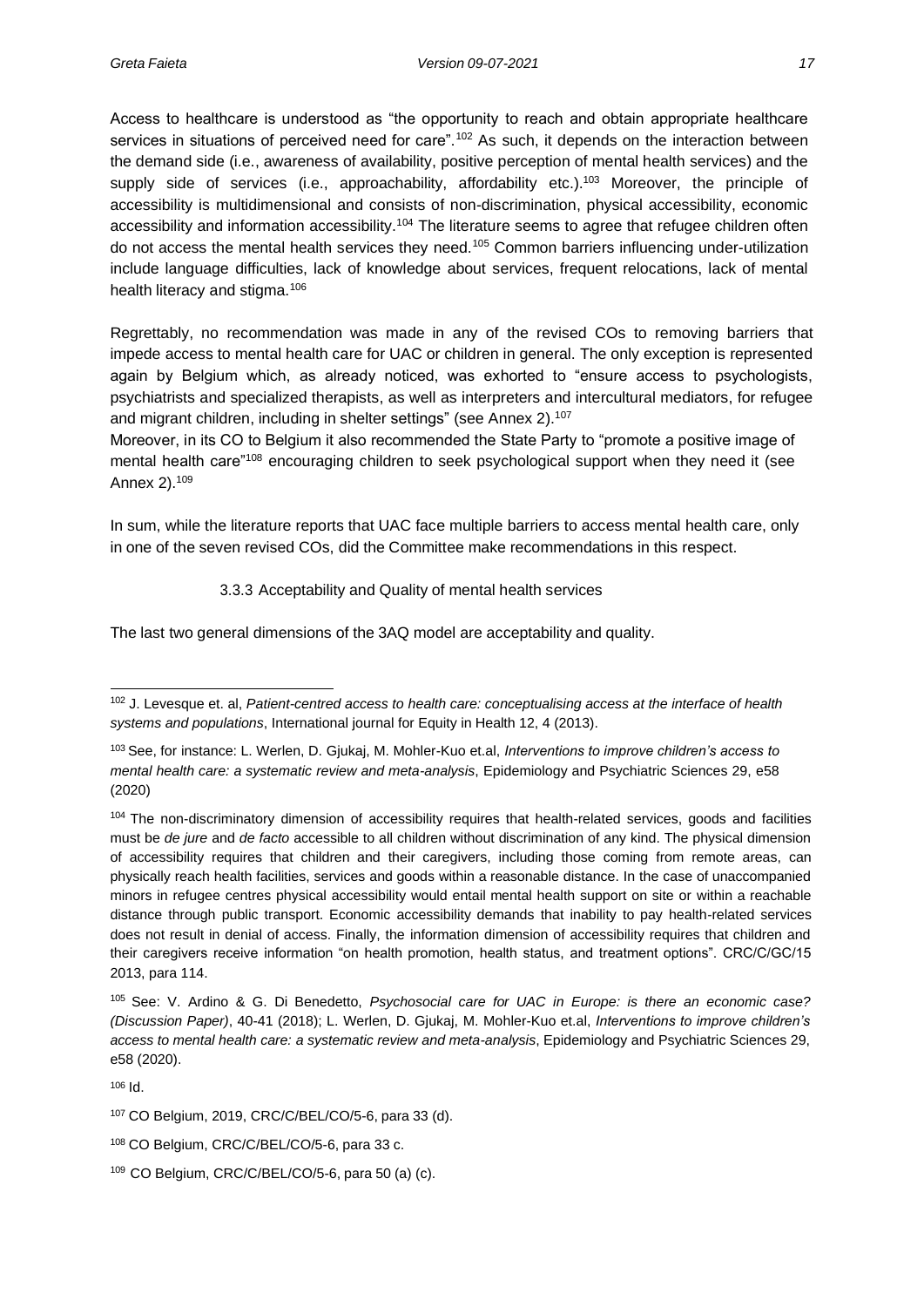Acceptability refers to States' obligations to design and implement culturally appropriate health services which consider the needs, ethics, cultures and language of children.<sup>110</sup> The acceptability principle is inextricably linked to the barriers to access mental health services since culture and language differences may be determinant in avoiding seeking and/or refusing mental health support.<sup>111</sup> Interestingly, nether with respect to UAC nor with respect to asylum-seeking children more broadly, mention was made of appropriate and quality psychological services in the revised COs. However, the CRC Committee generally referred to quality and acceptability of mental health services in its COs to UK and Colombia.<sup>112</sup> With respect to the latter, it recommended to ensure the provision of quality mental health services taking into account indigenous culture.<sup>113</sup>

#### **3.4 Concluding Remarks**

<span id="page-26-0"></span>UAC enjoy a right to be provided with available, accessible, acceptable and quality psychological services in that mental health fall within the meaning of health under Article 24 which provides an entitlement to appropriate health care.

The CRC Committee seems to be aware of this logical inference and, commendably, stresses States' obligations to provide adequate treatment and rehabilitation for UAC in its GCs. <sup>114</sup>However, when it comes to practically demand measures of implementation of UAC's entitlement to mental health care, the CRC Committee only specifically recommended Belgium to ensure accessible psychological services for UAC. In all other cases, it did not urge State Parties to scale up or ensure UAC's accessibility to mental health care. With respect to Turkey, the CRC Committee issued a very weak recommendation using the word "consider providing" which does not seem in line with the concept of obligations arising from Article 24 for all intents and purposes. More generally, a lack of consistency in its recommendations can be noted. Indeed, while sometimes it urged both the provision of basic needs and psychological care (Colombia – displaced children), in others it limited itself to recommend the provision of basic needs (Sweden – asylum-seeking children).

Moreover, since the revised COs concerned State Parties with relatively high numbers of UAC in the exact year of their review before the Committee, it is regrettable that so little attention was paid to their entitlement to appropriate mental health care. This seems to suggest that, albeit falling within the scope of Article 24§1 and Article 24§2(b), ensuring provision of mental health care to UAC is rarely demanded by the CRC Committee.

<sup>110</sup> Supra Note 30, at 115; See e.g

<sup>111</sup>See, e.g., Supra Note 105, at 40-41 (2018); L. Werlen, D. Gjukaj, M. Mohler-Kuo et.al, *Interventions to improve children's access to mental health care: a systematic review and meta-analysis*, Epidemiology and Psychiatric Sciences 29, e58 (2020).

<sup>112</sup> CO UK, CRC/C/GBR/CO/5, para 61 (b).

<sup>113</sup> CO Colombia, CRC/C/COL/CO/4-5, paras 28 (g) and 42.

<sup>114</sup> Supra Note 30, at paras 46-49.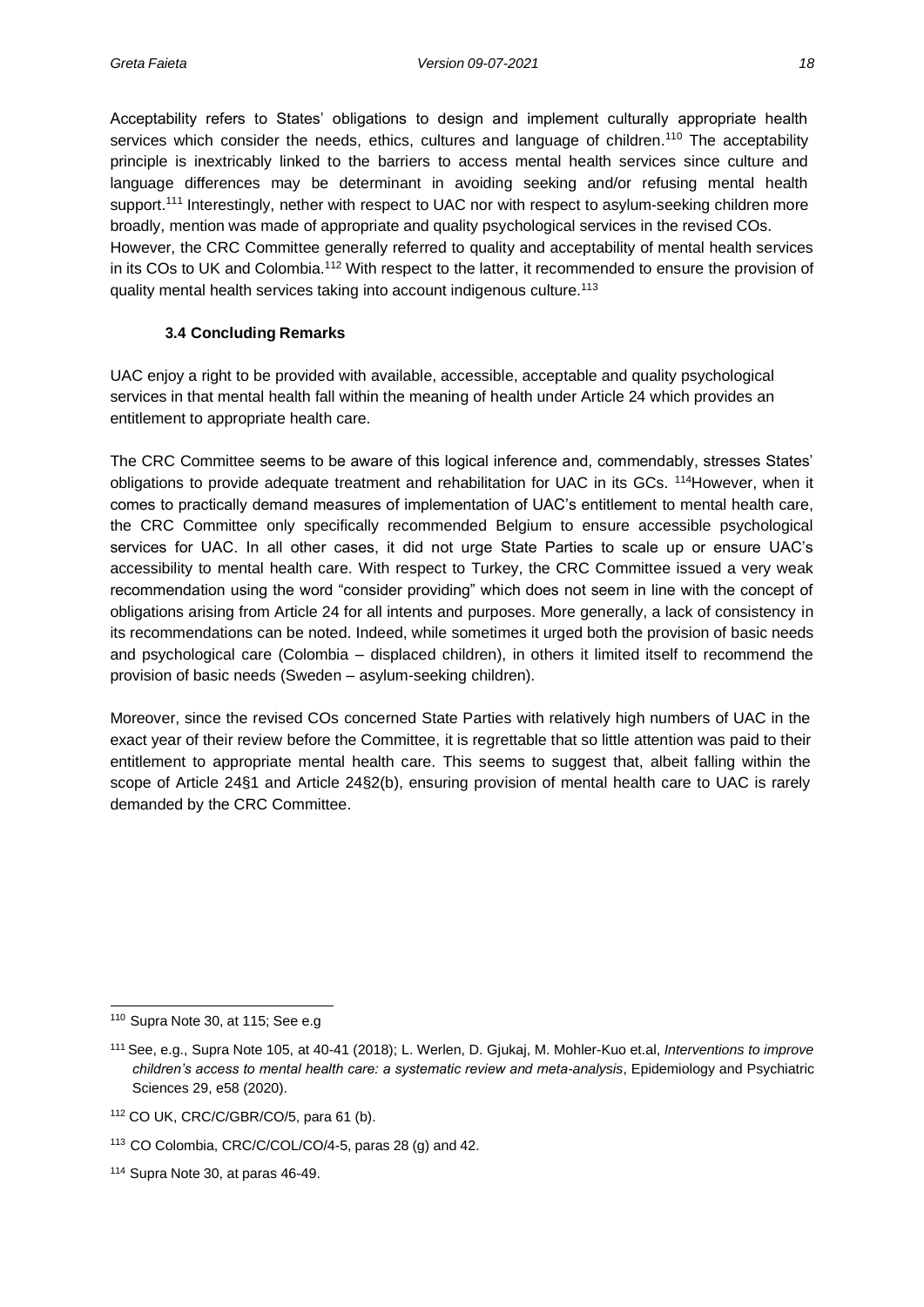## <span id="page-27-0"></span>**4. The Underlying Determinants of Mental Health under Article 24 and the Jurisprudence of the CRC Committee (GCs)**

The right to health under Article 24 not only includes an entitlement to health care services, but also an entitlement to the underlying determinants of health, i.e., the socio-economic and environmental conditions that are conducive of health, such as access to potable water and adequate sanitation, nutritious food and a healthy environment.<sup>115</sup>

This Chapter will delve into the strong link established by the CRC Committee between the enjoyment of health and access to its underlying determinants. A review of the current literature, will provide an answer to the following research sub-question: "Which are the underlying determinants of UAC's mental health?"

Comparing the literature findings with the jurisprudence of the CRC Committee, I will argue that the CRC Committee adopted a quite narrow interpretation of the underlying determinants of health, making no explicit reference neither in its GC No.15 nor in its GCs devoted to children in the context of migration, to the importance or nature of the underlying determinants of mental health, preferring to exclusively focus on their importance for physical health.

This represents a missed opportunity to demand that, also under Article 24 and specifically with respect to UAC's mental health, State Parties must adopt appropriate measures to ensure access to basic needs and freedom from violence.

#### **4.1 The Underlying Determinants of Health**

<span id="page-27-1"></span>Children's right to the enjoyment of the highest attainable standard of health under Article 24§1 is strictly linked to the concept of underlying determinants of health, namely, the socio-economic and environmental conditions conducive of health.<sup>116</sup> Indeed, the CRC Committee clearly stated that the entitlements arising from Article 24 "include access to a range of […] conditions that provide equality of opportunity for every child to enjoy the highest attainable standard of health"<sup>117</sup> and that Article 24§1 requires a "sustained attention to the underlying determinants of children's health.<sup>118</sup>

Explicit reference to the underlying determinants of health is also found under Article 24§2(c), which establishes that States shall pursue the full implementation of the right to health through, *inter alia*, the provision of food and water.

The strong link established by the CRC Committee between enjoyment of health and access to its underlying determinants,<sup>119</sup> coupled with the explicit reference in Article 24§2(c) to food and water, led authors like Smyth and Tobin to argue that there is a textual and principled basis for including, within

<sup>115</sup>Supra Note 48, at para 11; CRC Committee, General comment 15 on the right of the child to the enjoyment of the highest attainable standard of health, para. 24; Supra Note 73.

<sup>116</sup> Supra Note 30, para 23-24; Supra Note 48, at para 4.

<sup>117</sup> Supra Note 30, para 24

<sup>118</sup> Supra Note 30, para 28.

<sup>119</sup> Supra Note 30, para 2; See also, Supra Note 48, at para 11.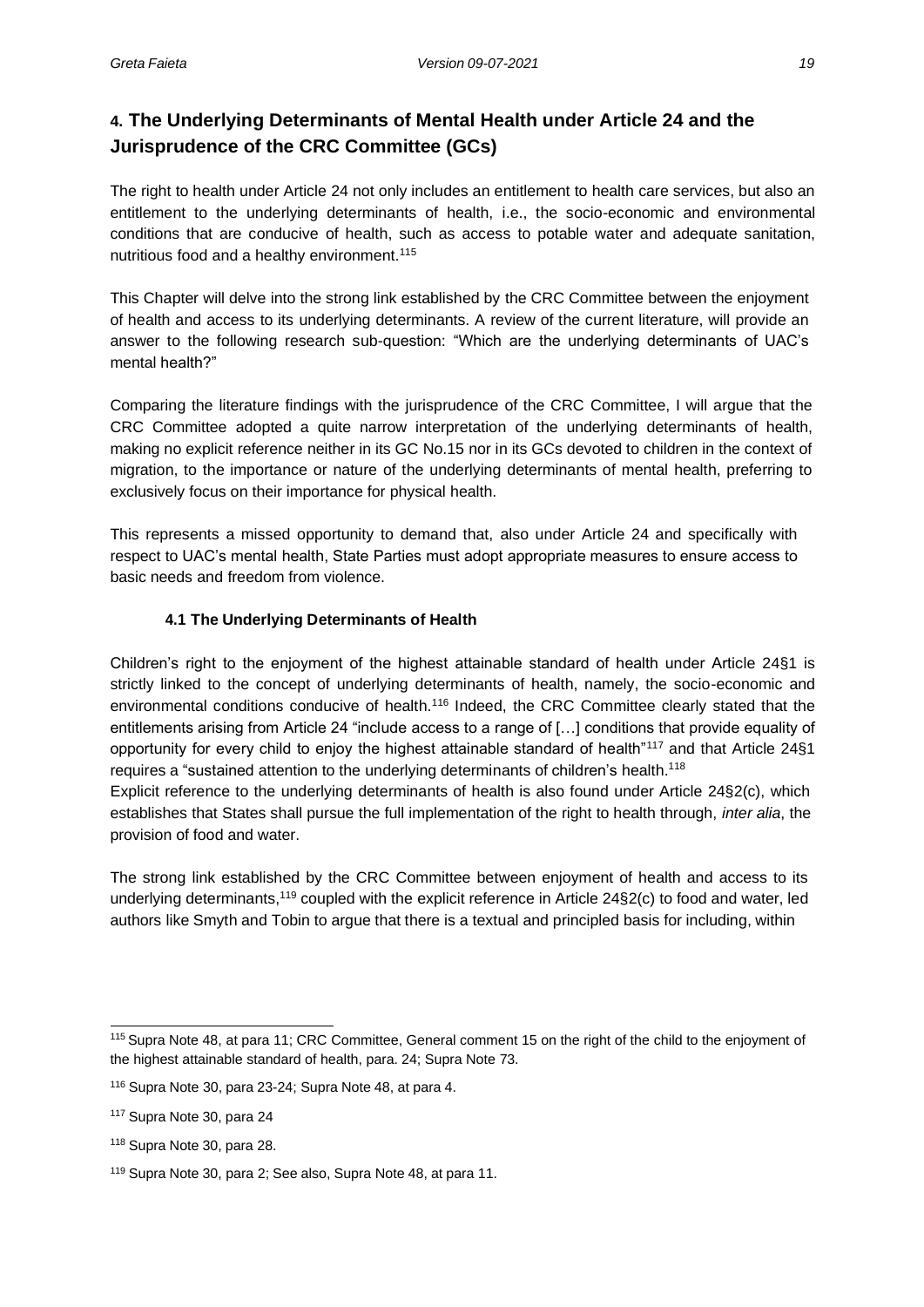the scope of Article 24, also "the normative territory of other economic and social rights such as housing, education and the right to survival and development".<sup>120</sup>

In sum, the actual enjoyment of the right to health is not only informed by appropriate health care, but also by positive socio-economic and environmental conditions without which one cannot properly enjoy physical health.

#### **4.2 Access to Basic Needs: Underlying Determinant of Mental Health.**

<span id="page-28-0"></span>The provision of food and safe-drinking water is essential for children's physical health in terms of morphological and functional development of the central nervous system, increased susceptibility to infections and even deaths.<sup>121</sup>

Importantly, however, research shows that access to basic needs is not only crucial for children's physical health but also for their mental health.<sup>122</sup> In fact, our capacity to remain mentally healthy is importantly determined not only by our individual and biologic characteristics but also by our socioeconomic and environmental circumstances.<sup>123</sup> As such, poverty and poor access to basic services are considered by scholars adverse risk factors for developing mental health conditions since they significantly contribute to increasing level of chronic stress among children.<sup>124</sup> Importantly, research established that material deprivation can predict levels of PTSD more than exposure to life-threatening traumas connected to war and disaster.<sup>125</sup> Acknowledging the above research findings is particularly relevant in the discussion about UAC's mental health since, due to their inherent conditions, they are already exposed to incredibly high levels of mental distress (See Chapter 1 and Chapter 2).

If we look at GC No. 6, the Joint GC No. 4 and 23 and GC No.15, we find absolutely no reference to access to basic needs as an important underlying determinant of mental health for UAC's. Furthermore, in its GC No.15, the Committee either generally recognises nutritious food and cleandrinking water as essential for combatting malnutrition<sup>126</sup> or  $-$  as reported below - dichotomously distinguishes between physical health and mental health:

*All possible measures should be taken […] to protect them not only with physical support, such as food and clean water, but also to encourage special parental or other psychosocial care to prevent or address fear and traumas*. 127

<sup>120</sup>J. Tobin, *Children's Right to Health* in International Human Rights: International Human Rights of Children, 281 (2019); C.M. Smyths, *Towards a Complete Prohibition on the Immigration Detention of Children*, Human Rights Law Review, 28 (2019)

<sup>121</sup>See, generally, O.S. Ijarotimi, *Determinants of Childhood Malnutrition and Consequences in Developing Countries*, Curr Nutr Rep 2, 129–133 (2013).

<sup>122</sup>K.E Miller & M.G.D Jordans, *Determinants of Children's Mental Health in War-Torn Settings: Translating Research into Action*, Curr Psychiatry Rep 18, 58 (2016).

<sup>123</sup> World Health Organization (WHO)*, Risk to Mental Health: An overview* 3 (2012).

<sup>124</sup> Supra Note 122.

<sup>125</sup>G.A Fernando, K.E Miller et.al, *The Impact of Disaster-Related and Daily Stressors on the Psychological and Psychosocial Functioning of Youth in Sri Lanka*, Child Dev. 1192–1210 (2010)

<sup>126</sup> Supra Note 30, at paras 43-47.

<sup>127</sup> Supra Note 48, at para 40.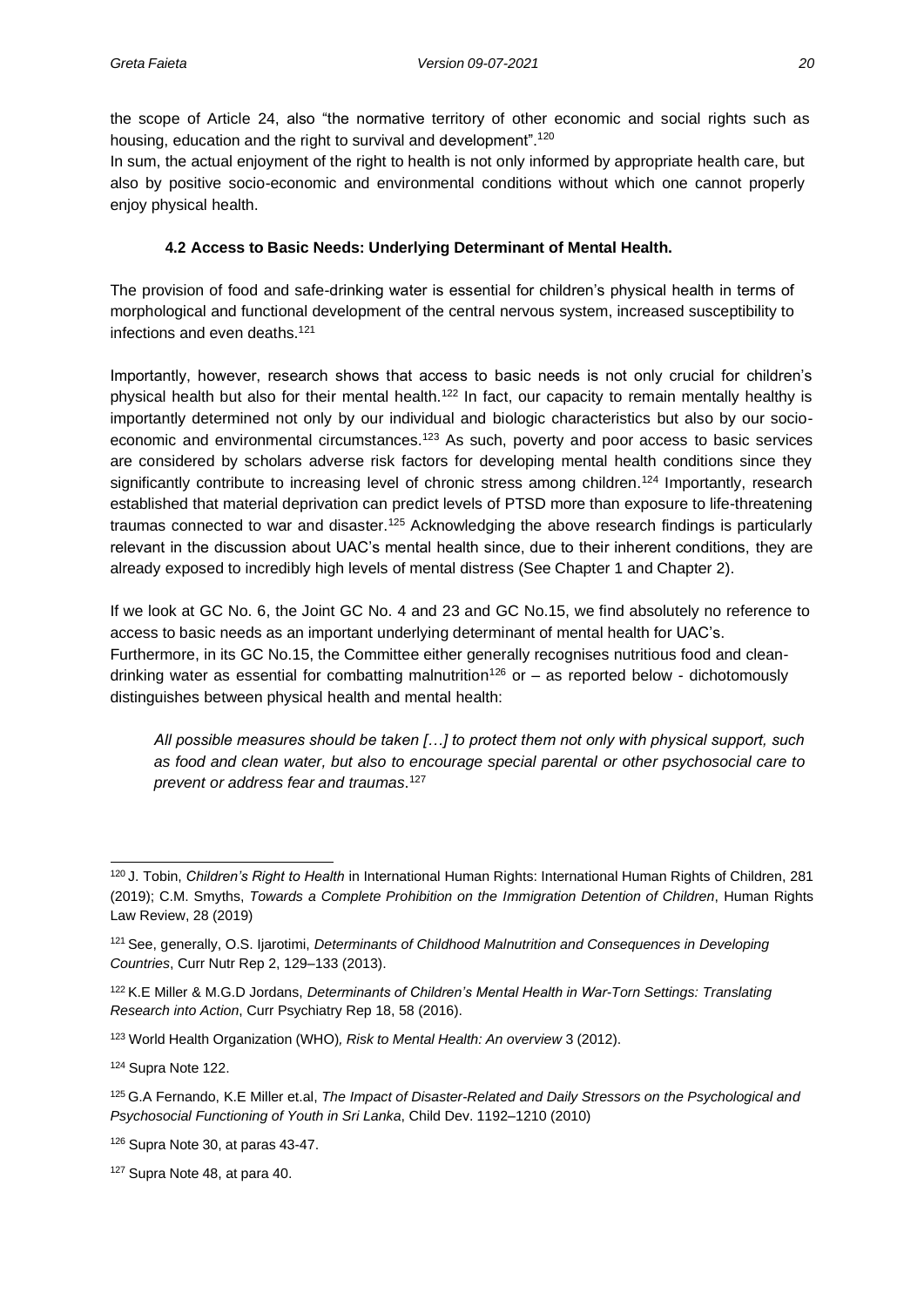In other words, the CRC Committee fails to highlight that access to basic needs is an underlying determinant not only of children's physical health but also, and more importantly for the relevance of this thesis, for their mental health.

In light of the cited research findings which demonstrate how UAC's access to basic needs represents an important underlying determinants mental health,<sup>128</sup> the CRC Committee should distance itself from a narrow interpretation of access to basic needs as conducive of physical health only and start stressing the importance of access to basic needs as an indispensable precondition of mental health too, especially with respect to UAC's.

### <span id="page-29-0"></span>**4.3 Freedom from violence: Underlying Determinant of Mental Health.**

As much as having access to food, water, sanitation and other basic needs represents a foundation for mental health, research shows that living in an environment free from violence is equally crucial for the enjoyment of children's right to mental health.<sup>129</sup>

In its GC No.15, the CRC Committee broadly refers to violence as a determinant of health in general:

*[t]he Committee recognizes that a number of determinants need to be considered for the realization of children's right to health, […] including violence that threatens the life and survival of children as part of their immediate environment.<sup>130</sup>*

However, the point that freedom from violence represents a fundamental underlying determinant of mental health for UAC is not explicitly taken. Moreover, in its GC No. 6 and the Joint CMW/CRC No3 and 22, the Committee limits itself to highlight that UAC are at an increased risk of becoming victims of violence, *inter alia*, as a result of violence in camps, trafficking for sexual or labour exploitation and gender-based violence.<sup>131</sup> No further attention is paid to the fact that being free from violence is of critical importance for UAC's mental health. <sup>132</sup>

In light of the long-term psychological consequences of violence and of the already high psychological morbidity faced by UAC, it is recommendable that the CRC Committee stress the role played by freedom from (further) violence as a precondition of UAC's mental health. By doing so, the CRC Committee would include the obligations arising from the right to freedom from violence also under Article 24§1 since absence from violence constitute an important underlying determinant of their mental health.

#### **4.4 Concluding Remarks.**

<span id="page-29-1"></span>If we want to understand State Parties obligations with respect to UAC's right to mental health, we cannot limit our attention to UAC's entitlement to appropriate mental health services. Indeed, Article 24§1 also include an entitlement to access preconditions that are conducive to mental health.

<sup>&</sup>lt;sup>128</sup> For access to underlying determinants of health as an entitlement see, CRC GC 15 para 24.

<sup>129</sup>S. Hillis, *Global Prevalence of Past-year Violence Against Children: A Systematic Review and Minimum Estimates*, Paediatrics Volume 137, number 3 at 2 (2016).

<sup>130</sup> Supra Note 30, at para 17.

<sup>131</sup> Supra Note 29, para 40.

<sup>132</sup>Id. See, also, more generally: R.F Anda, A. Butchart, et.al, *Building a framework for global surveillance of the public health implications of adverse childhood experiences*, Am J Prev Med. 2010, 39 (1): 93–98.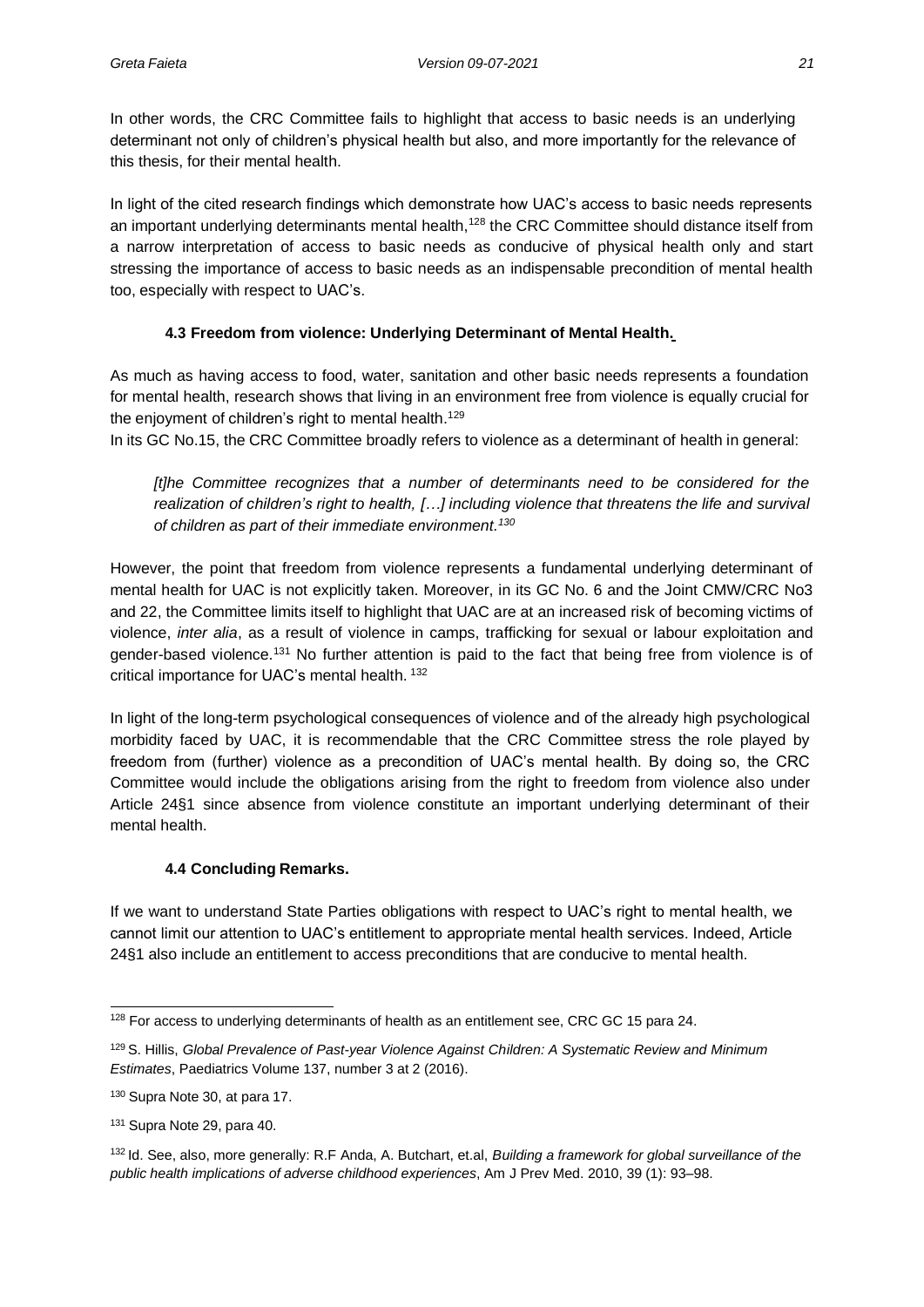Importantly, two underlying determinants of mental health, especially for UAC's, are represented by access to basic needs and freedom from violence.

It must be noted that the nature of State Parties obligations largely depends on the interpretation that the CRC Committee gives to the text of the CRC. Therefore, it is of crucial importance that the CRC Committee starts giving more weight to what the literature considers underlying determinants of mental health for UAC. In this way, it would render it more explicit what so far is a mere logical inference: States have an obligation to provide access to basic needs and to protect UAC from violence also under Article 24§1, in that the CRC Committee expressively recognizes children's entitlement to the underlying determinant of mental health and since mental health fall within the meaning of health under Article 24.

As such, permanence in unsecure reception facilities with no access to basic needs would be recognized as a violation of UAC's entitlement to the underlying determinants of mental health. Of course, this would also amount, *inter alia*, to violations of Article 27 and Article 19. However, it is of fundamental importance that the CRC Committee starts to conceptualise human rights violations and State Parties obligations also in terms of children's right to mental health. Otherwise, one might seriously wonder whether such right really exist under the CRC.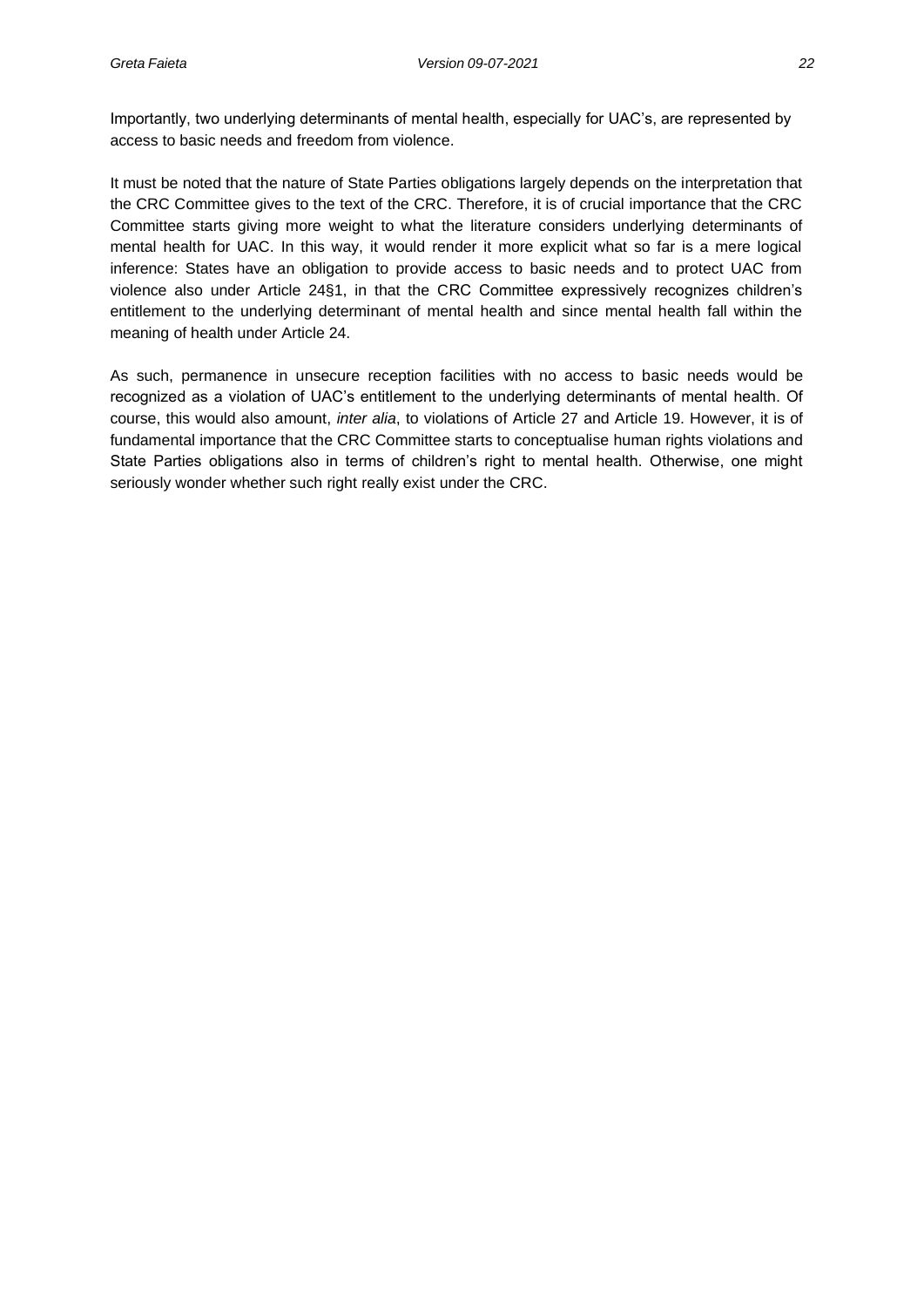## <span id="page-31-0"></span>**5. The Nature of State Parties Obligations: UAC's Right Mental Health.**

As we have seen so far, even if not always explicitly endorsed by the CRC Committee, the right to mental health includes both an entitlement to mental health care (Article 24§1 and 24§2b) and an entitlement to the underlying determinants of mental health (Article 24§1), such as access to basic needs and freedom from violence.

But what does this implicate in terms of State Parties' obligation to respect, protect and fulfil UAC's right to mental health? Moreover, what is the nature of State Parties' obligations, considering that the right to mental health is an ESC right?

To answer this main research question, mainly relying on the jurisprudence of the CESCR and CRC Committee, I will try to clarify the meaning of State Parties' obligation to respect, protect and fulfil UAC's right mental health. I will also briefly discuss non-state actors' responsibilities to respect, protect and fulfil UAC's right to mental health. Next, I will delve into the progressive nature of States obligations and highlight which immediate obligations arise from Article 24, reflecting on their meaning with respect to mental health.

#### **5.1 The Obligation to Respect, Protect and Fulfil**

<span id="page-31-1"></span>Both members of the academia and the CRC Committee accept that the general obligation outlined in Article 2 of the CRC - "to respect and ensure the rights set forth in the present Convention"<sup>133</sup> encompasses an obligation to respect, protect and fulfil the rights recognized in the CRC.<sup>134</sup> The CRC Committee does not elaborate much on what this classic tripartition of States' obligations entail with respect to children's right to health. In fact, in its GC No. 15, it limited itself to say that State Parties have an obligation to respect freedoms and entitlements, to protect freedoms and entitlements from third parties and to fulfil the entitlements through direct provision.<sup>135</sup> As such, more guidance on what informs States' obligations to respect, protect and fulfil UAC's right to mental health, can be derived from the jurisprudence of CESCR, more specifically, from GC No.14.

#### 5.1.1 Obligation to Respect

<span id="page-31-2"></span>According to GC No.14, the obligation to respect requires states to refrain from denying or limiting equal access to health services to specific vulnerable groups "including asylum seekers and illegal immigrants".<sup>136</sup> Applying the above to UAC's right to mental health implicates that denying or limiting access to mental health services as a result of *de jure* or *de facto* discrimination, would amount to a violation of the obligation to respect their right to mental health.<sup>137</sup>

The obligation to respect also generally requires State Parties to refrain from interfering directly or indirectly by acts or omissions with the enjoyment of a right.<sup>138</sup> In its GC No.14 the CESCR stated that

<sup>133</sup> Article 2§1 CRC.

<sup>134</sup>M. Sepulveda, *The Nature of the Obligations under the International Covenant on Economic, Social and Cultural Rights* 157-248 (2003);

<sup>135</sup> Supra Note 30, at para 71.

<sup>136</sup> Supra Note 48, at para 34.

<sup>137</sup> Supra Note 48, at para 50.

<sup>138</sup> Supra Note 48, at para 43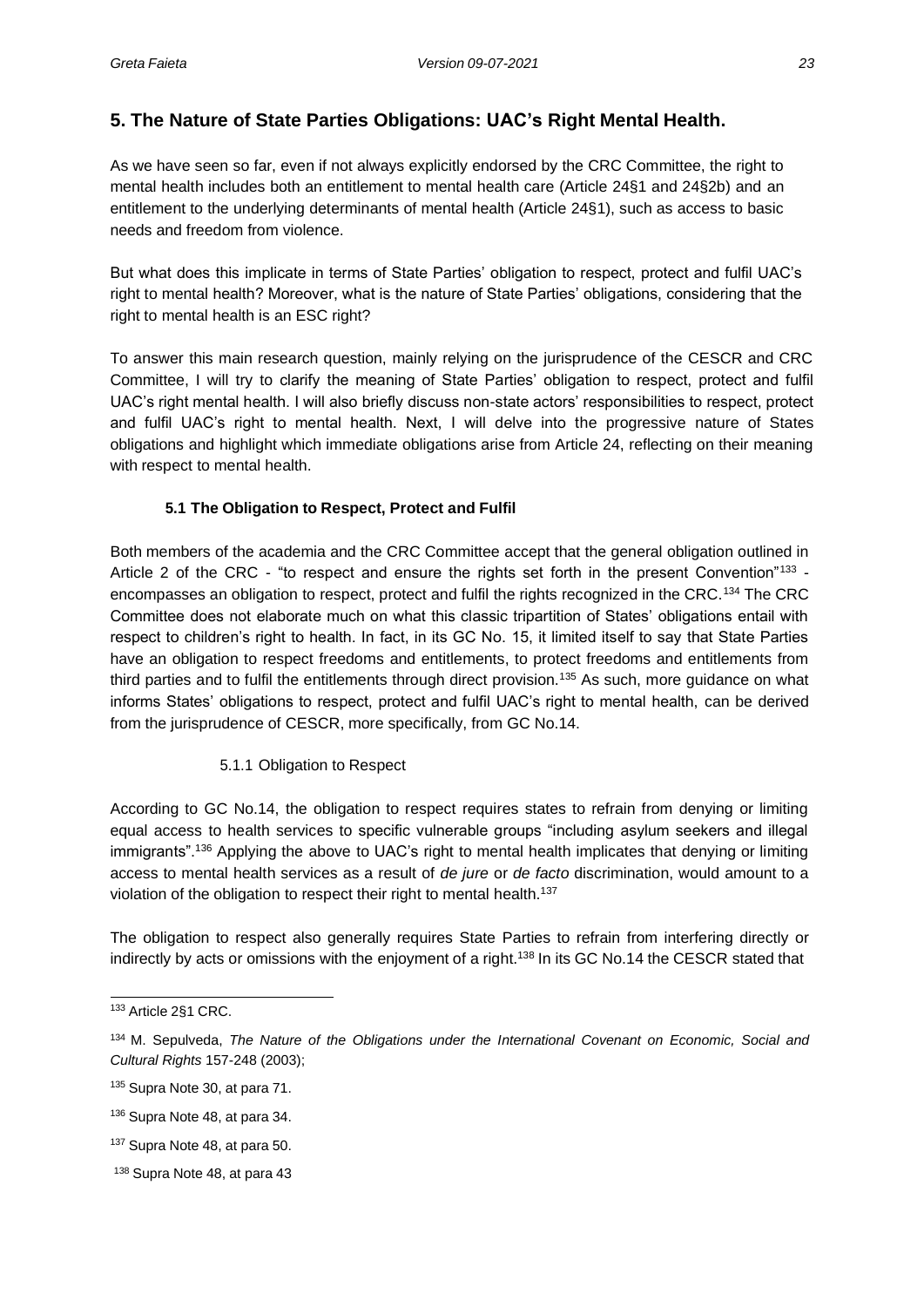policies, laws or actions - either undertaken by the State or its representatives - that are "likely to result in bodily<sup>139</sup>harm unnecessary morbidity and preventable mortality", would amount to a violation of State Parties' obligation to respect children's right to heath".<sup>140</sup>

Applying the above to UAC's mental health implicates that States must refrain from exacerbating their already vulnerable mental health conditions. In this sense, depriving UAC from accessing to basic needs could constitute a violation of the obligation to respect their right to mental health, more specifically, to respect their entitlement to basic needs as an underlying determinant of mental health.<sup>141</sup> Indeed, as we have seen in Chapter 4, lack of access to basic needs expose UAC's to incredibly high levels of toxic stress, thus interfering – among the others - with their enjoyment of the right to mental health.

The hypothesis that failing to provide access to basic needs would constitute a violation of the obligation to *respect* UAC's right to mental health seems to find confirmation in a recent judgement of the ECtHR discussed below.

#### *5.1.1.1 Parallels between the Obligation to Respect Article 3 of the ECHR and the Obligation to Respect Article 24 of the CRC (Mental Health).*

Albeit the European Convention on Human Rights does not include a right to health *per se*, in its jurisprudence related to the conditions of UAC's detention, it found violations of Article 3 making specific reference to the repercussions that the conditions of detention had on UAC's mental health. In the case of *Sh.D. and Others v. Greece,* the ECtHR held that the administrative detention of three Afghani UAC in police stations amounted to degrading treatment.<sup>142</sup>

Applicants referred to as number 1 and 4 were all confined to their cells throughout the entire day. Applicant number 4 was malnourished, forced to sleep on a dirty mattress, without access to running water or a toilet.<sup>143</sup>

Interestingly, what informed the finding of a violation of the obligation to respect the prohibition of inhuman and degrading treatment, were, *inter alia*, the conditions of detention. In fact, lack of access to basic needs and psychological support, coupled with the applicants' vulnerabilities, were found to have caused severe negative mental health repercussions on the applicants.<sup>144</sup> Arguably, if this case had been considered under the CRC, among the others, a violation of Greece's obligation to respect UAC's right to mental health under Article 24 could have been found. In fact, Greece caused unnecessary mental harm and suffering to the applicants by allowing their detention in a police station under degradable conditions.

In other words, the way in which the ECHtR interpreted the obligation to respect the prohibition of degrading and inhuman treatment, might inform the obligation of State Parties to the CRC to respect

<sup>139</sup> As it can be observed by the language adopted by the CESCR, the right to health is understood as mainly encompassing physical health.

<sup>140</sup> Supra Note 48, at para 50

<sup>&</sup>lt;sup>141</sup> According to the CRC Committee State Parties have an obligation to respect freedoms and entitlements.

<sup>142</sup> ECHR, Sh.D. and Others v. Greece, Austria, Croatia, Hungary, North Macedonia, Serbia and Slovenia, application no. 14165/16, 2019.

<sup>143</sup> Id, at para 20 and 49.

<sup>144</sup> Supra Note 142, at paras 20-21.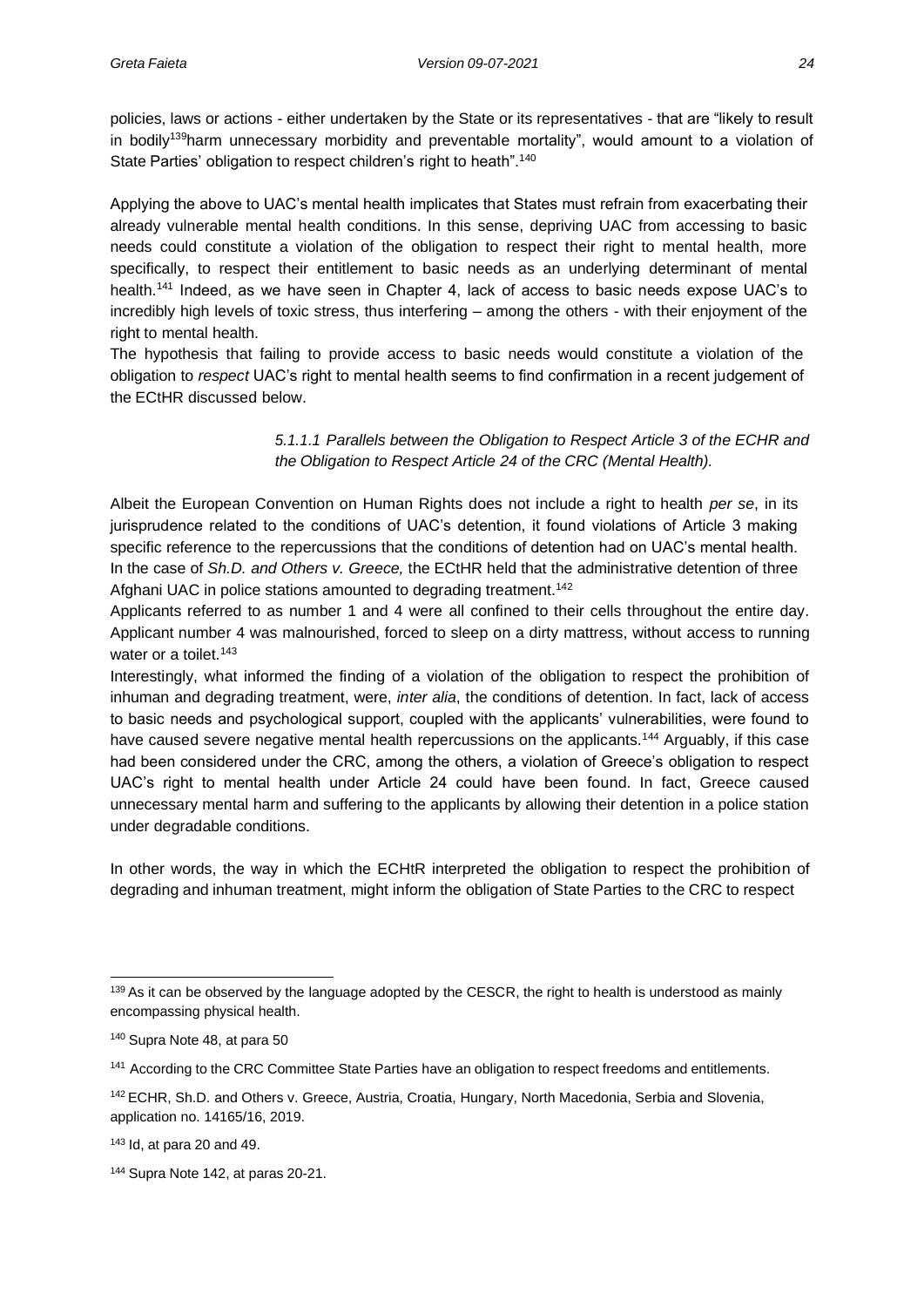children's entitlement to access to basic needs as an underlying determinant of mental and as an obligation to refrain from causing harm and unnecessary morbidity.<sup>145</sup>

5.1.2 Obligation to protect

<span id="page-33-0"></span>In its GC No.14, the CESCR Committee specified that the obligation to protect the right to health requires State Parties to adopt necessary measures to regulate the behaviour of non-state actors.<sup>146</sup> Interestingly, a strong link has been established by the CESCR between States obligation to protect children's right to health and States' obligation to prevent violence.<sup>147</sup> Indeed, among the list of obligations falling within the scope of the obligation to protect the right to health, the CESCR Committee included the obligation to "take measures to protect all vulnerable or marginalized groups of society, in particular [...] children [and] adolescents" against violence.<sup>148</sup> In that sense, the obligation to protect UAC's right to mental health is inextricably linked to UAC's entitlement to freedom from violence as an underlying determinant of mental health.

As such, failing to adopt necessary security measures to protect UAC against violence from third parties would amount to a violation of the obligation to respect UAC's right to mental health, more specifically, to respect their entitlement to freedom of violence as an underlying determinant of mental health.

The interpretation of the CESCR Committee is commendable and should be explicitly adopted by the CRC Committee, since, in this way, it would render more explicit that State Parties have an obligation to protect UAC against violence from third parties, not only under Article 19 but also under Article 24 of the CRC (See Chapter 4). After all, this "double protection" is particularly relevant for two main reasons: first, as recognized in the Global Survey on Violence Against Children, UAC are usually overlooked by public policies, ignored by the general population and invisible to most.<sup>149</sup> Second, the instability and uncertainty inherent in their conditions as UAC, put them at greater risk of becoming victims of violence and exploitation in and around refugee settings.<sup>150</sup>

#### 5.1.3 Obligation to Fulfil

<span id="page-33-1"></span>The obligation to fulfil children's right to health requires that states "give sufficient recognition"<sup>151</sup> to the right to health, "preferably by way of legislative implementation".<sup>152</sup> The concept of sufficient recognition is in line with what commentators such as Ruger have claimed to be crucial for the

<sup>150</sup> Supra Not 149.

 $152$  Id.

<sup>145</sup> Supra Note 48, at para 50.

<sup>146</sup>Supra Note 48, at para 51; J. Tobin & C. Marshall, "Article 24: The Right to Health", in J. Tobin, *The UN Convention on the Rights of the Child: A Commentary,* 927 (2019).

<sup>147</sup> Supra Note 48, at para 51

<sup>148</sup> Id, at para 35.

<sup>149</sup>Office of the Special Representative of the Secretary General on Violence Against Children, *Toward a World free from Violence: Global survey on violence against children* 22-24 (2015).

<sup>151</sup> Supra Note 48, at para 36.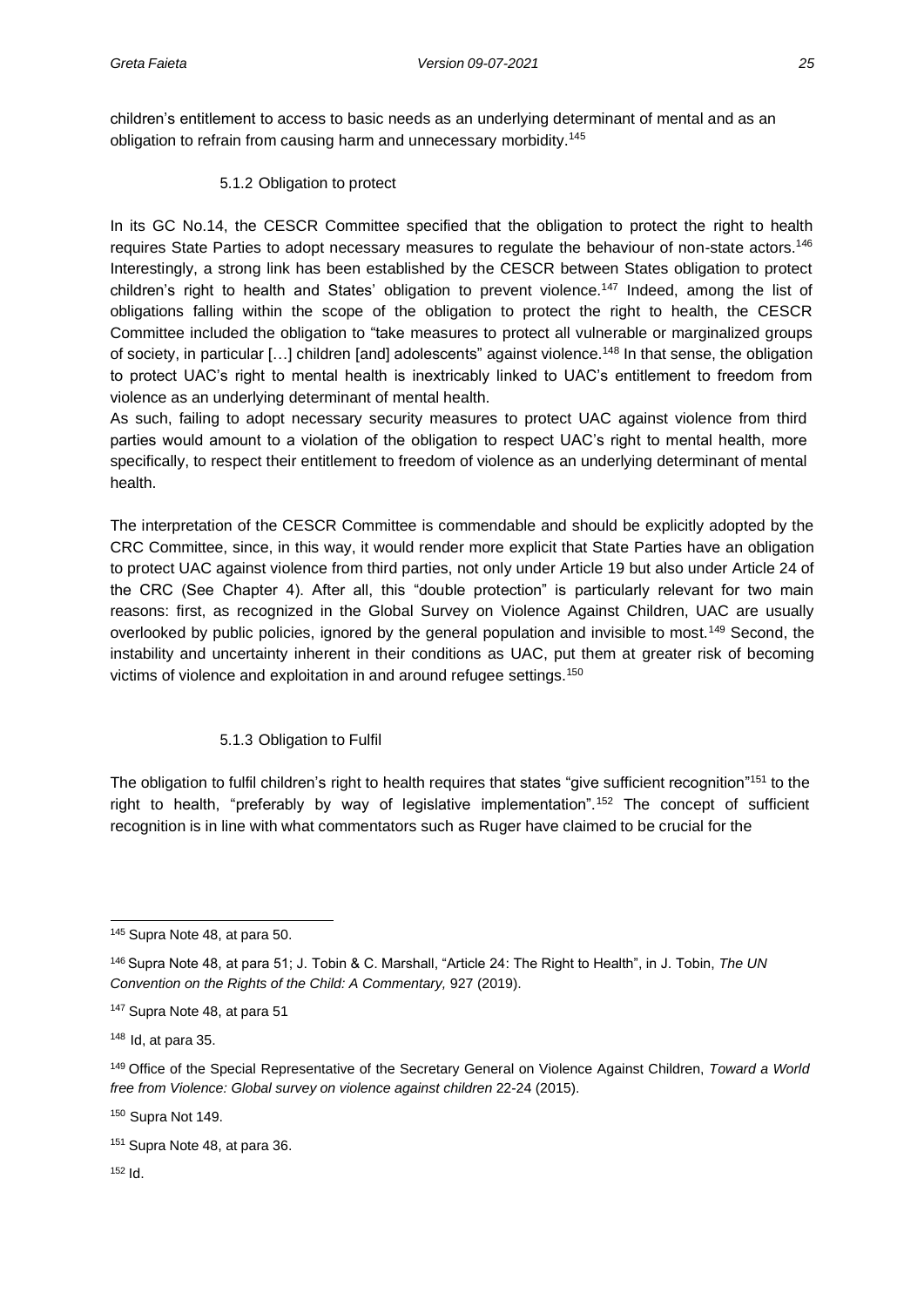operationalization of rights, namely, that the population of a State internalize a right as "worthy of social recognition, investment and regulation".<sup>153</sup>

The application of this concept to UAC's mental health implicates that receiving States are required to encourage political and social commitment for the recognition of their mental health as a right.<sup>154</sup> Their needs must be therefore "mainstreamed into the public health debates to ensure they remain visible and integrated rather than marginalized, isolated or ignored in the development of national health policies".<sup>155</sup> Moreover, the CESCR Committee has also clarified that under the obligation to fulfil the right to health, States must ensure appropriate training of doctors and medical personnel (quality), the provision of health-related facilities (availability) "with due regard to equitable distribution throughout the country" (accessibility).<sup>156</sup> As such, violations of the obligation to fulfil UAC's right to mental health may be represented by the misallocation of public resources or insufficient expenditure which results in the non-enjoyment of their entitlement to appropriate mental health care.<sup>157</sup>

In sum, the obligation to fulfil requires states to:

- recognize UAC right to mental health in their national legislation;
- integrate UAC right to mental health in the development of national health policies; and
- <span id="page-34-0"></span>- ensure available, accessible and quality mental health services.

#### **5.2. Connecting the Dots: The Tripartite Typology Applied to UAC's Mental Health**

The CRC Committee did not elaborate much on how to interpret the obligation to respect, protect and fulfil children's right to health, let alone UAC's right to mental health. It limited itself in establishing that State Parties have an obligation to respect freedoms and entitlements, to protect freedoms and entitlements from third parties and to fulfil the entitlements through direct provision.<sup>158</sup>

Conversely, in its GC No.14, the CESCR provided some guidance on the application of the tripartite typology of obligations to the right to health. By assembling available jurisprudence of the CRC and CESCR, that of the ECHtR as well as the literature available on the issue, we are able to conclude that:

- The obligation to respect UAC's right to mental health require State Parties to refrain from limiting or denying their equal access to mental health services. In this sense it is an obligation to respect their entitlement to appropriate mental health care (see Chapter 3). Moreover, it also requires that States refrain from interfering with their right to mental health by omitting to provide UAC with access to basic needs. In this sense it is an obligation to respect their entitlement to the underlying determinant of mental health (see Chapter 4).

-The obligation to protect UAC's right to mental health require that State Parties prevent and respond to violence against UAC undertaken by private actors. Therefore, it is an obligation to protect their entitlement to freedom from violence as an underlying determinant of health (See Chapter 4);

<sup>153</sup> J. Ruger, *Toward a theory of the right to health: capability and incompletely theorised Agreements*, Yale J Int Law Hum Rights 18(2), at 312 (2006)

<sup>154</sup> Supra Note 146.

<sup>155</sup>Supra Note 146; See, generally, Council of Europe Guidelines on Child Friendly Health Care adopted by the Committee of Ministers on 21 September 2011 at the 1121st meeting of the Ministers' Deputies.

<sup>156</sup> Supra Note 48, at para 37.

<sup>157</sup> Id., at para 52.

<sup>158</sup> Supra Note 30, at 71.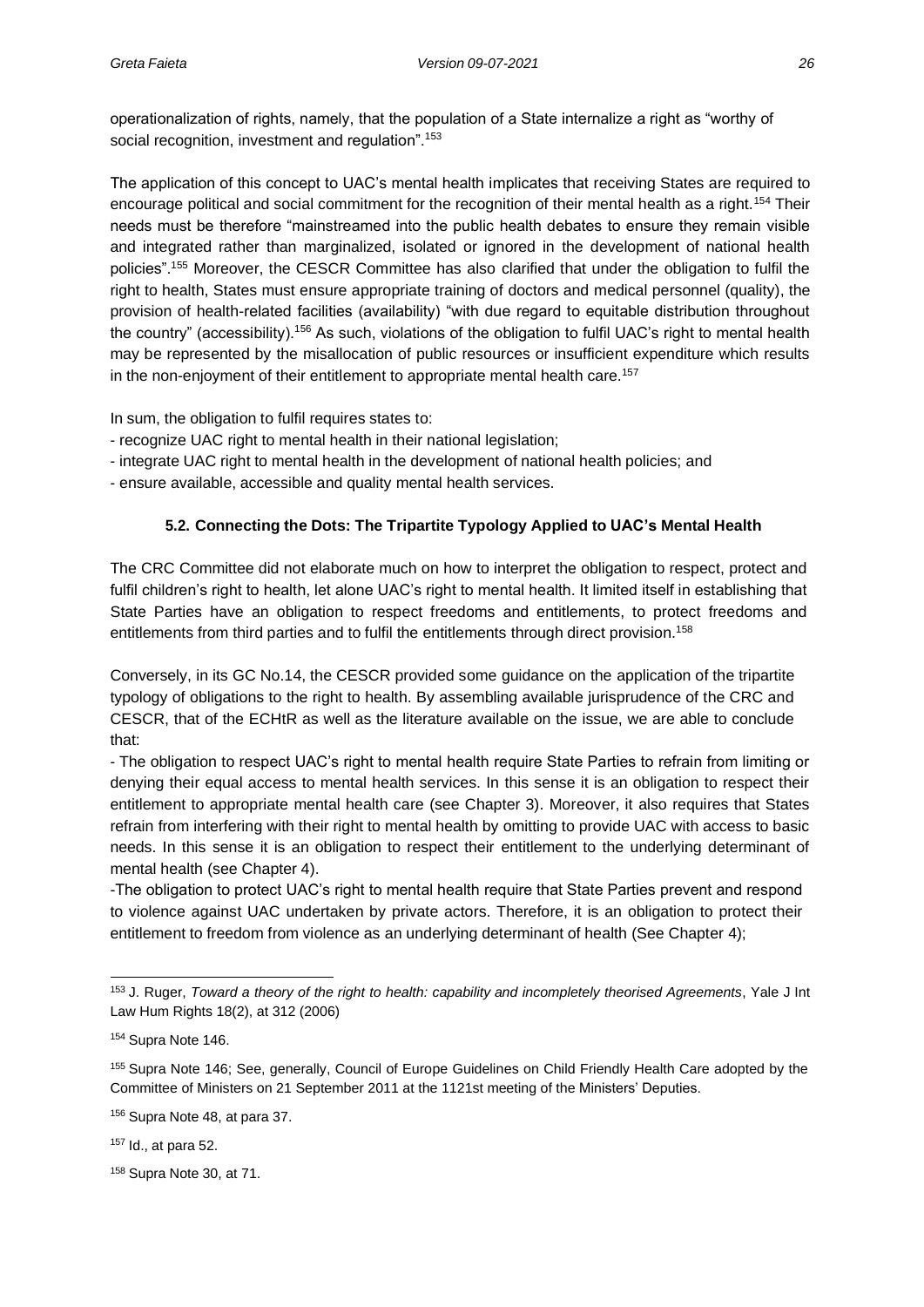- The obligation to fulfil UAC's right to mental health require, *inter alia*, that State Parties provide available, accessible, acceptable and quality mental health care to UAC. Therefore, it is an obligation to fulfil their entitlement to appropriate mental health care (See Chapter 3).

#### **5.3. The Role of Non-State Actors and State Parties obligations**

<span id="page-35-0"></span>The obligations to respect, protect and fulfil children's right to (mental) health is usually understood as an obligation incumbent on State Parties to the CRC.<sup>159</sup>

However, in its GC No. 16 on States' obligations regarding the impact of the business sector on children's rights, the CRC Committee clearly maintained that other actors, such as business enterprises and non-profit organizations play an important role in the provision of services, including health.<sup>160</sup> This was reasserted also in GC No. 5 on general measures of implementations, where the CRC Committee recognized that "all members of society […] have responsibilities regarding the realization of the right to health".<sup>161</sup> Therefore, while in emergency contexts is understandable that third actors give precedence to primary physical health, they also have a responsibility to implement children's right to mental health, by responding to UAC's entitlement to the underlying determinants of mental health and UAC's entitlement to appropriate mental health care.

However, it must be observed that State Parties always maintain responsibilities and obligations to implement UAC's right to mental health, even when it is third, non-state actors, who control the provision of its service. This principle is well exemplified by the ECtHR case of Sh.D v. Greece, in which the Strasbourg Court found Greece in violation of the positive obligations arising from Article 3 to protect and care for unaccompanied foreign minors<sup>162</sup> for not having done everything that could reasonably be expected of them.<sup>163</sup> The UAC in question lived in the makeshift Idomeni camp, set up by refugee themselves and beyond the control of the State authorities. The camp was run by nongovernmental organisations, including Médecins Sans Frontières, ADM Dutch Collectivity and Praksis. The camp had no sanitary facilities and the surrounding fields and woodland were covered in excrement. The lack of sanitation facilities encouraged the outbreak of disease (cases of hepatitis A reported) and, together with the rains, led to the formation of a swamp that often flooded the tents and shelters in the camp.<sup>164,165</sup>

Even though the ECtHR recognised that Greece had no control over the camp, it nevertheless recognised that the expansion of the camp and the worsening living conditions within it were to some extent attributable to the slowness with which the State proceeded to dismantle the camp. Moreover, the ECtHR also noted Greece's failure to put in place the means to alleviate the humanitarian crisis, since the commitment of a few non-governmental organisations alone was not sufficient to deal with the scale of the problems in the Idomeni camp.<sup>166</sup>

<sup>159</sup> Article 4 CRC; Article 24 CRC; Supra Note 46, at para 56.

<sup>160</sup> Committee on the Rights of the Child, General comment No. 16 (2013) on State obligations regarding the impact of the business sector on children's rights, CRC/C/GC/16, para 33.

<sup>161</sup> Supra Note 48, at para 42.

<sup>162</sup> ECtHR, Khan v. France, no. 12267/16, para 44, 2019; ECtHR, Rahimi v. Greece, No. 8687/08, para 74, 2011

<sup>&</sup>lt;sup>163</sup> Supra Note 142, at para 61.

 $164$  Id, at para 54.

 $165$  Id, at para 10.

<sup>166</sup> Id.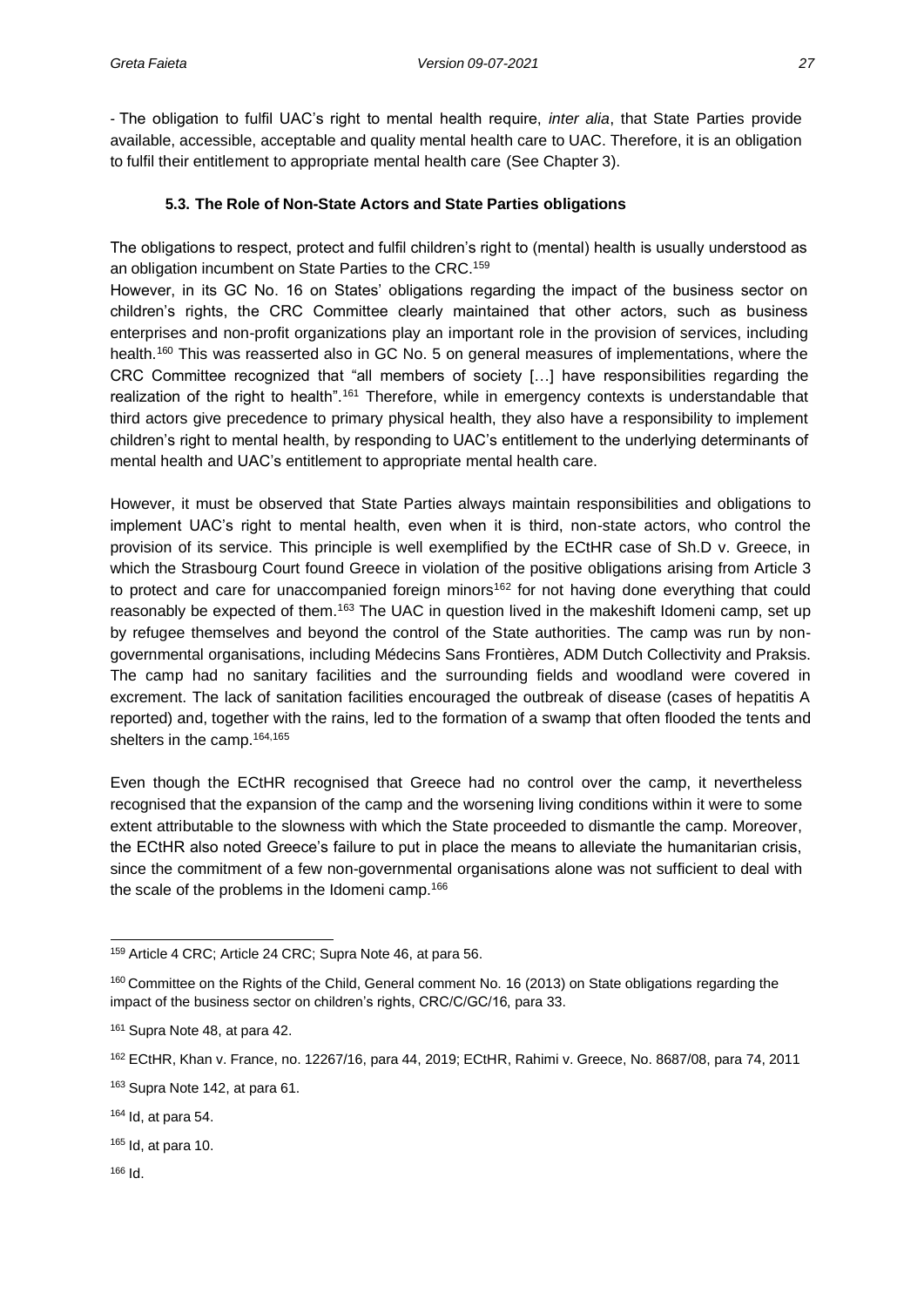As such, as illustrated by the ECtHR case, States are always the ultimate responsible for UAC's right to mental health.

### **5.4 The Progressive Nature of States Obligations regarding UAC's right to mental health.**

The extent of State parties' obligations with respect to UAC's right to mental health appear vast and comprehensive, embracing not only UAC's entitlement to the underlying determinants of mental health but also UAC's entitlement to appropriate mental health services. In an ideal world, such obligations would be immediate. However, as the right to mental health is an ESC right, its implementation is not expected to be so. Rather, it is progressive and dependent on the maximum extent of resources<sup>167</sup> available to State Parties.<sup>168</sup> As maintained by CRC Committee in its GC No.5, the concept of progressive realization is a "realistic acceptance that lack of resources can hamper the full implementation of ESC rights in some States".<sup>169</sup>

While realization over time represents a flexible tool that reflects the sad reality of our world,<sup>170</sup> the obligation of progressive realization must not be interpreted as a leeway for States to indefinitely procrastinate the realization of children's right to mental health, ultimately depriving it of its raison d'être.<sup>171</sup> In fact, as will be highlighted in the next section, States are required to constantly progress in the realization of children's right to health. Additionally, there are minimum core immediate obligations that States must comply with under Article 24.

#### 5.4.1 Immediate Obligations

The progressive nature of the obligation arising from Article 24 includes three immediate obligations.<sup>172</sup>

The first one, is an obligation to take some steps toward the realization of children's right to health.<sup>173</sup> In other words, "regardless of their level of development",<sup>174</sup> States are required to take immediate actions "as a matter of priority"<sup>175</sup> to comply with their obligations under Article 24.<sup>176</sup> Moreover, in the light of the immediate obligation to move forwards, retrogressive measures are generally not permitted, unless they constitute a measure of last resort adopted during a period of crisis and for the shortest possible period of time.<sup>177</sup> The prohibition to take retrogressive measures mandates that even in emergency circumstances States are required to demonstrate the necessity, reasonability,

171 Id, at para. 9.; See also, generally, Supra Note 73.

<sup>172</sup> Supra Note 146.

<sup>173</sup> Id.

<sup>174</sup> Supra Note 30, at 72.

 $175$   $\text{Id}$ .

<sup>176</sup> Id.

<sup>167</sup>CRC Committee, Day of General Discussion on Resources for the Rights of the Child, para 65 (2007), [\(https://www.ohchr.org/\)](https://www.ohchr.org/), last visited (01-03-2021).

<sup>168</sup> Article 4 (2) CRC; Id.

<sup>169</sup> Supra Note 46, at para 7.

<sup>170</sup>CESCR, General Comment No. 3: The Nature of State Parties' Obligations (Art. 2, Para. 1, of the Covenant), E/1991/23 14 December 1990, para. 9.

<sup>177</sup> Supra Note 28, at para. 31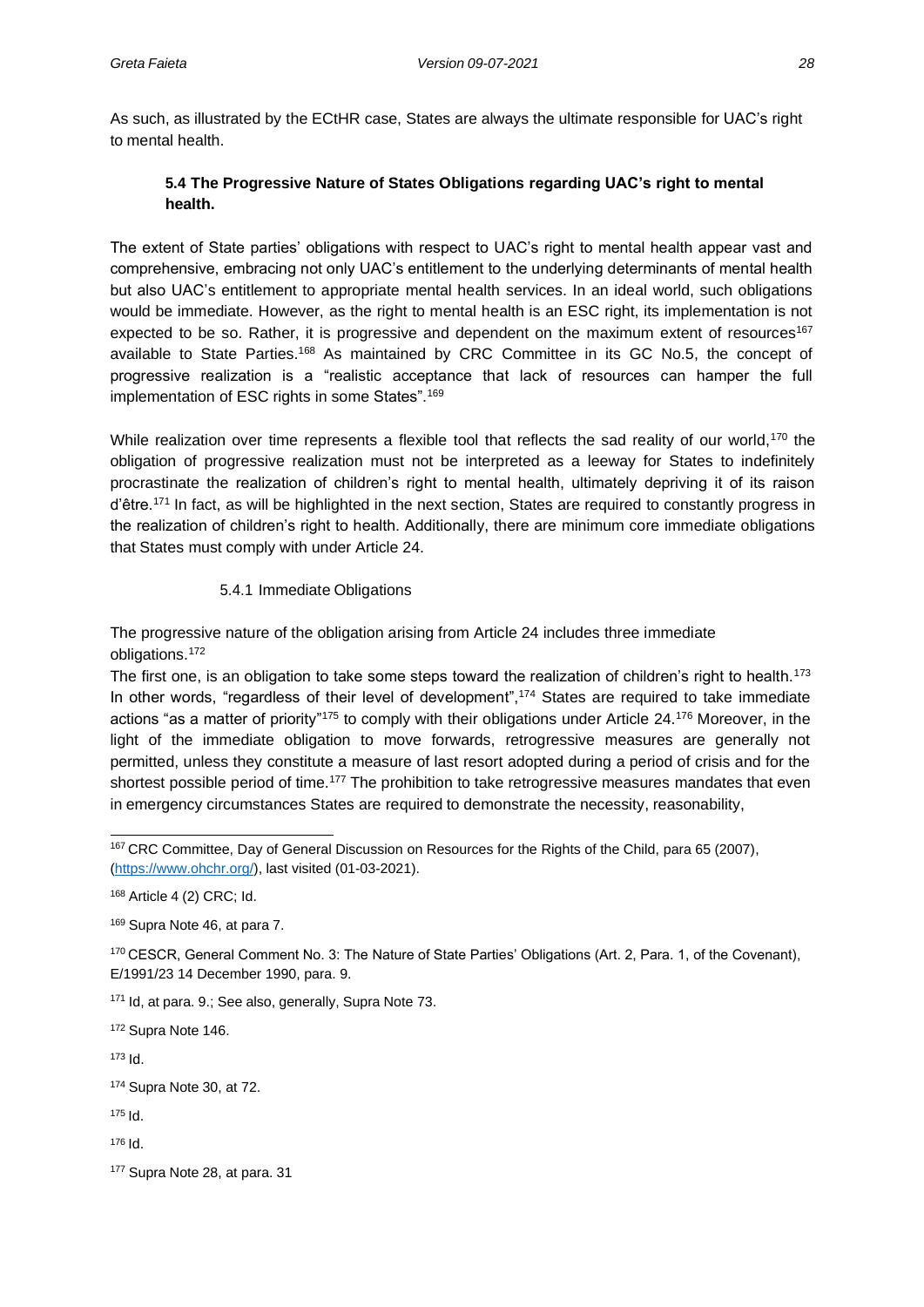proportionality, non-discriminatory and temporary nature of the retrogressive measure adopted, and to prove they have given special consideration to the impact of retrogressive measures on children living in vulnerable situations, as UAC.<sup>178</sup>

In line with Article 2 of the CRC, the second immediate obligation imposed on States under the right to health is to not discriminate in any manner when taking immediate actions to implement the right to health.<sup>179</sup>

Finally, State Parties have an immediate obligation to secure the minimum core of the right to health, namely, the minimum essential levels of obligations that derive from any ESC right.<sup>180</sup>

The CRC Committee has identified different minimum core obligations arising from children's right to health. These are:

*(a) Reviewing the national and subnational legal and policy environment and, where necessary, amending laws and policies;*

*(b) Ensuring universal coverage of quality primary health services, including prevention, health promotion, care and treatment services, and essential drugs;*

*(c) Providing an adequate response to the underlying determinants of children's health;*

*(d) Developing, implementing, monitoring and evaluating policies and budgeted plans of actions that constitute a human rights-based approach to fulfilling children's right to health*. 181

As we can see, except from "providing an adequate response to the underlying determinants of health" all the other minimum core obligations identified by the CRC Committee are somehow opaque regarding what they require from State Parties with respect to UAC's right to mental health. As such, the provision of an adequate response to the underlying determinants of mental health, will be further investigated in Chapter 6.

#### **5.5 Concluding remarks**

This Chapter outlined how UAC's right to mental health translates into the typical tripartite typology of States obligations. Relying on the jurisprudence of the CRC, CESCR and the case-law of the ECtHR, we provided examples of what might inform States' obligations to respect, protect and fulfil UAC's right to mental health.

Chapter 5 also observed that an answer to the question around the extent and nature of State Parties obligations cannot be separated from the recognition that the right to health triggers obligations of a progressive nature. At the same time, however, Article 24 also mandates that State Parties comply with immediate obligations. The first immediate obligation arising from Article 24 is to move as expeditious as possible toward the realization of UAC's right to mental health. The second immediate obligation is not to exclude UAC from the provision of mental health services based on their status. Finally, States have an immediate obligation to realize the minimum core obligations, namely, the minimum essential levels of obligations that derive from the right to mental health.<sup>182</sup>

<sup>178</sup> Id.

<sup>179</sup> Supra Note 30, at para 72.

<sup>180</sup> Supra Note 28, at para 37.

<sup>181</sup> Supra Note 30, at para 73

<sup>182</sup> Id.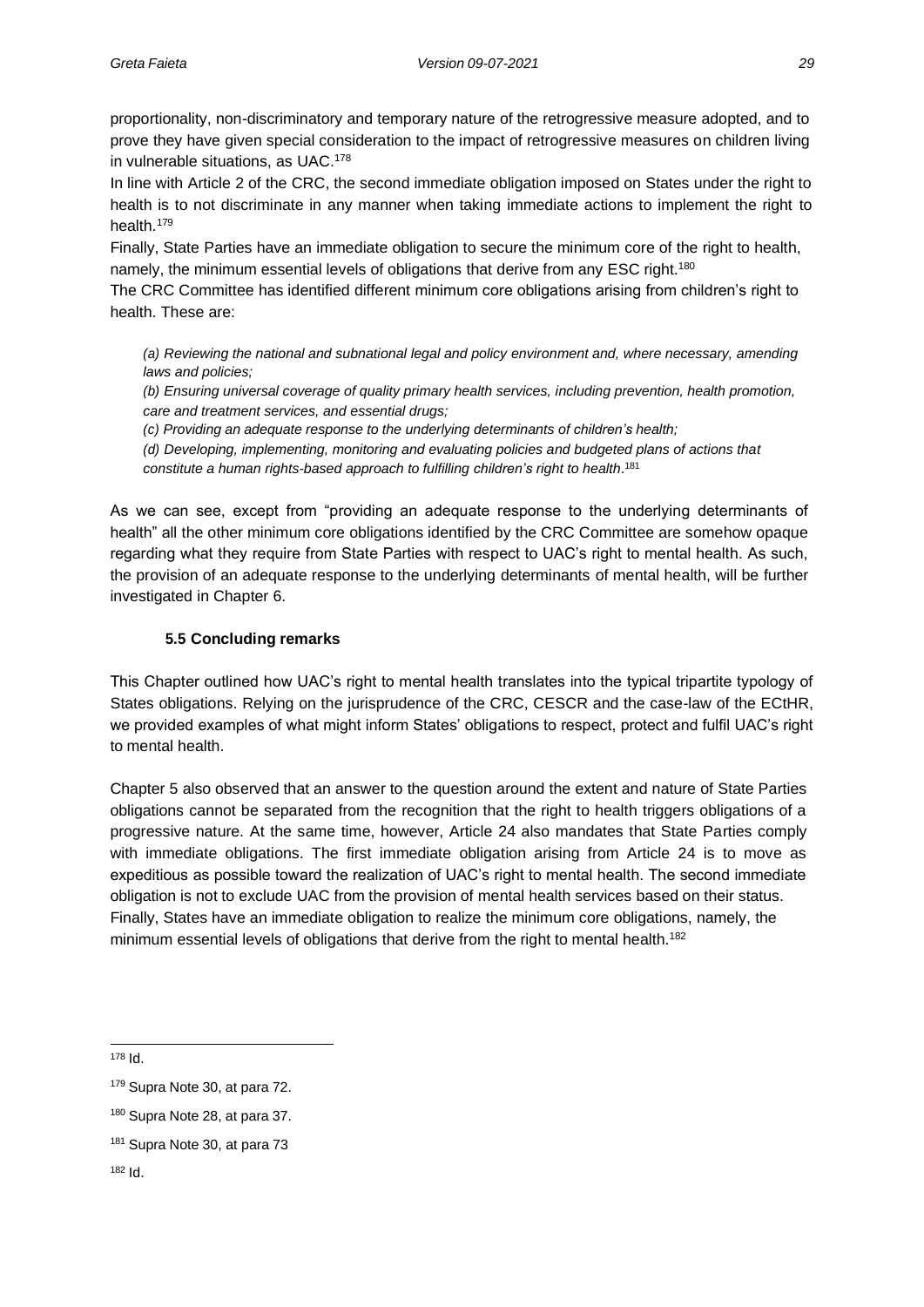The language of the CRC Committee with respect to the minimum core obligations is not selfexplanatory and give rise to doubts regarding what these minimum core obligations would entail with respect to UAC's right to mental health.

However, the Committee inserted "providing an adequate response to the underlying determinants of health" among the minimum core obligations.<sup>183</sup> Further reflection is therefore needed to understand what it means, *in concreto*, that receiving States have an immediate obligation to provide an adequate response to the underlying determinants of mental health. This question will be answered in the following, final Chapter.

<sup>183</sup> Supra Note 30, at para 73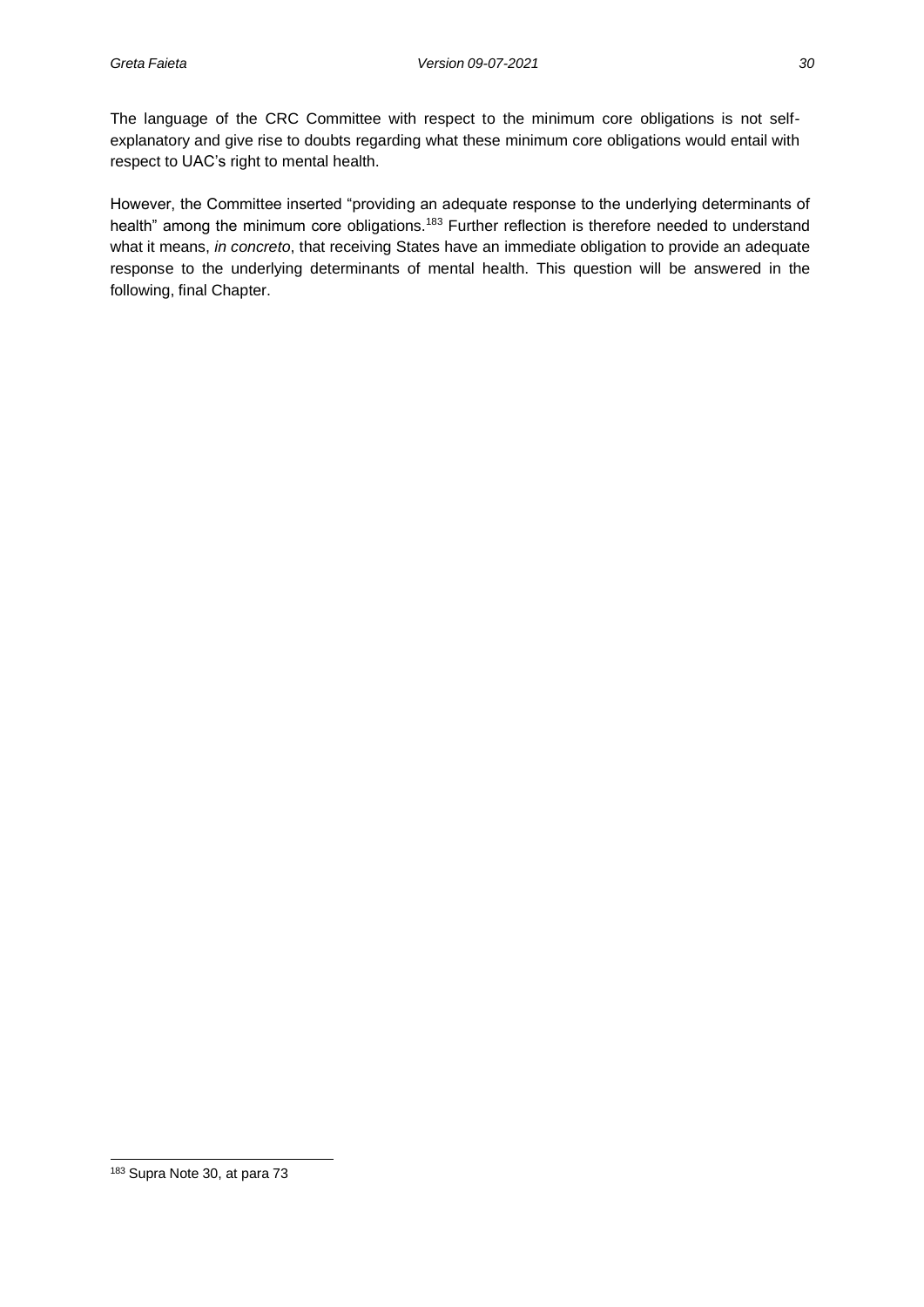## **6. An Adequate Response to the Underlying Determinants of Mental Health in Emergency Settings**

The right to mental health of UAC in emergency setting is as important as it is difficult to grasp. Can it be really enforced or is it utopia? After all, the first image that comes to our mind when we think about provision of mental health services is, with all likelihood, that of psychologists delivering expensive therapy sessions from the comfort of their studios to patients who can afford it.<sup>184</sup>

This image could not be further from the ones that come to our mind when we think of refugee camps and the conditions of despair and degradation in which child applicants for international protection find themselves, including UAC (See Figure 2).



*Figure 1 Moria Refugee Camp, [Kevin McElvaney/Al Jazeera]*

Importantly, the CRC Committee include an adequate response to the underlying determinants of health among the minimum core obligations arising from Article 24. Hence, this Chapter will try to answer the following research sub-question "What does an adequate response to UAC's underlying determinants of mental health mean in emergency settings?".

To answer this research question, Chapter 6 will look at operational reports from the humanitarian field. Reference will be mainly made to the operational Guidelines on MHPSS in Emergencies Settings elaborated by the Inter Agency Standing Committee (IASC)<sup>185</sup> and to the Reception Condition Directive<sup>186</sup> with its Practical European Asylum Support Office's (EASO) Guidance on Reception

<sup>&</sup>lt;sup>184</sup> Access to mental health services is problematic also for the general population due to, among the other things, economic barriers.

<sup>185</sup> The Inter-Agency Standing Committee (IASC) is composed by the heads of a broad range of UN and non-UN humanitarian organisations. It was established in 1992 in response to General Assembly Resolution 46/182, which established the IASC as the primary mechanism for facilitating inter-agency decision-making in response to emergencies.

<sup>&</sup>lt;sup>186</sup> The Reception Condition Directive, aimed at ensuring common standards of reception conditions throughout the EU, is an act addressed to EU countries and must be transposed by them into their national laws. See: Directive 2013/33/EU of the European Parliament and of the Council of 26 June 2013.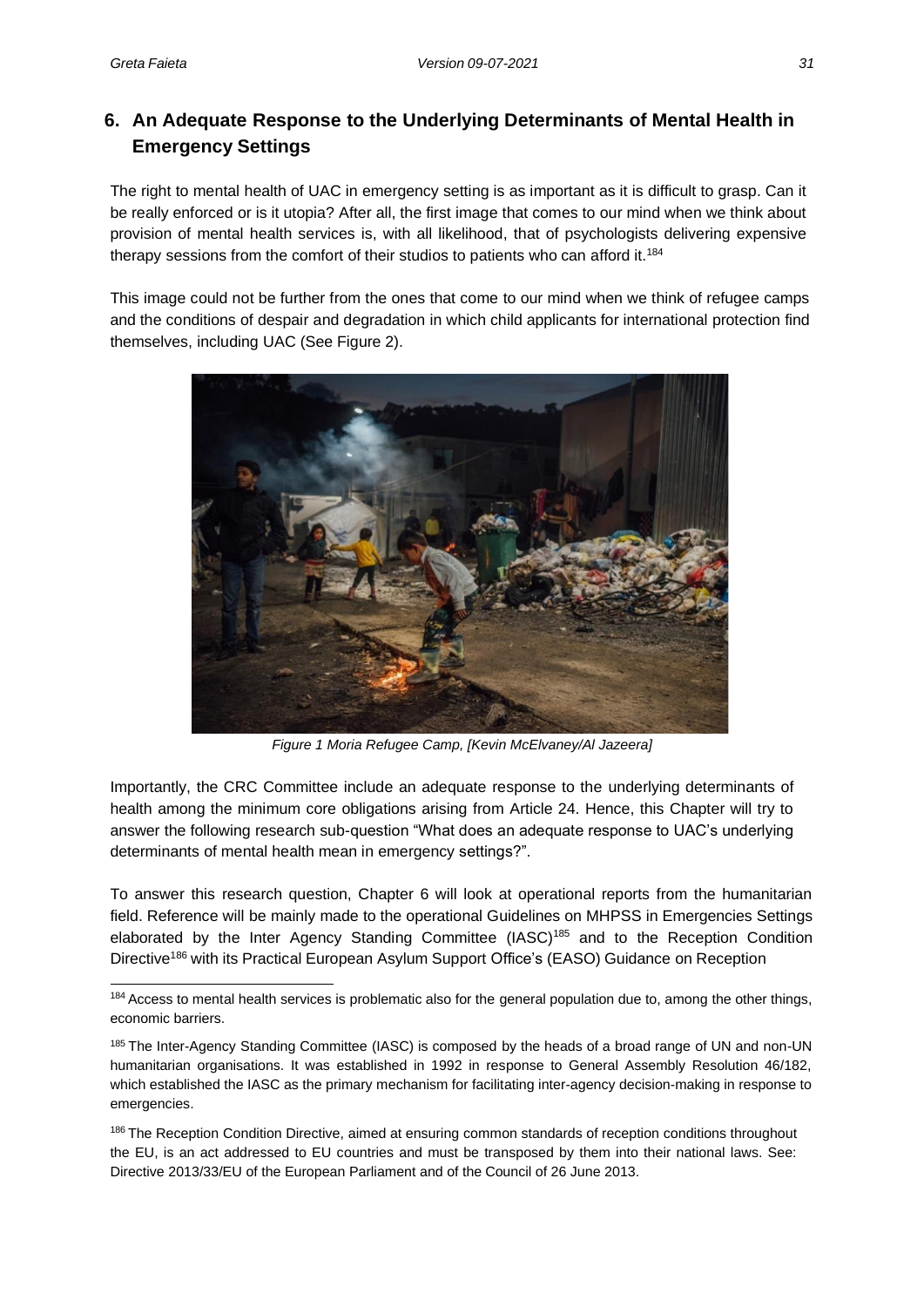Conditions for UAC.<sup>187</sup> By identifying operational standards and concrete indicators, EASO Guidance offers concrete insights on how to practically implement an adequate response to UAC's entitlement to the underlying determinants of mental health.<sup>188</sup> The review of the above-mentioned reports will be necessary to understand what it is considered an adequate Mental Health and Psychosocial Support (MHPSS) response in emergency settings. It will be argued that the most essential elements of an adequate MHPSS response should inform the meaning of providing an adequate response to the underlying determinants of UAC's mental health as a minimum core obligation arising from Article 24.

#### **6.1. The Foundations of the IASC Pyramid**

At the UN level, the IASC developed a set of Guidelines on how to operationalize MHPSS in emergency situations.<sup>189</sup> As can be seen in Figure 3, operationalizing MHPSS in emergency settings requires the provision of services at several levels. While ideally, all services should be implemented simultaneously, access to basic needs, security and community/family supports are collocated at the very foundations of the MHPSS pyramid.<sup>190</sup>



*Figure 2 MHPPS in emergencies, IASC Guidelines*

The very first two layers constitute the most essential elements of any MHPSS response in emergency settings. Arguably, measures of implementation of these first two layers should inform what an adequate response to the underlying determinants of UAC's mental health entails.

### **6.2. First Layer: Access to Basic Needs and Security**

laying down standards for the reception of applicants for international protection (recast)

<sup>&</sup>lt;sup>187</sup> The EASO operational Guidance support EU+ States in the implementation of the RCD. European Asylum Support Office (EASO), *Guidance on reception conditions for UAC: operational standards and indicators*, EASO Practical Guides Series (2018).

<sup>188</sup> Id., at 6

<sup>189</sup> Inter-Agency Standing Committee (IASC), IASC Guidelines on Mental Health and Psychosocial Support in Emergency Settings. Geneva: IASC, 11 (2007).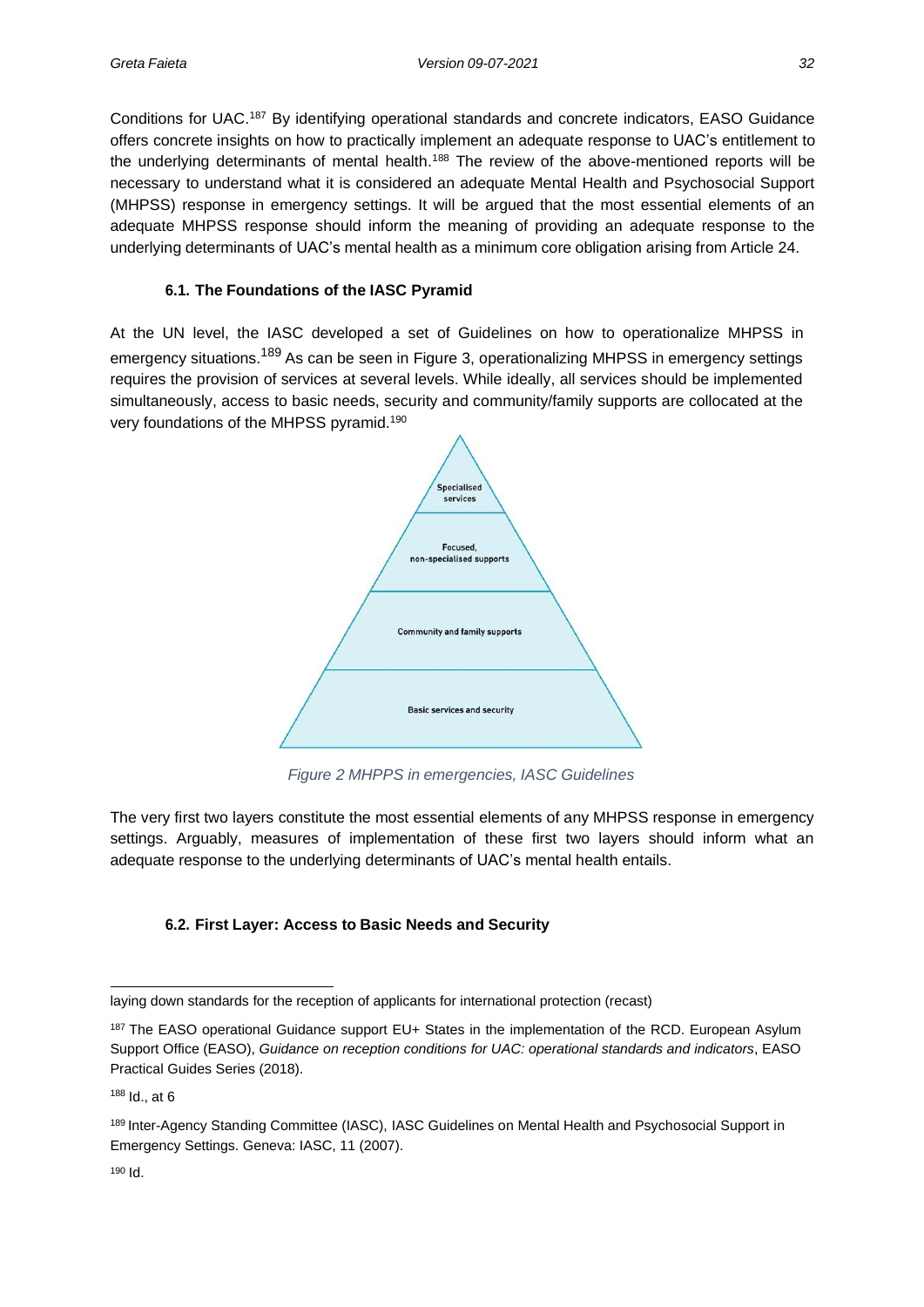#### 6.2.1 Access to Basic Needs

In line with the literature findings discussed in Chapter 4 – the IASC Guidelines establishes that "the well-being of all people should be first protected through the (re)establishment of services such food, shelter, water."<sup>191</sup> Providing an adequate standard of living to children applying to international protection is also reflected, at the EU level, in the Reception Condition Directive (RCD) which lay down minimum standards to whom EU Member States have agreed to be bound.<sup>192</sup>

EASO Guidance shed some light on the practical measures States are called to implement in order to provide basic services in accordance with regional and international standards.<sup>193</sup> Some of the operational standards with respective indicators, are reported in Table 1 below.

| <b>STANDARD</b>                    | <b>EXAMPLES OF INDICATORS</b>  |                                 |  |  |
|------------------------------------|--------------------------------|---------------------------------|--|--|
| <b>Food:</b> Ensure that UAC have  | The meals ensure a balanced    | A minimum of five meals are     |  |  |
| access to sufficient<br>and        | and varied diet. 195           | served per day of which at      |  |  |
| adequate food. 194                 |                                | least one is cooked and served  |  |  |
|                                    |                                | warm. 196                       |  |  |
| <b>Water:</b> Ensure that UAC have | Each child is provided with a  |                                 |  |  |
| access to potable water 24/7.      | minimum of 2,5 litres of water |                                 |  |  |
|                                    | day while personal<br>per      |                                 |  |  |
|                                    | physiology and climate are     |                                 |  |  |
|                                    | taken into account.            |                                 |  |  |
| Clothing and other non-food        | sufficient<br>UAC.<br>possess  | UAC have at least two different |  |  |
| <b>items:</b> Ensure that UAC      | underwear for a week without   | pairs of shoes.                 |  |  |
| possess sufficient clothing.       | having to do laundry.          |                                 |  |  |

*Table 1. Operational Standards – Access to Basic Services*

#### 6.2.2. Security

Another essential element of any MHPSS response in emergency settings is represented by ensuring sufficient security. The fact that security is collocated at the very first layer of the IASC pyramid is in line with literature findings discussed in Chapter 4 which identified freedom from violence as an underlying determinant of mental health.

What constitutes an adequate response to freedom from violence as an underlying determinant of mental health can be derived, once again, by EASO Guidance. Under the RCD Directive, States have agreed that UAC shall be accommodated in institutions and facilities suitable for taking care of their needs and age.<sup>197</sup> When this is not possible, in order to protect them against violence, they should be

<sup>191</sup> Supra Note 189.

 $192$  Article 17 (1)(2) and Article 23, RCD.

<sup>193</sup> See: Article 2g of the RCD and access to basic needs as an underlying determinant of mental health under Article 24

<sup>194</sup> Supra Note 187, at 47.

<sup>195</sup> Id.

<sup>196</sup> Id.

<sup>197</sup> Article 24§2 (b), (c) RCD.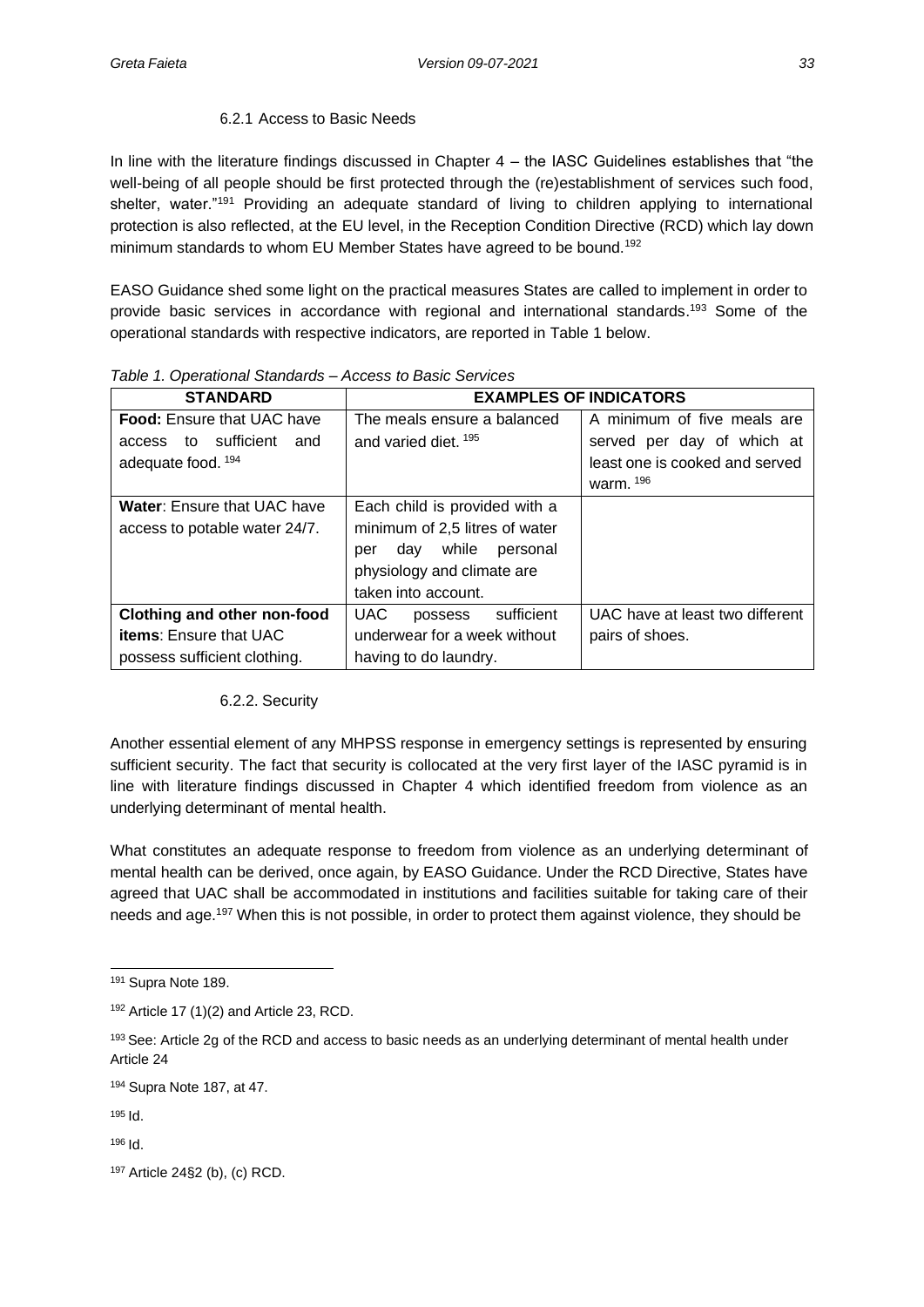accommodated in sufficiently secure accommodations.<sup>198</sup> Practical indicators of implementation of this standard are found in Table 2.

|  | Table 2. Operational Standards - Security |  |  |
|--|-------------------------------------------|--|--|
|--|-------------------------------------------|--|--|

| <b>STANDARD</b>                            | <b>EXAMPLES OF INDICATORS</b>                       |
|--------------------------------------------|-----------------------------------------------------|
| "Ensure sufficient security measures." 199 | - Access to the premises is monitored;              |
|                                            | - The need for UAC to walk alone through or to      |
|                                            | isolated areas is restricted;                       |
|                                            | - Access to adults not members of the staff Is      |
|                                            | restricted;                                         |
|                                            | - Appropriate lighting of areas is guaranteed . 200 |

#### **6.3 Second Layer: Access to Community and Family supports**

The second layer of the pyramid realized at the UN level to operationalize MHPSS in emergency setting is represented by community and family supports which include measures, such as:<sup>201</sup>

- receiving assistance and support to family tracing and reunification;<sup>202</sup>

- receiving formal and non-formal educational activities;<sup>203</sup> and

Without entering in the discussion of the importance attributed by the CRC to family as the most important group of society, $204$  it suffices here to note that parents are the most important psychological support for children<sup>205</sup> and that "threat to psychosocial well-being is inevitably increased when lengthy or permanent disruptions occur between child and primary care-giver, or child and family".<sup>206</sup> For these reasons, UNHCR establishes that restoring normalcy for UAC by tracing parents must begin immediately. 207

Integrating what the above with what has been found in Chapter 4, it can be observed how having the support of their family constitutes another important underlying determinant of mental health for UAC. Additionally, also educational activities of a formal or informal nature are also widely recognized as essential in supporting the emotional development and coping techniques of children in migration contexts.<sup>208</sup>

<sup>198</sup> Id.

<sup>200</sup> Id.

<sup>201</sup> Supra Note 189, at 9.

<sup>202</sup> IASC, 13 (2007). According to UNHCR, for children who cannot be reunited with their families, communitybased care must be built on local culture and provides continuity in learning, socialization and development.

<sup>203</sup> Supra Note 189, at 13.

<sup>204</sup> See: CRC Preamble, Articles 8, 20, 21 CRC.

<sup>205</sup> World Health Organization (WHO), *Health of refugee and migrant children: Technical guidance*, 11 (2018).

<sup>206</sup>See e.g., Office of the United Nations High Commissioner for Refugees (UNHCR), *Refugee Children: Guidelines on Protection and Care* (1994).

<sup>207</sup> Supra Note 206.

<sup>208</sup> Supra Note 89.

<sup>199</sup> Supra Note 187, at 57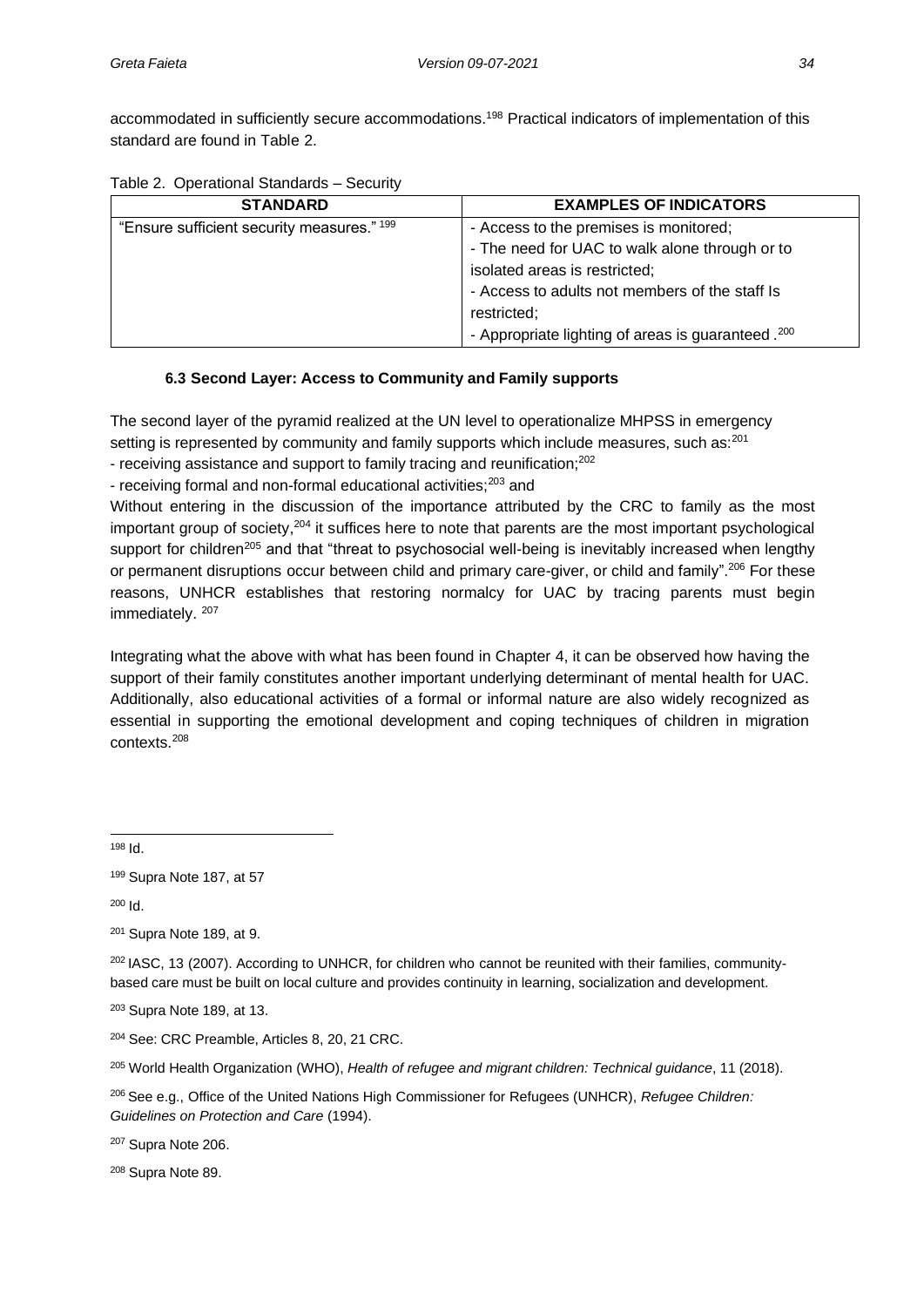### 6.3.1 Good Practice Example: Informal educational activities - UNHCR-South Sudan<sup>209</sup>

UNHCR's created child friendly spaces (CFS) to offer refugee children in South Sudan psychosocial services through the provision of informal education with trained facilitators. Through educational play, children enjoy the opportunities to express themselves and to interact with their peers, while staff members can identify at risk behaviours and, if necessary, refer the children concerned for more specialised care.<sup>210</sup>

#### 6.3.2 Good Practice Example: Formal Educational Activities – Nepal

With respect to educational activities, recent studies highlight how school psychosocial intervention, based on Classroom-Based Interventions (CBI)<sup>211</sup> produce moderate reductions on general psychological difficulties, aggression and increased sense of hope for children in conflict affected countries.<sup>212</sup> In particular, a study, conducted to 325 school-going children affected by conflict in southwestern Nepal confirmed that the use of CBI prevent risk for developing psychopathology but more specialized services are required to address psychiatric symptoms, psychopathology and resilience promotion for the community at large.<sup>213</sup>

In sum, access to basic needs, sufficient security and family/community supports represent the very essential elements of MHPSS responses in emergency settings in that they are collocated at the very foundation of the IASC pyramid and regarded as fundamental also at the EU level. As such, measures of implementation of these layers should inform the meaning of States minimum core obligation to provide an adequate response to UAC's underlying determinants of mental health.

#### **6.4 Third Layer: Focused, non-specialised supports**

The third layer of the IASC pyramid is represented by support services necessary for a smaller number of UAC who, besides receiving family and community support, require more focused individual or group interventions by trained and supervised workers.<sup>214</sup> This layer includes the provision of psychological first aid (PFA), namely, a set of techniques and rules that offers first-line emotional support to children experiencing acute distress and are at risk of hurting themselves or others.<sup>215</sup> PFA is not a service that only professional can provide but health staff, teachers or trained volunteers

<sup>213</sup> Id.

<sup>214</sup>Supra Note 189, at 11.

<sup>&</sup>lt;sup>209</sup> South Sudan hosts a total of 298,069 refugees from Sudan, 61 percent of whom are under the age of 18.

<sup>210</sup>Office of the United Nations High Commissioner for Refugees (UNHCR), *UNCHR's Approach to Mental Health and Psychosocial Support in Displacement*, 11 (2019).

 $211$  "The Classroom-Based Intervention (CBI) is a 5-week, 15-session (approximately 60-minute sessions) protocolized group intervention. CBI is an eclectic intervention based on concepts from creative-expresssive and experiential therapy, cooperative play and cognitive behavioural therapy." M. Jordans, I. Kamproe, W.A Tol, et. al, *Evaluation of a classroom-based psychosocial intervention in conflict-affected Nepal: a cluster randomized controlled trial*, Journal of Child Psychology and Psychiatry, 824 (2010).

<sup>212</sup> M. Jordans, I. Kamproe, W.A Tol, et. al, *Evaluation of a classroom-based psychosocial intervention in conflictaffected Nepal: a cluster randomized controlled trial*, Journal of Child Psychology and Psychiatry, 824 (2010).

<sup>215</sup> WHO, Psychological Firs Aid: Guide for Field Workers (2011).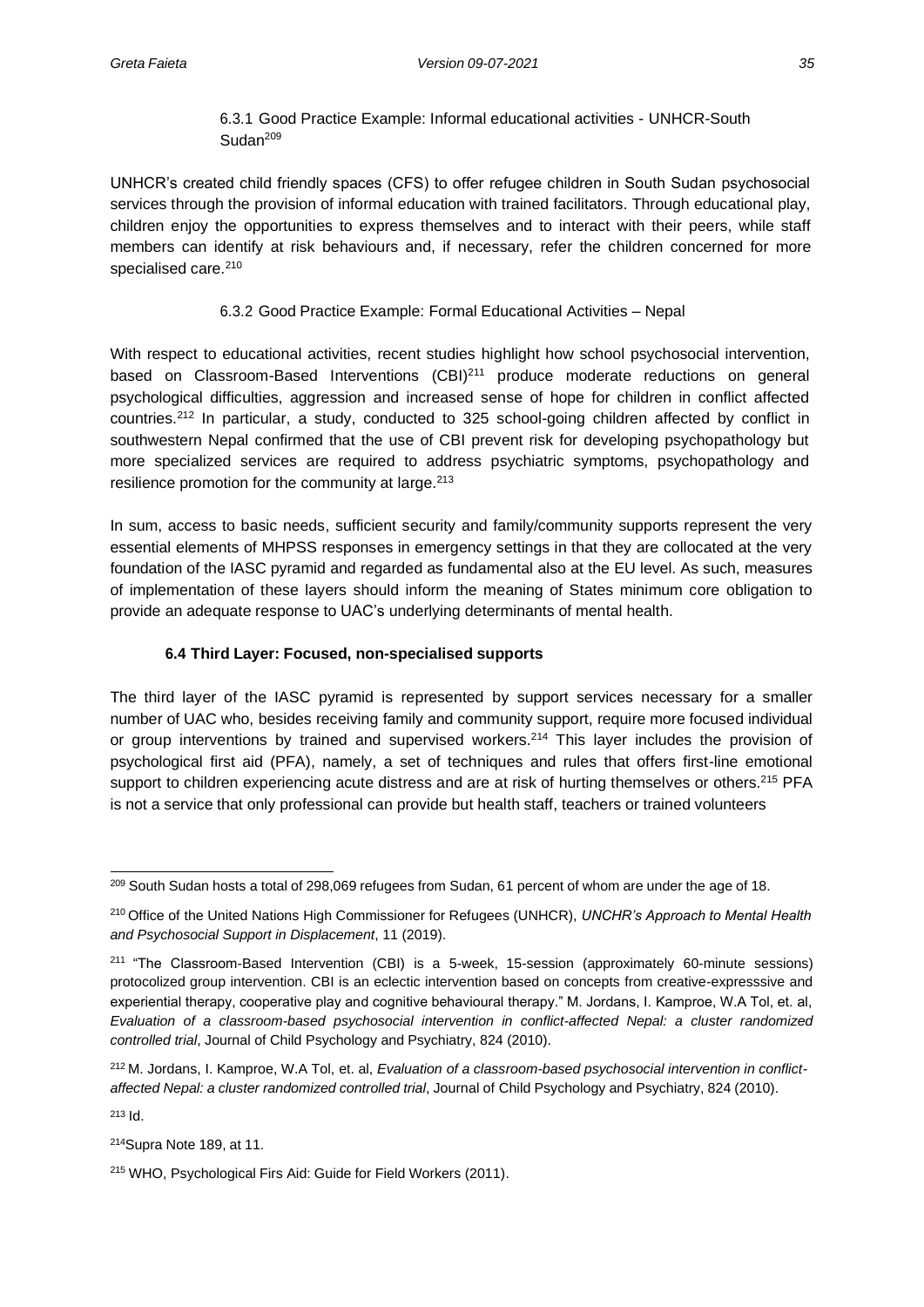too.<sup>216</sup> The importance to access psychological health services is stressed not only at the UN operational level under the IASC, but also at the EU level under the  $RCD<sup>217</sup>$  and the EASO practical Guidance, where specific reference is made to health care and access to first aid in reception facilities.

|  | Table 3. Operational Standards - Focused, Non-specialized support |  |  |
|--|-------------------------------------------------------------------|--|--|
|  |                                                                   |  |  |

| <b>Standard</b>                                                                                    | <b>Indicators</b>                                        |
|----------------------------------------------------------------------------------------------------|----------------------------------------------------------|
| "Ensure access to necessary healthcare, equal to - Arrangements are made to ensure access to first |                                                          |
| that of nationals including preventive, mental, aid in emergencies                                 |                                                          |
| physical and psychosocial care". <sup>218</sup>                                                    | - Healthcare is available within reception facilities or |
|                                                                                                    | within a reasonable distance on foot or via public       |
|                                                                                                    | transport <sup>219</sup>                                 |

#### **6.5 Fourth Layer: Specialised services**

The last layer, the tip of the IASC pyramid, is represented by the additional support required for those UAC whose psychological suffering, despite the access to the services already mentioned, is still intolerable and interferes with their basic daily functioning.<sup>220</sup> Although specialised services are required only for a small percentage of UAC, in large emergencies the group of children in need of it amounts to thousands of them.<sup>221</sup>This layer calls for specialised psychological and psychiatric support for children with serious mental health conditions, such as depression, PTSD, anxiety etc.<sup>222</sup> These serious psychological conditions experienced by UAC "*require either (a) referral to specialised services if they exist, or (b) initiation of longer-term training and supervision of primary/general health care providers*".<sup>223</sup> Together with IASC, the EASO practical guidance for reception conditions of UAC also establishes standard and indicators with respect to the provision of ad-hoc, specialized mental health services.<sup>224</sup>

|  | Table 4. Operational Standard - Specialized Service |  |
|--|-----------------------------------------------------|--|
|  |                                                     |  |

| <b>Standard</b>                                                                                  | <b>Indicator</b>                                        |
|--------------------------------------------------------------------------------------------------|---------------------------------------------------------|
| "Ensure<br>mental<br>access<br>to                                                                | healthcare,   "UAC in need of mental healthcare, [] are |
| rehabilitation services and qualified counselling provided with such services by the presence of |                                                         |
| for UAC who suffer from psychological                                                            | a clinical psychologist in the reception facility or    |
| difficulties [] by developing and implementing                                                   | the access to one outside the centre." 226              |

216 World Health Organization (WHO), *Mental Health in Emergencies*, June 2019, [\(https://www.who.int/news](https://www.who.int/news-room/)[room/\)](https://www.who.int/news-room/), last visited (01-07-2021).

<sup>218</sup> Supra Note 187, at 40.

<sup>219</sup> Id. <sup>220</sup> Supra Note 189, at 13. <sup>221</sup> Id. <sup>222</sup> Supra Note 189, at 13. <sup>223</sup> Id. <sup>224</sup> Supra Note 187, at 41. <sup>226</sup> Id.

<sup>217</sup>RCD, Article 23 § 4: "Member States shall ensure access to rehabilitation services for minors who have been victims of any form of abuse, neglect, exploitation, torture or cruel, inhuman and degrading treatment, or who have suffered from armed conflicts, and ensure that appropriate mental health care is developed and qualified counselling is provided when needed."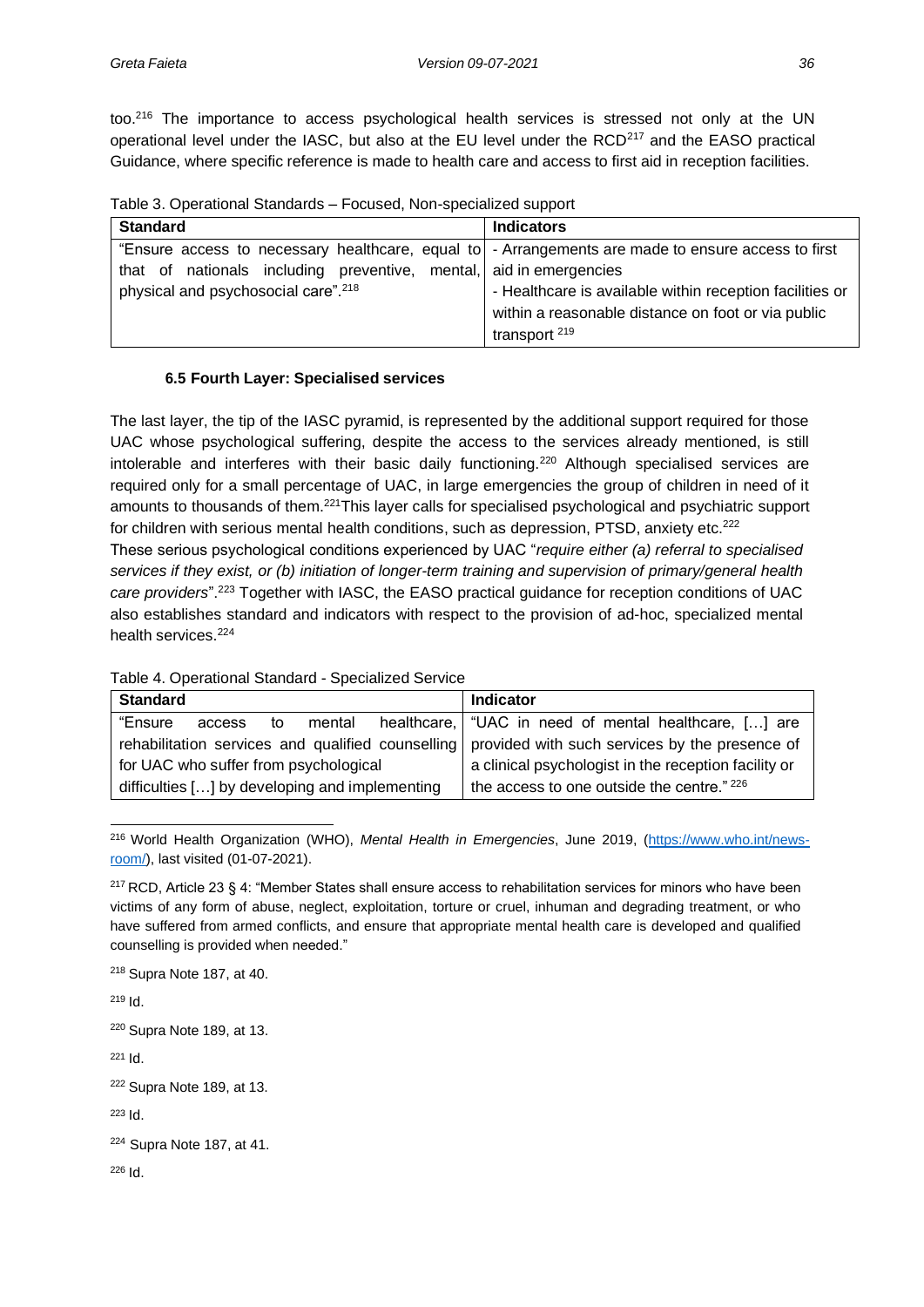SOPs on Mental Health and Psychosocial Support (MHPSS)".<sup>225</sup>

In sum, the last two layers of the IASC pyramid, focused non-specialised support and specialized support fall outside the meaning of underlying determinants of UAC's mental health since they require provision of (more or less) specialized mental health services. Therefore, State Parties have an obligation to move as expeditiously as possible toward their implementation according to available resources but seem not immediately required to implement them.

### **6.6 Concluding Remarks**

This Chapter has shown that there is international consensus on considering the first 2 layers of the IASC pyramid - access to basic needs, security and family/community support - as the most essential elements of any MHPPS response in emergency setting.

Therefore, an adequate response to UAC's underlying determinants of mental health should be informed by measures of implementation of the first two layers of the IASC pyramid. Conversely, falling within the meaning of UAC's entitlement to appropriate mental health care, the last 2 layers trigger progressively realizable obligations that must, however, be implemented as expeditiously as possible (See Figure 4).



*Figure 3 IASC Pyramid and Progressive Nature*

The implications that derive from this finding are considerable given that an adequate response to the underlying determinants of health is described by the CRC Committee as a minimum core obligation (See Chapter 5). Therefore, access to basic needs, at least under Article 24, arguably fall out the territory of rights progressively realizable, even though it is traditionally framed as an ESC right.<sup>227</sup> With respect to freedom from violence, measures of immediate implementation are represented by, *inter alia*, separation between UAC and unrelated adults and monitoring access to UAC's premises. While such measures would also fall within the scope of other articles of the CRC, it is remarkable that they also fall within the meaning of Article 24 not as measures subject to available resources, but as measures that must be immediately implemented.

The same is true for family reunification, family tracing and formal and non-formal educational activities. States have an immediate obligation to put them in place also under Article 24 since they

<sup>225</sup> Id.

<sup>&</sup>lt;sup>227</sup> Article 27 CRC.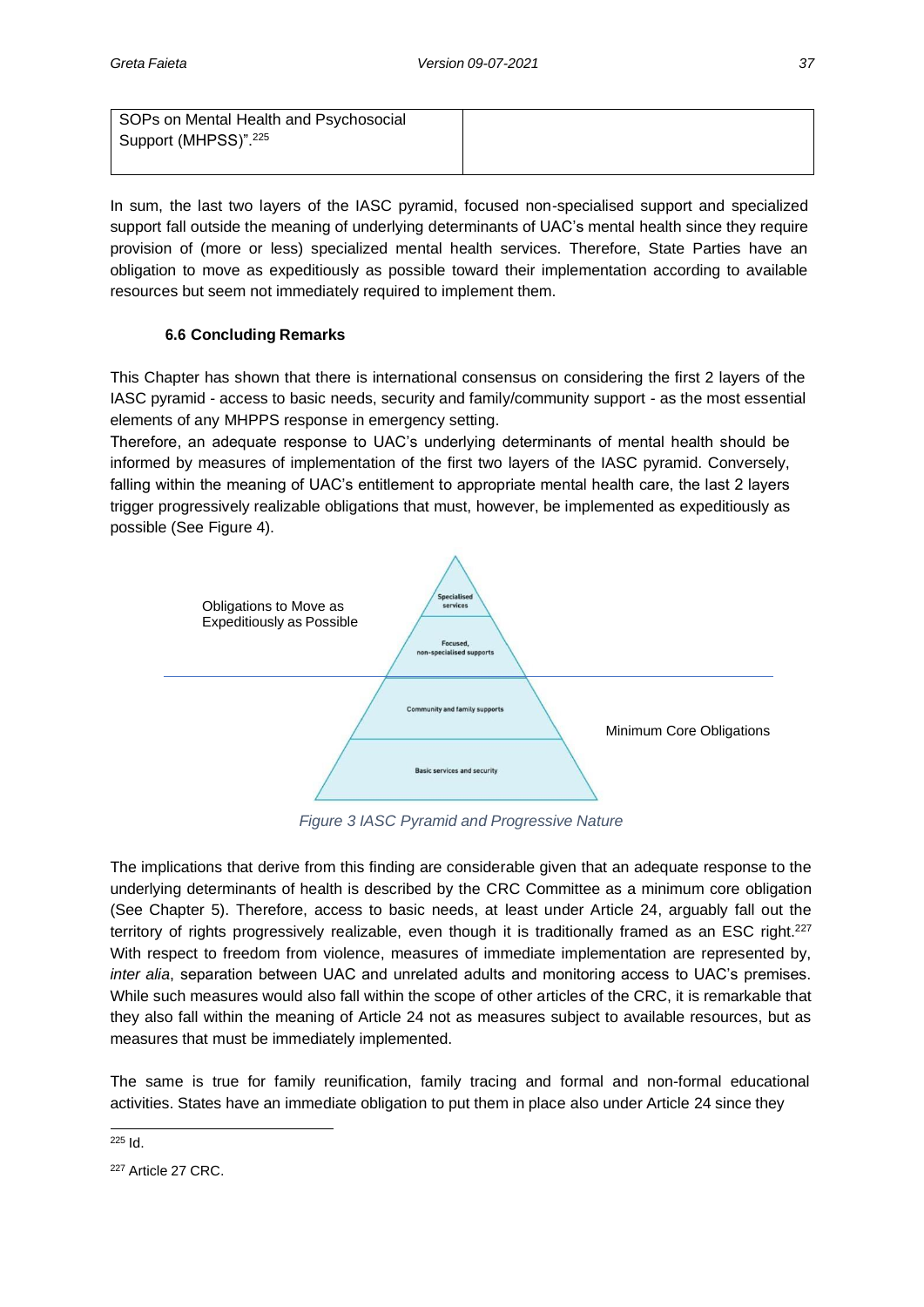constitute other underlying determinants of mental health to which they must provide an adequate response.

Conversely, as we move toward the third and fourth layers of the pyramid - focused non-specialized and specialised mental health services - we enter the territory of provision of mental health services, which is not an immediate obligation but subject to available resources. Remarkably, as we have seen in Chapter 2, even the provision of non-specialized or specialised mental health services can carry a component of immediate obligation when such mental health services are needed to address and respond to suicides rate. Moreover, States also have an immediate obligation to refrain from prohibiting or limiting UAC's access to mental health services based on discrimination (See Chapter 3).

In the following general conclusions, the classic tripartition of States' obligations will be integrated into the above-mentioned analysis, so as to have a clearer picture of the nature and extent of State Parties obligations with respect to UAC's right to mental health.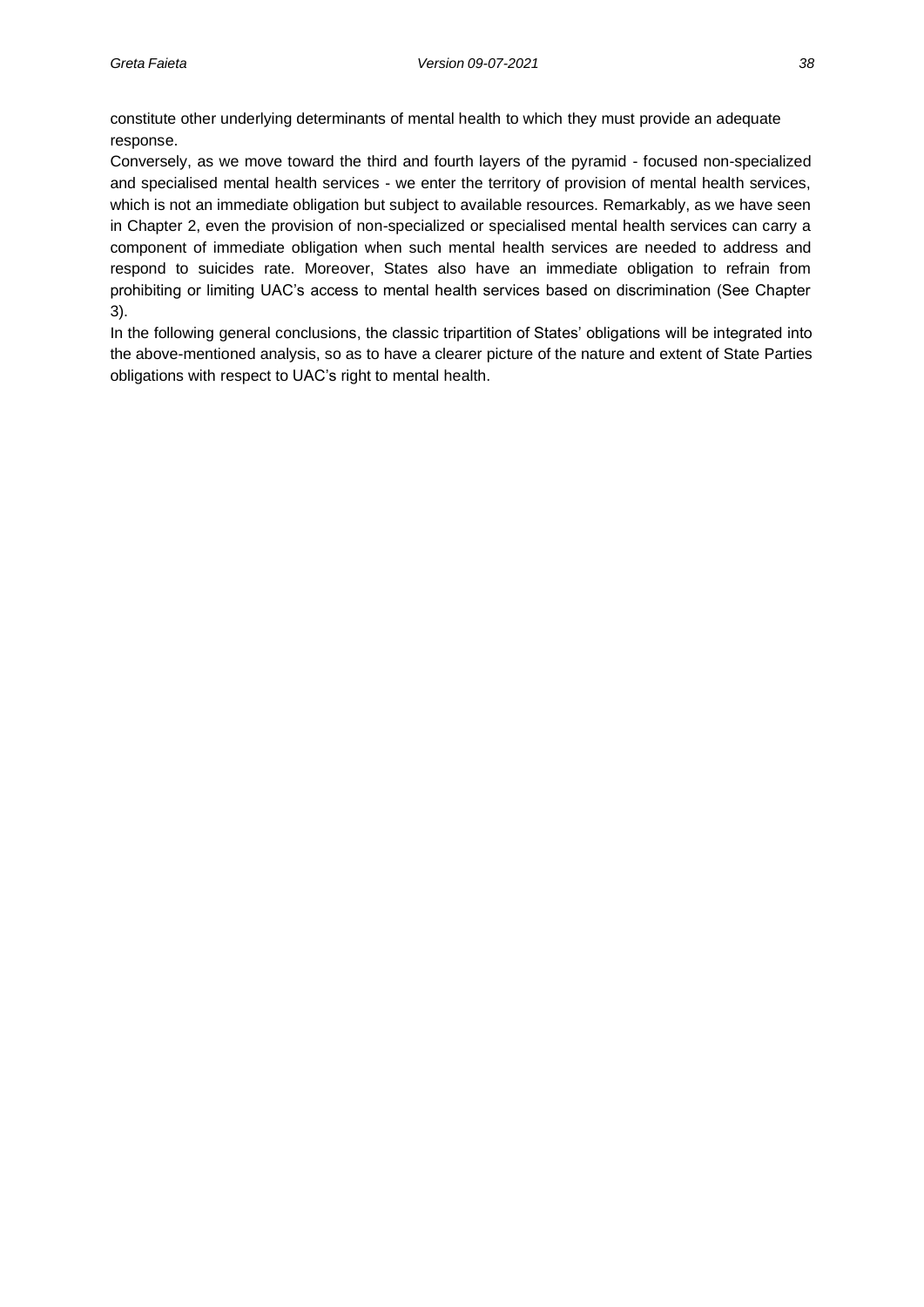## **7. Conclusion**

UAC report increased levels of psychological morbidity, especially post-traumatic stress disorder, depression and anxiety disorders. The reasons behind this unfortunate trend can be found in a multitude of factors, such as the traumatic experiences they faced during their journey to safety and/or in their country of origin and the vulnerabilities inherent in their status as children deprived of their family environment and outside their country of origin. <sup>228</sup>

Throughout this work, we outlined which responses the children's rights framework could offer to the above-mentioned problem, attempting to answer the research question of "what's the extent and the nature of State Parties obligations with respect to UAC's right to mental health?"

To this end, we investigated the legal position of UAC before the CRC, finding that they are not mere rights-holders of the CRC. Rather, they occupy a quite unique position, since Article 22 explicitly recognises them as entitled to special protection and humanitarian assistance necessary for an effective enjoyment of their rights under the CRC. Arguably, already in light of their entitlement to a right-plus framework, States have an obligation to provide services that respond to UAC's psychological distress. In fact, mental health conditions can impair the very enjoyments of all the provision of the CRC via impairing their enjoyment of the right to life and development.

The extreme act of suicide, on the one hand, and developmental disorders arising from their untreated mental health conditions, on the other, were taken as examples of the inherent interrelation between mental health, the right to life and the right to development.

We were therefore able to conclude that receiving States have a strong obligation to respond to UAC's mental health conditions. This is so not only in light of Article 22, but also in light of Article 6§1 and 6§2. More specifically with respect to Article 6§1, we found that the interpretation given by the Committee to the right to life encompasses not only an obligation to refrain from interfering with their right to life but also to prevent and address suicides rates. This was *inter alia* demonstrated by reference to such measures under the cluster devoted to the right to life in the revised COs.

However, the answer that States have an obligation to provide a response to UAC's mental conditions under Article 22 and 6, was only part of the answer to our research question. Indeed, the investigation of what protection Article 24 provided to the problem of UAC's high psychological morbidity, was still missing. After briefly illustrating how the meaning of health necessarily include mental health, we proceeded in discussing two of the entitlements encompassed under Article 24, namely, the entitlement to appropriate mental health care services and the entitlement to the underlying determinants of mental health (i.e., the socio-economic and environmental conditions that are conducive to mental health).

In order to understand State Parties' obligations regarding UAC's entitlement to mental health care services, we turned to a thorough analysis of selected COs, to assess to what extent the CRC Committee demanded measures of implementation in this respect. Albeit the CRC Committee explicitly recognizes UAC's entitlement to receive psychological support in its GCs, it hardly ever recommended State Parties to provide available, accessible, acceptable and quality mental health services to UAC in the COs. In fact, it explicitly referred to availability and accessibility of mental health services only in the most recent CO, the one issued against Belgium. Conversely, with respect to Turkey, it adopted a radically different approach by exhorting it to "consider" providing psychological support to UACs. More generally, we noted a lack of consistency in its recommendations which is

<sup>228</sup> Supra Note 20.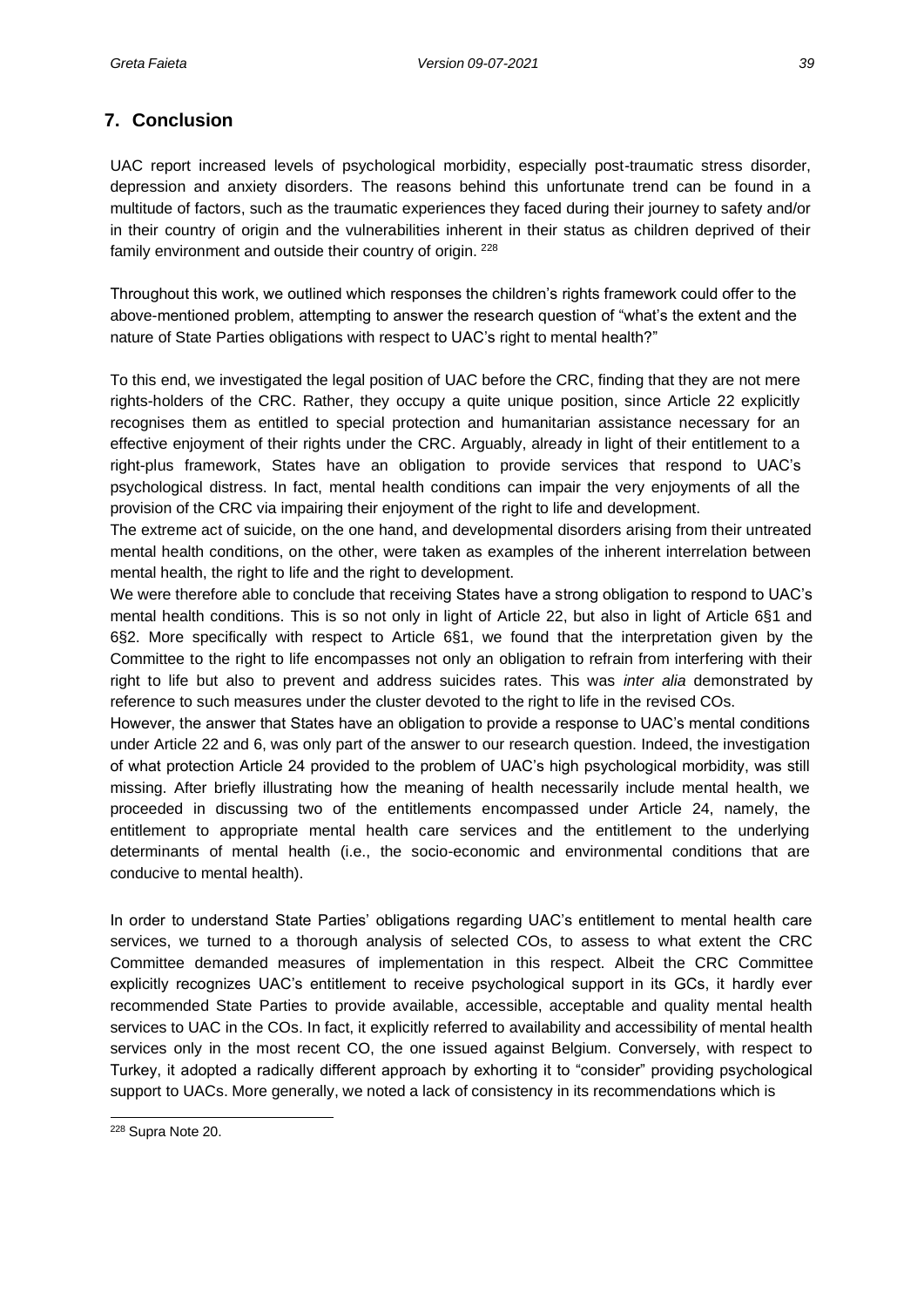exemplified by the fact that, while sometimes it urged States to ensure both access to basic needs and psychological care (Colombia – displaced children), in others it limited itself to recommend the provision of basic needs (Sweden – asylum-seeking children). As such, although UAC do have an entitlement to mental health care services, the jurisprudence of the CRC Committee in its COs did not offer a clear picture or guidance on the extent of State Parties obligations in this respect.

In Chapter 4 we turned into UAC's entitlement to the underlying determinants of mental health, noting that CRC Committee does not explicitly refer to them neither in its GC on children's right to health, nor in its GCs related to children in migration contexts. The absence of guidance from the CRC Committee on the meaning of the underlying determinants of mental health called for an analysis of the current literature in the field of psychology. What we found is that access to basic needs and freedom from violence are two fundamental underlying determinants of mental health, especially for UAC.

In Chapter 5, we analysed UAC's entitlements in light of the classic tripartite typology of states obligations', trying to give sense to the obligation to respect, protect and fulfil UAC's right to mental health. We concluded that the obligation to respect embraces an obligation to provide access to mental health services without discrimination and to refrain from causing harm through actions or omissions that are likely to aggravate UAC's mental health. The ECHtR case of S.H.D v. Greece guided the finding that, *inter alia*, lack of access to basic needs may amount to a violation of States' obligations to respect UAC's right to mental health under Article 24 of the CRC (obligation to respect UAC's entitlement to mental health care and to access basic needs as an underlying determinant of mental health).

Regarding States' obligations to protect UAC, relying on the jurisprudence of the CESCR Committee, we established that State parties must adopt necessary measures to regulate the conduct of others to protect UAC against violence, in light of the great impact that becoming further victims of violence have on their mental health (obligation to protect UAC's entitlement to freedom from violence as an underlying determinant of mental health).

With respect to the obligation to fulfil, we found that State Parties are called to, *inter alia*, provide available, accessible and quality mental health services (obligation to fulfil UAC's entitlement to mental health care).

We then turned into a discussion of the progressive nature of UAC's right to mental health. We concluded that - as much as lack of resources can hamper the provision of mental health care in humanitarian contexts - States are nevertheless called to undertake immediate actions toward its implementation. Moreover, we also highlighted how States have an immediate obligation to implement minimum core obligations arising from Article 24. Finally, we found that "adequate response to the underlying determinants of health" was mentioned among the minimum core obligations of the right to health.

As such, in Chapter 6, we looked at what an "adequate response to the underlying determinants of mental health" in emergency contexts would require, *in concreto*, from State Parties. What we found is that access to basic needs, freedom from violence and family/community support, are considered the very essential elements of an adequate MHPSS response in emergency settings. Therefore, we argued that measures necessary to implement the first 2 layers of the IASC pyramid should inform the measures that States must immediately adopt in order to provide an adequate response to the underlying determinants of mental health.

However, we also noted that the full realization of UAC's mental health requires the provision of (non-) specialized mental health services, which is subject to available resources in that it is not included among minimum core obligations. At the same time, in light of what we found in Chapter 2 and 5, we also noted how the provision of mental health services is not in absolute terms an obligation of a progressive nature but can carry a dimension of immediacy as well: State Parties must not exclude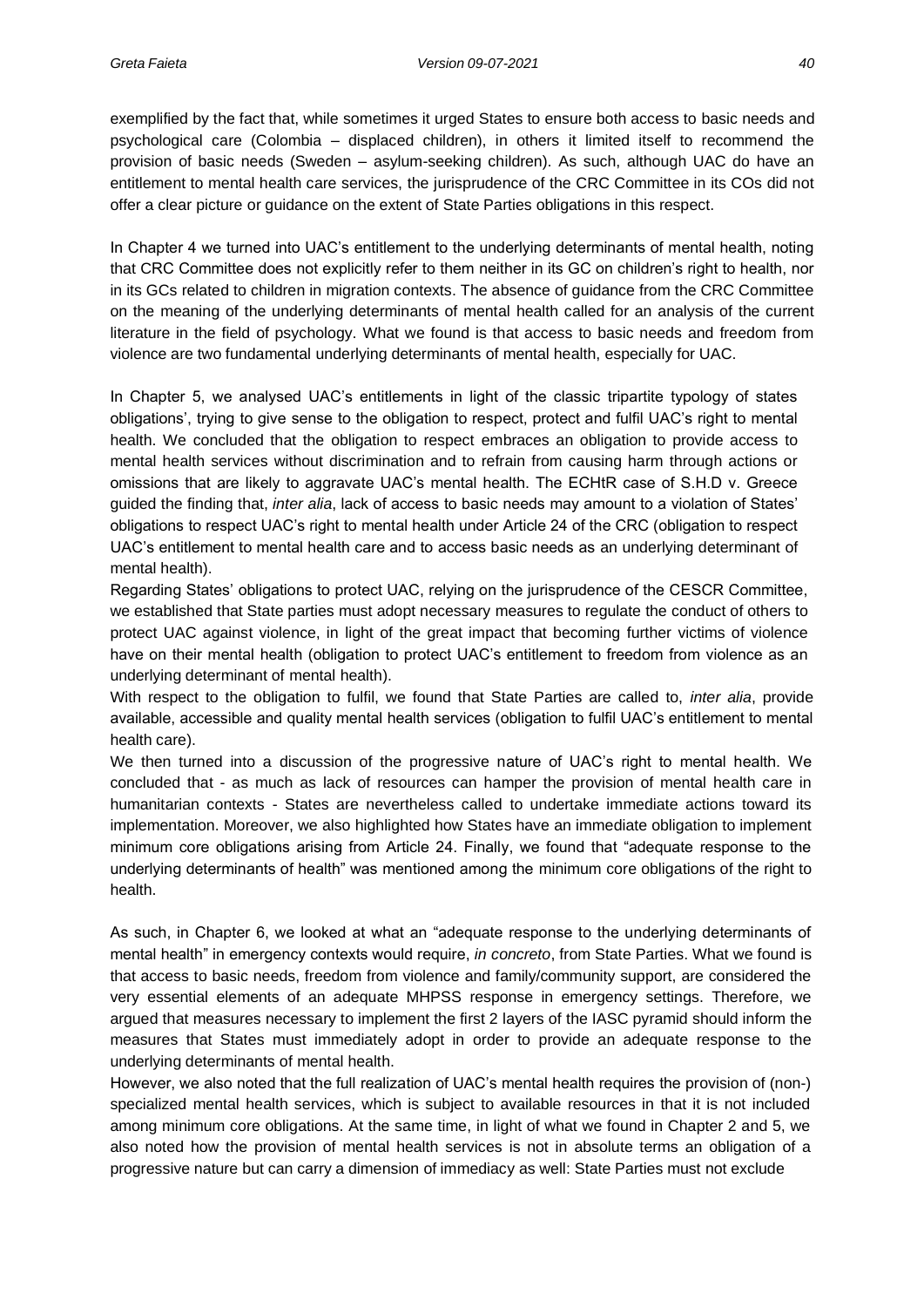UAC from accessing mental health services based on their status (See Chapter 5) and must adopt positive measures that address suicide rates (See Chapter 2).

By assembling all the findings and conclusions we have reached throughout this thesis, we are able to summarise the nature and extent of State Parties obligations as follow:

Table 5.

|                | <b>IMMEDIATE OBLIGATIONS</b>                                                                                                                                                         |                                                                                                                                             |  |  |  |
|----------------|--------------------------------------------------------------------------------------------------------------------------------------------------------------------------------------|---------------------------------------------------------------------------------------------------------------------------------------------|--|--|--|
|                | <b>Article 24§1</b>                                                                                                                                                                  | Article 6§1                                                                                                                                 |  |  |  |
|                | Entitlement to the Underlying Determinants<br>of Mental Health                                                                                                                       |                                                                                                                                             |  |  |  |
|                | • Obligation to provide access to basic needs<br>(i.e., at least 5 meals a day; 2,5 litres of safe<br>drinking water)                                                                |                                                                                                                                             |  |  |  |
|                | See Chapter 4, 5 and 6                                                                                                                                                               |                                                                                                                                             |  |  |  |
| <b>Respect</b> | Entitlement to Appropriate Mental Health Care                                                                                                                                        | Obligation not to arbitrary interfere with<br>$\bullet$<br>UAC's right to life                                                              |  |  |  |
|                | • Obligation to provide access to mental<br>health services without discrimination (i.e.,<br>not de jure or de facto exclusion of UMAs<br>based on their status)                     |                                                                                                                                             |  |  |  |
|                | See Chapter 3,5                                                                                                                                                                      | See Chapter 2                                                                                                                               |  |  |  |
|                | Entitlement to the Underlying Determinants<br>of Mental Health                                                                                                                       | obligations against external<br>Positive<br>threats to UAC's lives                                                                          |  |  |  |
|                | · Obligation to provide a reception<br>environment free from violence (i.e.<br>separation between adults and UMAs,<br>control of premises)                                           | · Obligation to provide a reception<br>environment free from violence (i.e.,<br>separation between adults and UMAs,<br>control of premises) |  |  |  |
| <b>Protect</b> |                                                                                                                                                                                      | See Chapter 2 and Chapter 6                                                                                                                 |  |  |  |
|                |                                                                                                                                                                                      | Positive obligations against external<br>threats to their lives                                                                             |  |  |  |
|                |                                                                                                                                                                                      | • Obligation to prevent suicides and address<br>suicides rates                                                                              |  |  |  |
|                | See Chapter 2                                                                                                                                                                        | See Chapter 2                                                                                                                               |  |  |  |
|                | Entitlement to the Underlying Determinants<br>of Mental Health                                                                                                                       |                                                                                                                                             |  |  |  |
| <b>Fulfil</b>  | • Social Support<br>(i.e., family tracing and reunification, to formal<br>and non-formal educational activities)<br>$\rightarrow$ Underlying Determinants of Health<br>See Chapter 6 |                                                                                                                                             |  |  |  |

As we can see, under Article 24§1 State Parties have an obligation to *respect* UAC's right to mental health by refraining from directly or indirectly interfering with UAC's entitlement to access to basic needs as an underlying determinant of mental health. As such, this obligation is of an immediate nature. The obligation to respect also requires that State Parties refrain from denying or limiting UAC's equal access to mental health services. Even though the provision of mental health care is not enlisted in the minimum core obligations, States nevertheless have an immediate obligation not to discriminate.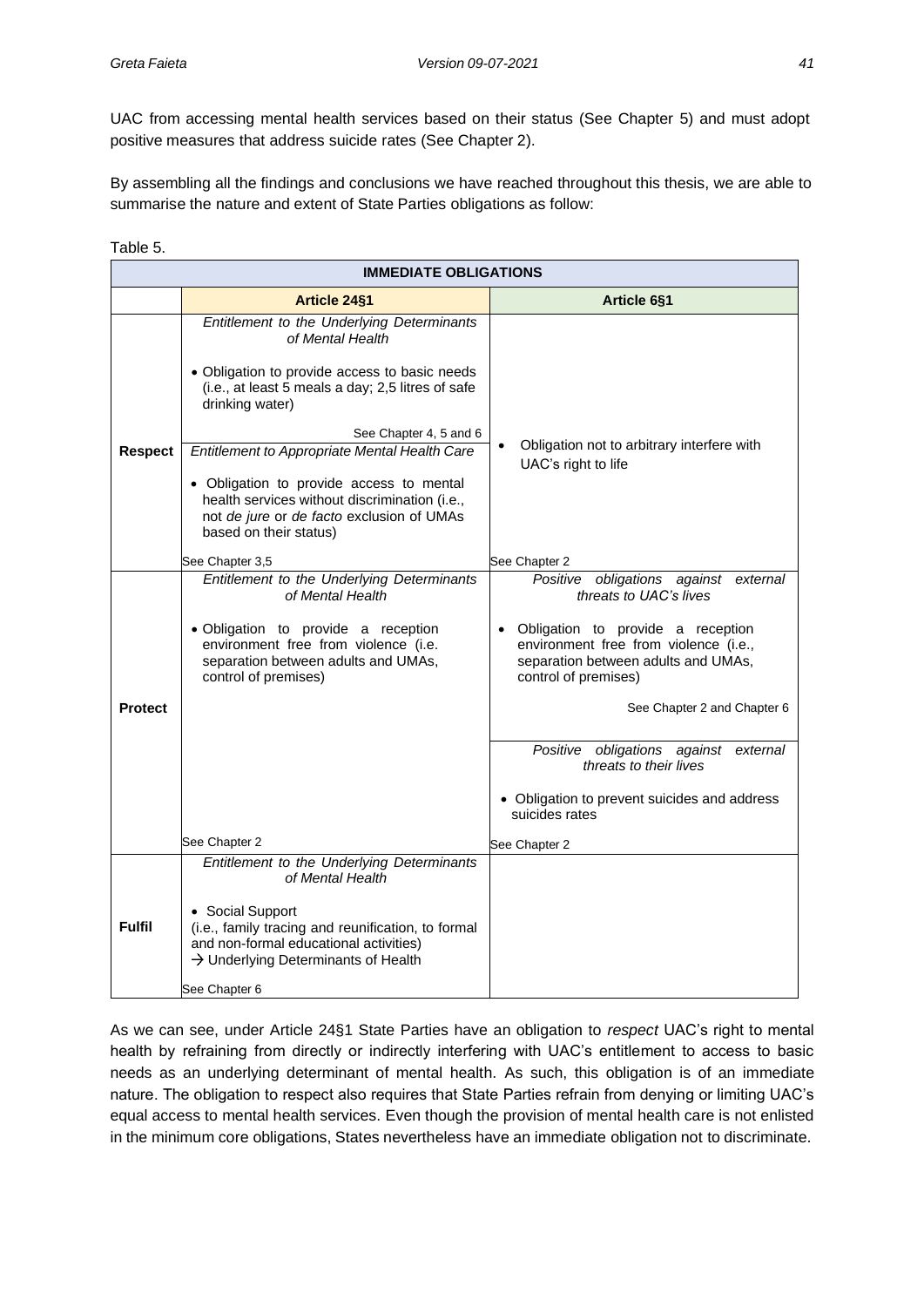In sum, the obligation to *respect* responds to UAC's entitlement to access to basic needs as un underlying determinant of health and UAC's entitlement to appropriate mental health care on a nondiscriminatory basis.

State Parties also have an immediate obligation to protect UAC's right to mental health against third parties by, *inter alia,* preventing violence in refugee settings. The obligation to *protect* by preventing violence is immediate in that it responds to UAC's entitlement to freedom from violence as an underlying determinant of mental health. Importantly, this obligation also falls within the scope of Article 6§1, according to which State Parties have an obligation to protect UAC against external threats to their lives. Additionally, always under Article 6§1, States have an immediate obligation to protect their right to life by preventing suicides and addressing suicides rates (internal threats to UAC's life).

Finally, State Parties have an immediate obligation to *fulfil* UAC's right to mental health by providing family/community support aimed, among the others, at family tracing, reunification or (in)formal educational activities. In fact, in Chapter 6 we found that education and restoration of their family environment constitute other two essential preconditions of UAC's mental health. Therefore, the obligation to fulfil respond to UAC's entitlement to education and restoration of their family environment as other important underlying determinants of mental health.

| able |
|------|
|------|

| <b>PROGRESSIVE OBLIGATIONS</b> |                                                                     |                                                                     |  |  |  |
|--------------------------------|---------------------------------------------------------------------|---------------------------------------------------------------------|--|--|--|
|                                | <b>Article 24§1</b>                                                 | <b>Article 6§2</b>                                                  |  |  |  |
|                                | Entitlement to Appropriate Mental Health Care                       |                                                                     |  |  |  |
|                                | • Focused non-specialized support<br>(i.e, psychological first aid) | • Focused non-specialized support<br>(i.e, psychological first aid) |  |  |  |
| <b>Fulfil</b>                  | See Chapter 5 and Chapter 6                                         | See Chapter 2 and Chapter 6                                         |  |  |  |
|                                | Entitlement to Appropriate Mental Health Care                       |                                                                     |  |  |  |
|                                | • Specialised Mental Services<br>(i.e counselling, therapy etc)     | • Specialised Mental Services<br>(i.e counselling, therapy etc)     |  |  |  |
|                                | See Chapter 5 and Chapter 6                                         | See Chapter 5 and Chapter 6                                         |  |  |  |

Finally, as we can see in Table 6, States also hold obligations of a progressive nature under Article 24 and under Article 6§2 to fulfil UAC's right to health by providing (non)specialized mental health services for UAC in distress or who experience mental health conditions for which their lives are not at risk. Their implementation must move as expeditiously as possible and, alongside the implementation of the immediate obligations, would lead to the full realization of UAC's right to mental health.

### **7.1 Recommendations**

### 7.1.1. To Receiving States:

- Receiving States are recommended to comply with their international obligations arising from UAC's right to mental health. As such, they must immediately provide an adequate response to the underlying determinants of mental health, following the guidance provided by operational reports of what an the most essential level of a MHPSS response entail. Additionally, they must also immediately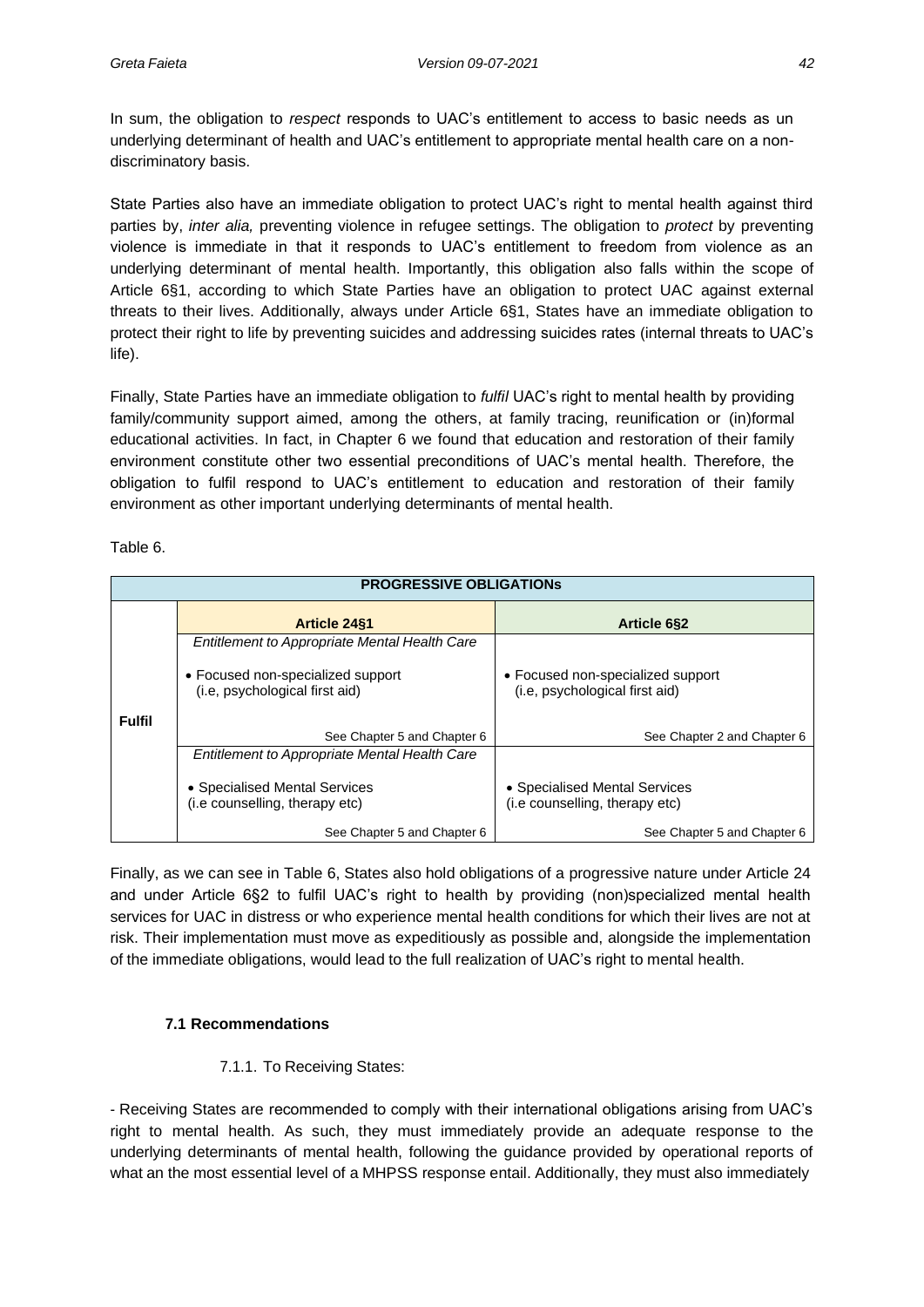comply with their obligation to refrain from limiting or denying access to mental health care services based on UAC's status and provide mental health services for UAC at serious risk of harming themselves. Furthermore, they shall move as expeditiously as possible toward the full realization of UAC's right to mental health by providing available, accessible, acceptable and quality mental health care, seeking international cooperation, where needed;

- Receiving States at the EU level are recommended to fully transpose into domestic legislation the minimum standards they have decided to be bound to in the Reception Condition Directive and the Family Reunification Directive, especially with respect to those standards most relevant in the discussion about UAC's mental health, namely, the provision of mental health services, access to basic needs, freedom from violence and community/family support;

- Receiving States are recommended to comply with the Responsibility to Protect principle, which include a responsibility to assist other States in protecting their population from genocide, war crimes, ethnic cleansing and crimes against humanity as agreed in the 2005 World Summit. Indeed, the best solution to tackle the problem of UAC's mental health morbidity (at least for those UAC who escape from conflicts in their country of origin) would eradicate its root cause and prevent that UAC will have to escape from their country of origin in the first place.

#### 7.1.2. To the CRC Committee

- The CRC Committee is recommended to organize a Day of General Discussion and to draft a General Comment on children's right to mental health in order elaborate concrete responses to urging and open issues, such as:

*What are States' obligations to respect, protect and fulfil children's right to mental health?*

*Which are the minimum core obligations with respect to children's right to mental health?*

*What are to be considered underlying determinants of mental health?*

*What does it mean that States have an immediate obligation to provide "an adequate response" to the underlying determinants of mental health?*

In part, this worked proposed possible starting points of discussion or answers to the above-mentioned questions. However, further elaboration is needed from the part of the Committee.

- Throught this thesis, it appeared evident how language contributes to shaping reality. The inconsistent approach adopted by the CRC Committee in the revised COs created opacity regarding the extent and nature of State Parties obligations.

Therefore, the CRC Committee is recommended to consistently investigate the measures taken by receiving States under review in terms of adequate response to the underlying determinants of mental health and the provision of available, accessible, acceptable and quality mental health services for UAC. With respect to the provision of mental health care, although it is an obligation of progressive realization, the Committee should distance itself from the language used in its COs to Turkey, exhorted to "consider" providing psychological support to asylum seeking children.

It should instead adopt a language that is appropriate to UAC's entitlement to appropriate mental health care. In this respect, it could find inspiration and remain consistent to the approach adopted in the recent COs issued against Belgium or the CO issued against Colombia (albeit reference was made to displaced children).

- Always with respect to language choices and future advisable approaches, it is interesting to note that in the list of issues for the coming periodic reports of Greece, the CRC Committee asked the State to "[c]larify the efforts being taken to […] prevent and effectively address psychological distress and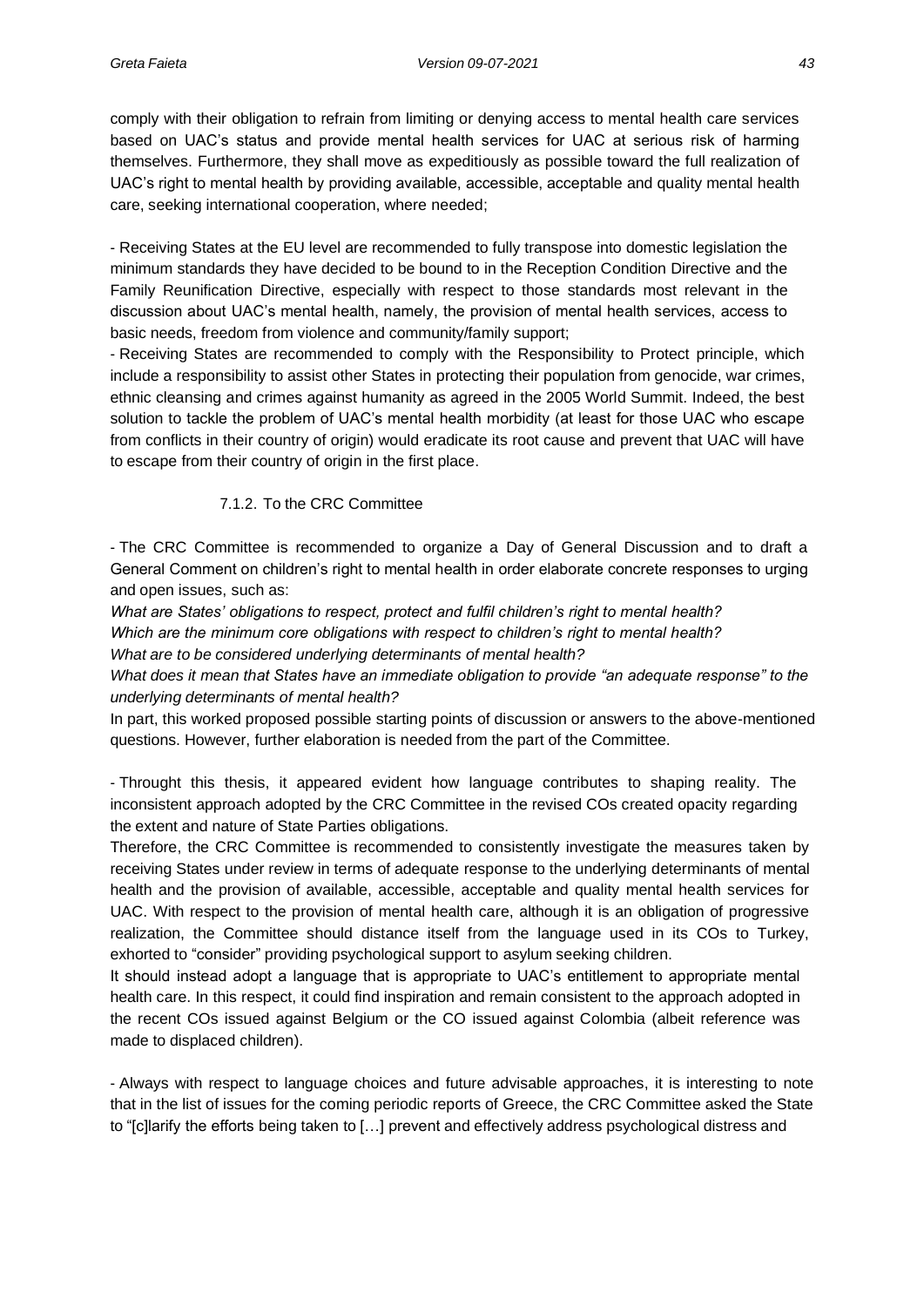cases of violence and self-harm" of migrant children.<sup>229</sup> However, in the previous paragraphs, not dedicated to children in migration context, the formula "please provide information on: measures taken to prevent and address suicide among children" was preferred. This difference risks conveying the message that State Parties' obligations with respect the right to mental health of children in migration contexts are always of progressive nature. Conversely, throughout this work we highlighted that this is not always the case. Therefore, the CRC Committee is recommended to pay particular attention in adopting a language not conducive of misunderstandings.

#### 7.1.3. To Civil Society Organisations:

Civil Society Organization are recommended to influence governments to put children's mental health, especially that of UAC, high in their agendas. The contemporary historic and political context is particularly favourable to achieve this goal. Indeed, Covid-19 has highlighted the fundamental role played by mental health in children's lives and the greater vulnerability to psychological conditions experienced by children coming from disadvantaged positions. Moreover, investing in mental health of children in migration contexts can be presented as an opportunity to reduce the high social and economic cost of mental health, enhancing productivity and decreasing the risk of antisocial behaviour which is one of the externalising symptoms of mental health problems.

<sup>&</sup>lt;sup>229</sup> List of issues in relation to the combined fourth to sixth periodic reports of Greece, para 10, CRC/C/GRC/Q/4-6.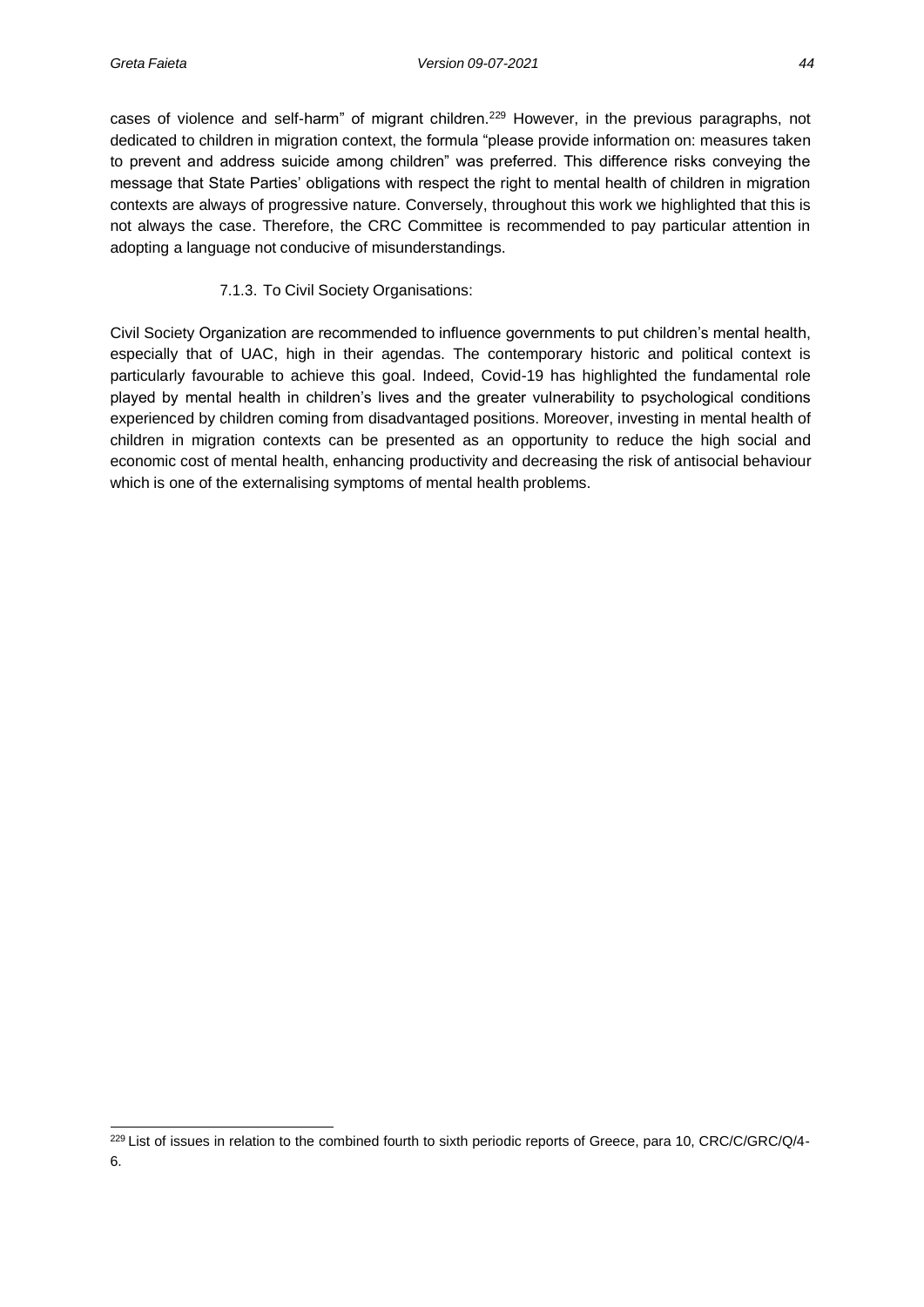



*Figure 4, Source Eurostat*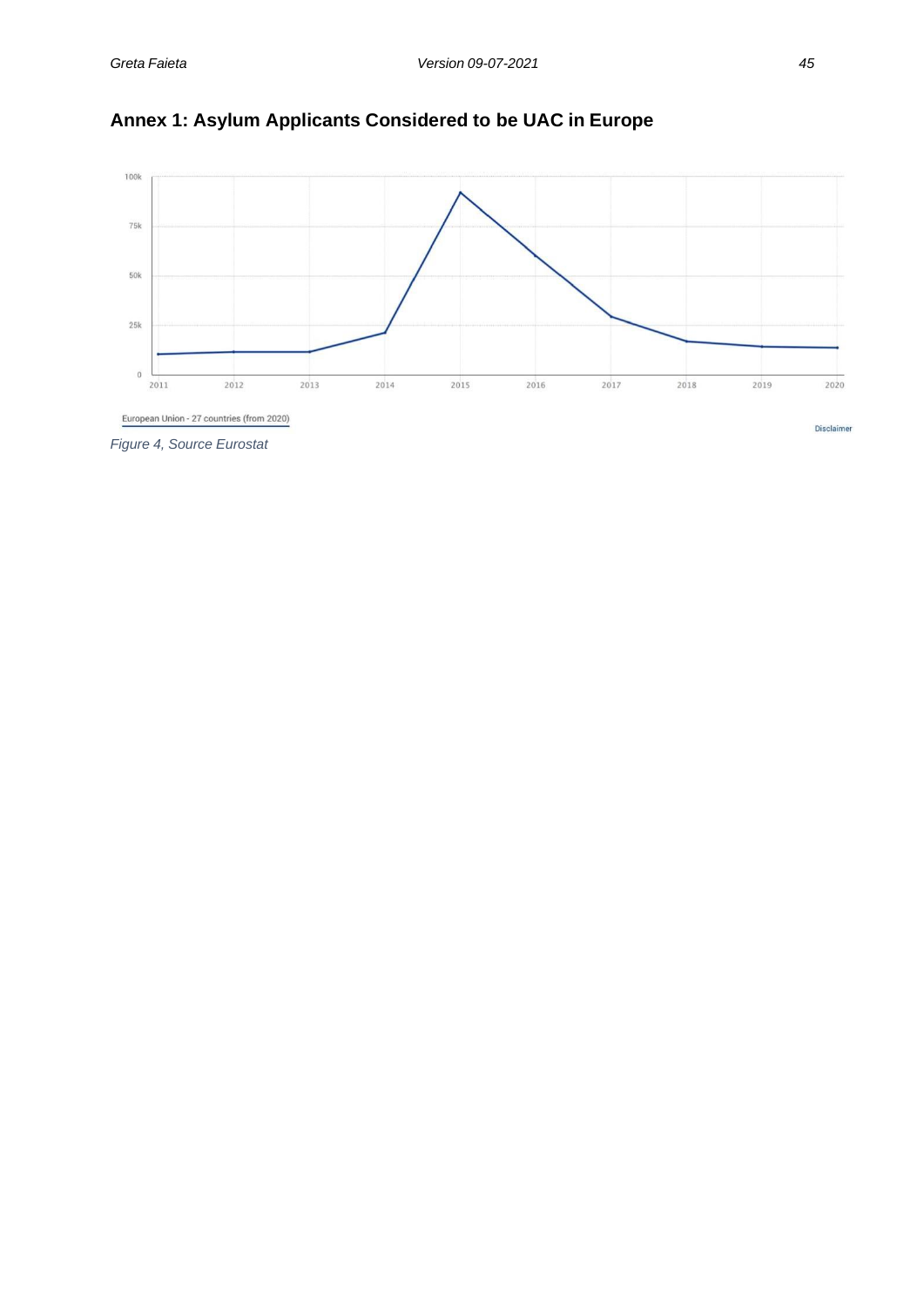## **Annex 2: COs to BELGIUM, CRC/C/BEL/CO/5-6, 2019**

*Found by words "Psycho" AND "Mental"*

### **CLUSTER: G. Disability, basic health and welfare (arts. 6, 18 (3), 23, 24, 26, 27 (1)–(3) and 33)** *Para 32* "The Committee is also concerned that: […]

(a) There is insufficient timely and accessible primary psychological assistance, while medication and placement in psychiatric care are commonly used to treat psychological problems;

(c) Seeking mental health care is negatively perceived;

(d) There is a lack of *psychological* support and *mental health* care for *refugee* and migrant children".

### *Found by words "Psycho" AND "Mental" AND "Refugee"*

*Para 33*. "Taking note of target 3.4 of the Sustainable Development Goals, the Committee recommends that the State party:

(a) Undertake studies on the causes and prevalence of stress, suicide and attention deficit hyperactivity disorder among children and, on the basis of the results of those studies, take comprehensive measures to effectively address these phenomena, including by means of psychological, educational and social measures and therapies.

(c) Conduct awareness-raising programmes, including campaigns to promote a positive image of mental health care, and encourage children to seek psychological support whenever needed; (d) Ensure access to psychologists, psychiatrists and specialized therapists, as well as interpreters and intercultural mediators, for refugee and migrant children, including in shelter settings."

### **Cluster: I. Special measures of protection (arts. 22, 30, 32–33, 35–36, 37 (b)–(d) and 38–40)** Follow-up to previous concluding observations and recommendations on the Optional Protocol on children in armed conflict

*Para 50*The Committee […] recommends that the State party:

(a) Develop and implement identification mechanisms for children who have been involved in or affected by armed conflict, including asylum-seeking and migrant children;

(c) Ensure that the children concerned are treated as victims of trafficking in the context of armed conflict exploitation for criminal purposes, in accordance with Security Council resolution 2331 (2016), and are protected from retaliation and new recruitment and **provided with the necessary assistance,** rehabilitation and reintegration, including psychosocial support and legal aid;

#### *Found by words "Unaccompanied"*

### **Cluster: I. Special measures of protection (arts. 22, 30, 32–33, 35–36, 37 (b)–(d) and 38–40)** UAC

Para 42. With reference to the Committee's general comment No. 6 (2005) on the treatment of unaccompanied and separated children outside their country of origin, the Committee recommends that the State party:

(b) Effectively investigate cases of abuse with regard to UAC;

(c) Strengthen immediate protection measures for all UAC, and ensure systematic and timely referral to the guardianship service;

(d) Improve the provision of shelter to UAC, including by ensuring the availability of the youth welfare system and foster care for all UAC, regardless of their age.

44. With reference to joint general comments No. 3 and No. 4 (2017) of the Committee on the Protection of the Rights of All Migrant Workers and Members of Their Families/No. 22 and No. 23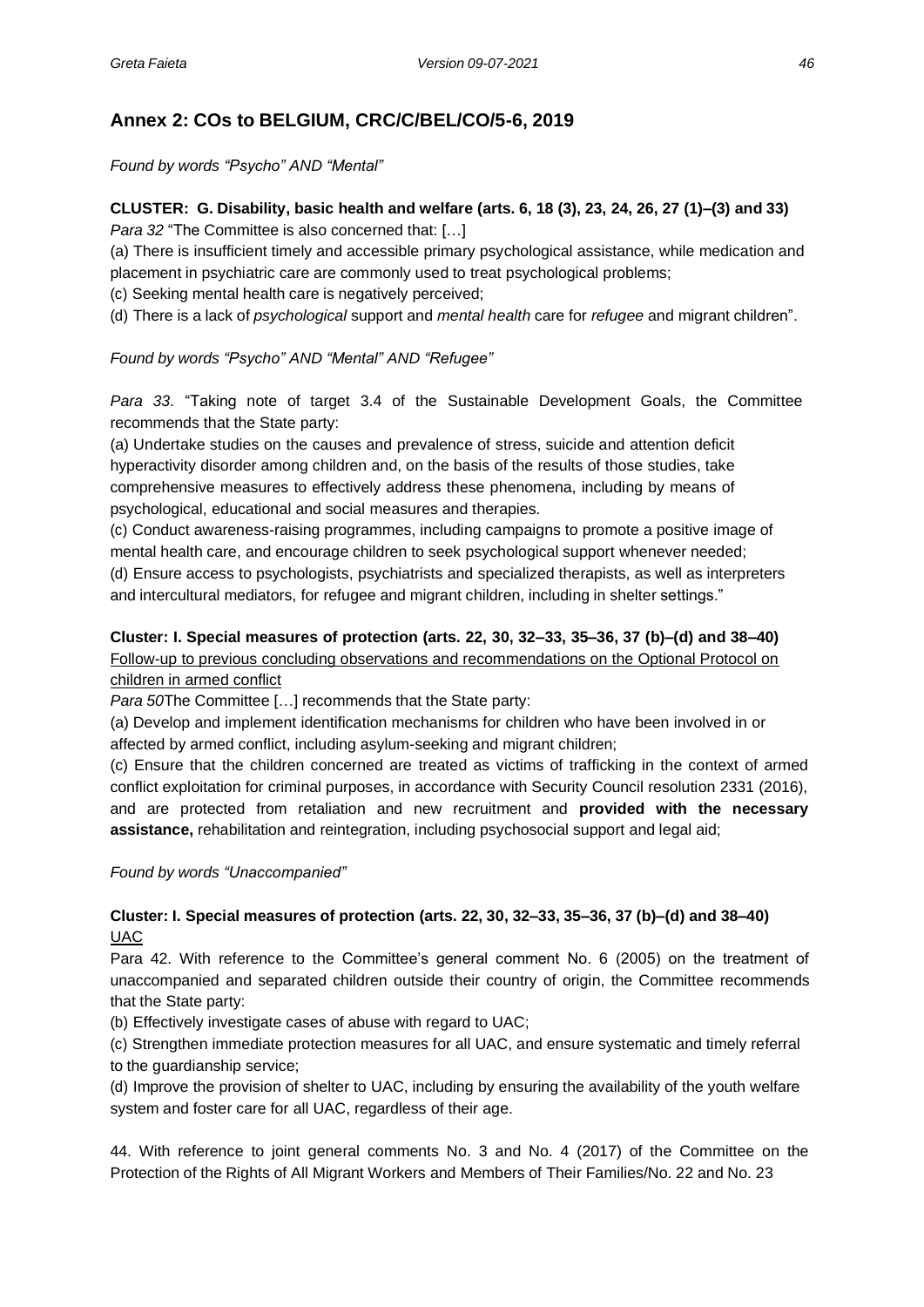(2017) of the Committee on the Rights of the Child on the human rights of children in the context of international migration, the Committee reiterates its previous recommendation (CRC/C/BEL/CO/3-4, para. 77) and urges the State party:

(c) Take effective measures to safeguard children's rights in its territory, in particular those of UAC, to ensure that children do not fall prey to traffickers, and expedite status determination procedures for children who may be victims of trafficking for the purposes of exploitation;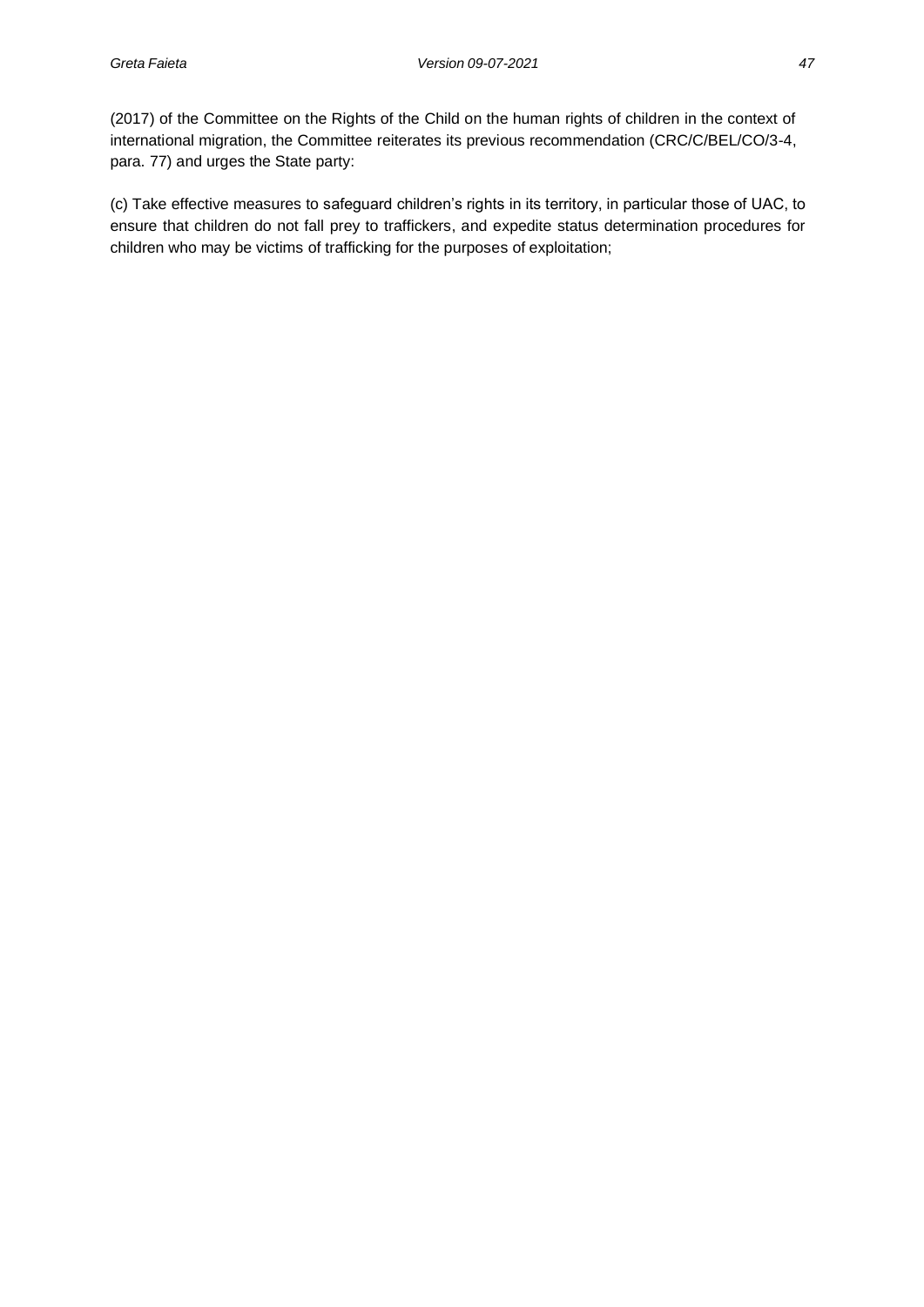## **Annex 3: COs to BULGARIA, CRC/C/BGR/CO/3-5, 2016.**

*Found by words "Psycho" AND "Mental"*

### **Cluster: F. Disability, basic health and welfare (arts. 6, 18 (3), 23, 24, 26, 27 (1)-(3) and 33) Mental health**

Children with disabilities

Para 38. […] it is concerned that:

(e) Inclusion of children with intellectual and psychosocial disabilities remains unsatisfactory due to a lack of trained specialists, including speech therapists, mental health professionals and psychologists.

### **Cluster: F. Disability, basic health and welfare (arts. 6, 18 (3), 23, 24, 26, 27 (1)-(3) and 33)** Mental health

Para 42. The Committee notes certain measures taken by the State party to address mental health issues and particularly welcomes the combined educational and social measures adopted for treating children with behavioural problems. The Committee is, however, concerned about the shortage of qualified child psychiatrists and community-based mental health services.

Para 43. The Committee recommends that community-based mental health services be made readily **available** and preventive work in schools, the home and care centres be strengthened. It also recommends that the **number of child psychiatrists and psychologists be increased.**

#### *Found by words "Psycho" AND "Refugee" AND "Unaccompanied"*

**Cluster**: H. Special protection measures (arts. 22, 30, 32, 33, 35, 36, 37 (b)-(d), 38-40) Follow-up to the Committee's concluding observations on the Optional Protocol to the Convention on children in armed conflict (CRC/C/OPAC/BGR/CO/1)

65. The Committee welcomes the State party's decision to abolish obligatory military conscription, in 2008, and the fact that children under the age of 18 years are not permitted to serve in the Bulgarian armed forces. However, the Committee regrets the lack of information provided on measures taken to:

(c) Ensure that psychological assistance, rehabilitation and reintegration into society is provided for asylum-seeking, refugee and migrant children, including UAC, who may have been involved in armed conflicts or recruited for hostilities abroad.

#### *Found by* words "*Unaccompanied" AND "Psycho"*

### **Cluster: H. Special protection measures (arts. 22, 30, 32, 33, 35, 36, 37 (b)-(d), 38-40)**

#### Asylum-seeking and refugee children

50. While welcoming the State party's continued cooperation with the Office of the United Nations High Commissioner for Refugees and the efforts made to improve reception facilities and the registration process for asylum seekers and refugees, the Committee is concerned that:

(b) Owing to lack of space in reception centres, in some cases, unaccompanied asylum-seeking children are placed in rooms with adults; in addition, reports suggest that overcrowding and poor hygiene place children at risk;

51. In the light of general comment No. 6 (2005) on treatment of unaccompanied and separated children outside their country of origin, the Committee recommends that the State party:

(a) Ensure that sufficient provisions are made to prevent unaccompanied asylum-seeking children from being placed in rooms with unrelated adults;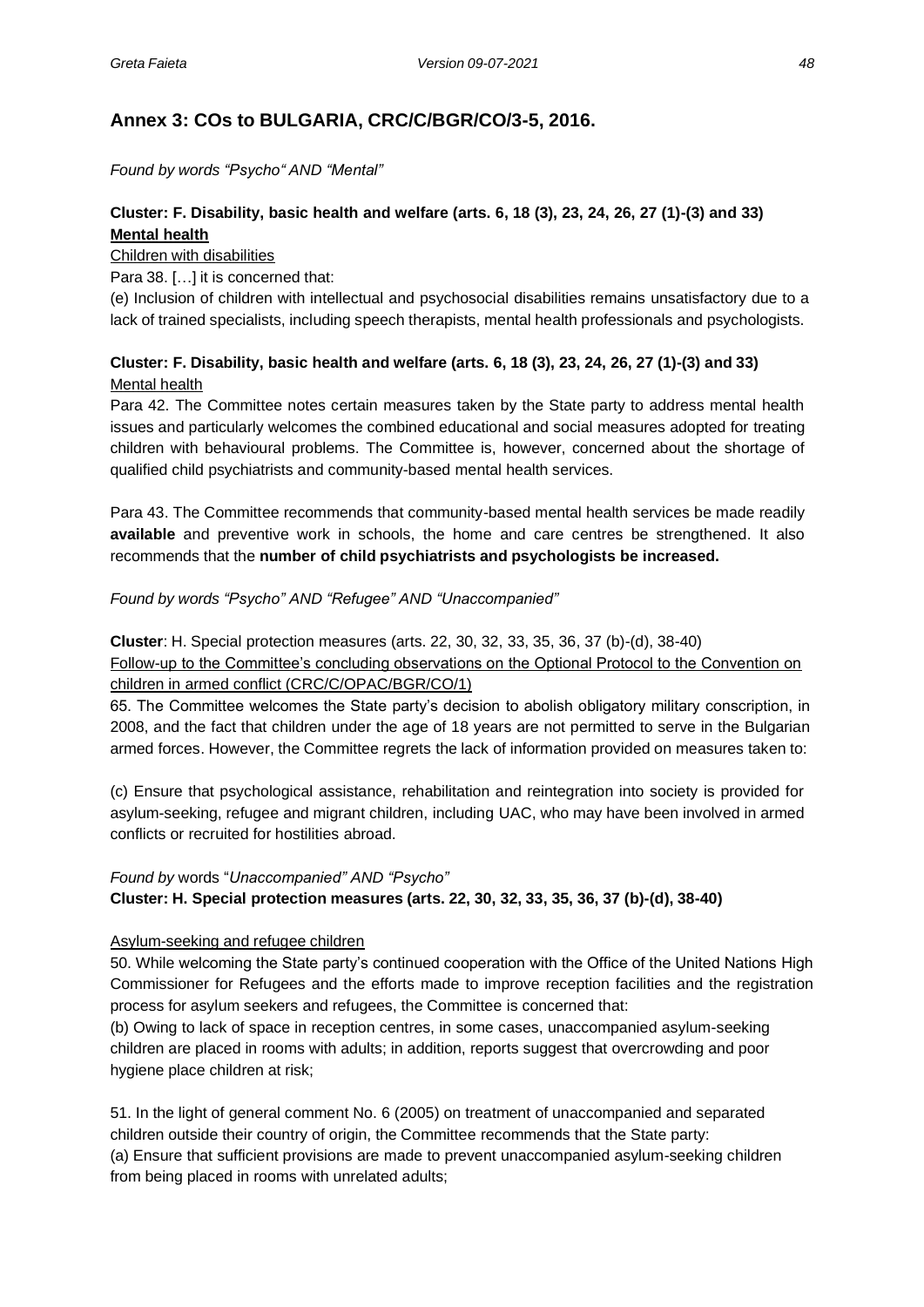Follow-up to the Committee's concluding observations on the Optional Protocol to the Convention on children in armed conflict (CRC/C/OPAC/BGR/CO/1)

65. The Committee welcomes the State party's decision to abolish obligatory military conscription, in 2008, and the fact that children under the age of 18 years are not permitted to serve in the Bulgarian armed forces. However, the Committee regrets the lack of information provided on measures taken to: (c) Ensure that psychological assistance, rehabilitation and reintegration into society is provided for asylum-seeking, refugee and migrant children, including UAC, who may have been involved in armed conflicts or recruited for hostilities abroad.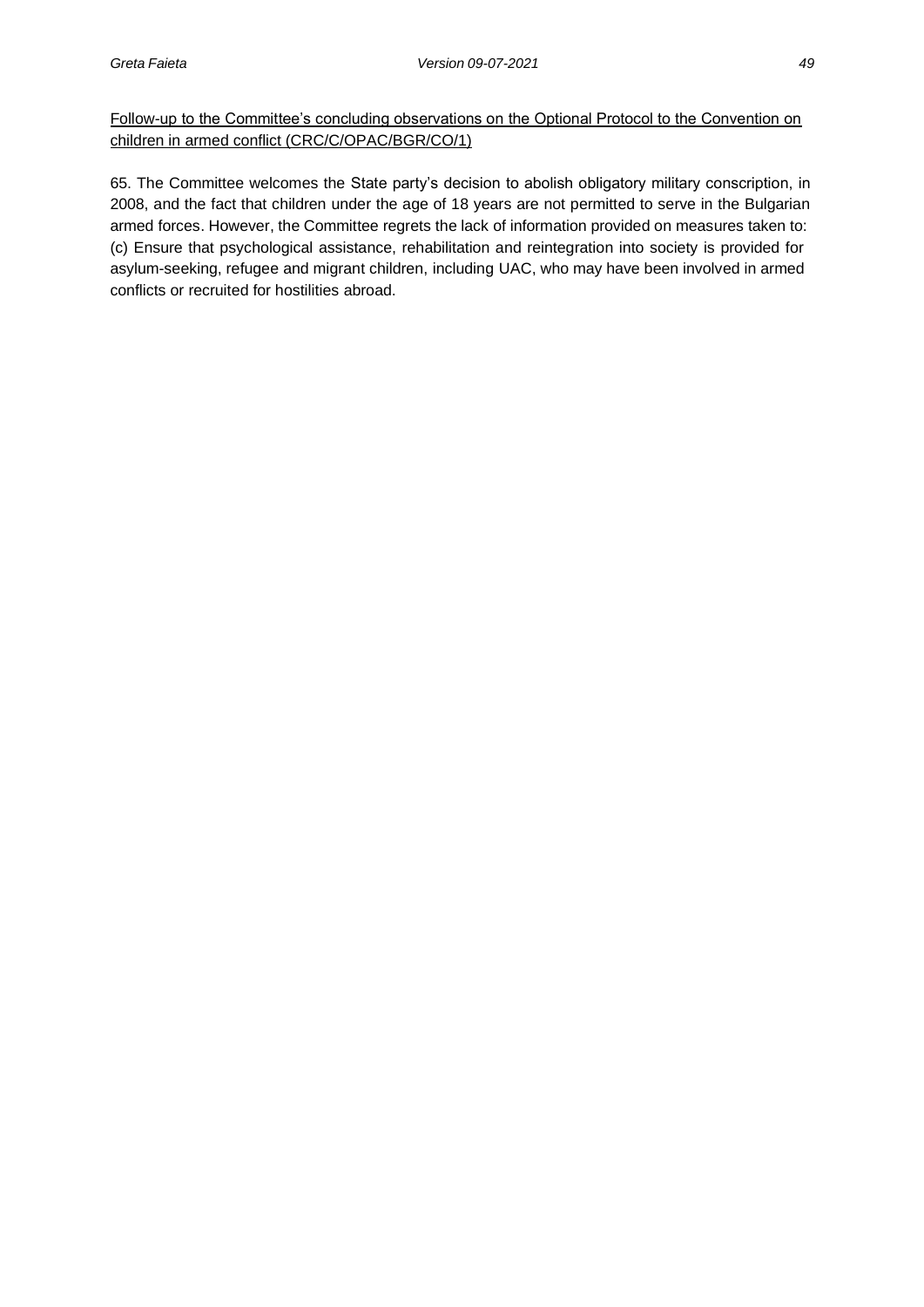## **Annex 4: COs to UK, CRC/C/GBR/CO/5, 2016.**

*Found by words - "Psycho" AND "Refugee" AND "Unaccompanied"*

### **CLUSTER: I. Special protection measures (arts. 22, 30, 32, 33, 35, 36, 37 (b)-(d) and 38-40)** Asylum-seeking, refugee and migrant children

*Para 77.* With reference to its general comment No. 6 (2005) on treatment of unaccompanied and separated children outside their country of origin, the Committee recommends that the State party: (c) Conduct age assessments only in cases of serious doubt through multidisciplinary and transparent procedures, taking into account all aspects, including the psychological and environmental aspects of the person under assessment;

*Found by word "Mental"*

### **Cluster: G. Disability, basic health and welfare (arts. 6, 18 (3), 23, 24, 26, 27 (1)-(3) and 33)** Mental health

61. The Committee recommends that the State party:

(a) Regularly collect comprehensive data on child mental health, disaggregated across the life course of the child, with due attention to children in vulnerable situations and covering key underlying determinants;

(b) Rigorously invest in child and adolescent mental health services and develop strategies at the national and devolved levels, with clear time frames, targets, measurable indicators, effective monitoring mechanisms and sufficient human, technical and financial resources. Such strategy should include measures to ensure availability, accessibility, acceptability, quality and stability of such services, with particular attention to children at greater risk, including children living in poverty, children in care and children in contact with the criminal justice system;

(c) Expedite the prohibition of placing children with mental health needs in adult psychiatric wards or police stations, while ensuring the provision of age- appropriate mental health services and facilities; (d) Support and develop therapeutic community-based services for children with mental health conditions;

(e) Review current legislation on mental health to ensure that the best interests and the views of the child are taken duly into account in cases of mental health treatment of children below the age of 16 years, in particular with regard to hospitalization and treatment without consent.

### *Found by word "Unaccompanied"*

### **Cluster: I. Special protection measures (arts. 22, 30, 32, 33, 35, 36, 37 (b)-(d) and 38-40)** Asylum-seeking, refugee and migrant children

77. With reference to its general comment No. 6 (2005) on treatment of unaccompanied and separated children outside their country of origin, the Committee recommends that the State party: (e) Review its asylum policy in order to facilitate family reunion for

unaccompanied and separated refugee children within and outside of the State party, including through implementation of the European Union Dublin III Regulation.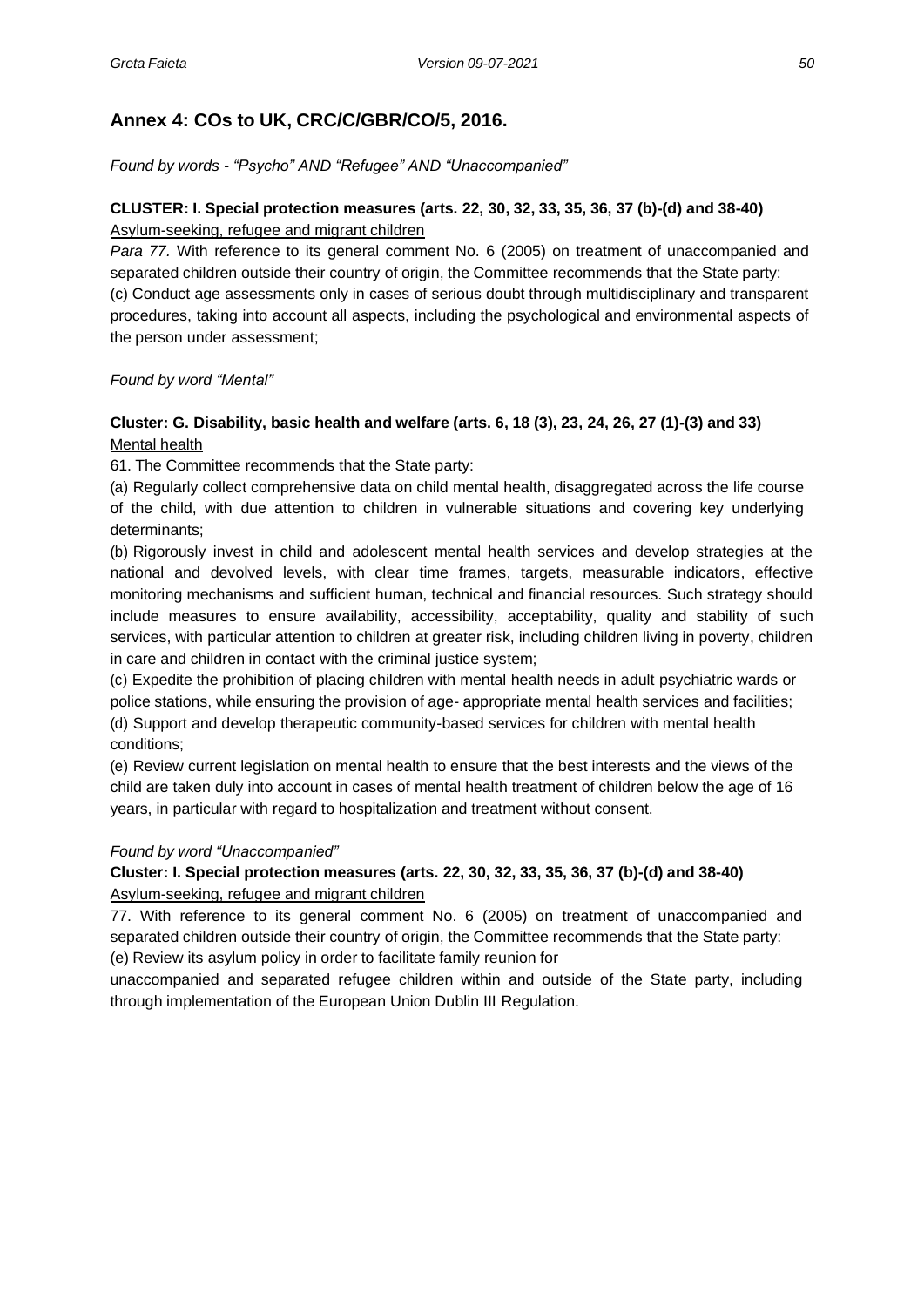## **Annex 5: COs to SWEDEN 2015 CRC/C/SWE/CO/5**

*Found by words "Psycho" AND "Mental"*

### **Cluster: D. Violence against children (arts. 19, 24, para. 3, 28, para. 2, 34, 37 (a) and 39)** Abuse and neglect

Para 28. The Committee recommends that the State party take all the necessary measures to […] (e) To ensure that children who have suffered violence and abuse have sufficient access to adequate physical and psychological care.

44. The Committee urges the State party to establish a system of independent expert monitoring of the diagnosis of ADHD and other behavioural specificities, and of the use of drug treatments for the children diagnosed; and to:

(b) Ensure that appropriate and scientifically based psychological counselling and specialist support for children, their parents and teachers is given priority over the prescription of drugs in addressing ADHD and other behavioural specificities.

46. The Committee recommends that the State party increase the resources available for school health services, to ensure that children have access to, and receive appropriate, psychosocial and mental health support and psychiatric health care in a timely manner, as previously recommended by the Committee on the Rights of Persons with Disabilities (see CRPD/C/SWE/CO/1, para. 18).

#### *Found by words* "Asylum" *AND "Mental"*

### **Cluster**: **F. Disability, basic health and welfare (arts. 6, 18 (para. 3), 23, 24, 26, 27 (paras. 1-3) and 33)**

#### Health and health services

41. While welcoming the provision of equitable health care for asylum-seeking children, the Committee is concerned that there continue to be considerable disparities in the physical and mental health of children from different economic backgrounds.

#### Mental health

44. The Committee urges the State party to establish a system of independent expert monitoring of the diagnosis of ADHD and other behavioural specificities, and of the use of drug treatments for the children diagnosed; and to:

### **Cluster: G. Special protection measures (arts. 22, 30, 32-33, 35-36, 37 (b)–(d), 38– 39 and 40)** Asylum-seeking and refugee children

50. The Committee urges the State party to take prompt measures to ensure that if children are to be returned to their country of origin, the principle of non-refoulement is always respected. Furthermore, the Committee recommends that the State party:

(e) Expedite the processing of asylum applications and ensure that all asylum-seeking children are fully provided with basic necessities, in particular adequate clothing and personal hygiene articles, as well as all the necessary school materials.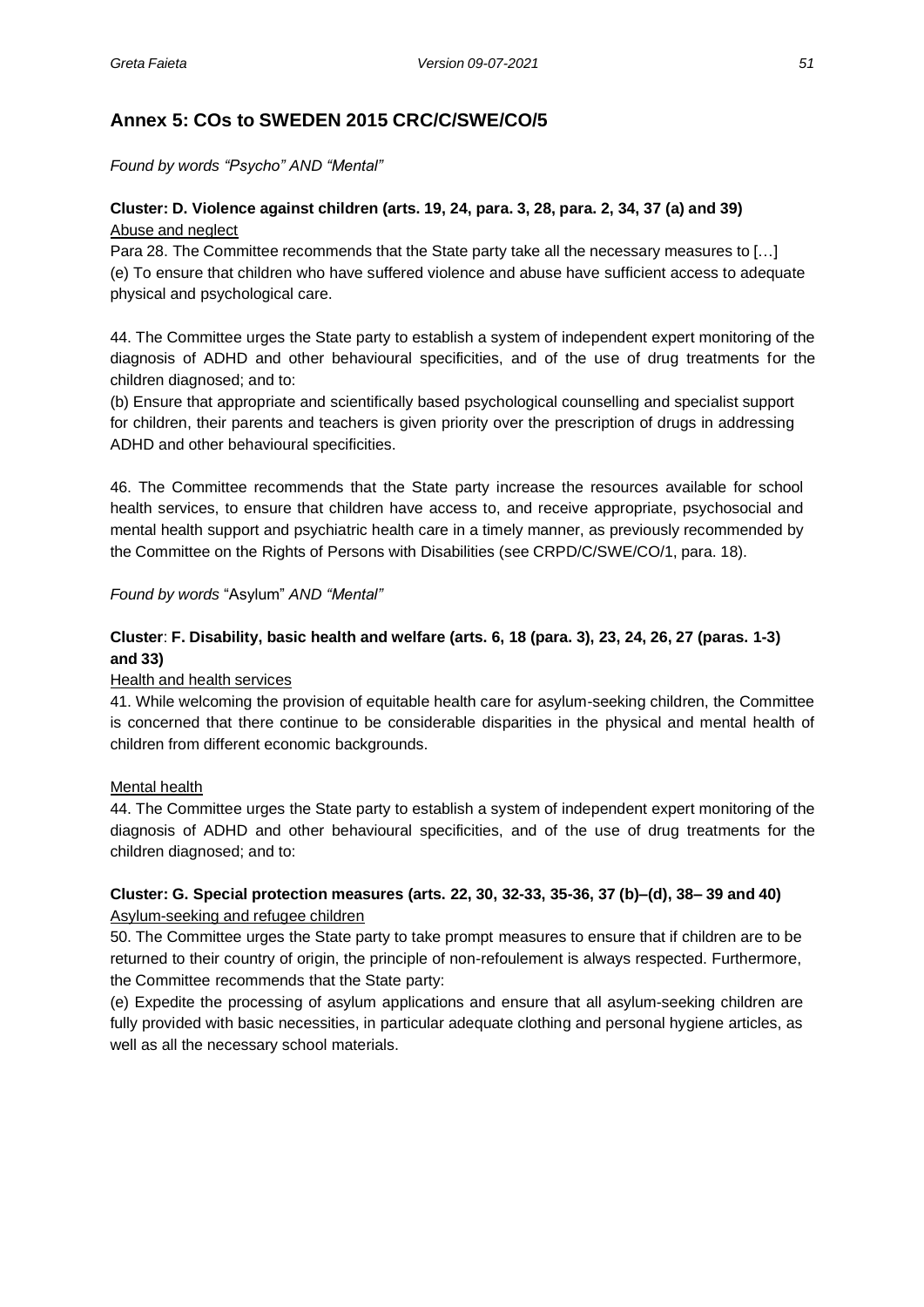## **Annex 6: COs to Colombia, CRC/C/COL/CO/4-5, 2015**

*Found by word* "Refugee"

#### **III. Main areas of concern and recommendations**

# **G. Special protection measures (arts. 22, 30, 32, 33, 35, 36, 37 (b)–(d) 38, 39 and 40)**

#### **Displaced children**

56. The Committee recommends that the State party:

(d)Further strengthen its cooperation with the Office of the United Nations High Commissioner for Refugees and fully adhere to the Guiding Principles on Internal Displacement (E/CN.4/1998/53/Add.2).

*Found by words "Psychological"*

### **C. Violence against children (arts. 19, 24, para. 3, 28, para. 2, 34, 37 (a) and 39) Freedom of the child from all forms of violence**

28. the Committee urges the State party to prioritize the elimination of all forms of violence against children, and in particular to:

(g) Ensure the availability and quality of prevention, protection, rehabilitation and reintegration programmes, including health services and psychosocial support, free helplines and appropriate shelters for all victims;

### **E. Disability, basic health and welfare (arts. 6, 18, para. 3, 23, 24, 26, 27, paras. 1–3, and 33) Mental health**

41. While noting the measures taken by the State party to address mental-health problems among children, the Committee is concerned that many children suffer from mental-health problems. It is also concerned about the increasing prevalence of suicide among children, in particular adolescents and indigenous children.

#### **G. Special protection measures (arts. 22, 30, 32, 33, 35, 36, 37 (b)–(d) 38, 39 and 40)**

56. The Committee recommends that the State party:

(a) Evaluate the "mobile units" strategy and similar initiatives and, based on lessons learned and in line with the Constitutional Court decisions, strengthen measures to protect displaced children and their families from violence, and ensure their access to food, adequate housing, education, recreation, health, civil registration, justice and integrated mental health and psychosocial rehabilitation services. Resources should be increased and monitoring mechanisms and coordination among relevant bodies strengthened;

Follow-up to the Committee's previous concluding observations and recommendations on the Optional Protocol on children in armed conflict

#### *Found by word* "*Mental"*

#### **E. Disability, basic health and welfare (arts. 6, 18, para. 3, 23, 24, 26, 27, paras. 1–3, and 33) Mental health**

41. While noting the measures taken by the State party to address mental-health problems among children, the Committee is concerned that many children suffer from mental-health problems. It is also concerned about the increasing prevalence of suicide among children, in particular adolescents and indigenous children.

42. The Committee recommends that the State party strengthen the mental-health programmes for children and provide quality services, taking into consideration the culture of indigenous children, and: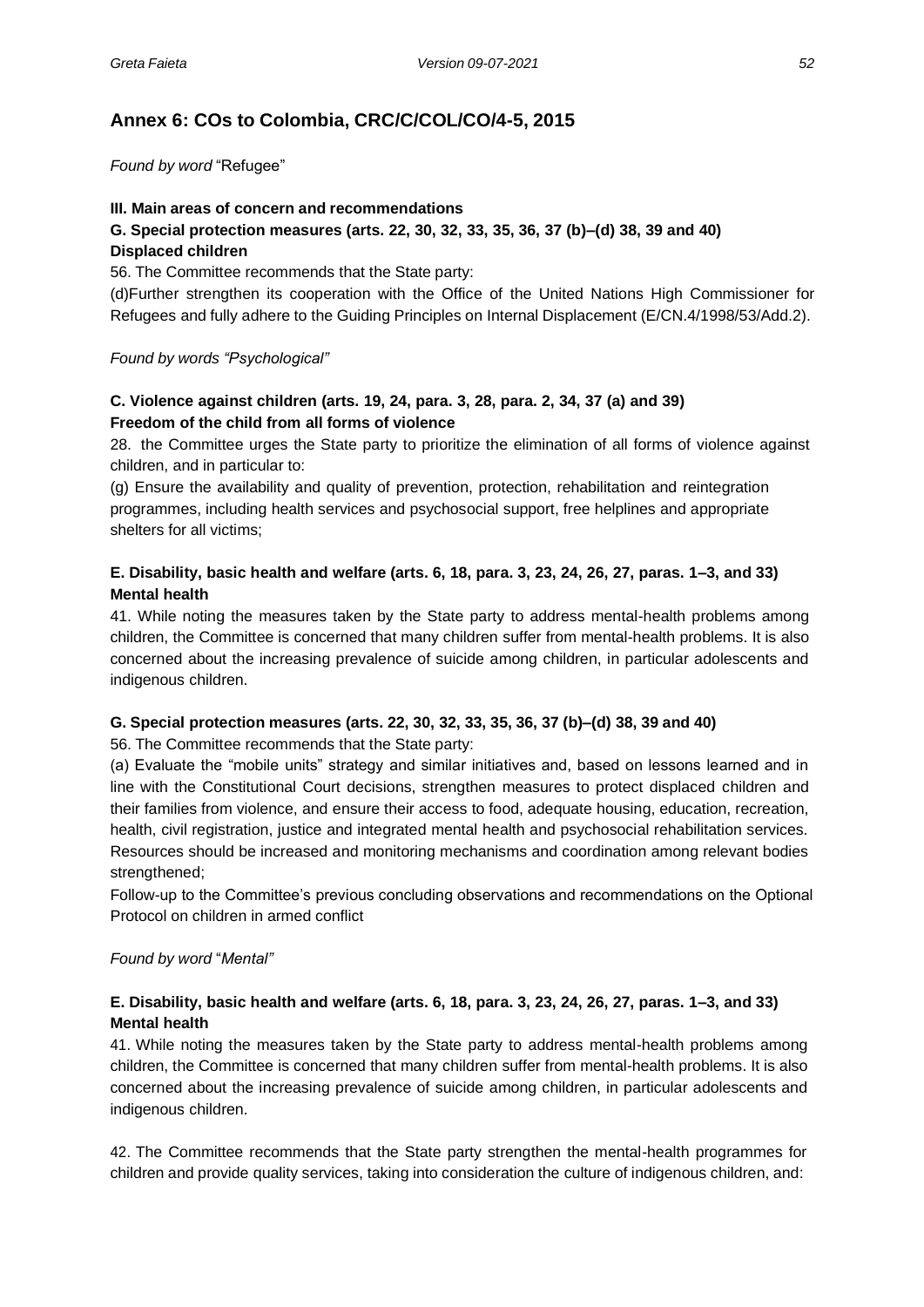(a) Urgently conduct an in-depth study to analyse the root causes of suicide and other mental-health problems among children, with special focus on adolescents, as a basis for the adoption of a comprehensive strategy of prevention and early intervention. The Committee also recommends that counselling services be provided in schools and communities and that awareness-raising activities be carried out to prevent mental-health problems and suicide;

(b) Take measures to increase the number of multidisciplinary teams and specialists in children's mental health, including for eating disorders, and to provide proper facilities, and outpatient services, for psychosocial rehabilitation;

(c) Ensure that all professionals working with children are trained to identify and address mental-health problems, including suicidal tendencies, in particular in schools, alternative-care settings, displaced communities, indigenous communities and juvenile detention centres.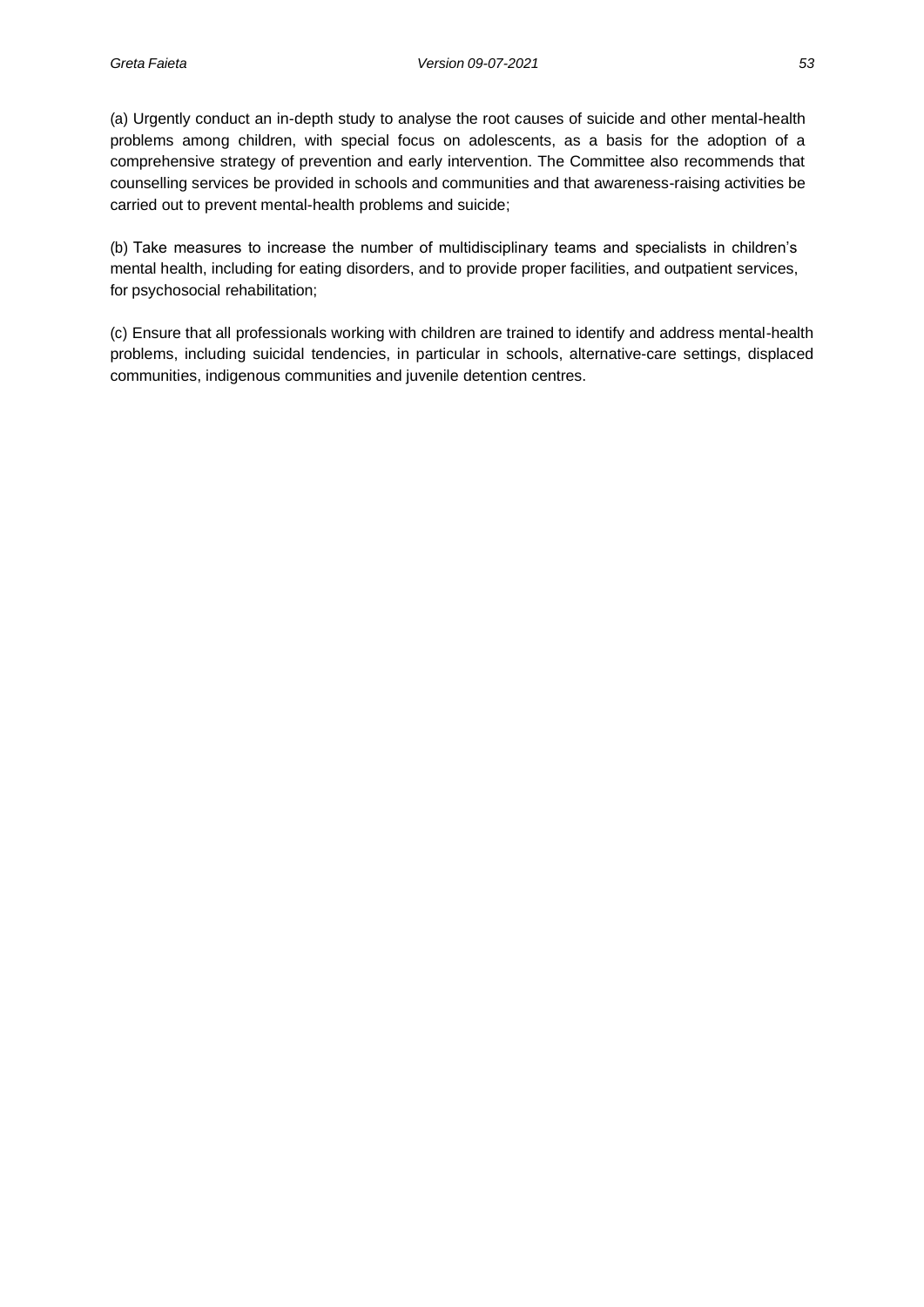## **Annex 7: COs to Yemen, CRC/C/YEM/CO/4, 2014**

*Found by word "Psychological".*

#### **IV. Main areas of concern and recommendations**

### **Cluster: F. Disability, basic health and welfare (arts. 6, 18 (3), 23, 24, 26, 27 (1–3) and 33 of the Convention)**

#### Mental health

62. The Committee urges the State party to adopt effective measures to address the mental-health condition of children suffering trauma and other psychological disorders in conflict-affected areas. This should include community-based efforts to identify affected children and provide accessible services at local level.

*Found by words "Refugee"* AND "*Unaccompanied"* AND "*Mental*"

#### **Cluster: H. Special protection measures (arts. 22, 30, 32–33, 35–36, 37 (b)–(d), 38, 39 and 40 of the Convention)**

Asylum-seeking and refugee children

75. It is further concerned at:

(c) Cases of sexual violence against refugee, asylum-seeking and internally displaced children;

76. The Committee recommends that the State party adopt a comprehensive legal framework in line with international standards for refugees and asylum seekers, and develop an efficient and wellfounded cooperation mechanism with the Office of the United Nations High Commissioner for Refugees to identify and provide assistance to children in need of protection, especially unaccompanied refugee and asylum-seeking children. The Committee also urges the State party to: (c) Ensure the provision of adequate medical treatment, mental health care and psychosocial support to refugee, asylum-seeking and internally displaced children who fall victim to sexual violence;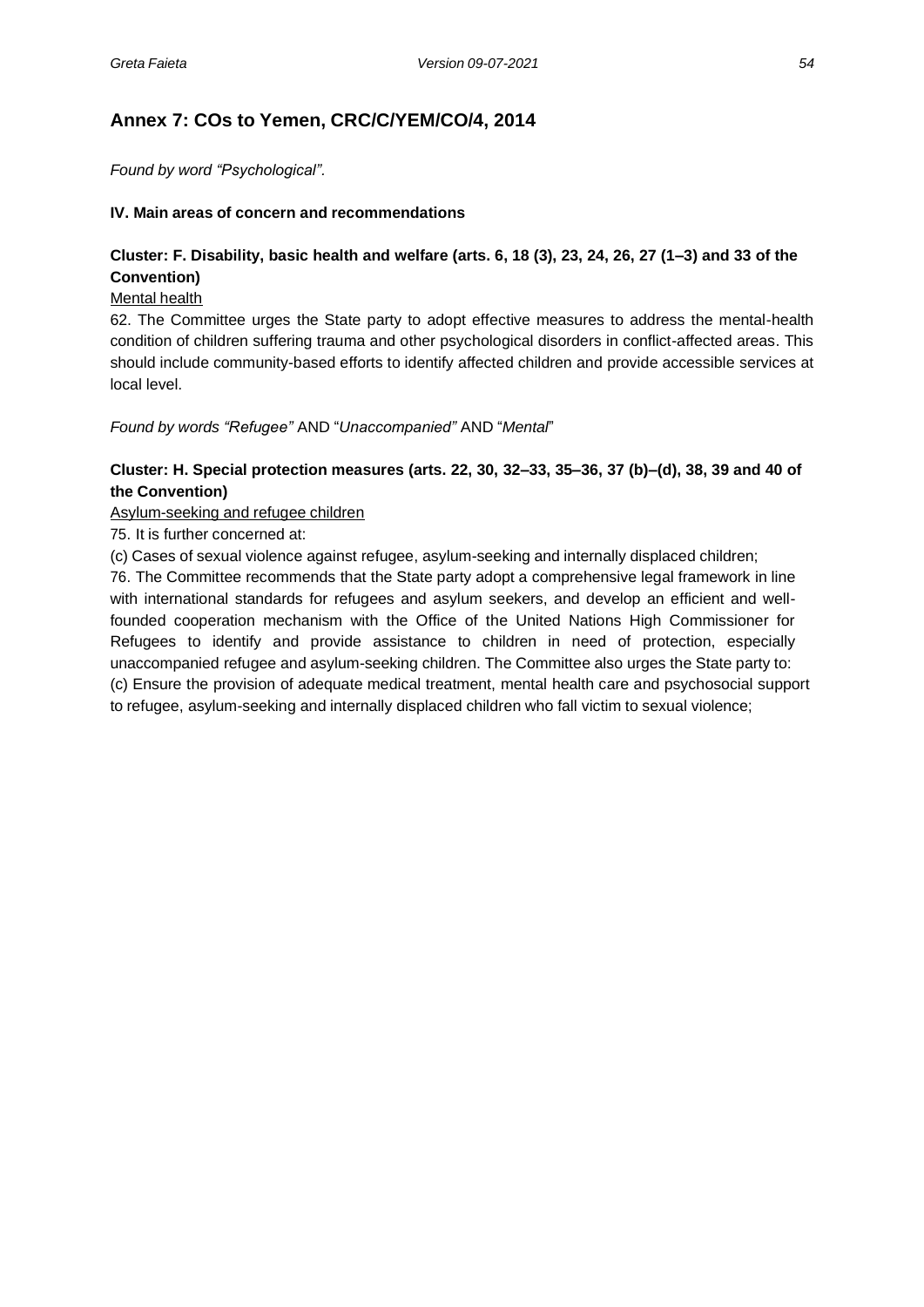## **Annex 8: COs to Turkey, CRC/C/TUR/CO/2-3, 2012**

*Found by words "Refugee" AND "Psychological"*

#### **III. Main areas of concern and recommendations Cluster: H. Special protection measures (arts. 22, 30, 38, 39, 40, 37 (b)-(d), 32-36 of the Convention)**

Asylum-seeking and refugee children

61. In accordance with the Guidelines on protection and care of refugee children, issued by the Office of the United Nations High Commissioner for Refugees (UNHCR), the Committee

recommends that the State party ensure that every effort is made to identify children who require special support on their arrival in the State party, and consider providing adequate psychological assistance to them. The Committee encourages the State party to seek technical assistance from UNHCR.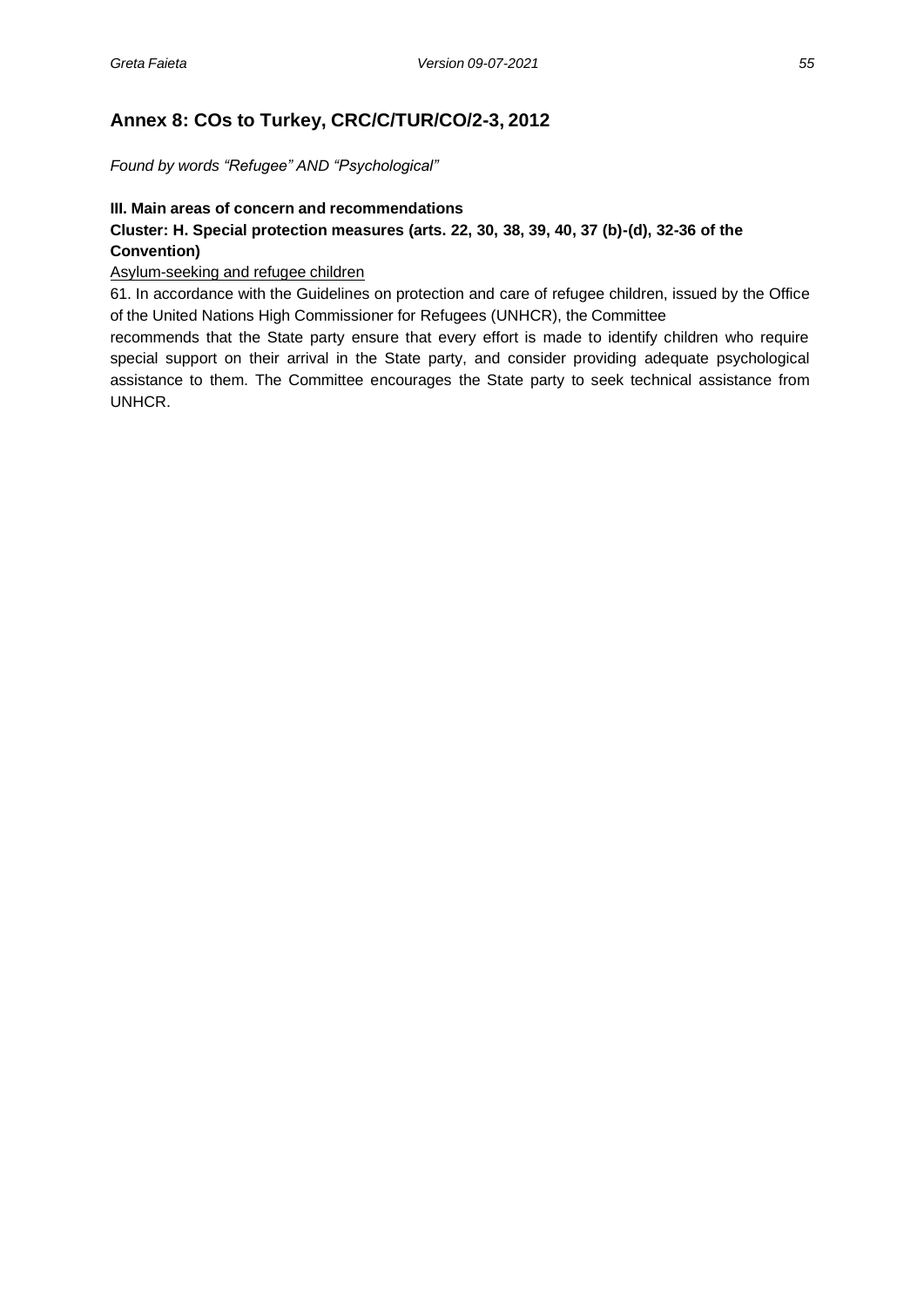### **Bibliography**

#### **International Legal Instruments**

#### **CRC Committee COs**

UNCRC Committee, *Concluding Observations on the combined fifth and sixth periodic reports of Belgium*, CRC/C/BEL/CO/5-6, 2019.

UNCRC Committee, *Concluding Observations on the combined fourth and fifth periodic reports of Colombia*, CRC/C/COL/CO/4-5, 2015.

UNCRC Committee, *Concluding Observations on the combined third to fifth periodic reports of Bulgaria*, CRC/C/BGR/CO/3-5, 2015.

UNCRC Committee, *Consideration of reports submitted by State Parties under article 44 of the Convention. Concluding Observations*: Turkey, CRC/C/TUR/CO/2-3, 2012.

UNCRC Committee, *Concluding Observations on the fifth periodic report of the United Kingdom of Great Britain and Northern Ireland*, CRC/C/GBR/CO/5, 2016.

UNCRC Committee, *Concluding Observations on the fifth periodic report of Sweden*, CRC/C/SWE/CO/5.

#### **General Comments**

UN Committee on the Rights of the Child (CRC), *GeneralCcomment No. 4: Adolescent Health and Development in the Context of the Convention on the Rights of the Child*, July 2003, CRC/GC/2003/4.

UN Committee on the Protection of the Rights of All Migrant Workers and Members of Their Families (CMW), *Joint General Comment No. 3 of the Committee on the Protection of the Rights of All Migrant Workers and Members of Their Families and No. 22 of the Committee on the Rights of the Child on the general principles regarding the human rights of children in the context of international migration*, 16 November 2017, CMW/C/GC/3- CRC/C/GC/22.

UN Committee on the Protection of the Rights of All Migrant Workers and Members of Their Families (CMW), *Joint General Comment No. 4 of the Committee on the Protection of the Rights of All Migrant Workers and Members of Their Families and No. 23 of the Committee on the Rights of the Child on State obligations regarding the human rights of children in the context of international migration in countries of origin*, *transit, destination and return*, 16 November 2017, CMW/C/GC/4-CRC/C/GC/23.

UN Committee on the Rights of the Child (CRC), *General Comment No. 5: General Measures of Implementation of the Convention*, November 2003, CRC/C/GC/3.

UN Committee on the Rights of the Child (CRC), *General Comment No. 6 on the Treatment of Unaccompanied and Separated Children Outside their Country of Origin*, September 2005, CRC/C/GC/6.

UN Committee on the Rights of the Child (CRC), *General Comment No. 13 on the right of the child to freedom from all forms of violence*, April 2011, CRC/C/GC/13.

UN Committee on the Rights of the Child (CRC), *General Comment No. 15 on the right of the child to the enjoyment of the highest attainable standard of health*, April 2013, CRC/C/GC/15.

UN Committee on the Rights of the Child (CRC), *General Comment No. 16 on State obligations regarding the impact of the business sector on children's rights*, April 2013, CRC/C/GC/16.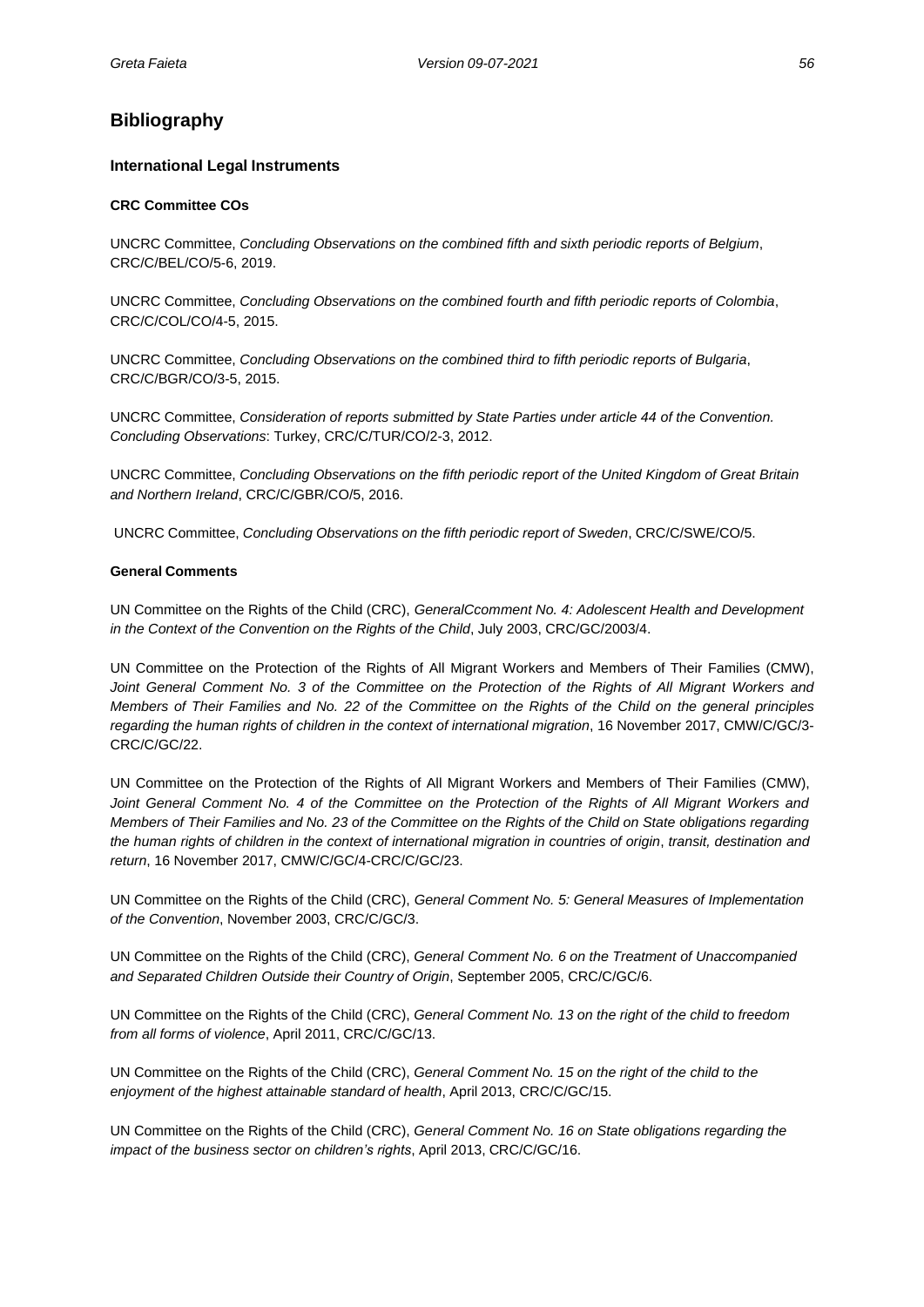UN Committee on the Rights of the Child (CRC), *General Comment No. 19 on public budgeting for the realization of children's rights*, July 2016, CRC/C/GC/19.

UN Committee on the Rights of the Child, General comment No. 21 on children in street situations, 21 June 2017, 18 April 2011, CRC/C/GC/21.

UN Human Rights Committee (HRC), *CCPR General Comment No. 6: Article 6 (Right to Life)*, April 1982,

UN Human Rights Committee (HRC), *General Comment No 14: Article 6 (Right to Life) Nuclear Weapons and the Right to Life*, 9 November 1984, HRI/GEN/1/Rev1.

UN Human Rights Committee (HRC), *General Comment No. 36: on article 6 of the International Covenant on Civil and Political Rights on the right to life*, 30 October 2018, CCPR/C/GC/36.

UN Committee on Economic, Social and Cultural Rights (CESCR), *General Comment No. 3: The Nature of State Parties' Obligations (Art. 2, Para. 1, of the Covenant)*, E/1991/23, 14 December 1990

UN Committee on Economic, Social and Cultural Rights (CESCR), *General comment no 14: the right to the highest attainable standard of health (art 12)*, August 2000, E/C/12/2000.

Committee on the Elimination of Discrimination against Women (CEDAW) & UN Committee on the Rights of the Child (CRC), *Joint general recommendation/general comment No. 31 of the Committee on the Elimination of Discrimination against Women and No. 18 of the Committee on the Rights of the Child on harmful practices*, November 2014, CEDAW/C/GC/31-CRC/C/GC/18.

#### **Others**

Directive 2013/32/EU of the European Parliament and of the Council of 26 June 2013 on Common Procedures for Granting and Withdrawing International Protection (recast) art. 7, 2013 O.J. (L 180).

Directive 2013/33/EU of the European Parliament and of the Council of 26 June 2013 Laying Down Standards for the Reception of Applicants for International Protection (recast) arts. 21 & 22, 2013 Ο.J. (L 180).

Office of the Special Representative of the Secretary General on Violence Against Children, *Toward a World free from Violence: Global survey on violence against children*, 2015.

Office of the United Nations High Commissioner for Refugees (UNHCR), *Refugee children: Guidelines on Protection and Care*, 1994.

UN Committee on the Rights of the Child (CRC), *Day of General Discussion on Resources for the Rights of the Child*, 2007.

United Nations General Assembly (UNGA), *Report of the Special Representative of the Secretary-General for Children and Armed Conflict*, 2018, A/73/278.

United Nations General Assembly (UNGA), *Report of the Special Representative of the Secretary-General for Children and Armed Conflict*, 2020, A/HRC/46/39.

United Nations General Assembly (UNGA), *Global Compact for Safe, Orderly and Regular Migration*, 2019, A/RES/73/195.

United Nations General Assembly (UNGA), *Resolution adopted by the Human Rights Council on 28 September 2017*, 2017, A/HRC/RES/36/13.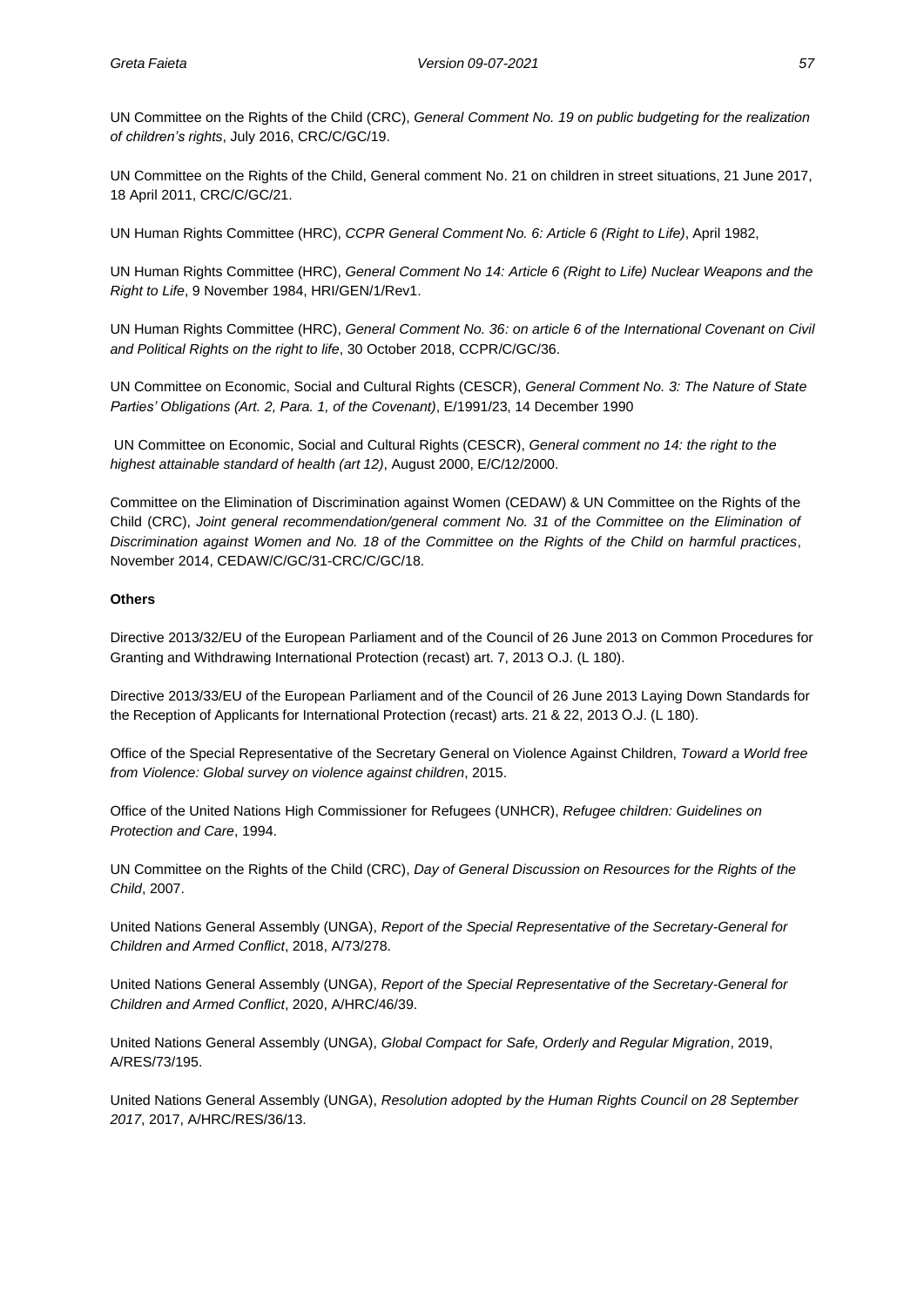United Nations General Assembly (UNGA), *Report of the Special Rapporteur on the right of everyone to the enjoyment of the highest attainable standard of physical and mental health: Right of everyone to the enjoyment of the highest attainable standard of physical and mental health*, 2020, A/HRC/44/48.

Human Rights Council, *Study of the Office of the UN High Commissioner for Human Rights on challenges and best practices in the implementation of the international framework for the protection of the rights of the child in the context of migration*, July 2010, A/HRC/15/29.

World Health Organization (WHO), *Mental Health and Development: Targeting People with Mental Health Conditions as a Vulnerable Group*, 2010.

#### **ECHtR Case Law**

European Court of Human Rights (ECtHR), *A.B and Others v. France*, No.11593/12, July 2016.

European Court of Human Rights (ECtHR), *Absullahi Elmi and Aweys Abubakar v. Malta***,** Nos. 25794/13 and 28151/13*,* November 2016,

European Court of Human Rights (ECtHR), Chapman v. the United Kingdom, *Application no. 27238/95,* January 2001.

European Court of Human Rights (ECtHR), *Khan v. France*, No. 12267/16, May 2019.

European Court of Human Rights (ECtHR), *Factsheet – Unaccompanied migrant minors in detention*, June 2020.

European Court of Human Rights (ECtHR), *Guide on the case-law of the European Convention on Human Rights: Immigration,* April 2020.

European Court of Human Rights (ECtHR), *Mayeka and Mitunga v* Belgium, Application No 13178/03, October 2006.

European Court of Human Rights (ECtHR), *Moustahi V. France,* Application No 9347/14, June 2020.

European Court of Human Rights (ECtHR), *M.S.S v. Belgium and Greece, Application no. 30696/09, 21 January* 2011.

European Court of Human Rights (ECtHR), *Osman v. UK, Application no. 23452/94*, October 1998.

European Court of Human Rights (ECtHR), Rahimi v. Greece, No. 8687/08, 5 April 2011.

European Court of Human Rights Case (ECtHR), *Sh.D. and Others v. Greece*, *Austria, Croatia, Hungary, North Macedonia, Serbia and Slovenia*, No. 14165/16, 2019.

European Court of Human Rights Case (ECtHR), *Tarakhel v. Switzerland*, Application no. 29217/12, November 2014.

#### **Reports**

World Health Organization (WHO), *Risks to Mental Health: An Overview of Vulnerabilities and Risk Factors: Ground Paper by WHO Secretariat for the Development of a Comprehensive Mental Health Action Plan*, 2012.

Council of Europe (CoE), *Council of Europe Action Plan on Protecting Refugee and Migrant Children in Europe (2017-2019)*, 2017.

Council of Europe (CoE), *Guidelines on Child Friendly Health Care*, 2011.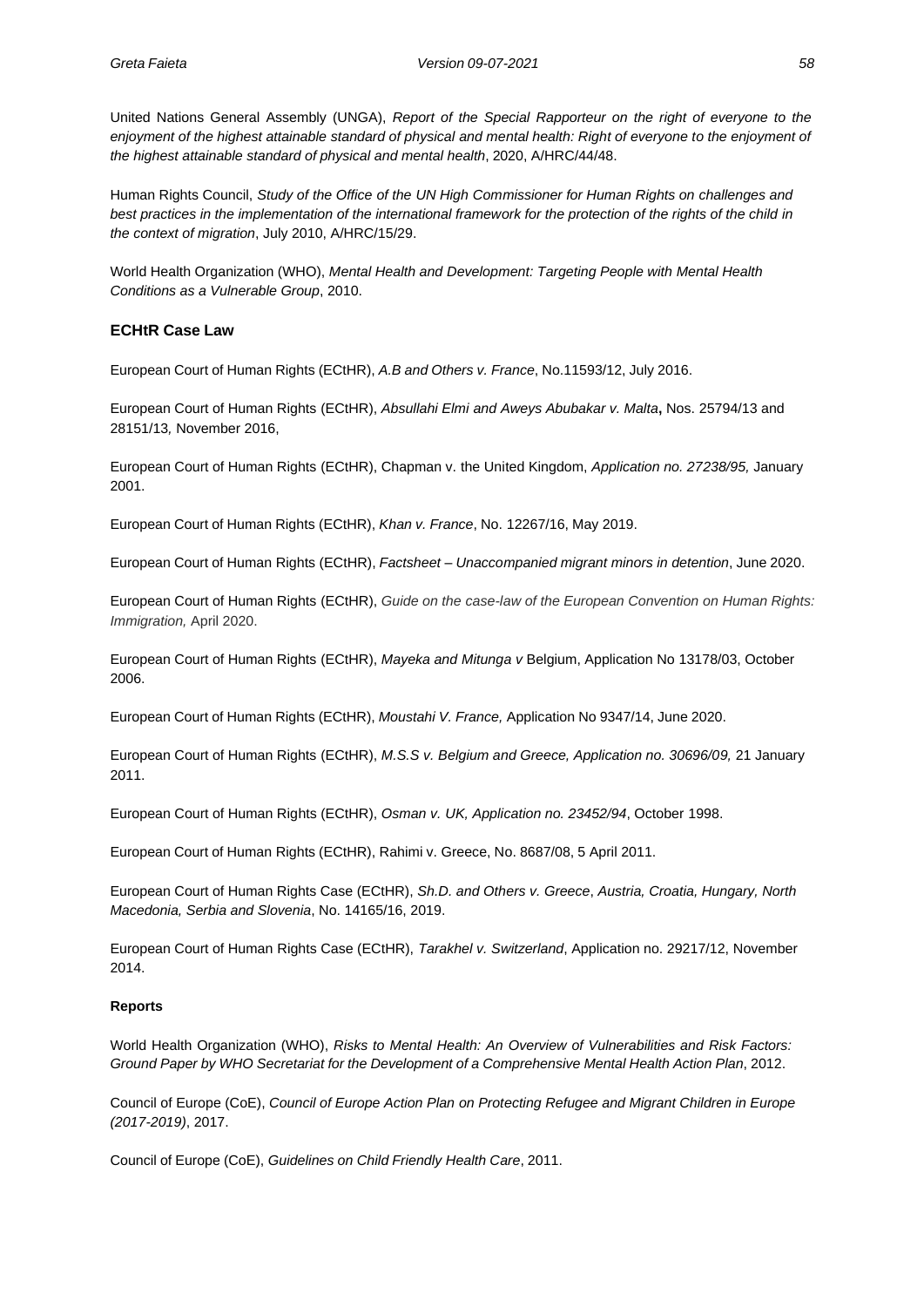Child Protection Working Group (CPWG), *Minimum Standard for Child Protection in Humanitarian Action*, 2012.

Dutch Council of Refugees, *The implementation of the hotspots in Italy and Greece: a Study*, 2019.

European Asylum Support Office (EASO), EASO practical guide on family tracing, EASO Practical Guides Series, 2016.

European Asylum Support Office (EASO), EASO Asylum Report 2020: Annual Report on the Situation of Asylum in the European Union, 2020.

European Asylum Support Office (EASO), *Guidance on reception conditions for UAC: operational standards and indicators*, 2018.

EU Agency for Fundamental Rights (FRA), *Children in Migration in 2019: Annual Review 14*, 2020.

European Network of Ombudspersons for Children (ENOC), *Safety and Fundamental Rights at Stake for Children on the Move*, 2016.

Greek Council for Refugees & Oxfam International, *Lesbos Bulleting, Update on the EU 'hotspot' Moria 2.0*, 2020.

ICRC, IRC, Save the Children UK, UNICEF, UNHCR and World Vision*, Inter-agency Guiding Principles on Unaccompanied and Separated Children*, 2004.

Inter-Agency Standing Committee (IASC), *IASC Guidelines on Mental Health and Psychosocial Support in Emergency Settings*, 2007.

International Rescue Committee, *Unprotected, Unsupported, Uncertain: Recommendations to improve the mental health of asylum seekers on Lesvos*, 2018.

International Rescue Committee, *The Cruelty of Containment: The Mental Health Toll of the EU's 'Hotspot' Approach on the Greek Islands*, 2020.

Office of the Special Representative of the Secretary-General on Violence Against Children, *Toward a World free from Violence: Global Survey on Violence against Children*, 2013.

P.S. Pinheiro, *World Report on Violence against Children*, 2006.

Save the Children, *Struggling to Survive: Unaccompanied and Separated Children Travelling the Balkans Route*, 2019.

United Nations Children's Fund (UNICEF), *A Familiar Face: Violence in the lives of children and Adolescents*, 2017.

United Nations High Commissioner for Refugees (UNHCR) Regional Bureau for Middle East and North Africa*, Mental Health and Psychosocial Response during COVID-19 Outbreak*, 2020.

United Nations Children's Fund & United Nations High Commissioner for Refugees (UNICEF-UNHCR)*, Safe&Sound: What States Can Do to Ensure Respect for the Best Interests of Unaccompanied and Separated Children in Europe*, 2014.

World Health Organization (WHO), *Mental Health and Development: Targeting People with Mental Health Conditions as a Vulnerable Group*, 2010.

World Health Organisation Regional Bureau for Europe, *Policy brief on migration and health: mental health care for refugees. Copenhagen: WHO-EURO*, 2015.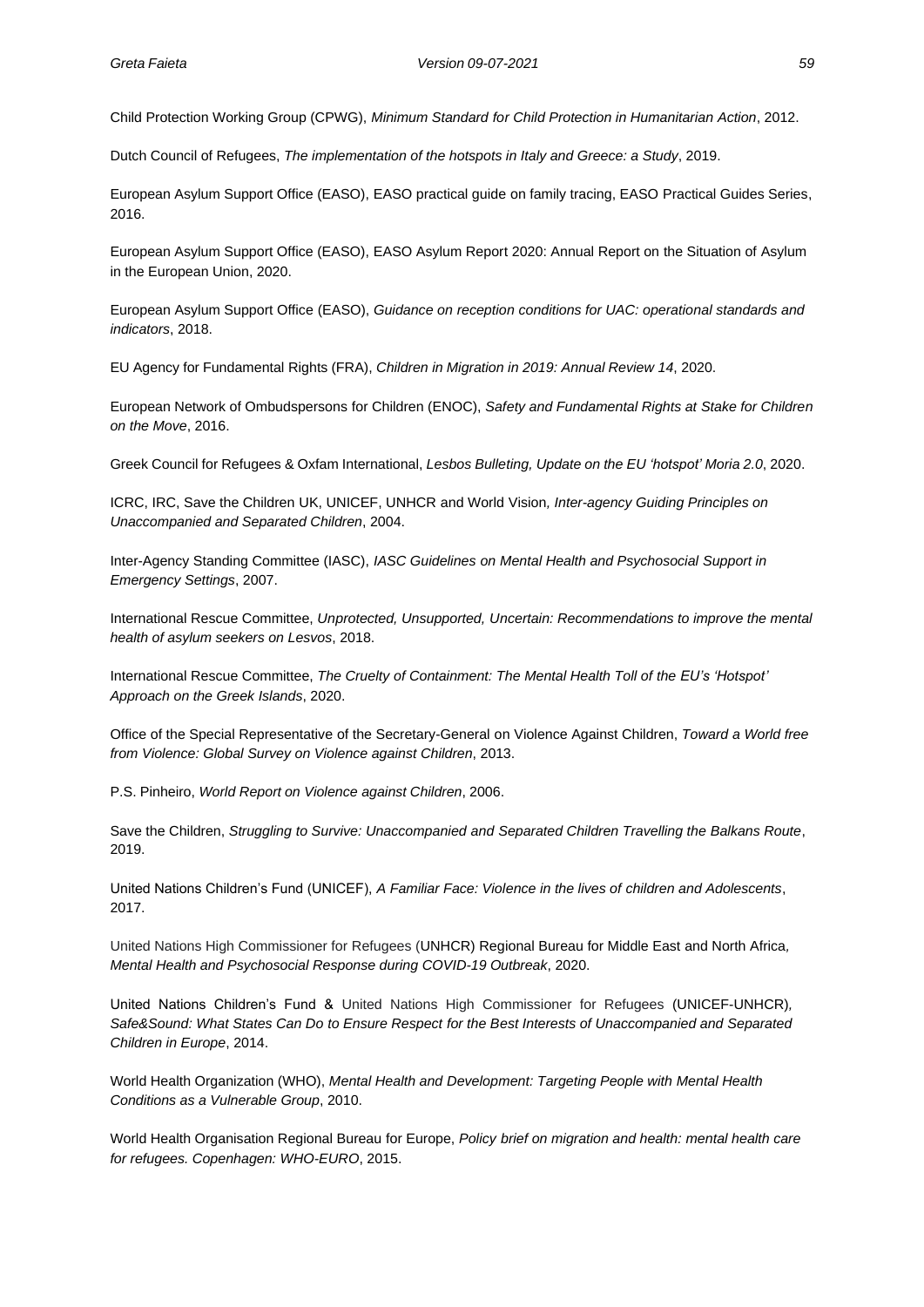World Health Organization (WHO), Health of refugee and migrant children: Technical guidance, 11 (2018).

World Health Organization (WHO) Mental Health in Emergencies, June 2019,

World Health Organization (WHO), *Mental Health: A call for Action by Wolrd Health Ministers*, 2001.

World Health Organization (WHO), *Health of refugee and migrant children: Technical Guidance*, 2018.

World Health Organization (WHO), *Mental Health and Development: Targeting People with Mental Health Conditions as a Vulnerable Group*, 2010.

#### **Book & Book Chapters**

J. Bhabha, "Child Migration and Human Rights" in a *Global Age. Human Rights and Crimes against Humanity*, 2014.

J. Carello, L. Butler, F.M Critelli, "Introduction to Trauma and Human Rights: Context and Content" in *Trauma and Human Rights*, Springer International Publishing, 2019.

Crock, Mary E. "Justice for the Migrant Child: The Protective Force of the Convention on the Rights of the Child" in Child-friendly Justice, 219-41. Vol. 1. Stockholm Studies in Child Law and Children's Rights, 2010.

European Union Agency for Fundamental Rights (FRA) & Council of Europe, *Handbook on European law relating to asylum, borders and immigration*, 2015.

J. Jordans, M. van den Broek, F. Brown, et.al, "Supporting Children Affected by War: Towards an Evidence Based Care System", in *Mental Health of Refugee and Conflict-Affected Populations*, 261-81. Cham: Springer International Publishing, 2018.

I. Kim, S.M Berthold & F.M. Critelli, "Refugees and Asylum Seekers" in *Trauma and Human Rights*, 221-40. Cham: Springer International Publishing, 2019.

T., Liefaard, "Preface: Children on the Move are Children in the First Place" in M. Klaassen, S. Rap, P. Rodrigues, et Al, *Safeguarding Children's Rights in Immigration Law,* (2020).

S. Mahmoudi, A. Kaldal, K. Lainpelto, et.al, "Unaccompanied and Separated Asylum-seeking Minors: Implementing a Rights-based Approach in the Asylum Process*"*, In *Child-friendly Justice*, Vol. 1. Stockholm Studies in Child Law and Children's Rights, 2010.

W. R. Molly, S Prabhu, J. Carello, "Children's Experiences of Trauma and Human Rights Violations Around the World" in *Trauma and Human Rights*, Springer International Publishing, 2019.

M. Nowak, "Article 6 the Right to Life, Survival, and Development*"* in *Commentary on the United Nations Convention on the Rights of the Child*, 2005.

N. Peleg, "Time to Grow Up: The UN Committee on the Rights of the Child's Jurisprudence of the Right to Development" in *Law and Childhood Studies*, Law and Childhood Studies, 2012.

N. Peleg & J. Tobin, "Article 6: The Right to Life, Survival and Development", in J. Tobin, The UN Convention on the rights of the child: A commentary, 2019.

J. M. Pobjoy, "Article 22: Refugee Children", in J. Tobin, *The UN Convention on the Rights of the Child: A commentary*, 2019.

M. Sepulveda, *The Nature of the Obligations under the International Covenant on Economic, Social and Cultural Rights*, no. 1, 2003.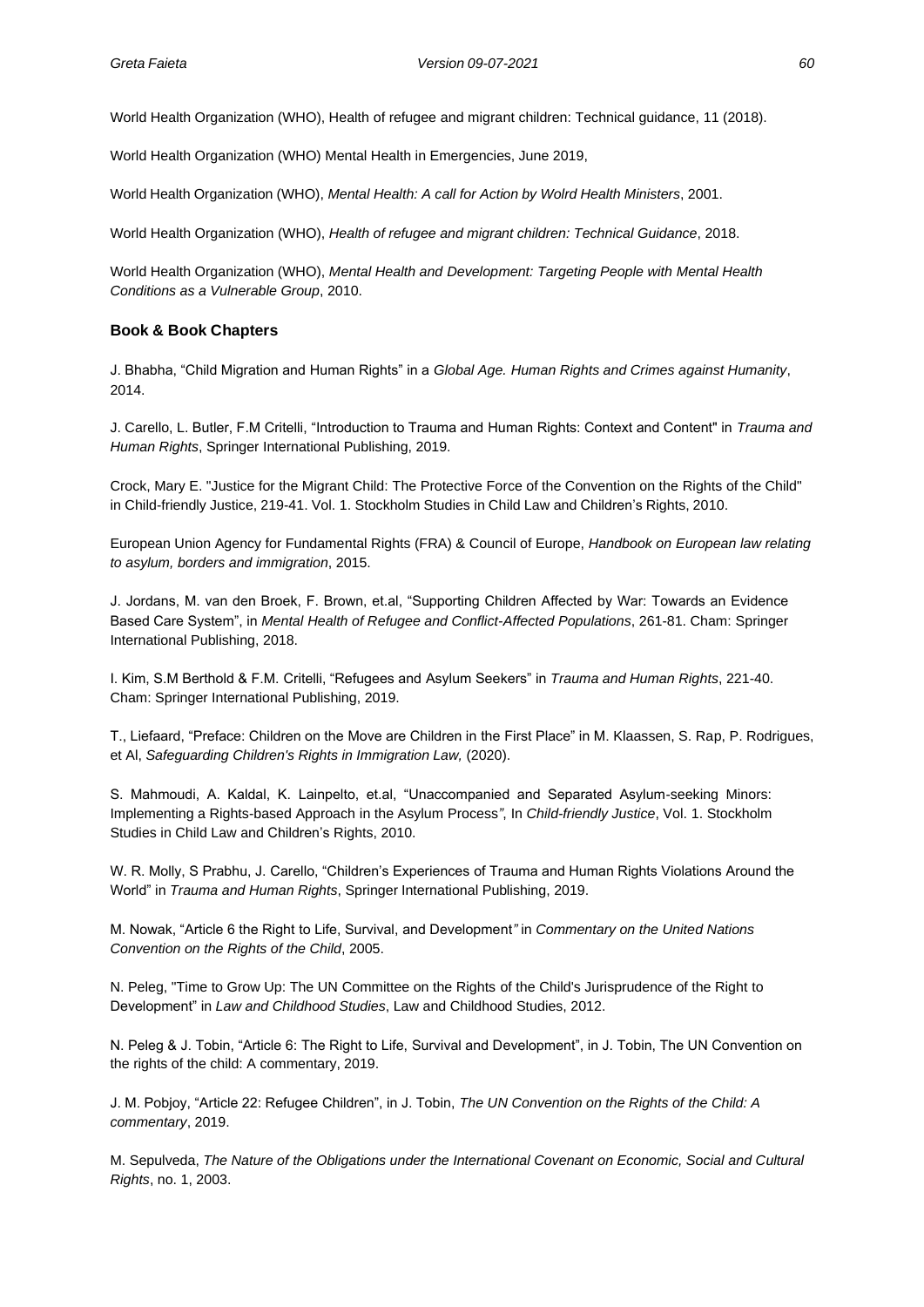J. Tobin, "Children's Right to Health", in T. Liefaard & U. Kilkelly, *International Human Rights of Children*, 2019.

J. Tobin, "Article 4: A State's Obligation of Implementation", in J. Tobin, The UN Convention on the Rights of the Child: A commentary, (2019).

J. Tobin, "Article 6: The Right to Life, Survival and Development", in J. Tobin, The UN Convention on the Rights of the Child: A commentary, (2019).

J. Tobin & C. Marshall, "Article 24: The Right to Health", in J. Tobin, *The UN Convention on the Rights of the Child: A Commentary*, 2019.

J. Tobin & C. Marshall, "Article 39: The Right to Recovery and Reintegration", in J. Tobin, *The UN Convention on the Rights of the Child: A Commentary*, 2019.

V. Vandenhole, "Article 6: The Right to Life, Survival and Development", in V. Vandenhole, E. Türkelli, S. Lembrechts, et.al, *Children's right: A commentary on the convention on the rights of the child and its protocols*, 2019.

V. Vandenhole, "Article 24: The Right Health", in V. Vandenhole, E. Türkelli, S. Lembrechts, et.al, *Children's right: A commentary on the convention on the rights of the child and its protocols,* 2019.

V. Vandenhole, "Article 39: Recovery and Reintegration of Child Victims", in V. Vandenhole, E. Türkelli, S. Lembrechts, et.al, in *Children's right: A commentary on the convention on the rights of the child and its protocols,* 2019.

#### **Articles**

V. Ardino & G. Di Benedetto, *Psychosocial care for UAC in Europe: is there an economic case?*, 2018.

A. Barak, E. Daly, *Dignity Rights: Democracy, Citizenship, and Constitutionalism*, 2012.

T. Bean, I. Derulyn, et.al, *Comparing psychological distress, traumatic stress reactions, and experiences of unaccompanied refugee minors with experiences of adolescents accompanied by parents*, The Journal of Nervous and Mental Disease 2007.

T. Bean, I. Derluyn, *E. Eurelings-Bontekoe et.al, Comparing Psychological Distress, Traumatic Stress Reactions, and Experiences of Unaccompanied Refugee Minors With Experiences of Adolescents Accompanied by Parents*, The Journal of Nervous and Mental Disease, Volume 195 N.4, 2007.

K. Christina. I. Sommer, A. Faustmann et. al, *Prevalence of mental disorders in young refugees and asylum seekers in European Countries: a systematic review*, European Child & Adolescent Psychiatry, 2019.

I. Derluyn & E. Broekaert, *Different perspectives on emotional and behavioural problems in unaccompanied refugee children and adolescents*, Ethnicity and Health, 2007.

I. Derluyn, *Emotional and behavioural problems in unaccompanied refugee minors*, Orthopedagogische Reeks, 2005.

I. Derluyn, & E. Broekaert, E., *On the way to a better future: Belgium as transit country for trafficking and smuggling of UAC*, International Migration, vol. 43, 31 2005.

I. Derluyn, E. Broekaert, *Unaccompanied refugee children and adolescents: The glaring contrast between a legal and a psychological perspective*, International Journal of Law and Psychiatry 31, 2008.

C. Erk, *Health, Rights and Dignity, Philosophical Reflections on an Alleged Human Right*, 2011.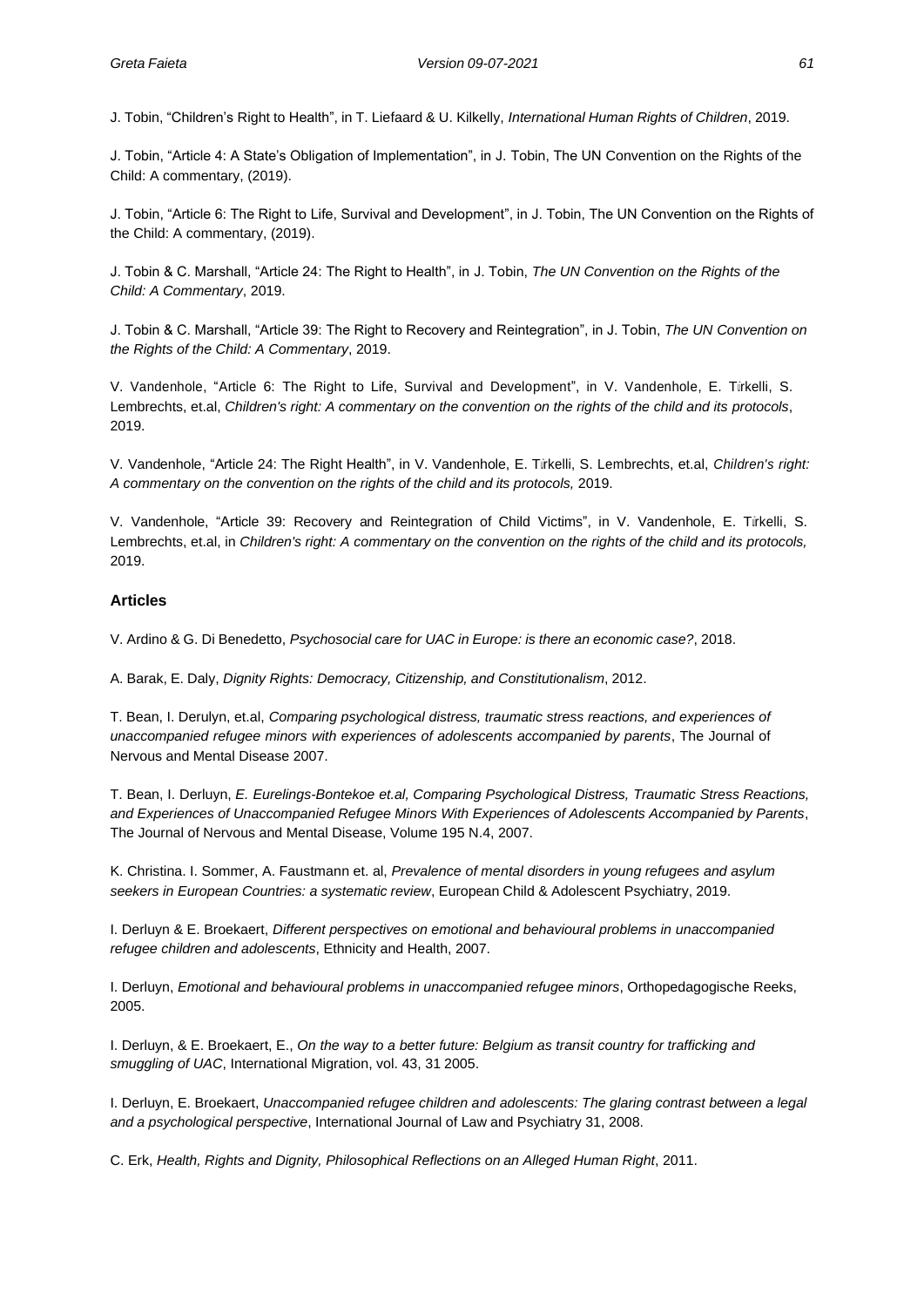L. D. Farahani and Graham L. Bradley, *The Role of Psychosocial Resources in the Adjustment of Migrant Adolescents*, Journal of Pacific Rim Psychology, Volume 12, e3, 2018.

M. Fazel & A. Stein, *The mental health of refugee children, Archives of Disease in Childhood 87* no. 5, 2002.

G.A Fernando, K.E Miller et.al, *The Impact of Disaster-Related and Daily Stressors on the Psychological and Psychosocial Functioning of Youth in Sri Lanka*, Child Dev, 2010

P. J. Guarnaccia & S. Lopez, *The Mental Health and Adjustment of Immigrant and Refugee Children*, The Child Psychiatrist in the Community, 1998.

G.S Goodwin-Gill, *Unaccompanied Refugee Minors: The Role and Place of International Law in the Pursuit of Durable Solutions*, 3 International Journal of Children's Rights 405, 1995.

R. Hicks, R.N. Lalonde & D. Pepler, *Psychosocial considerations in the mental health of immigrant and refugee children*, Canadian Journal of Community Mental Health, vol. 12, 1993.

S. Hillis, *Global Prevalence of Past-year Violence Against Children: A Systematic Review and Minimum Estimates*, Pediatrics Volume 137, number 3, 2016.

J. Huemer, N.S. Karnik, S.V. Voelkl-Kernstock, *Mental health issues in unaccompanied refugee minors*, Child and Adolescent Psychiatry and Mental Health, 2009.

Hans-Otto Sano, Development and Human Rights: The Necessary, but Partial Integration of Human Rights and Development, 22 Human Rights Quarterly, 2000.

S. Hobfoll, *Resource Caravans and Resource Caravan Passageways: a New Paradigm for Trauma Responding*, International Journal of Mental Health, Psychosocial Work & Counselling in Areas of Armed Conflict, 2014.

O.S. Ijarotimi, *Determinants of Childhood Malnutrition and Consequences in Developing Countries*, Curr. Nutr. Rep 2, 2013.

F. Khan, N. Eskander, T. Limbana, et.al, *Refugee and Migrant Children's Mental Healthcare: Serving the Voiceless, Invisible, and the Vulnerable Global Citizens*, 2020.

A. M. Konsta, *Is There a Right to Human Dignity? The Example of the Right to Education of Refugees*, European Journal of Migration and Law 21, 2019.

S. Kubiak, *Trauma and cumulative adversity in women of a disadvantaged social location*, Am J Orthopsychiatry, 2005.

J. Levesque et. al, *Patient-centred access to health care: conceptualising access at the interface of health systems and populations*, International journal for Equity in Health 12, 2013.

K. McFarlane, *Mental Health as an Enforceable Right*, 6 N.E. L. Rev. 12, 2018.

K.E Miller & M.G.D Jordans, *Determinants of Children's Mental Health in War-Torn Settings: Translating Research into Action*, Curr Psychiatry Rep 18, 2016.

R. Mitra & M. Hodes, *Prevention of psychological distress and promotion of resilience amongst unaccompanied refugee minors in resettlement countries*, Child Care Health Dev, 2019.

B. A. Misztal, *The idea of dignity: Its modern significance*, European Journal of Social Theory 16(1), 2012

V. Patel, C. Kieling & P.K Maulik, *improving access to care for children with mental disorders: a global perspective*, Arch Dis Child 98, at 323, 2013.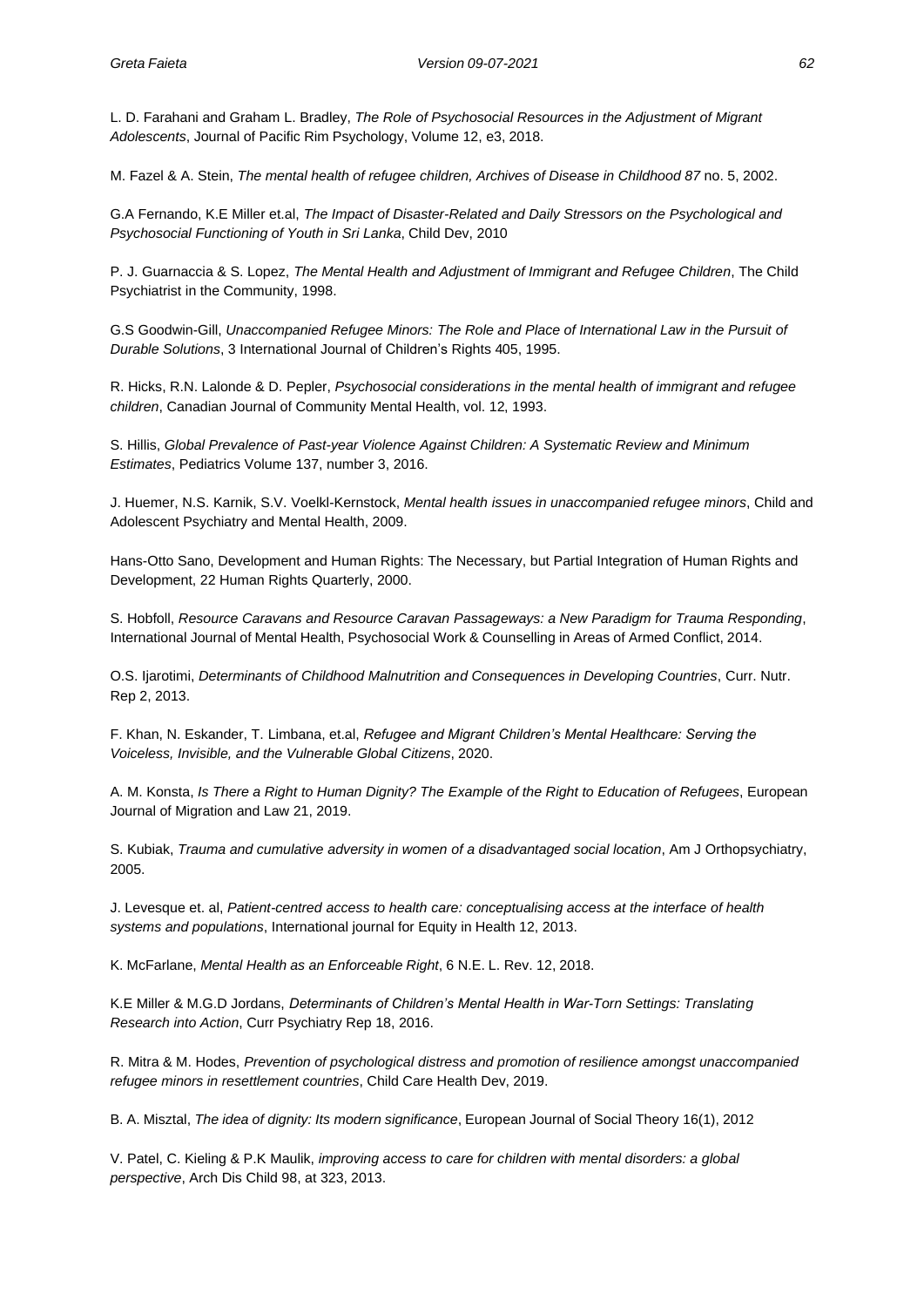S. Priebe, S. Sandhu, S. Dias et. al, *Good practice in health care for migrants: views and experiences of care professionals in 16 European countries*, BMC Public Health, 2011.

B.G. Ramcharan, *The concept and Dimensions of the Right to Life* in B.G.R, the Right to Life in International Law 3, 1985.

N. Robinson, *The Universal Declaration of Human Rights, its Origin, its significance and Interpretation*,1958.

J.A Robinson, *The Right of Child Victims of Armed Conflict to Reintegration and Development*, PER / PELJ, Volume 15 No.1, 2012.

J. Ruger, *Toward a theory of the right to health: capability and incompletely theorised Agreements*, Yale J Int Law Hum Rights 18(2), 2006.

S. Sayed, B.M Iacoviello et. Al, *Risk factors for the development of psychopathology following trauma, Current Psychiatry Reports*, vol. 17, no. 8, 2015.

S, R. Sirin &, L. Rogers-Sirin, *The Educational and Mental Health Needs of Syrian Refugee Children*, 2015.

S. Singh, D. Roy, K. Sinha, Impact of COVID-19 and lockdown on mental health of children and adolescents: A narrative review with recommendations, Psychiatry Res. 2020 Nov, 2020.

C.M. Smyths, *Towards a Complete Prohibition on the Immigration Detention of Children*, Human Rights Law Review, 2019.

R. A. Thompson, *Stress and Child Development*, Spring 2014, Vol. 24, No. 1, Helping Parents, Helping Children: Two-Generation Mechanisms, 2014.

L. Werlen, D. Gjukaj & M. Mohler-Kuo, *Interventions to improve children's access to mental health care: a systematic review and meta-analysis*, Epidemiology and Psychiatric Sciences, 2019.

L. Werlen, D. Gjukaj, M. Mohler-Kuo et.al, *Interventions to improve children's access to mental health care: a systematic review and meta-analysis*, Epidemiology and Psychiatric Sciences 29 e58, 2020.

E.B.P. Wiese, *The Mental Health of Asylum-seeking and Refugee Children and Adolescents Attending a Clinic in the Netherlands*, Transcultural Psychiatry, 2008.

M. Weeks, G.B Ploubidis, J. Cairney et al., *Developmental pathways linking childhood and adolescent internalizing, externalizing, academic competence, and adolescent depression*, 2016.

A. E. Yamin, *Will We Take Suffering Seriously? Reflections on What Applying a Human Rights Framework to Health Means and Why We Should Care*, Health and Human Rights , 2008, Vol. 10, No. 1, 2008.

K. Zwi, L. Woodland & S. Mares, *Helping refugee children thrive: what we know and where to next*, Arch Dis Child June 2018 Vol 103 No 6, 2018.

#### **Websites**

ACAPS, Venezuelan Refugees, [\(https://www.acaps.org/country/colombia/crisis/venezuelan-refugees-\)](https://www.acaps.org/country/colombia/crisis/venezuelan-refugees-) last visited, (21-06-2021).

C. Booysen, Moving the Needle on Mental Health for Young People, November 2019, [\(https://blogs.unicef.org/evidence-for-action/mental-health-movement-chantelle-booysen/\)](https://blogs.unicef.org/evidence-for-action/mental-health-movement-chantelle-booysen/) last visited (21-06- 2021).